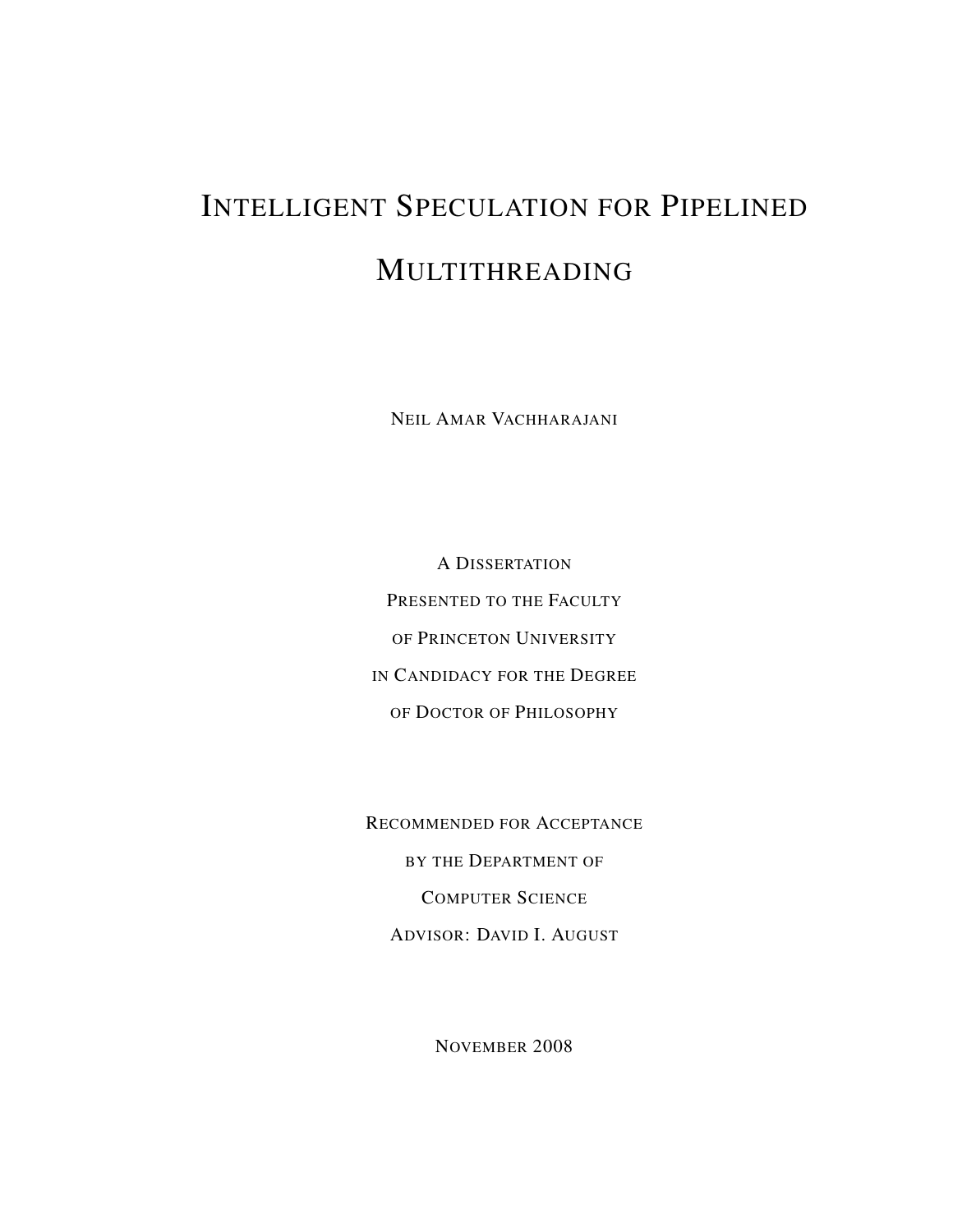© Copyright by Neil Amar Vachharajani, 2008.

All Rights Reserved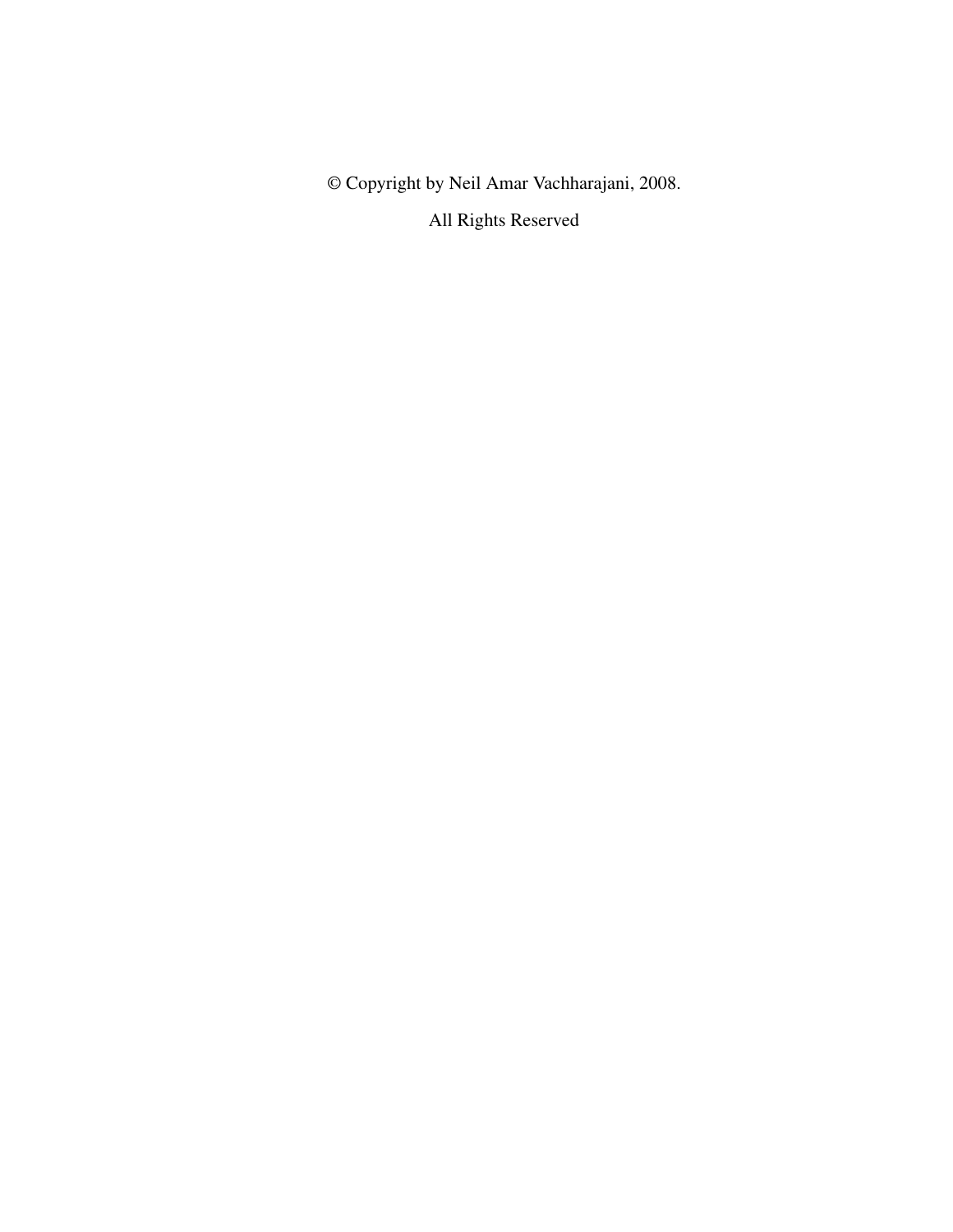### Abstract

In recent years, microprocessor manufacturers have shifted their focus from single-core to multi-core processors. Since many of today's applications are single-threaded and since it is likely that many of tomorrow's applications will have far fewer threads than there will be processor cores, automatic thread extraction is an essential tool for effectively leveraging today's multi-core and tomorrow's many-core processors. A recently proposed technique, Decoupled Software Pipelining (DSWP), has demonstrated promise by partitioning loops into long-running threads organized into a pipeline. Using a pipeline organization and execution decoupled by inter-core communication queues, DSWP offers increased execution efficiency that is largely independent of inter-core communication latency and variability in intra-thread performance.

This dissertation extends the pipelined parallelism paradigm with speculation. Using speculation, dependences that manifest infrequently or are easily predictable can be safely ignored by the compiler allowing it to carve more, and better balanced, thread-based pipeline stages from a single thread of execution. Prior speculative threading proposals were obligated to speculate most, if not all, loop-carried dependences to squeeze the code segment under consideration into the mold required by the parallelization paradigm. Unlike those techniques, this dissertation demonstrates that speculation need only break the longest few dependence *cycles* to enhance the applicability and scalability of the pipelined multi-threading paradigm. By speculatively breaking these cycles, instructions that were formerly restricted to a single thread to ensure decoupling are now free to span multiple threads. To demonstrate the effectiveness of speculative pipelined multi-threading, this dissertation presents the design and experimental evaluation of our fully automatic compiler transformation, *Speculative Decoupled Software Pipelining*, a speculative extension to DSWP.

This dissertation additionally introduces multi-threaded transactional memories to support speculative pipelined multi-threading. Similar to past speculative parallelization ap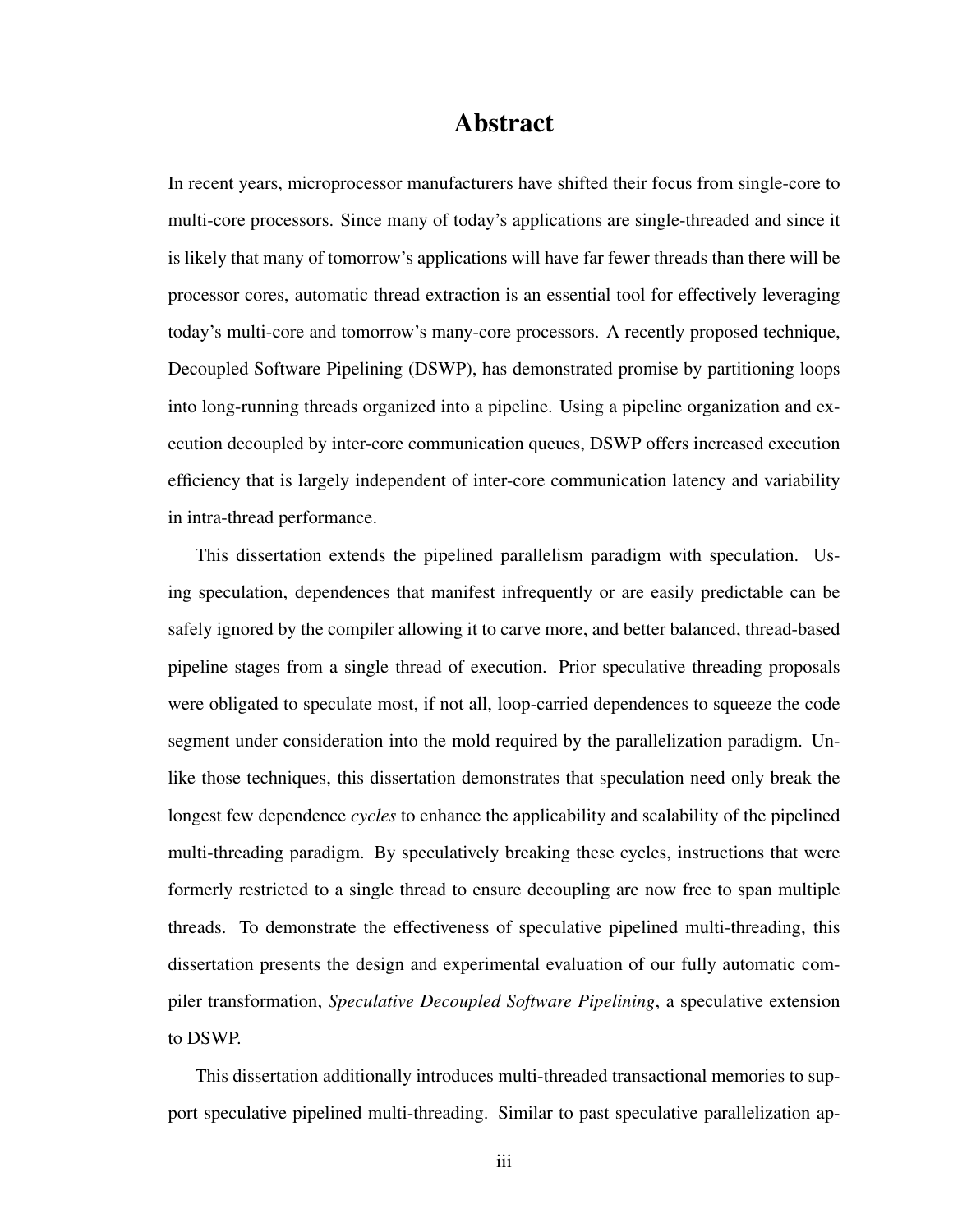proaches, speculative pipelined multi-threading relies on runtime-system support to buffer speculative modifications to memory. However, this dissertation demonstrates that existing proposals to buffer speculative memory state, *transactional memories*, are insufficient for speculative pipelined multi-threading because the speculative buffers are restricted to a single thread. Further, this dissertation demonstrates that this limitation leads to modularity and composability problems even for transactional programming, thus limiting the potential of that approach also. To surmount these limitations, this thesis introduces multi-threaded transactional memories and presents an initial hardware implementation.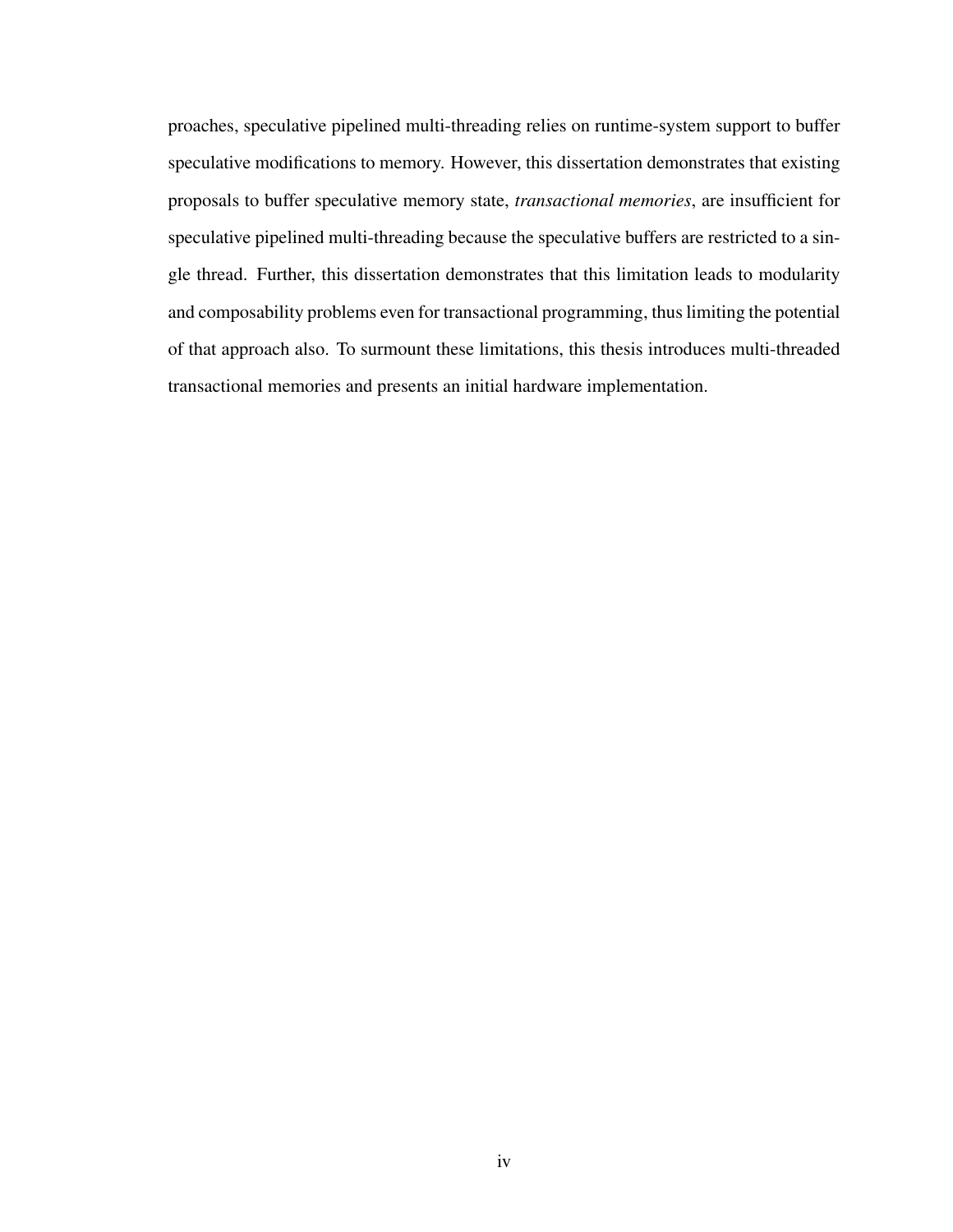#### Acknowledgments

First, I thank my advisor David August for his support throughout graduate school. Its tough to believe that I began working with him more than 7 years ago as an undergraduate. His charisma and enthusiasm about research kept me at Princeton as a graduate student and often inspired me through the long PhD process. I am grateful that he was able to insulate me from things such as funding, while simultaneously giving me the opportunity to explore many research topics and exposing to me all attributes of being a researcher. Throughout my tenure in graduate school, he ensured that my work was visible. Whether it was pushing for publication or providing the opportunity to present our group's research at funding meetings, faculty summits, or industrial visits, David worked hard to make me visible in the community. Finally, I would like to thank him for the countless hours of interesting debate, sometimes related to research, but often not. The university environment is fundamentally about open discussion, and our discussions about computer architecture, compilers, voting, politics, renewable energy, etc. were always stimulating.

I would like to thank Sharad Malik and Scott Mahlke for reading this dissertation and providing insightful feedback. Additionally, I thank Andrew Appel and Li-Shiuan Peh for serving on my thesis committee and for their support and feedback that helped make this work what it is today. I would also like to thank the National Science Foundation for supporting my work with a Graduate Research Fellowship.

This dissertation would not have been possible without the Liberty Research Group. The members of group have been great friends and excellent collaborators. This work has significantly benefitted from the infrastructure, the Liberty Simulation Environment and the VELOCITY research compiler, built collectively by the group. It is impossible to imagine how this work would have been possible without the group's dedication to building robust infrastructure. I would also like to thank the "founding" members of the the group, Manish Vachharajani, Spyros Triantafyllis, David Penry, Ram Rangan, and Jason Blome, for creating the close-knit team environment in the group. This environment and the cama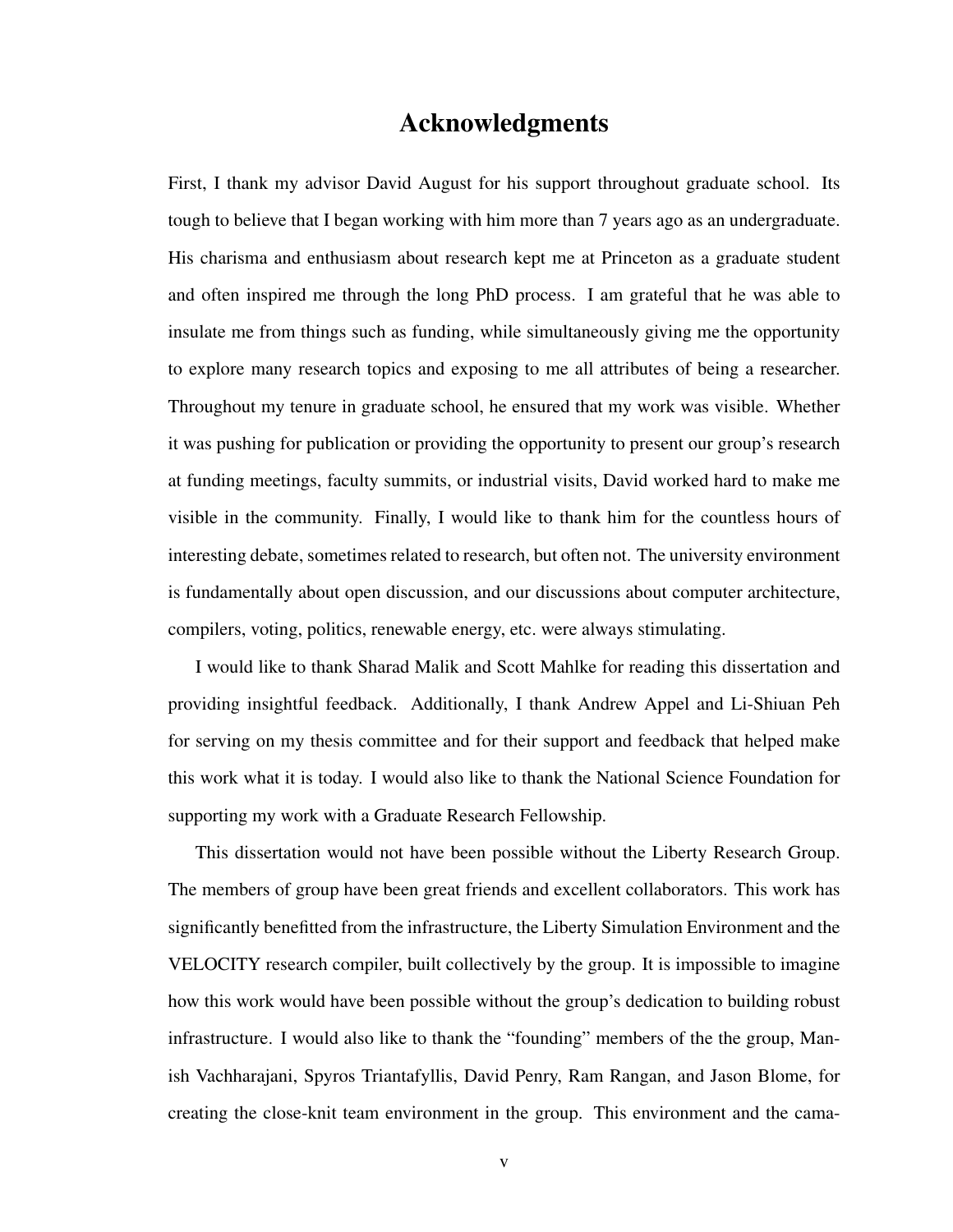raderie may have been the most rewarding part of the graduate school experience. I would also like to specifically thank my closest collaborators, Matt Bridges and Ram Rangan. Over the years, they have been great sounding boards and teammates. Many of the ideas described in this dissertation were born and refined through long discussions with them.

I would also like to thank the many friends I've met over the years. Matt Bridges, George Reis, Jonathan Chang, Ram Rangan, Jason Blome, Dan Dantas, Chris Sadler, Adam Stoler, Manny Stockman, Chris Singh, and many more were all instrumental in keeping me sane through the years. All of you made the countless hours in lab entertaining and the precious few outside of lab truly enjoyable. I am grateful to you for reminding me that there was life outside of work, even when a paper deadline (or graduation) was looming. I will certainly miss the regular games of squash, midday excursions to Wild Oats, and hours of Photo Hunt at Winberie's.

As far back as I can remember, my parents have given me unconditional love and support. I'm also grateful that, from a very young age, they emphasized the importance of education and taught me the value of hard work and dedication. Over the years, I have benefitted from their many sacrifices from rearranging their work schedules to make sure I was taken care of as a child to driving my car from New Jersey to Oregon because I had a scheduling conflict. However, I have only seen the obvious sacrifices. My success and happiness were always their priority, and I cannot imagine all the sacrifices they have made to allow me to be where I am today. Any success I have achieved, or will ever achieve, is truly theirs.

Finally, I'd like to thank my brother Manish. This dissertation, and most other things in my life, would not have been possible without his love, support, and leadership. I've always benefitted from watching him blaze a trail ahead of me, allowing me to learn from his successes, and learn even more from his failures. From childhood to adolescence and now in adulthood, he has always been a mentor and a role model. I have never witnessed an ounce of jealousy; he has always selflessly shared with me his experiences and wisdom.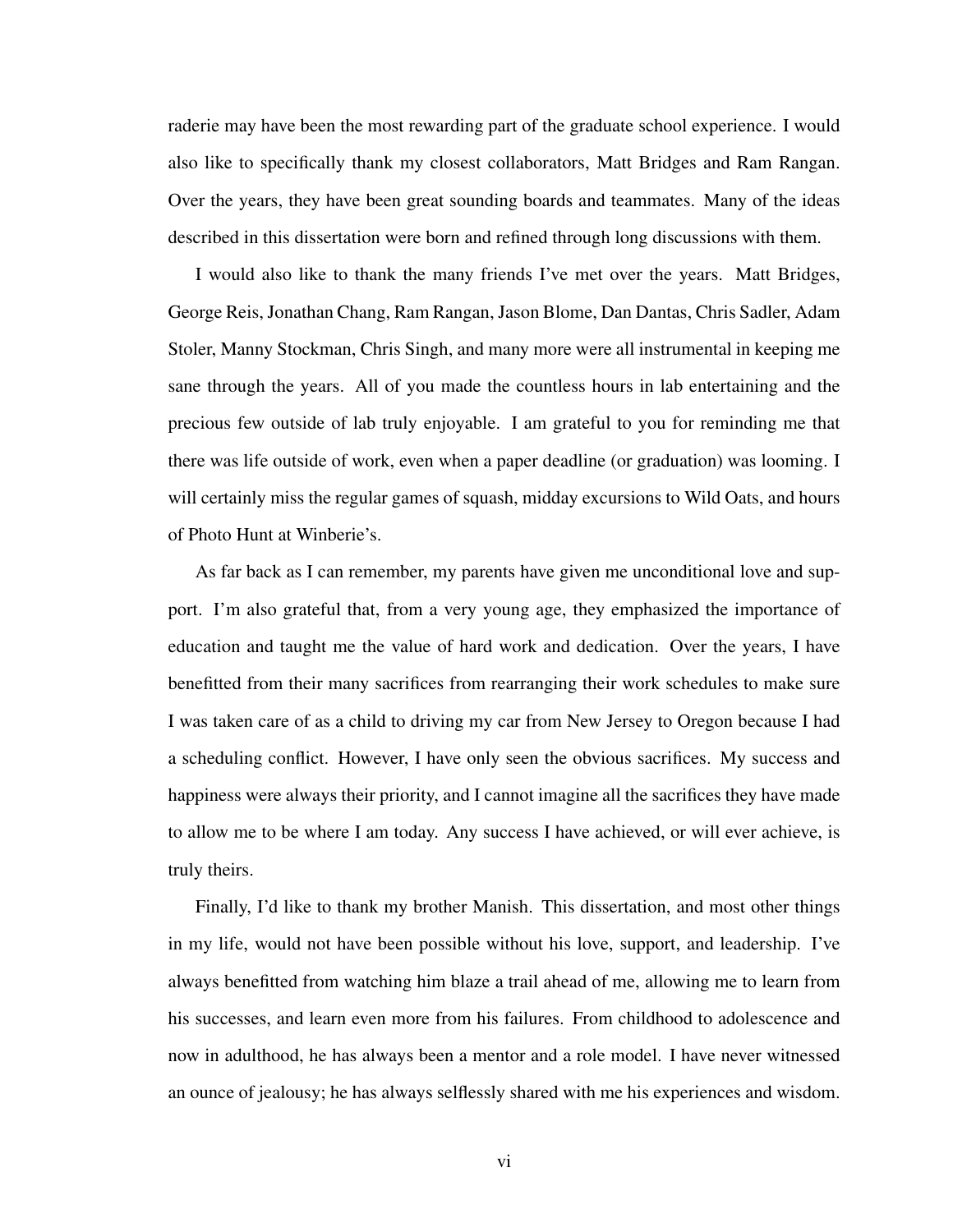Sir Isaac Newton wrote, ""If I have seen further than other men, it is because I have stood on the shoulders of giants." Manish has undoubtedly been my giant. I can only hope to live up to his example.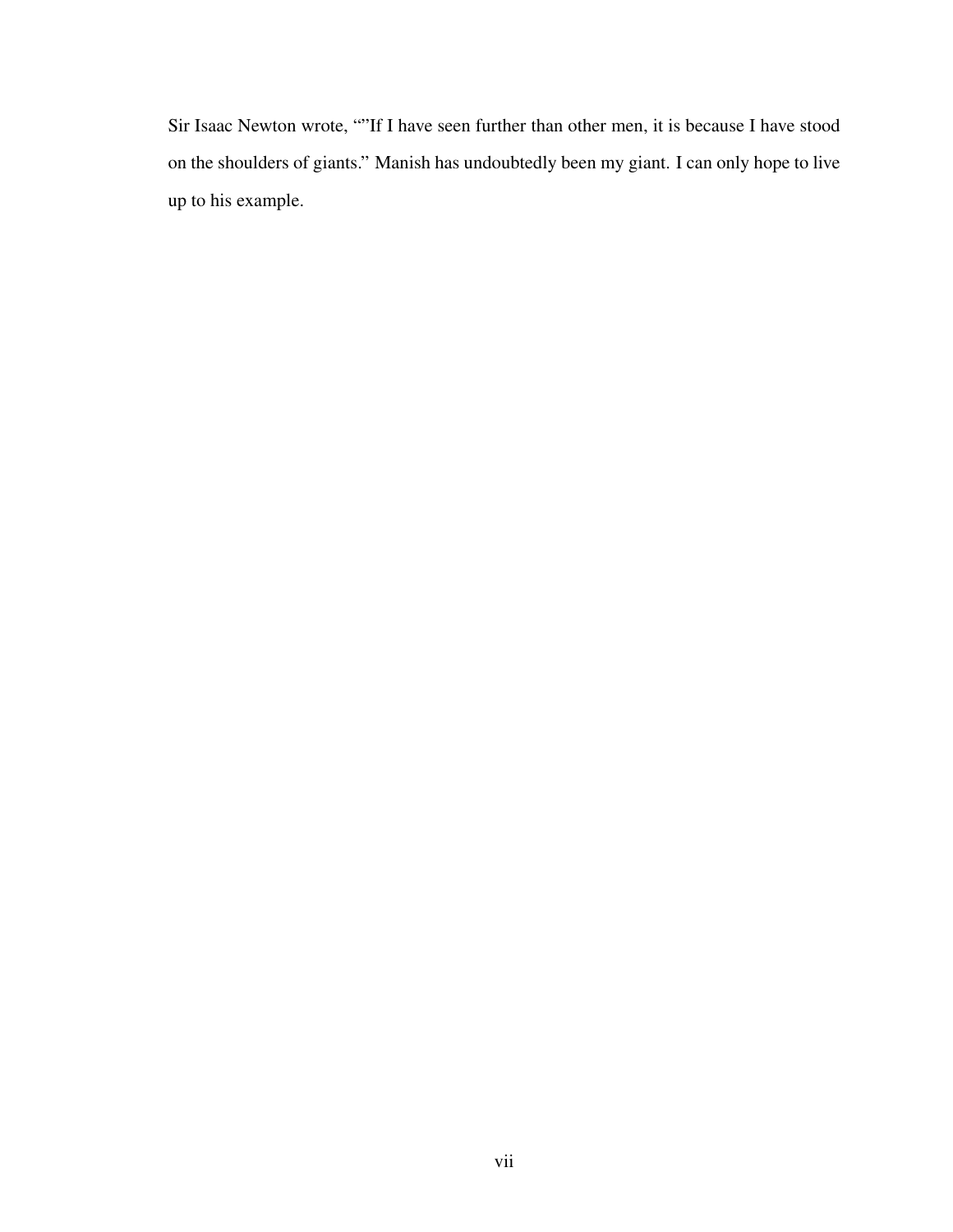# **Contents**

|                |     | iii                                                  |  |  |
|----------------|-----|------------------------------------------------------|--|--|
|                |     |                                                      |  |  |
|                |     |                                                      |  |  |
|                |     |                                                      |  |  |
| $\mathbf{1}$   |     | <b>Introduction</b><br>$\mathbf{1}$                  |  |  |
|                | 1.1 | $\overline{3}$                                       |  |  |
|                | 1.2 | 6                                                    |  |  |
|                | 1.3 | 8                                                    |  |  |
| $\overline{2}$ |     | <b>Parallelization Paradigms</b><br>9                |  |  |
|                | 2.1 | 10                                                   |  |  |
|                |     | Independent Multi-threading and DOALL<br>2.1.1<br>10 |  |  |
|                |     | Cyclic Multi-threading and DOACROSS<br>2.1.2<br>11   |  |  |
|                |     | Pipelined Multi-threading and DSWP<br>2.1.3<br>16    |  |  |
|                | 2.2 |                                                      |  |  |
|                | 2.3 | 21                                                   |  |  |
|                | 2.4 | 24                                                   |  |  |
| 3              |     | <b>Decoupled Software Pipelining</b><br>28           |  |  |
|                | 3.1 | 30                                                   |  |  |
|                | 3.2 |                                                      |  |  |
|                |     |                                                      |  |  |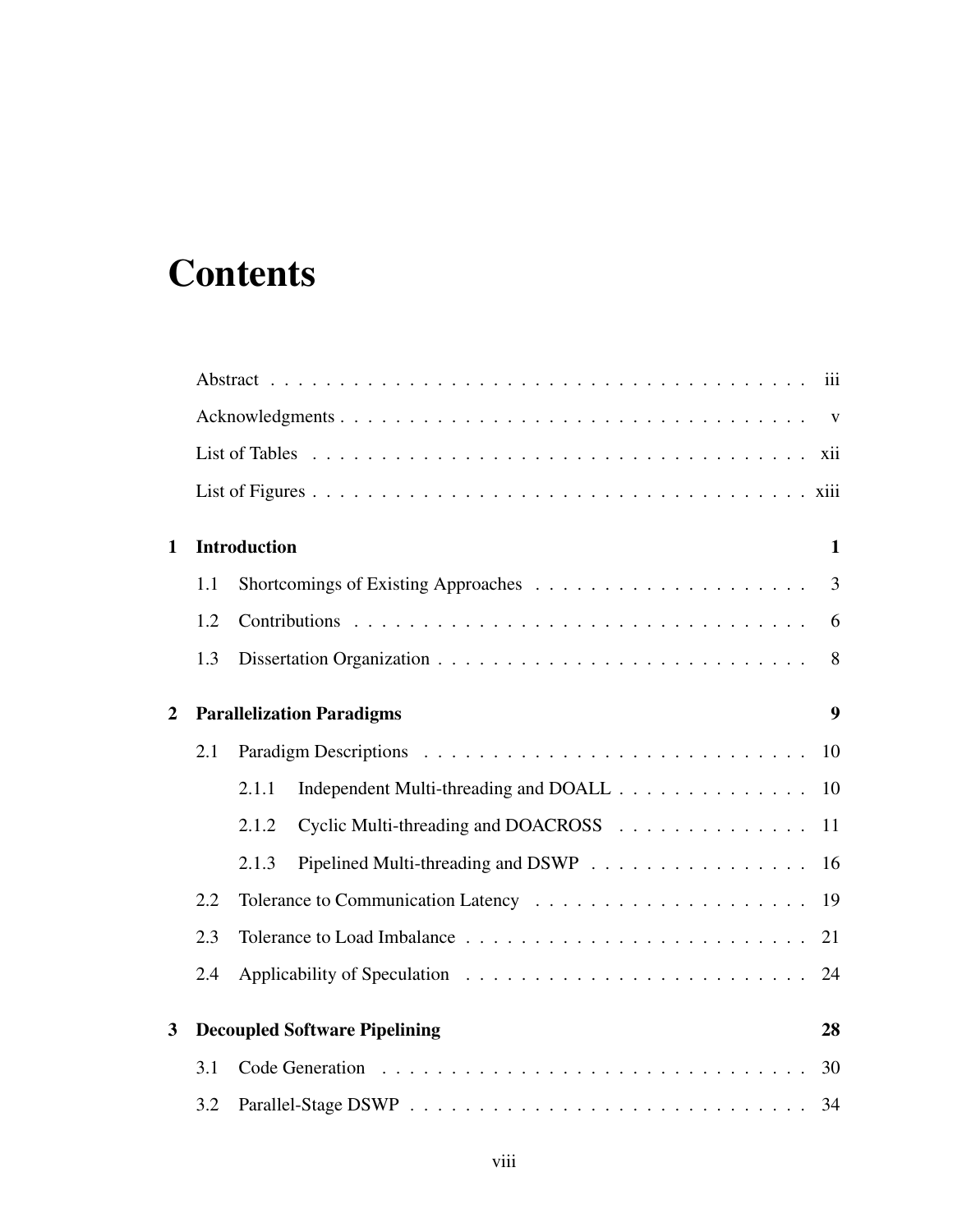| 4 |     |                        | <b>Speculative DSWP</b>                               | 37 |
|---|-----|------------------------|-------------------------------------------------------|----|
|   | 4.1 |                        |                                                       | 37 |
|   | 4.2 |                        |                                                       | 38 |
| 5 |     |                        | <b>Selecting Speculation</b>                          | 41 |
|   | 5.1 |                        |                                                       | 42 |
|   |     | 5.1.1                  |                                                       | 42 |
|   |     | 5.1.2                  |                                                       | 44 |
|   |     | 5.1.3                  |                                                       | 45 |
|   |     | 5.1.4                  |                                                       | 45 |
|   |     | 5.1.5                  |                                                       | 47 |
|   |     | 5.1.6                  | False Memory Dependence Removal                       | 48 |
|   |     | 5.1.7                  |                                                       | 49 |
|   | 5.2 |                        |                                                       | 51 |
|   |     | 5.2.1                  |                                                       |    |
|   |     | 5.2.2                  | Practical Implementation of Conditional Analysis      | 59 |
|   |     | 5.2.3                  |                                                       |    |
|   |     | 5.2.4                  |                                                       | 63 |
| 6 |     | <b>Code Generation</b> |                                                       | 65 |
|   | 6.1 |                        | Realizing Speculation and Detecting Misspeculation 65 |    |
|   |     | 6.1.1                  |                                                       | 66 |
|   |     | 6.1.2                  |                                                       | 68 |
|   |     | 6.1.3                  | Alias Speculation and Committed Value Speculation     | 69 |
|   |     | 6.1.4                  | False Memory Dependence Removal                       | 71 |
|   | 6.2 |                        |                                                       | 73 |
|   |     | 6.2.1                  | Speculation Induced False Memory Dependences          | 74 |
|   |     | 6.2.2                  |                                                       |    |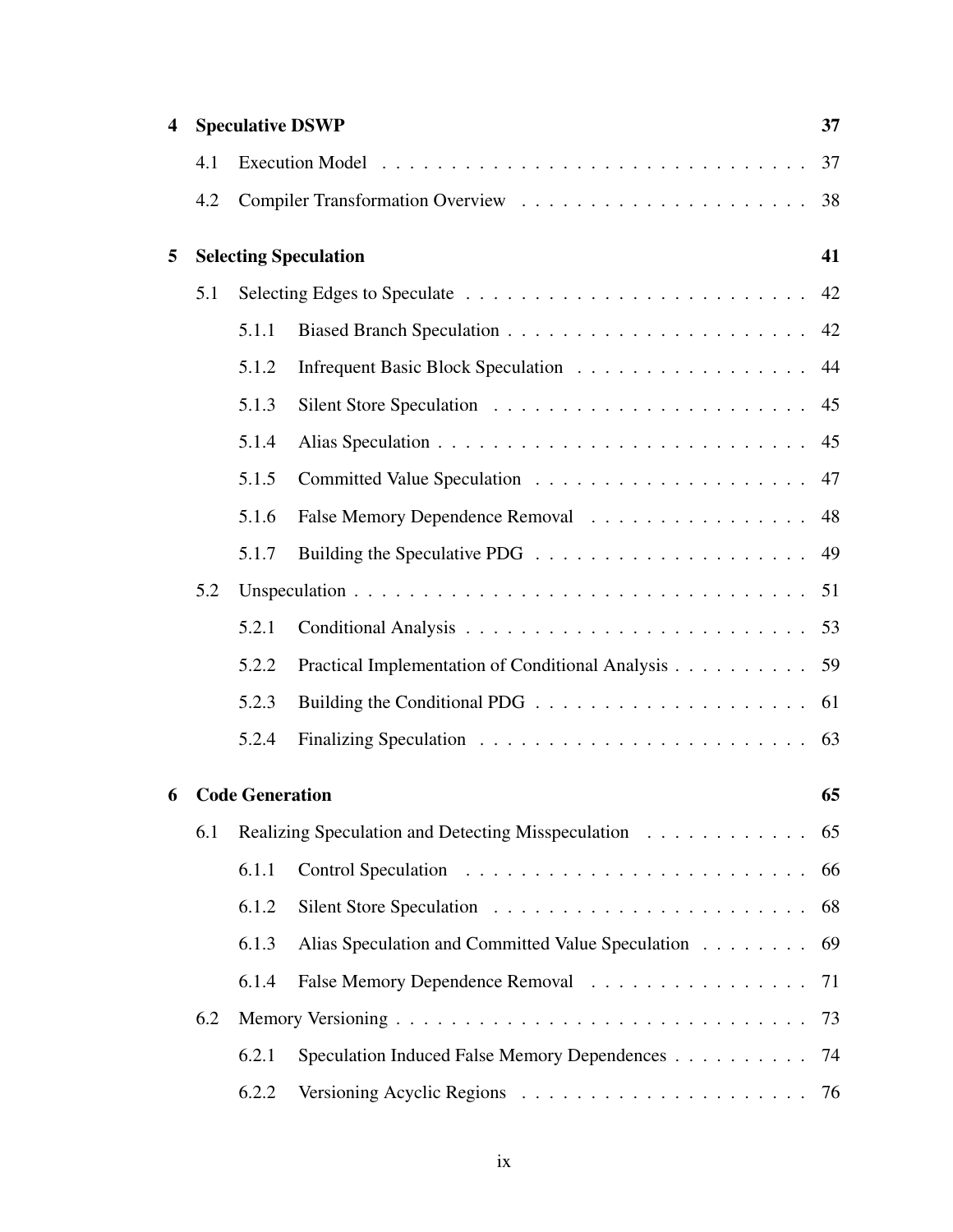|   |     | 6.2.3 | Handling Loops using Two-Dimensional Version Numbers | 79 |
|---|-----|-------|------------------------------------------------------|----|
|   |     | 6.2.4 |                                                      | 84 |
|   | 6.3 |       |                                                      | 84 |
|   |     | 6.3.1 |                                                      | 86 |
|   |     | 6.3.2 |                                                      | 87 |
|   |     | 6.3.3 |                                                      | 87 |
|   |     | 6.3.4 |                                                      | 88 |
| 7 |     |       | <b>Multi-Threaded Transactions</b>                   | 90 |
|   | 7.1 |       |                                                      | 93 |
|   |     | 7.1.1 |                                                      | 93 |
|   |     | 7.1.2 |                                                      |    |
|   |     | 7.1.3 | Supporting Multi-Threaded Atomicity 99               |    |
|   | 7.2 |       | The Semantics of Multi-Threaded Transactions 100     |    |
|   |     | 7.2.1 |                                                      |    |
|   |     | 7.2.2 | Intra-Transaction Memory Ordering 101                |    |
|   |     | 7.2.3 |                                                      |    |
|   |     | 7.2.4 |                                                      |    |
|   |     | 7.2.5 |                                                      |    |
|   | 7.3 |       | Implementing Multi-Threaded Transactions 109         |    |
|   |     | 7.3.1 |                                                      |    |
|   |     | 7.3.2 |                                                      |    |
|   |     | 7.3.3 |                                                      |    |
|   |     | 7.3.4 |                                                      |    |
|   |     | 7.3.5 |                                                      |    |
|   | 7.4 |       |                                                      |    |
|   | 7.5 |       |                                                      |    |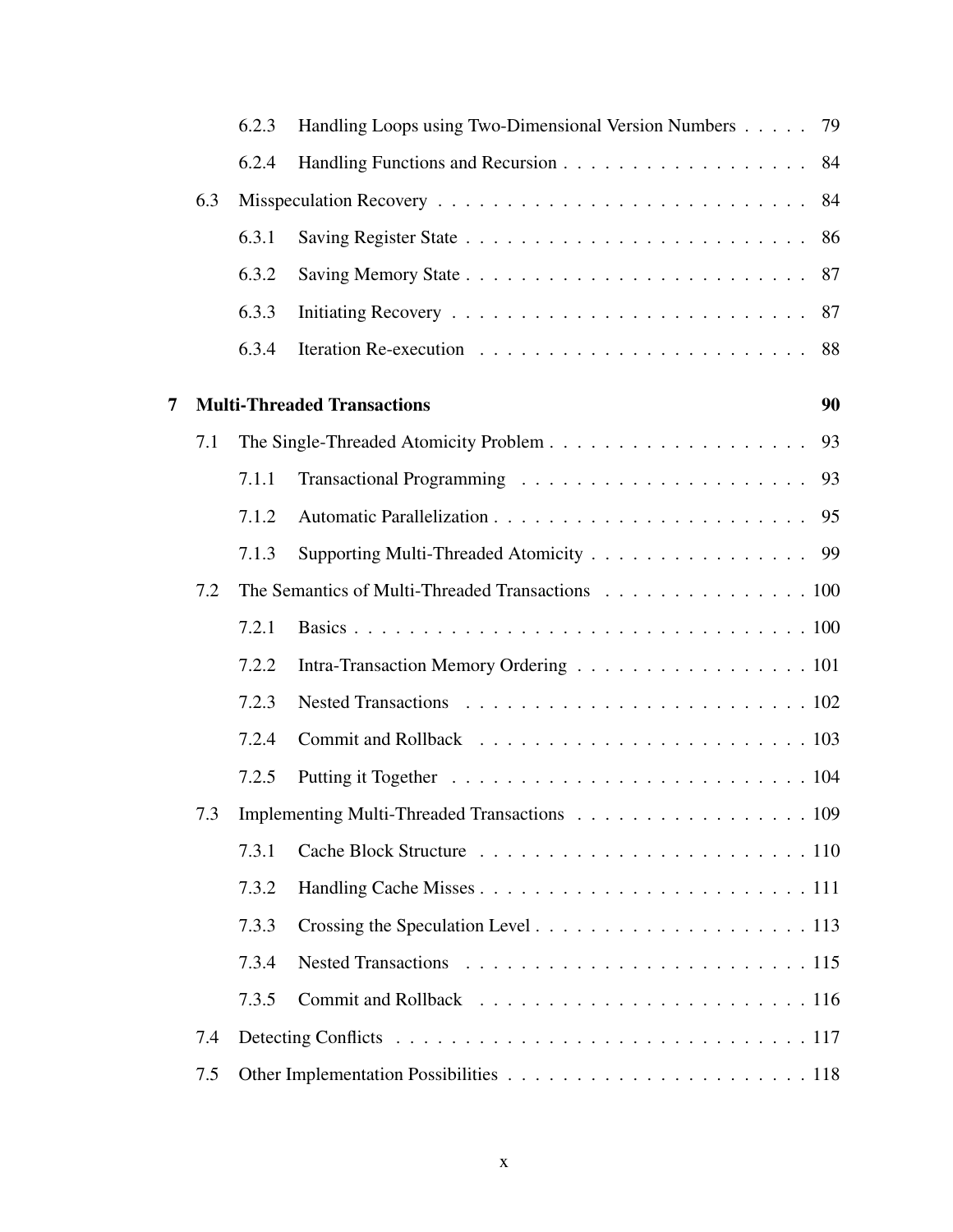| 8 |     |       | <b>Evaluation of Speculative DSWP</b>          | 121 |
|---|-----|-------|------------------------------------------------|-----|
|   | 8.1 |       |                                                |     |
|   |     | 8.1.1 |                                                |     |
|   |     | 8.1.2 |                                                |     |
|   |     | 8.1.3 |                                                |     |
|   |     | 8.1.4 |                                                |     |
|   |     | 8.1.5 | Measuring Baseline Performance 128             |     |
|   | 8.2 |       |                                                |     |
|   |     | 8.2.1 |                                                |     |
|   |     | 8.2.2 |                                                |     |
|   |     | 8.2.3 | A Closer Look: Committed Value Speculation 132 |     |
|   |     | 8.2.4 | A Closer Look: Memory Versioning 134           |     |
|   |     | 8.2.5 |                                                |     |
| 9 |     |       | <b>Future Directions and Conclusions</b>       | 138 |
|   |     |       |                                                |     |
|   | 9.1 |       |                                                |     |
|   | 9.2 |       |                                                |     |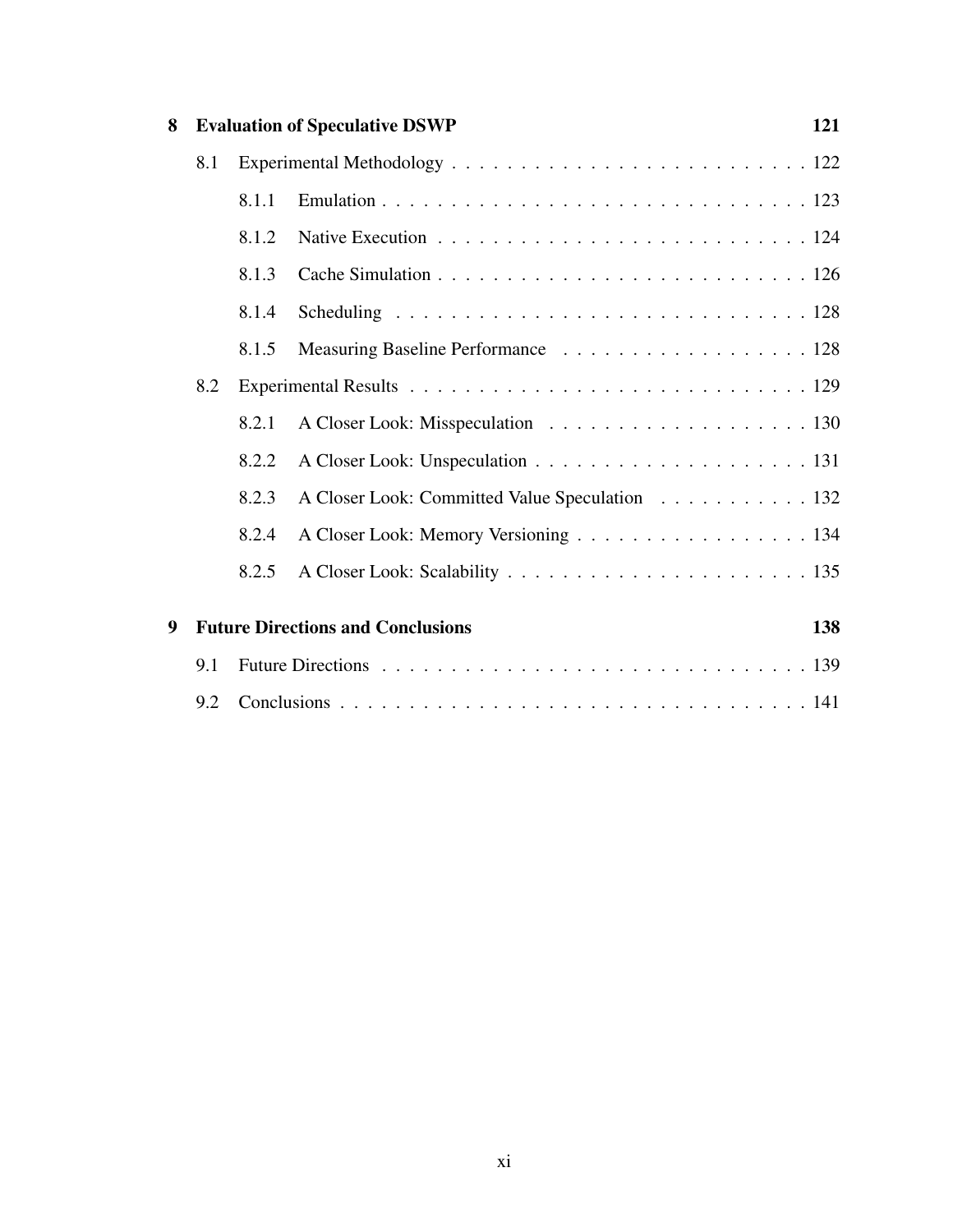## List of Tables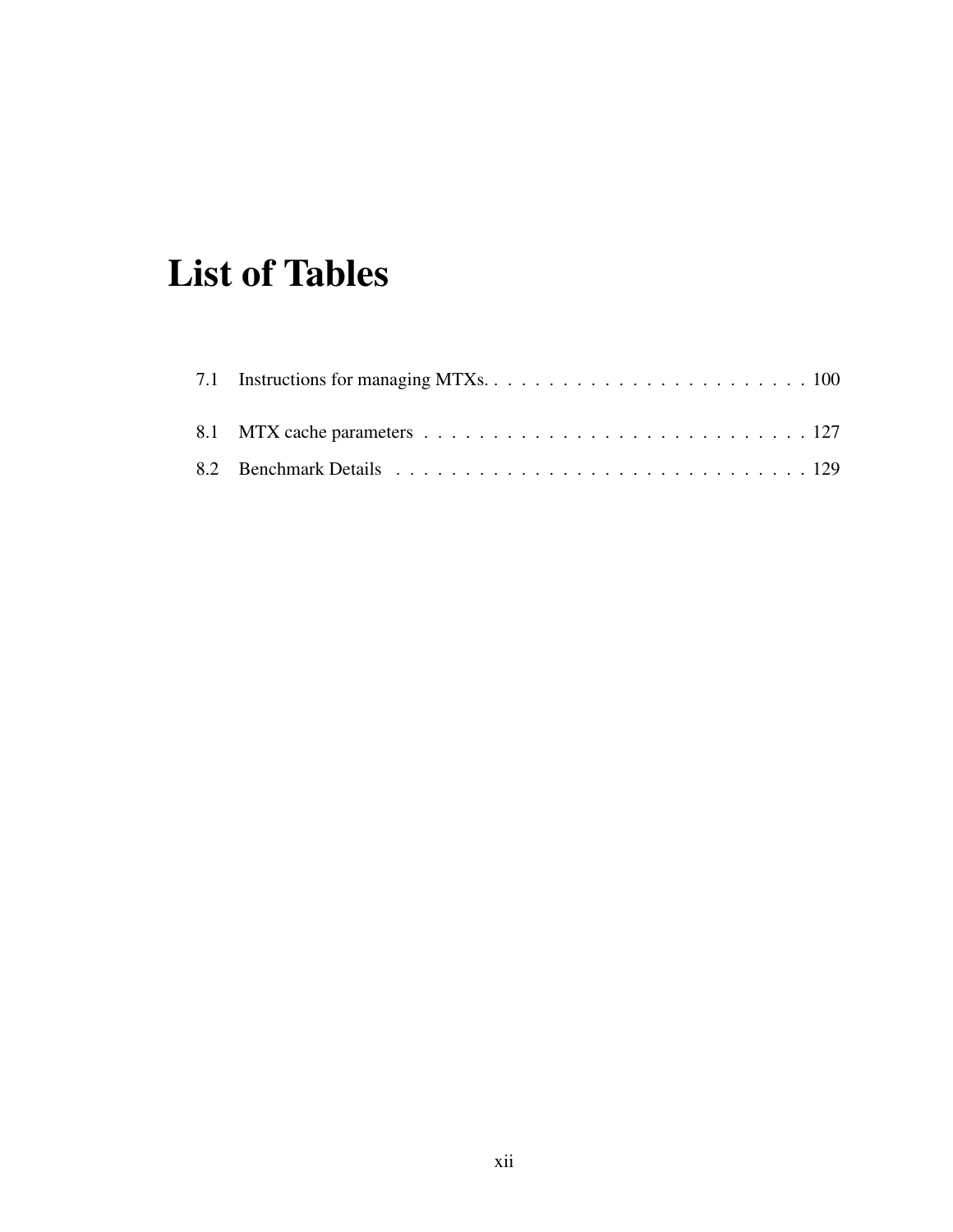# List of Figures

| 1.1 | Normalized SPECint <sup>®</sup> scores for all reported configurations between 1993                            |                |
|-----|----------------------------------------------------------------------------------------------------------------|----------------|
|     |                                                                                                                | 2              |
| 1.2 | Number of transistors integrated per die for Intel x86 processors.                                             | $\overline{2}$ |
| 2.1 | The loop shown in (a) has no loop carried dependences and can be paral-                                        |                |
|     | lelized using DOALL. Two possible schedules for the parallelization are                                        |                |
|     | shown in (b) and (c). $\ldots \ldots \ldots \ldots \ldots \ldots \ldots \ldots \ldots \ldots \ldots \ldots 10$ |                |
| 2.2 | The loop shown in (a) has loop carried dependences and cannot be paral-                                        |                |
|     | lelized with DOALL. It can be parallelized using DOACROSS or DSWP.                                             |                |
|     |                                                                                                                |                |
| 2.3 | This figure illustrates how DOACROSS parallelism works. The 2-thread                                           |                |
|     | DOACROSS schedule for the code in Figure 2.2(a) is shown in (a). Fig-                                          |                |
|     | ure (b) illustrates a DOACROSS schedule that is performance limited by                                         |                |
|     | the number of available threads. Figure (c) illustrates a DOACROSS sched-                                      |                |
|     | ule that is performance limited by the dependences in the loop. $\dots \dots \dots$ 13                         |                |
| 2.4 | This figure illustrates how DSWP parallelism works. The 2-thread DSWP                                          |                |
|     | schedule for the code in Figure 2.2(a) is shown in (a). Figure (b) illustrates                                 |                |
|     | the general schedule of a DSWP parallelization. 17                                                             |                |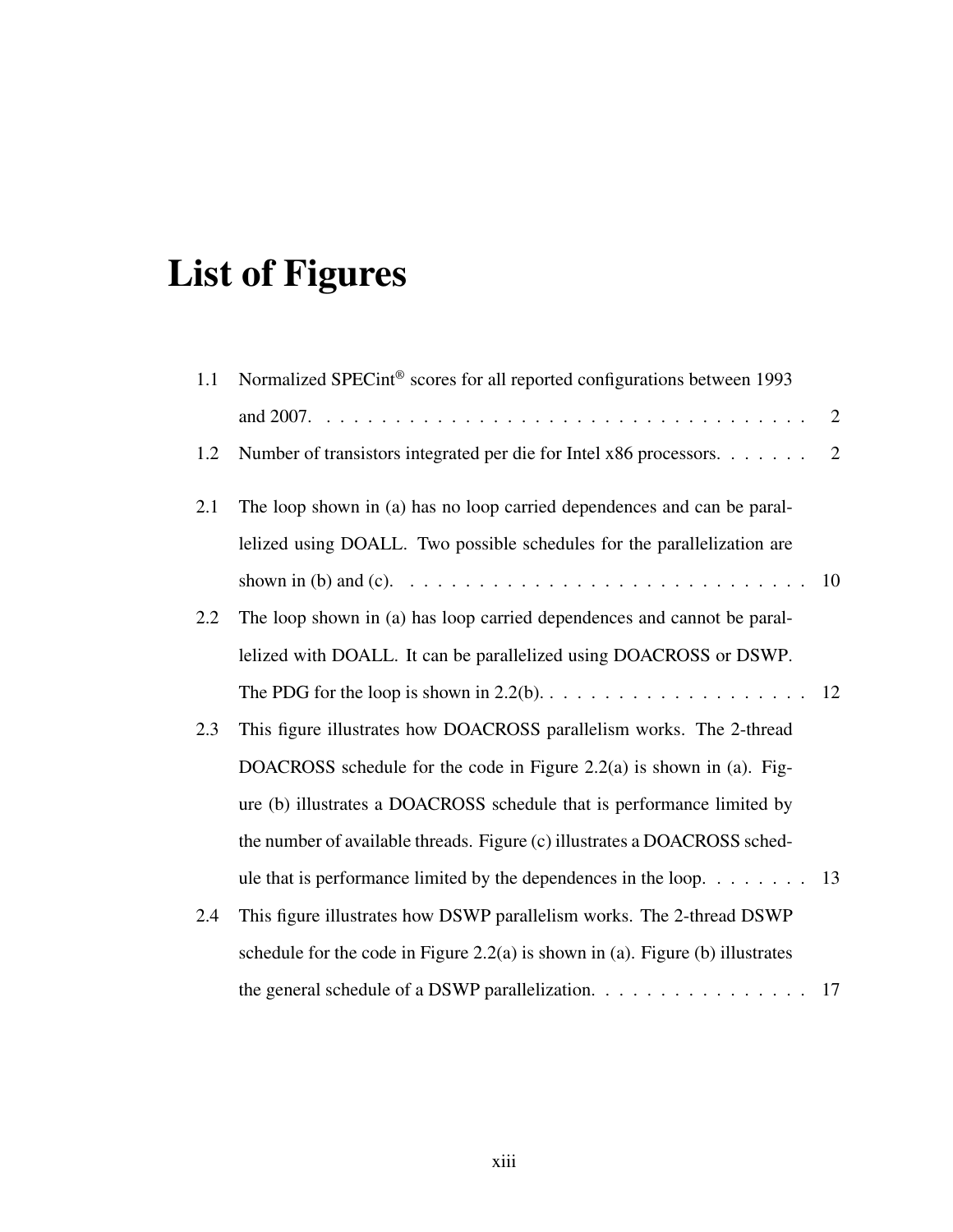| 2.5 | This figure illustrates the sensitivity of DOACROSS and DSWP paral-                                 |    |
|-----|-----------------------------------------------------------------------------------------------------|----|
|     | lelizations to long inter-thread communication latency. Figures (a) and (b)                         |    |
|     | show the execution schedules in the presence of no inter-thread communi-                            |    |
|     | cation latency, while Figures (c) and (d) show the execution schedules with                         |    |
|     |                                                                                                     | 20 |
| 2.6 | Comparison of DOACROSS and DSWP on dynamically imbalanced work-                                     |    |
|     |                                                                                                     |    |
| 2.7 | The loop shown in (a) is similar to the loop in Figure 2.2(a), but cannot                           |    |
|     | be parallelized with either DOACROSS or DSWP. It can, however, be                                   |    |
|     | parallelized with TLS and Speculative DSWP. The PDG for the loop is                                 |    |
|     |                                                                                                     | 24 |
| 2.8 | TLS and SpecDSWP schedules for the loop shown in Figure 2.7(a). $\ldots$ .                          | 25 |
| 3.1 | Loop illustrating how the DSWP transformation operations. Figure (a)                                |    |
|     | shows the CFG for the loop. Figure $3.1(b)$ shows the PDG for the loop,                             |    |
|     | highlights the SCCs in the dependence graph, and shows one possible par-                            |    |
|     | tition of the operations. $\dots \dots \dots \dots \dots \dots \dots \dots \dots \dots \dots \dots$ | 29 |
| 3.2 | Parallel code produced by DSWP for the loop in Figure 3.1(a). $\dots \dots$                         | 31 |
| 3.3 | A loop amenable to PS-DSWP. In Figure (b) dashed edges participate in a                             |    |
|     |                                                                                                     | 34 |
| 3.4 | The PDG from figure $3.3(b)$ unrolled once. In the figure dashed edges                              |    |
|     | participate in a SCC. $\ldots \ldots \ldots \ldots \ldots \ldots \ldots \ldots \ldots \ldots$       | 35 |
| 4.1 | A loop demonstrating Speculative DSWP. This example reproduces the                                  |    |
|     | loop from Figure 2.7. The loop is not amenable to DSWP or DOACROSS                                  |    |
|     | since all the instructions form a single dependence cycle. $\ldots$                                 | 39 |
| 4.2 | The speculative PDG for the loop in Figure $4.1(a)$ formed by speculating                           |    |
|     | the loop exit control dependences originating from statement $3. 39$                                |    |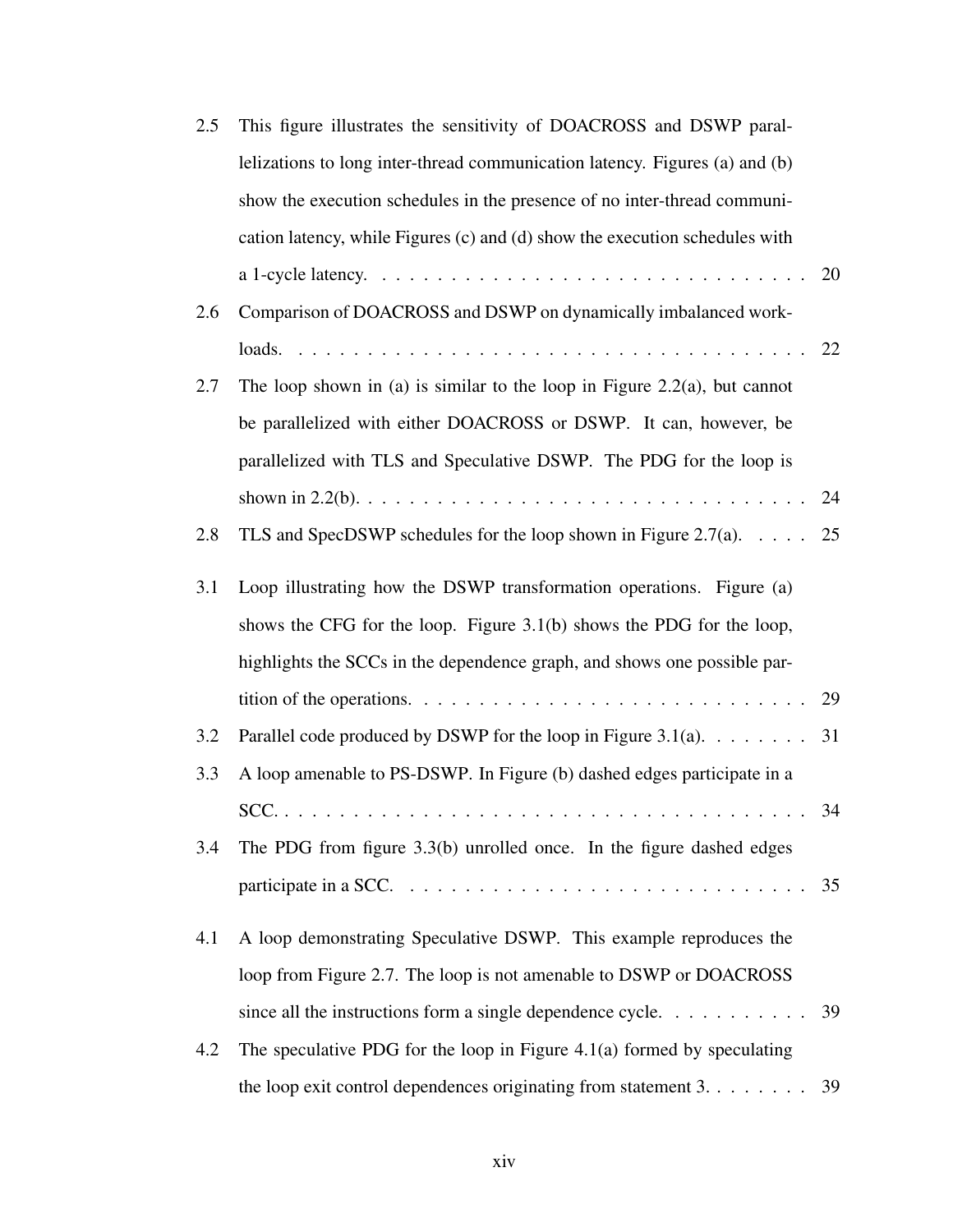| 4.3 | The code from Figure 4.1(a) after Step 7 is applied. $\dots \dots \dots \dots \dots$                  | 40 |
|-----|-------------------------------------------------------------------------------------------------------|----|
| 4.4 | The code from Figure 4.3 after Step 8 is applied. $\dots \dots \dots \dots \dots$                     | 40 |
| 5.1 | This figure illustrates how control speculation (both biased branch and in-                           |    |
|     | frequent block speculation) can eliminate data dependences. When the                                  |    |
|     | edge from B to C is speculated, the dependence cycle between statements                               |    |
|     |                                                                                                       | 43 |
| 5.2 | Loop illustrating a committed value speculation opportunity. While analy-                             |    |
|     | sis reveals a dependence from the last store to stack_index in one itera-                             |    |
|     | tion of the outer loop to the first load of stack_index in the subsequent                             |    |
|     | iteration of the outer loop, stack_index is easily predictable since its                              |    |
|     | value is always the same at the beginning of each iteration. $\dots \dots \dots$ 47                   |    |
| 5.3 | Examples illustrating how speculation affects program dependences. Fig-                               |    |
|     | ure (a) illustrates a transitive control dependence turning into a direct con-                        |    |
|     | trol dependence. Figure (b) illustrates how removing a control flow edge                              |    |
|     |                                                                                                       |    |
| 5.4 | Figures(b)–(e) show the traditional CFGs represented by the conditional                               |    |
|     | CFG in Figure (a). Each traditional CFG is labeled with the variable as-                              |    |
|     | signment that realizes it. $\ldots \ldots \ldots \ldots \ldots \ldots \ldots \ldots \ldots \ldots 55$ |    |
| 6.1 | This figure illustrates how control misspeculation is detected. Misspecu-                             |    |
|     | lation code is inserted along the speculated control flow edge (the dashed                            |    |
|     | edge). The misspeculation code then jumps back into the normal program                                |    |
|     | flow to eliminate all control dependences due to the speculated control flow                          |    |
|     |                                                                                                       | 66 |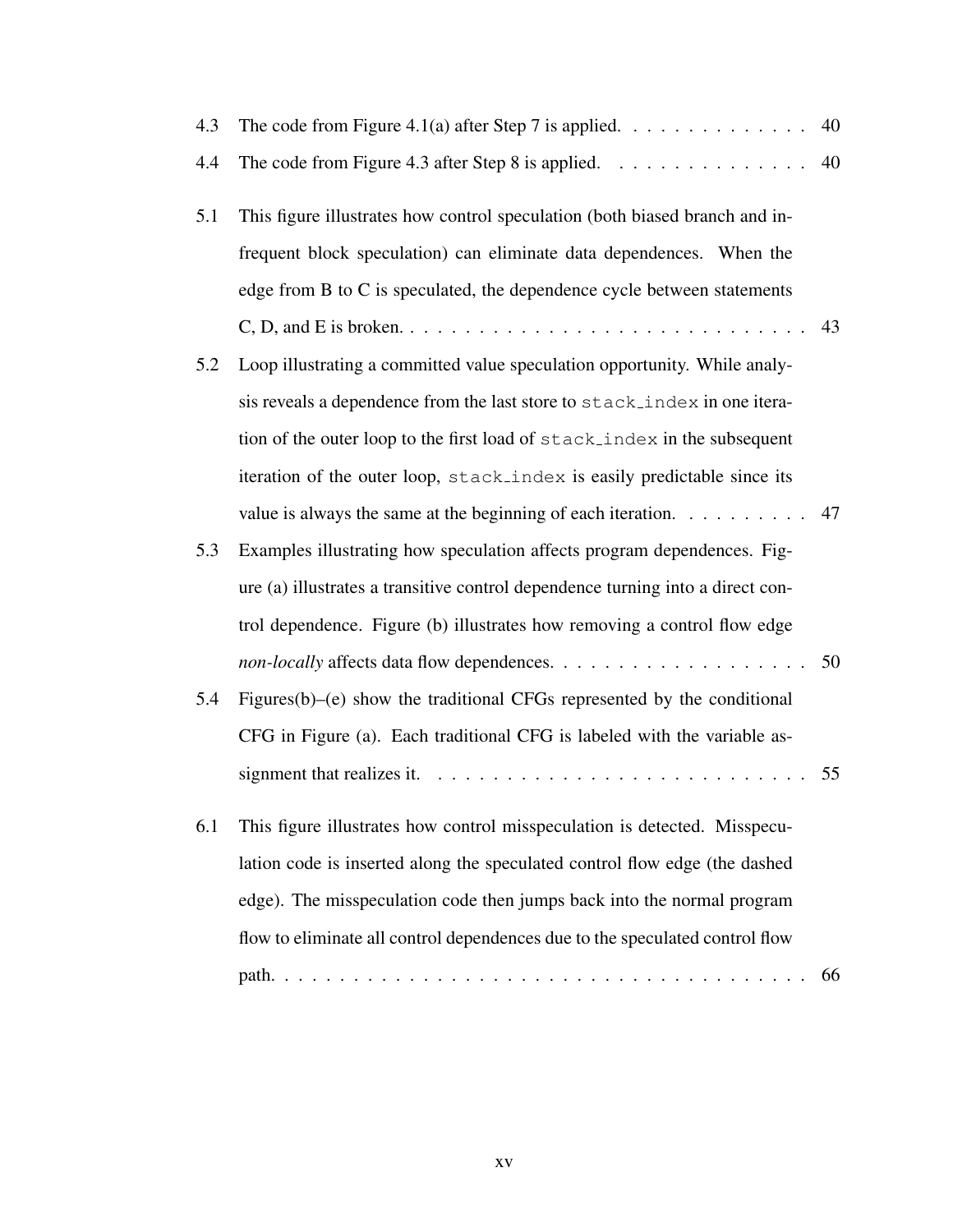- 6.2 This figure illustrates how silent store misspeculation is detected. First, the store is translated into a hammock that checks to see if it is silent (Figure (b)). Then, control speculation is applied to the edge going to the store (Figure (c)). . . . . . . . . . . . . . . . . . . . . . . . . . . . . . . . . . . 67
- 6.3 This figure illustrates how alias and committed value speculation is implemented. The original load is converted into a speculative load to break the dependence (operation B in Figure (b)), and value misspeculation code is inserted to detect misspeculation (operations D–H in (b)). When the code is partitioned (Figure (c)), the value speculation is allocated to an early thread, and the misspeculation detection is allocated to a late thread. In the figure the solid thread to thread arrows represent synchronized dependences, whereas the dashed arrows represent unsynchronized speculated dependences. . . . . . . . . . . . . . . . . . . . . . . . . . . . . . . . . . 69
- 6.4 This figure illustrates how memory versioning can be used to break false memory dependences. In Figure (a), the load and store alias because the both access address addr. In Figure (b), the enter instructions cause the load and store to access different memory versions. Figure (c) illustrates that no synchronization is necessary after the versioned code is parallelized. 72
- 6.5 This figure illustrates how speculation can induce new false memory dependences. Figure (a) shows single-threaded code with no false memory dependences. Figure (b) shows the corresponding multi-threaded code assuming the flow memory dependence between operations B and C is speculated. The dashed arrow in the figure shows the false memory dependence created by the alias speculation.  $\ldots \ldots \ldots \ldots \ldots \ldots \ldots \ldots \ldots \ldots$  74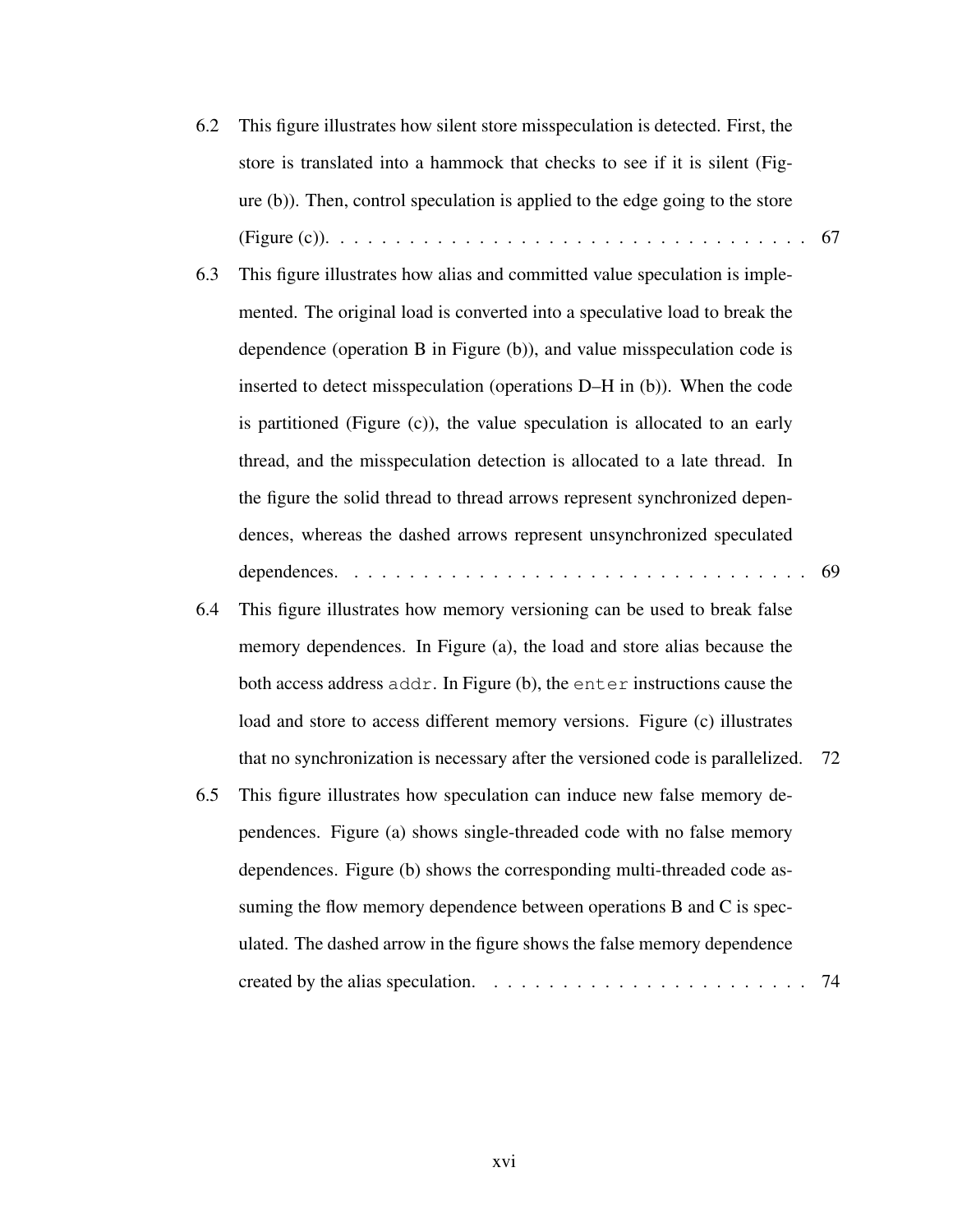| 6.6 | Example program demonstrating memory versioning. Only load and                         |    |
|-----|----------------------------------------------------------------------------------------|----|
|     | store operations are shown. The superscript adjacent to each operation                 |    |
|     | represents the static memory version assigned to each operation. The ad-               |    |
|     | jacent subscript indicates to which thread the operation was allocated. The            |    |
|     | code within the dashed box is an inner loop and is versioned independently             |    |
|     | of the enclosing outer loop. $\ldots \ldots \ldots \ldots \ldots \ldots \ldots \ldots$ | 76 |
| 6.7 | This figure illustrates the <i>version tree</i> that results from versioning the code  |    |
|     | in Figure 6.6. Each dotted box represents a memory version subspace (cor-              |    |
|     | responding to some loop invocation). Each solid box represents a memory                |    |
|     | version. Each version is labeled with its identifier. The first number in              |    |
|     | the 2-tuple identifies the memory version subspace and the second identi-              |    |
|     | fies the specific version within the subspace. The figure further illustrates          |    |
|     | where inner loop version subspaces are embedded within the outer loop                  |    |
|     |                                                                                        | 81 |
| 6.8 | This figure illustrates the versioned code that would be generated from Fig-           |    |
|     | ure 6.6 for thread 3. The code includes enter operations before each                   |    |
|     | load and store to enter the proper memory version. Additionally, it in-                |    |
|     | cludes allocate operations to allocate the necessary version subspaces                 |    |
|     |                                                                                        | 83 |
| 6.9 | Pseudo-code for (a) a SpecDSWP worker thread and (b) the SpecDSWP                      |    |
|     |                                                                                        | 85 |
| 7.1 |                                                                                        | 93 |
|     |                                                                                        |    |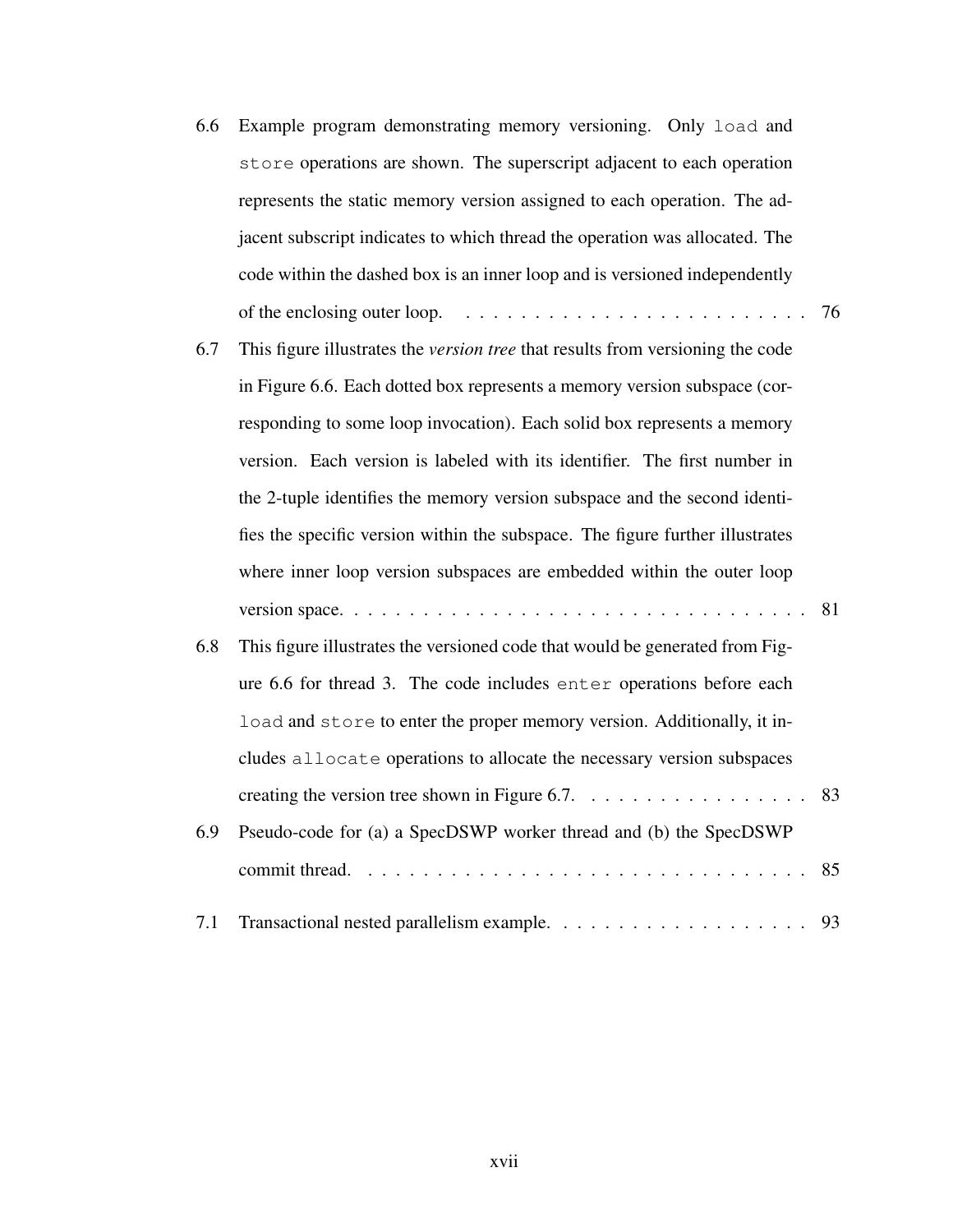| 7.2 | This figure illustrates the single-threaded atomicity problem for SpecDSWP.  |
|-----|------------------------------------------------------------------------------|
|     | Figures (a)–(b) show a loop amenable to SpecDSWP and its correspond-         |
|     | ing PDG. Dashed edges in the PDG are speculated by SpecDSWP. Fig-            |
|     | ures $(c)$ – $(d)$ illustrate the multi-threaded code generated by SpecDSWP. |
|     | Finally, Figures (e)–(f) illustrate the necessary commit atomicity for this  |
|     | code if it were parallelized using SpecDSWP and TLS respectively. Stores     |
|     | executed in boxes with the same color must be committed atomically. 96       |
| 7.3 |                                                                              |
| 7.4 | Transactional nested parallelism example with MTXs. 107                      |
| 7.5 | MTXs created executing the code from Figure 7.4. 107                         |
| 7.6 |                                                                              |
| 7.7 |                                                                              |
| 7.8 | Matching cache blocks merged to satisfy a request. 111                       |
| 7.9 |                                                                              |
|     |                                                                              |
| 8.1 | The measurement flow for evaluating SpecDSWP parallel performance. 122       |
| 8.2 |                                                                              |
| 8.3 |                                                                              |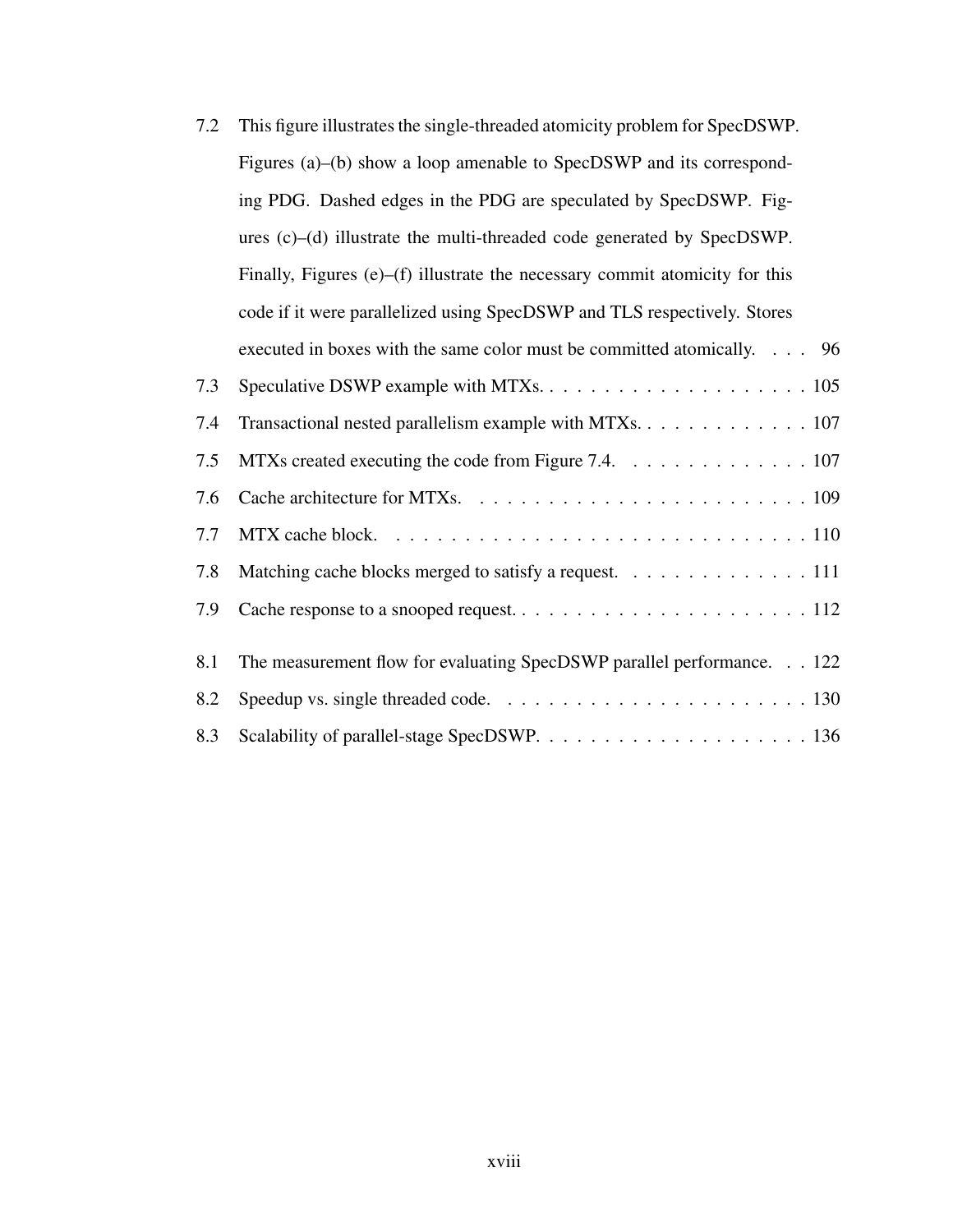### Chapter 1

## Introduction

For years, steadily increasing clock speeds and uniprocessor microarchitectural improvements reliably enhanced performance for a wide range of applications. Figure 1.1 illustrates this historical trend in microprocessor performance by graphing SPECint® [67] scores for all reported configurations across 3 generations of the benchmark suite (SPEC® CPU92, CPU95, and CPU2000).<sup>1</sup> In the figure, the y-axis measures performance (larger numbers indicate faster processors) and is logarithmic. The x-axis denotes time and each point on the graph reflects the SPECint<sup>®</sup> score for a particular machine configuration that was reported in the given year. As the graph shows, processor performance consistently doubled approximately every 18 months between the years 1970 and 2004.

However, as the also graph shows, processor performance began to stagnate (or at least improve much more slowly) in 2004. Among other reasons, the microprocessor industry fell off past trends due to increasingly unmanageable design complexity; increased variability in manufacturing processes; power, energy, and temperature as first class design issues; and diminishing returns from extensions to past microarchitectural optimizations.

Despite this stall in processor performance improvements, Figure 1.2 shows Moore's Law still remains in effect. Consistent with historic trends, the semiconductor industry

<sup>&</sup>lt;sup>1</sup>Since scores between succeeding generations of the suite are not directly comparable, the data has been normalized using a machine configuration that had scores reported for two or more generations of the benchmark suite.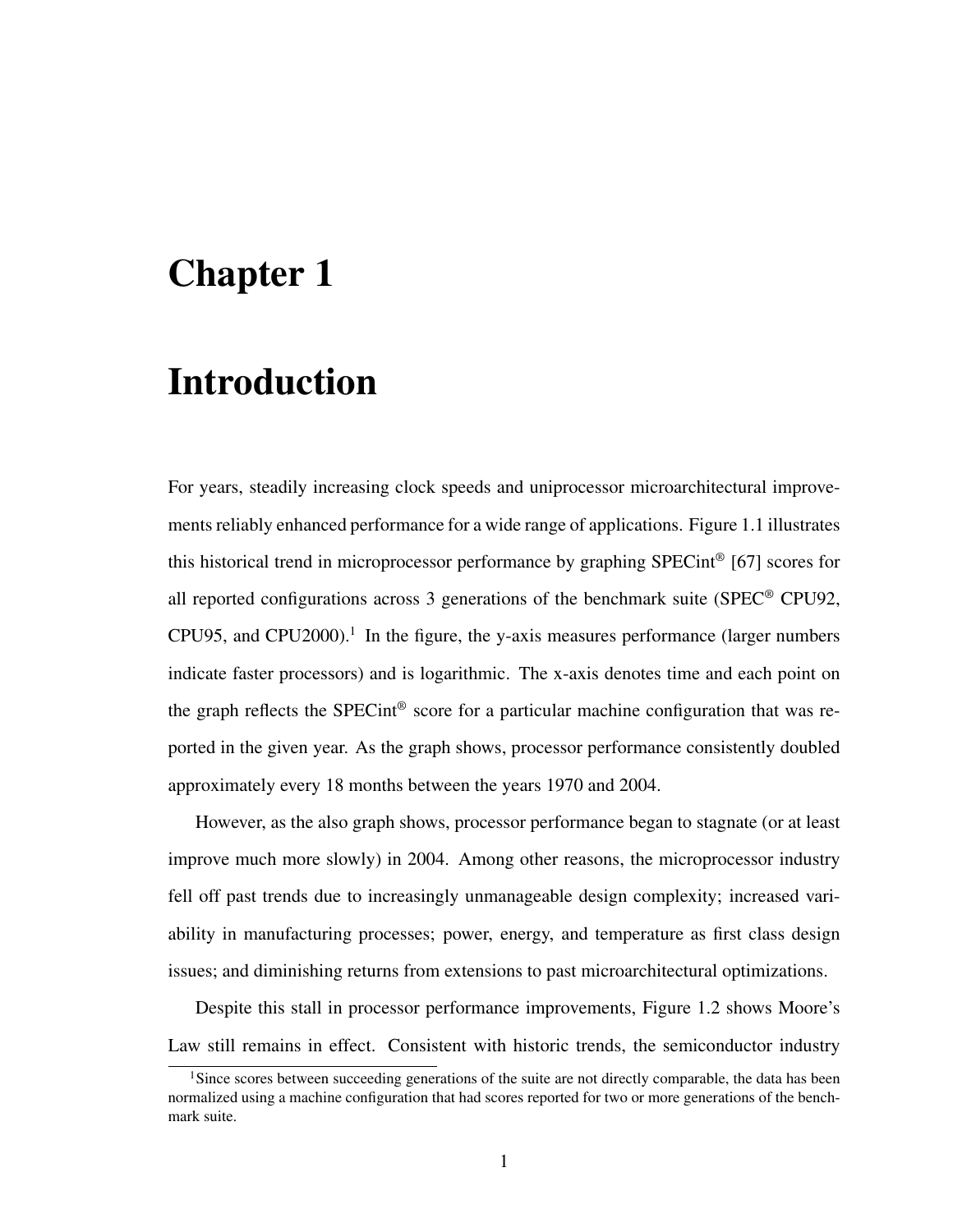

Figure 1.1: Normalized SPECint<sup>®</sup> scores for all reported configurations between 1993 and 2007.



Figure 1.2: Number of transistors integrated per die for Intel x86 processors.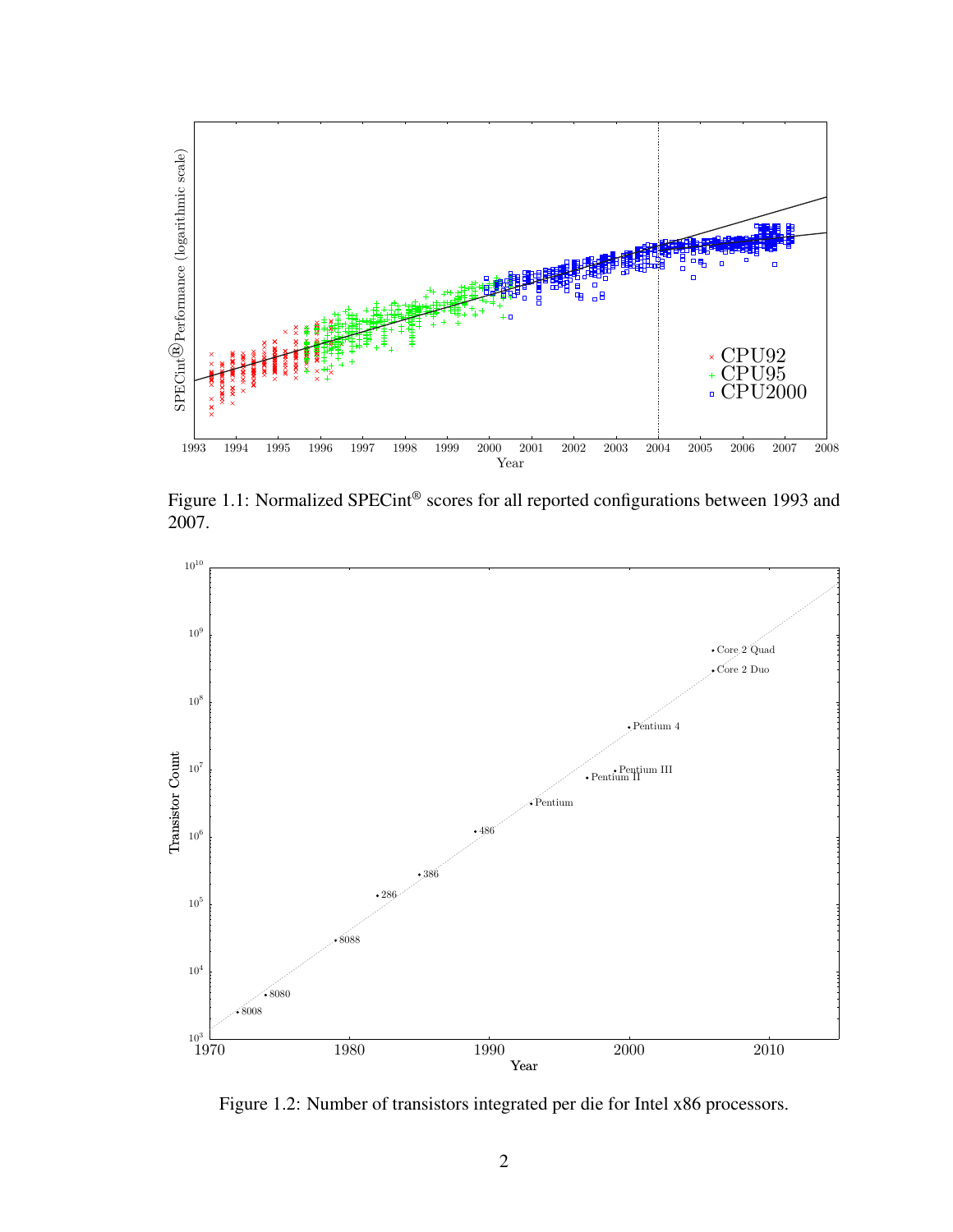continues to double the number of transistors integrated onto a single die every two years. Since conventional approaches to improving performance with these transistors has faltered, microprocessor manufacturers have begun to use the extra transistors to produce *multi-core* processors. For example, in the general purpose processor space, Intel has released the Core™2 Duo and Core™2 Quad processors incorporating two and four cores per die respectively, AMD has released the Opteron™ processor in two and four core configurations, IBM has released the POWER6 processor featuring two cores per die, and Sun has released the UltraSPARC T1 and T2 processors<sup>2</sup> each with eight cores. These multicore processors can improve system throughput and potentially speed up multi-threaded applications, but the latency of any single-thread of execution, at best, remains unchanged. Consequently, to exploit multi-core processors, applications must be multi-threaded, and they must be designed to efficiently use the resources (i.e., cache memory, off-chip bandwidth, etc.) provided by the processor.

#### 1.1 Shortcomings of Existing Approaches

The task of producing efficient multi-threaded code could be left to the programmer, however, there are several disadvantages to this approach.

First, writing multi-threaded codes is inherently more difficult than writing singlethreaded codes. To ensure correctness, programmers must reason about concurrent accesses to shared data and insert sufficient synchronization to ensure data accesses are ordered correctly. Simultaneously, programmers must ensure that too much synchronization is not inserted otherwise synchronization overhead and loss of parallelism due to synchronization cause the multi-threaded program to perform no better or *worse* than its singlethreaded counterpart. Active research in automatic tools to identify deadlock, livelock, race conditions, and performance bottlenecks [22, 24, 25, 47, 63] in multi-threaded programs is

<sup>&</sup>lt;sup>2</sup>Code named Niagara and Niagara 2, respectively.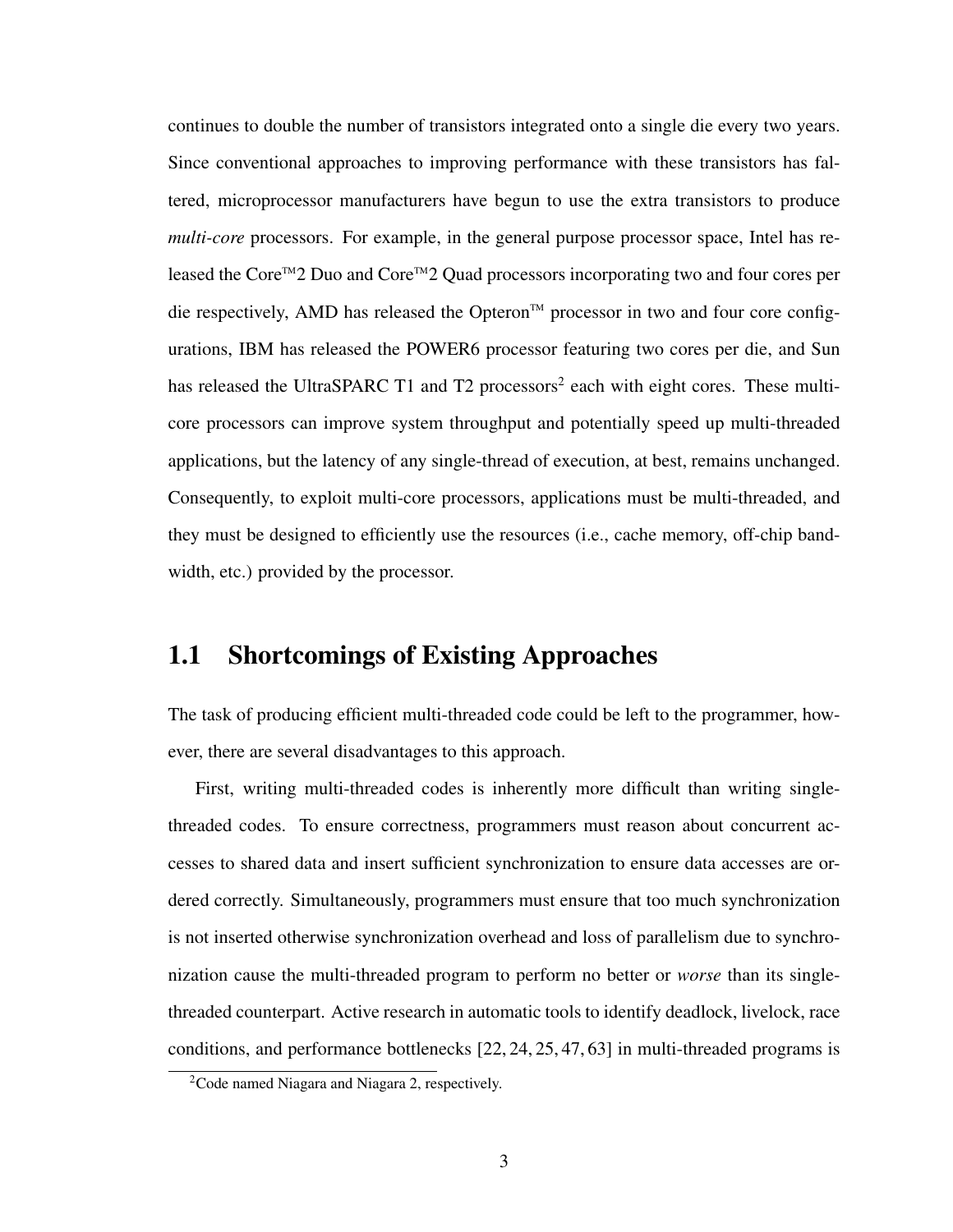a testament to the difficulty of achieving this balance.

Second, there are many legacy applications that are single-threaded. Even if the source code for these applications were available, it would take enormous programming effort to translate these programs into well-performing parallel versions.

Finally, even if efficient multi-threaded applications could be written for a particular multi-core system, these applications may not perform well on other multi-core systems. The performance of multi-threaded applications is very sensitive to the particular system for which it was optimized due to, among other factors, the relation between synchronization overhead and memory subsystem implementation (e.g., size of caches, number of caches, what caches are shared, coherence implementation, memory consistency model, etc.) and the relation between number of application threads and available hardware parallelism (e.g., number of cores, number of threads per core, cost of context switch, etc.). Writing an application that is portable across multiple processors (even multiple generations in the same family of processors) would prove extremely challenging.

A promising alternative approach for producing multi-threaded codes is to let the compiler automatically convert single-threaded applications into multi-threaded ones. This approach is attractive as it takes the burden of writing multi-threaded code off the programmer. Additionally, it allows the compiler to automatically adjust the amount and type of parallelism extracted based on the underlying architecture, just as instruction-level parallelism (ILP) optimizations relieved programmers of the burden of targeting their applications to complex single-threaded architectures.

In scientific and numerical computing, compilers are routinely used to extract threadlevel parallelism (TLP) with good results. Techniques such as DOALL and to a lesser extent DOACROSS, are used in this domain to extract tens to hundreds of threads [8, 72]. These techniques assign loop iterations to threads to execute a loop in parallel. For DOALL, all the iterations are independent so no communication or synchronization is necessary. For DOACROSS, loop carried dependences must be communicated between the threads.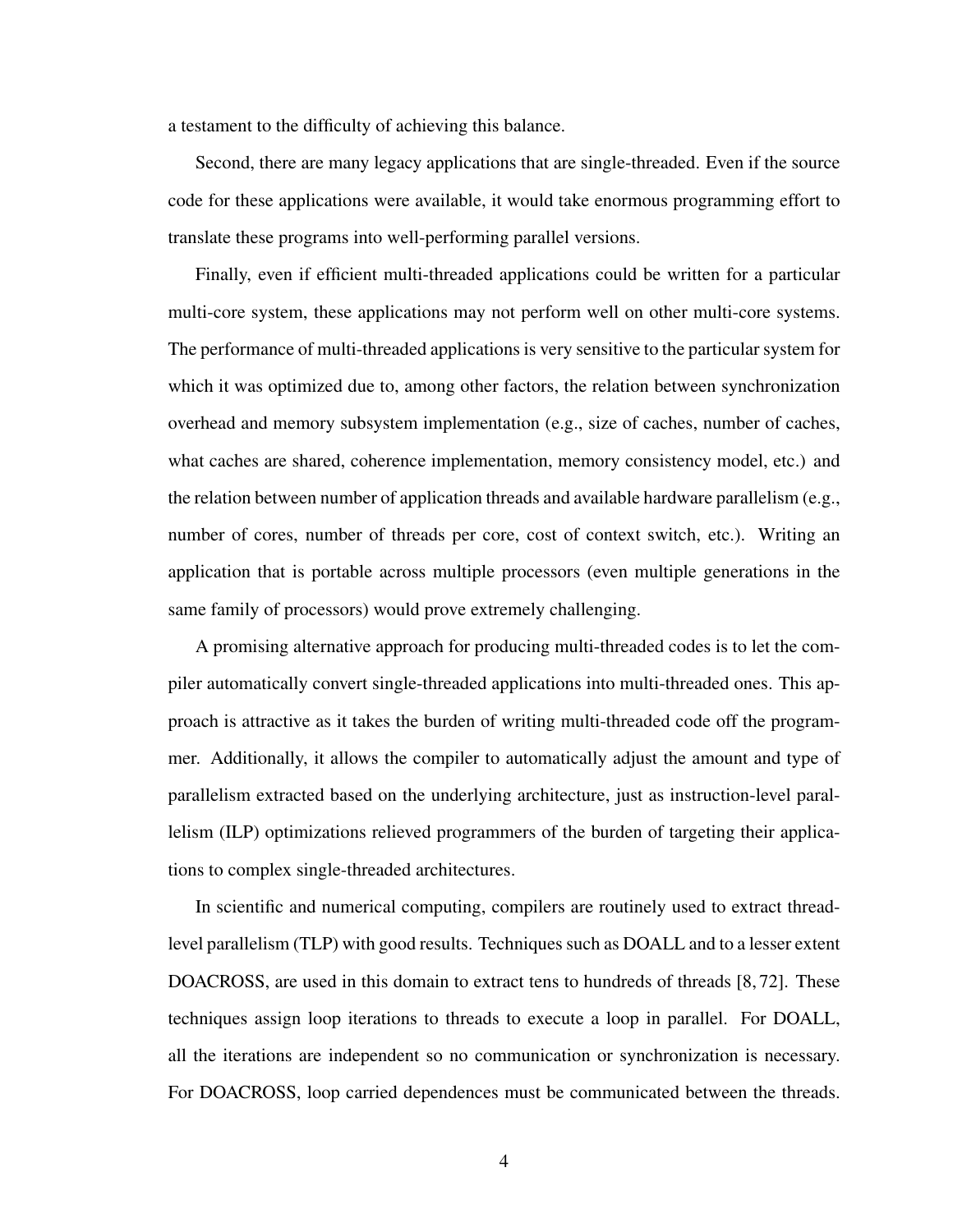Consequently, these techniques perform well on counted loops manipulating very regular and analyzable structures consisting mostly of predictable array accesses. This reliance on regular structure, however, makes these techniques ill-suited for general purpose applications. These techniques are unable to extract significant parallelism from codes with unpredictable control flow or data access patterns that are the norm for general-purpose applications.

Unpredictable control flow and data access patterns force compilers to assume conservatively that dependences exist between instructions even when no such dependence exists or when such dependences manifest only infrequently at run time. Because excess dependences tend to be the limiting factor in extracting parallelism, speculative techniques, loosely classified as thread-level speculation (TLS), have, in recent years, dominated the literature [7,13,34,38–40,49,66,68,73,80]. Speculating dependences that prohibit DOALL parallelization or that dramatically restrict DOACROSS parallelization increases the amount of parallelism that can be extracted. Unfortunately, speculating enough dependences to create DOALL parallelism often leads to excessive misspeculation, dramatically reducing the benefits of parallelism. Consequently, TLS techniques often produce speculative DOACROSS parallelizations. Unfortunately, to overcome the serializing effects of inter-thread communication latency, even speculative DOACROSS requires significant speculation leading to high misspeculation rates and only small amounts of parallelism.

A more recent technique, Decoupled Software Pipelining (DSWP) [56,61], approaches the problem differently. Rather than partitioning a loop by placing distinct iterations in different threads, DSWP partitions a loop's body into a pipeline of threads, ensuring that critical path dependences are kept thread-local. This approach creates parallel code which is tolerant of both variable latency within each thread and long communication latencies between threads. Consequently, the approach gets better applicability than DOALL parallelization since it gracefully handles cross-iteration dependences, and can often out perform DOACROSS parallelization by removing inter-thread communication latencies from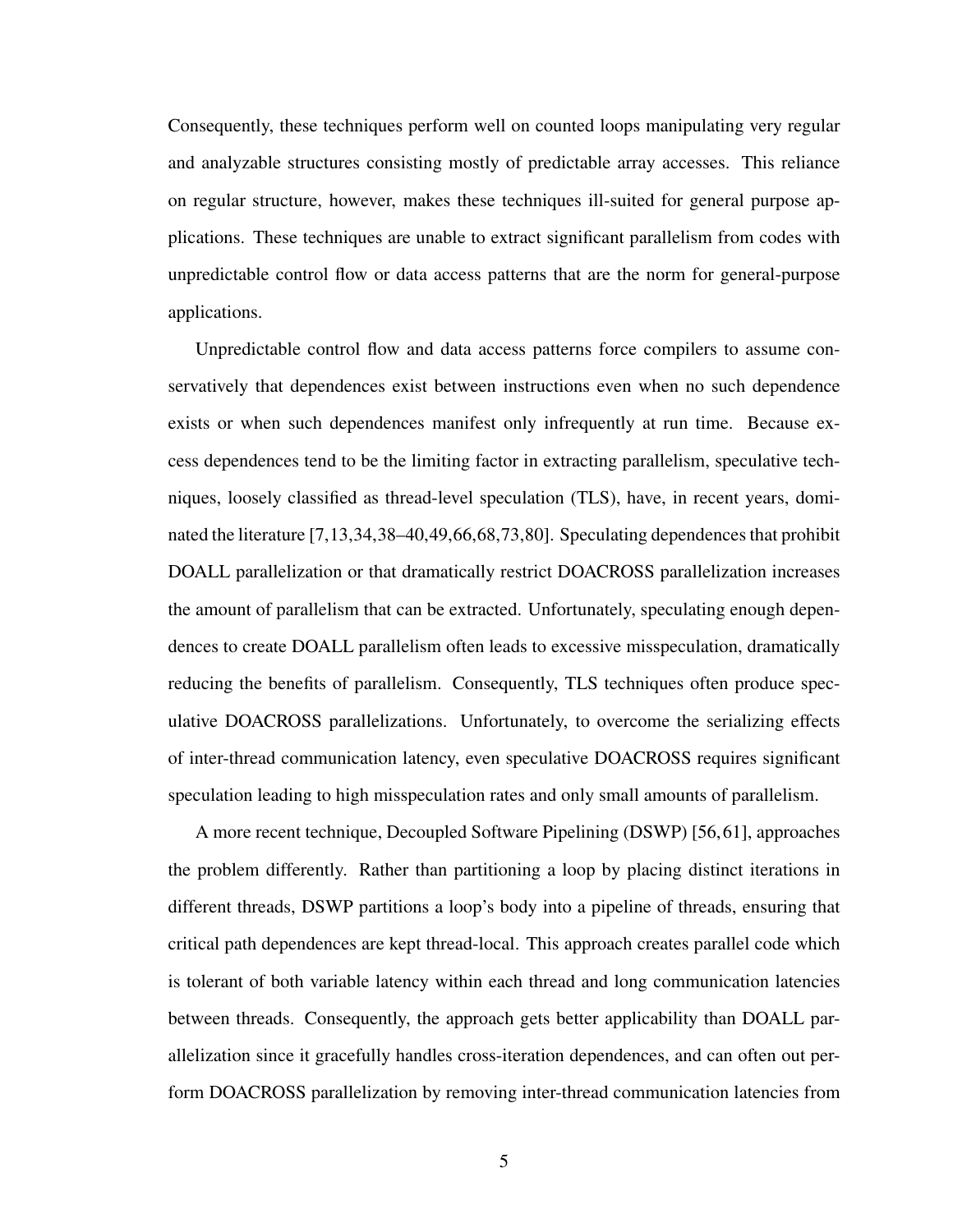the critical path. However, since the existing DSWP transformation is non-speculative, it must respect all dependences in the loop. Unfortunately, excess dependences due to static and conservative dependence analysis dramatically limit the applicability and scalability of the non-speculative DSWP transformation.

### 1.2 Contributions

This dissertation extends the pipelined multi-threading (PMT) paradigm used by DSWP with speculation. Speculation can increase the applicability and scalability of DSWP, just as it increased the applicability and scalability of DOALL and DOACROSS parallelization. More specifically, this dissertation presents *Speculative Decoupled Software Pipelining* (SpecDSWP) [74] and an initial *automatic* compiler implementation of it. SpecDSWP leverages the latency-tolerant pipeline of threads characteristic of DSWP and combines it with the power of speculation to break dependence cycles that inhibit DSWP parallelization. Like DSWP, SpecDSWP exploits the latent, fine-grained pipeline parallelism present in many applications to extract long-running, concurrently executing threads, but can extract more threads on more loops than its non-speculative counterpart.

Unlike DOALL and DOACROSS parallelization, PMT techniques, such as DSWP, do not presuppose that each thread extracted is responsible for a subset of loop iterations. Rather, PMT techniques let the code guide the parallelization. Consequently, rather than speculating many dependences to force code to fit a predetermined mold as in TLS, speculative PMT in general, and SpecDSWP in particular, can *judiciously* speculate only those dependences which improve execution efficiency and that cause minimal misspeculation at runtime. Identifying the ideal set of dependences to speculate involves solving an NP-hard problem, so this dissertation presents a novel heuristic algorithm which is demonstrated to work well in practice.

This dissertation also explores the runtime support necessary to enable SpecDSWP.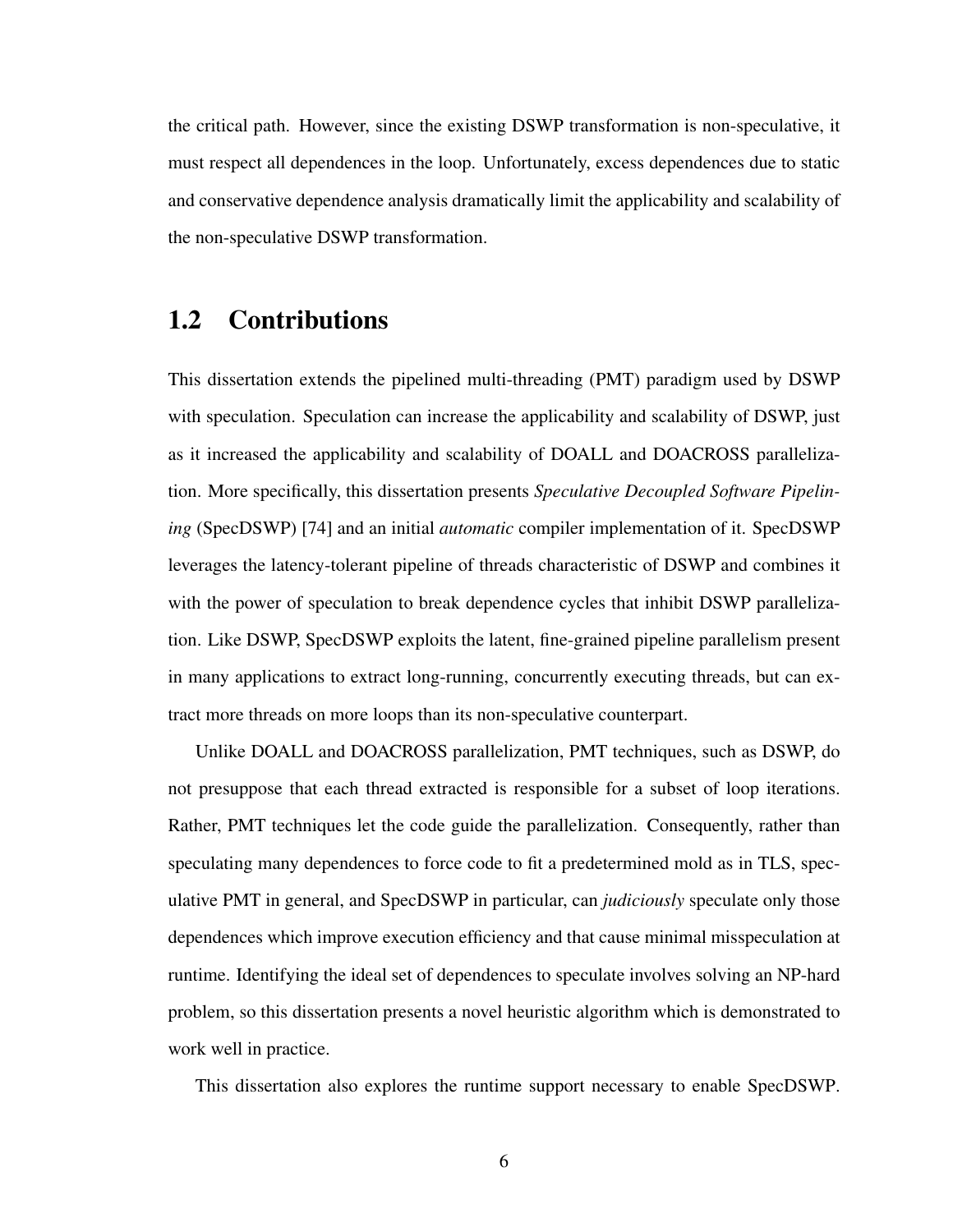Like TLS, SpecDSWP must buffer speculatively state generated from each loop iteration until all speculated dependences have been resolved. However, the DSWP execution model creates several challenges for buffering speculative memory state since the code comprising a single loop iteration has been distributed across many threads. Despite the goal of facilitating speculative parallelization, conventional transactional memories and TLS memory subsystems are inapplicable because they limit transactions to a *single* thread. SpecDSWP requires data for a single loop iteration, which is generated across a multitude of threads, to be buffered in a single transaction.

To address this problem, this dissertation introduces *multi-threaded transactions*(MTX) and a hardware implementation based on an invalidation-based cache coherence protocol. In addition to supporting Speculative DSWP, MTXs can be used to enable *nested parallelism* in transactional programs; individual tasks in a transactional program can be further parallelized. Additionally, they can enable programmers to focus on exposing coarsergrained task-level parallelism, while letting compilers analyze and extract thread-level parallelism within individual tasks. Like its single-threaded counterpart, an MTX represents an atomic set of memory accesses, however, unlike its single-threaded counterpart, an MTX can be initiated by one thread, accessed and modified by any number of threads, and then finally committed by yet another thread. Furthermore, all threads participating in an MTX can see the results of uncommitted speculative stores executed by other threads in the MTX. As this dissertation will show, these properties are essential for enabling SpecDSWP.

Finally, this dissertation evaluates the proposed compiler transformations and runtime support. Using an initial automatic compiler implementation and a simulation infrastructure modeling an MTX-enabled memory system, this dissertation demonstrates that SpecDSWP provides significant performance gains on a multi-core processor running a variety of codes.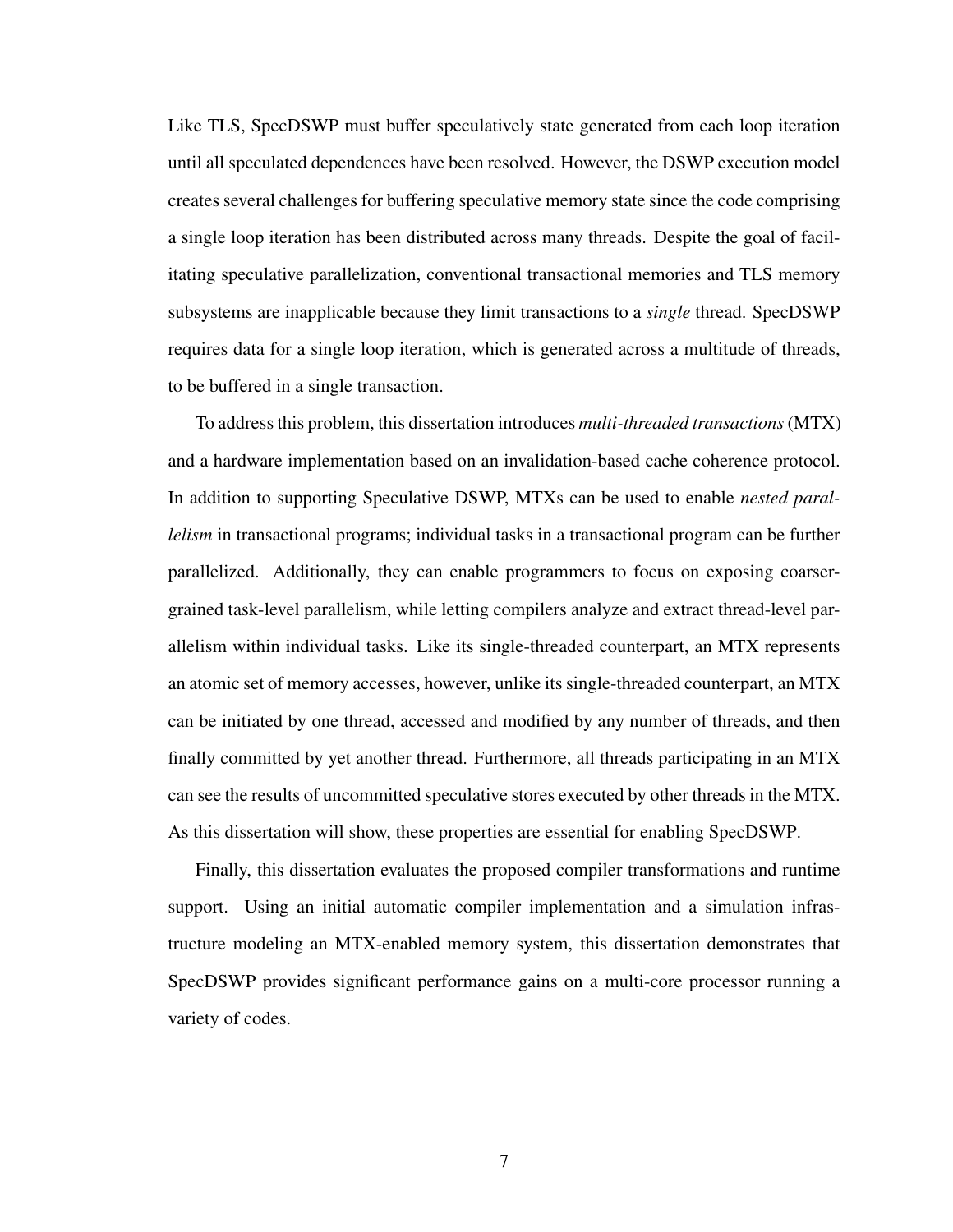### 1.3 Dissertation Organization

Chapter 2 examines existing non-speculative and speculative parallelization techniques characterizing their applicability and scalability. This discussion will motivate SpecDSWP. Chapter 3 will describe the non-speculative DSWP transformation upon which SpecDSWP is based. Chapters 4, 5, and 6 will then describe how to extend DSWP to support speculation. These chapters will detail the algorithm to select dependences for speculation, the code generation algorithm, and the runtime-system support necessary to support SpecDSWP. Chapter 7 will discuss related work in transactional memory and describe why existing solutions are inadequate for SpecDSWP. Then, it introduces MTXs and describes a cachecoherence based implementation. A quantitative evaluation of SpecDSWP and MTXs is given in Chapter 8. Finally, Chapter 9 describes future avenues of research and summarizes the conclusions of this dissertation.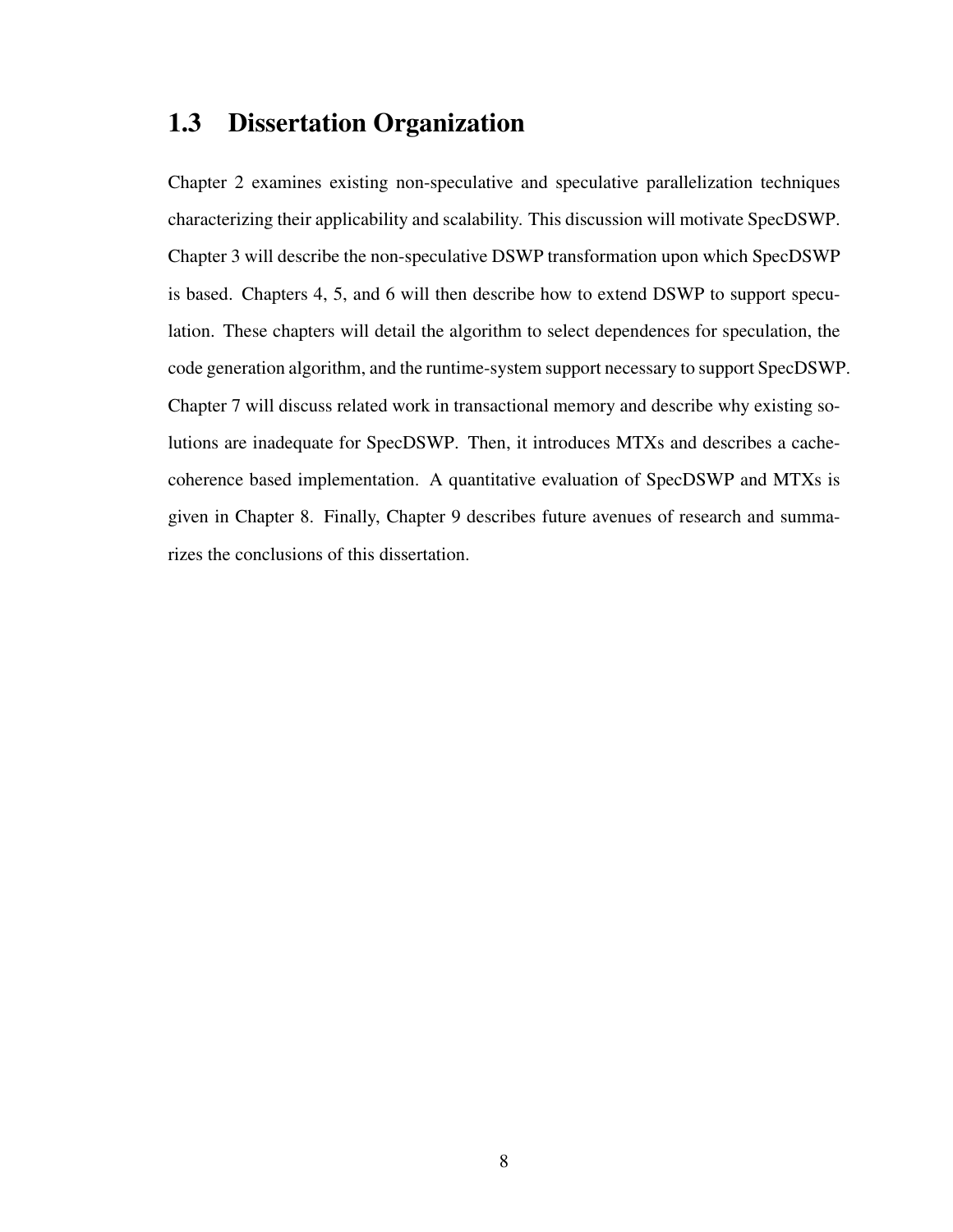### Chapter 2

### Parallelization Paradigms

The key obstacle in parallelizing applications is dealing with dependences that exist between the program's instructions. Once parallelized, the program's instructions will be distributed across various threads, and to guarantee correct execution, any dependences between instructions allocated to different threads must be synchronized or speculated. Since inter-thread synchronization latency can be large, an application's partitioning into threads must be carefully planned to ensure a high-performance multi-threaded application. Since the cost of misspeculation is also large, synchronization cannot always be eschewed in favor of speculation. Only speculation that is high reward and that will lead to infrequent misspeculation will be profitable in practice.

Based on the pattern of communication, multi-threaded applications can be classified into 3 categories: independent multi-threading (IMT), cyclic multi-threading (CMT), and pipelined multi-threading (PMT) [59]. Each of these three paradigms has a non-speculative and speculative variant. This chapter will describe each category using a common parallelization strategy from that paradigm: DOALL [8] for IMT, DOACROSS [23] for CMT, and DSWP [56, 61] for PMT. To understand the benefits, drawbacks, and applicability of speculation in each paradigm, this chapter will develop analytical models describing the performance of each parallelizing transformation in a variety of idealized scenarios. The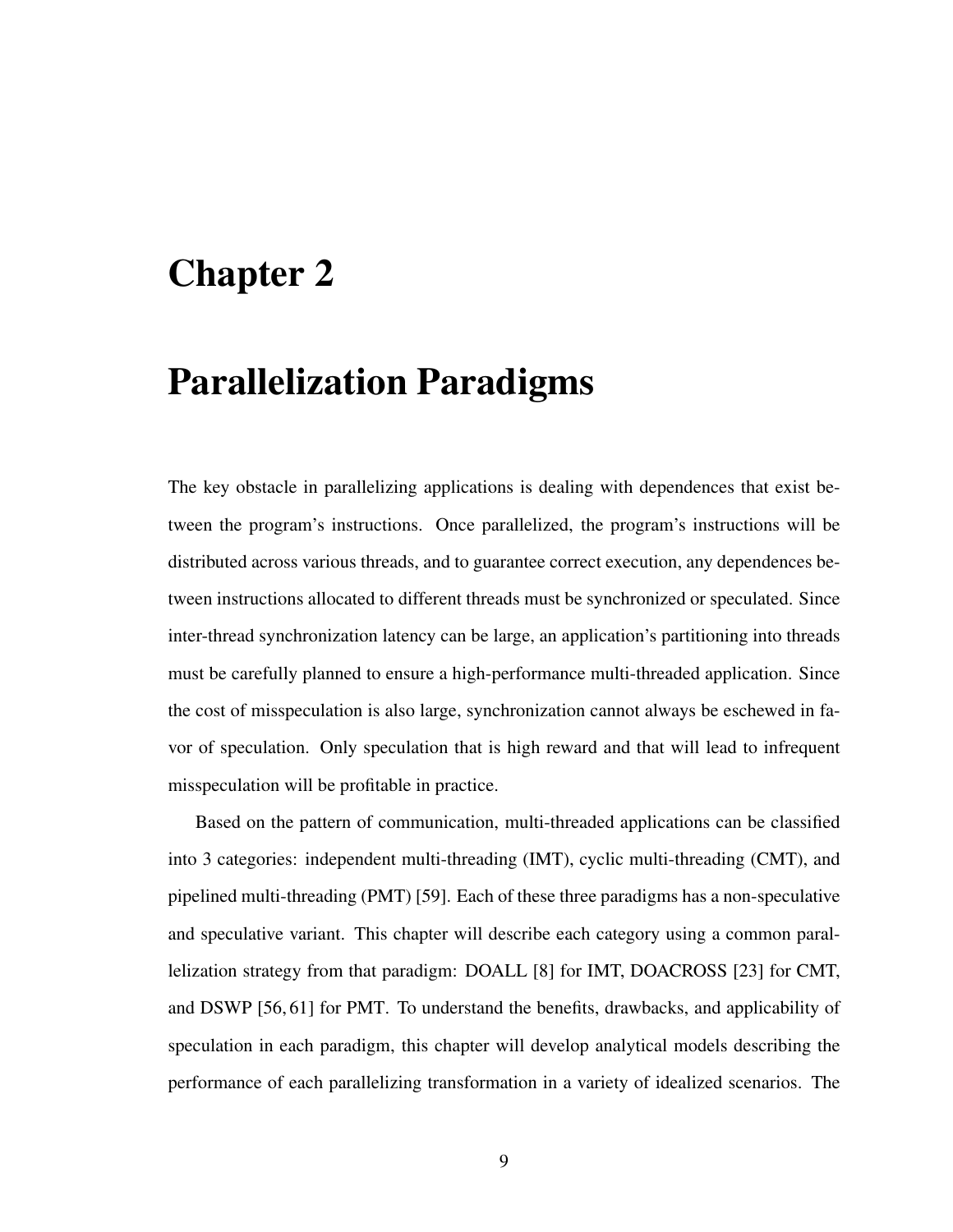

Figure 2.1: The loop shown in (a) has no loop carried dependences and can be parallelized using DOALL. Two possible schedules for the parallelization are shown in (b) and (c).

virtues of pipelined multi-threading, combined with the absence of a speculative pipelined multi-threading optimization, motivate Speculative Decoupled Software Pipelining, the topic of the remainder of this dissertation.

### 2.1 Paradigm Descriptions

This section will introduce each of the paradigms, briefly describe the representative automatic parallelization, and derive an analytical performance model for each parallelizing transformation assuming application loop iterations exhibit no variability in latency and inter-thread communication is no more expensive than intra-thread communication. Later sections will expand these analytical models by relaxing these assumptions.

#### 2.1.1 Independent Multi-threading and DOALL

Description In independent multi-threading (IMT), there exist no cross-thread dependences, and thus, the threads are *independent*. DOALL parallelization is the quintessential IMT loop parallelization. DOALL parallelization can be applied to a loop where each iteration is independent of all other loop iterations. Figure 2.1(a) illustrates such a DOALL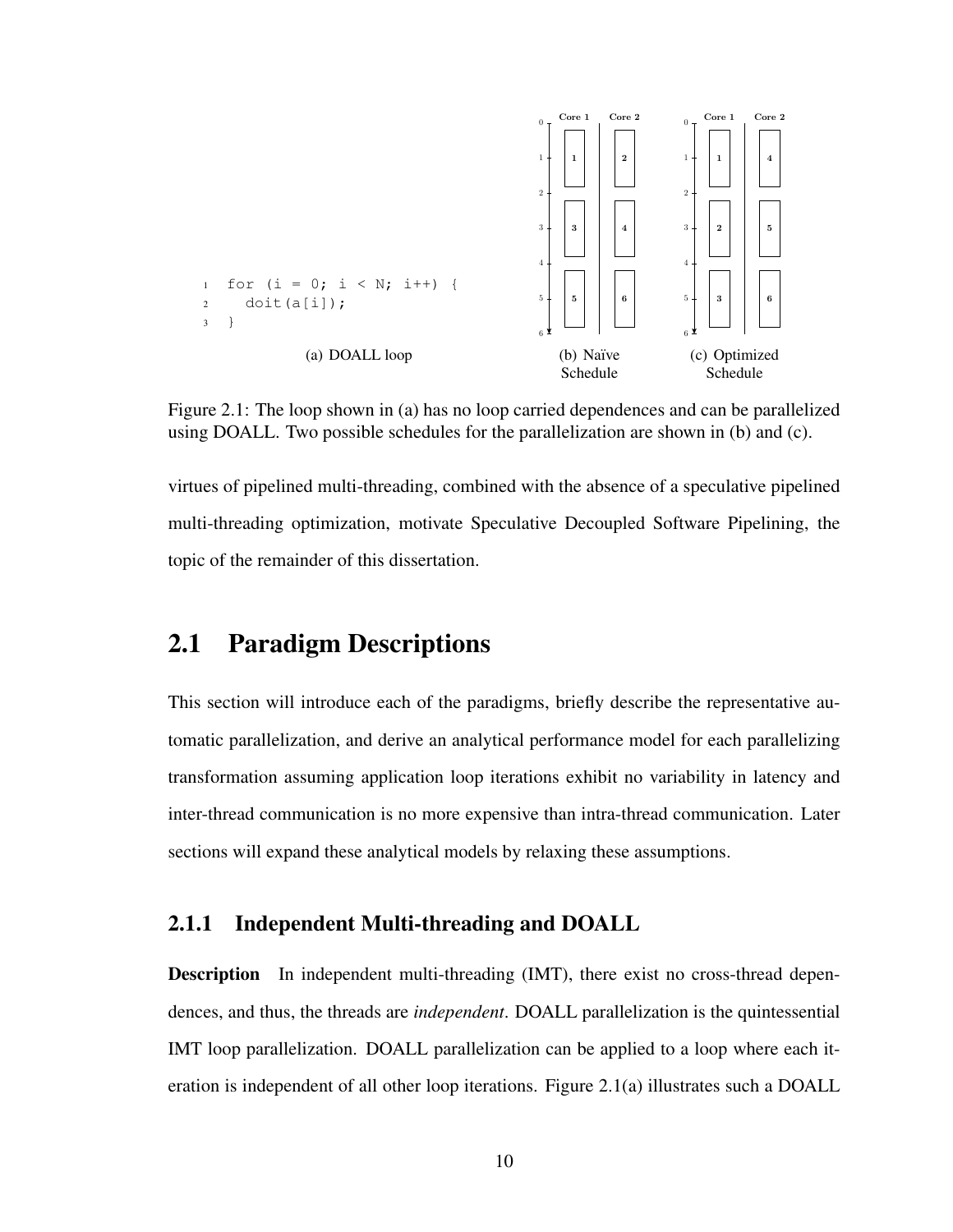loop. DOALL loops can be parallelized by allocating sets of loop iterations to different threads. Figure 2.1(b) shows a naïve implementation where iterations are allocated roundrobin to each thread. Figure 2.1(c) shows a more aggressive implementation where, to promote cache locality, larger contiguous chunks of the iteration space are allocated to threads, similar to strip mining in vectorization [46].

While many loops in scientific applications are DOALL loops, for those that are not, a significant body of research exists dedicated to transforming loop nests into a form suitable for DOALL parallelization. Essentially, these techniques apply affine transformations to loop induction variables to transform the multi-dimensional loop *iteration-space* into one where slices of the space along one dimension are independent of one another. These slices can then be run in parallel using DOALL parallelization [12].

Analytical Model Under idealized conditions, DOALL parallelization yields speedup proportional to the number of processor cores available to run the loop. This assumes that the length of each iteration is constant and is independent of where and when other loop iterations execute. Specifically, this ignores all microarchitectural affects such as branch prediction accuracy and cache locality and implies complete homogeneity among loop iterations. With these assumptions, the speedup of DOALL parallelization over sequential execution is given by:

$$
SpeedupDOALL = \frac{NL}{\frac{N}{T}L} = T
$$
\n(2.1)

where N is the number of loop iterations, L is the length of each iteration, and T is the number of threads used in the parallelization.

#### 2.1.2 Cyclic Multi-threading and DOACROSS

Unfortunately, despite the many transformations to coax loop nests into a form suitable for DOALL parallelization, for many general purpose loops DOALL is still inapplicable. For example, consider the loop shown in Figure 2.2(a). Figure 2.2(b) shows the program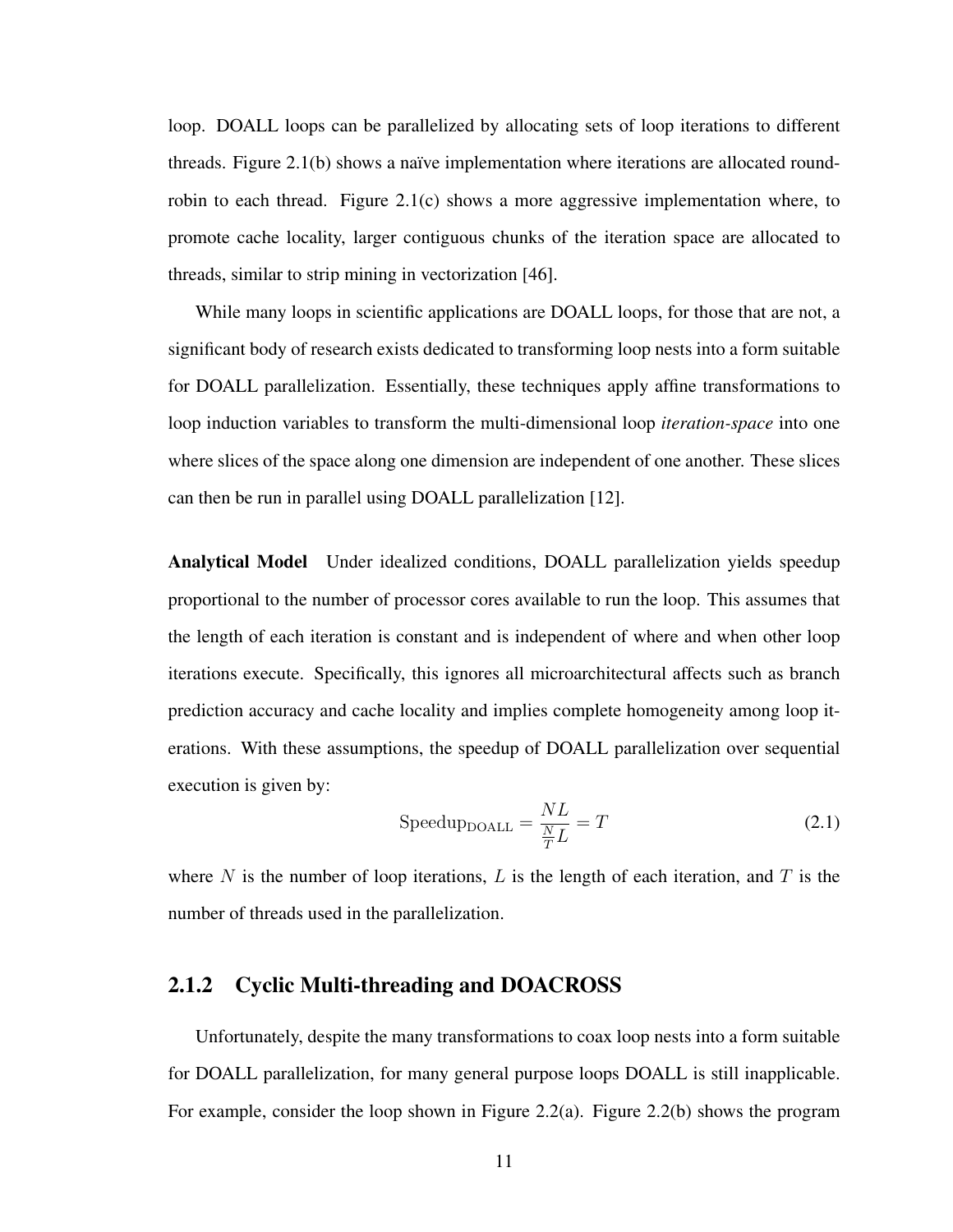

Figure 2.2: The loop shown in (a) has loop carried dependences and cannot be parallelized with DOALL. It can be parallelized using DOACROSS or DSWP. The PDG for the loop is shown in  $2.2(b)$ .

dependence graph (PDG) [27] corresponding to the code. In the PDG, edges that participate in *dependence cycles* are shown as dashed lines. Since the statements on lines 3 and 6 and the statement on line 5 each form a dependence cycle, each iteration is dependent on the previous one. Since the loop is not counted, techniques to transform the iteration space into one that is amenable to DOALL are inapplicable. Even if such techniques were applicable to pointer-chasing loops such as the one shown in the figure, no transformation could unlock DOALL parallelism from this loop since all iterations are directly or transitively dependent on all earlier iterations. To circumvent this, some researchers have proposed splitting such loops into two loops, one that traverses the linked list and another which operates on each node. Unfortunately, after the split, the first loop is executed sequentially, and only the second is executed in parallel using DOALL [79].

The entire loop however can be parallelized using DOACROSS parallelization, an instance of cyclic multi-threading (CMT). In cyclic multi-threading, cross-thread dependences exist, and these dependences form a cycle (i.e., thread 1 feeds thread 2, and thread 2 also feeds thread 1). Figure 2.3(a) illustrates how DOACROSS parallelization works using the loop from Figure 2.2(a). Similar to the naïve implementation of DOALL, loop iterations are allocated round-robin to threads participating in the parallelization. However, since each iteration is dependent on the previous one, later iterations synchronize with earlier ones waiting for the cross-iteration dependences to be satisfied. The code between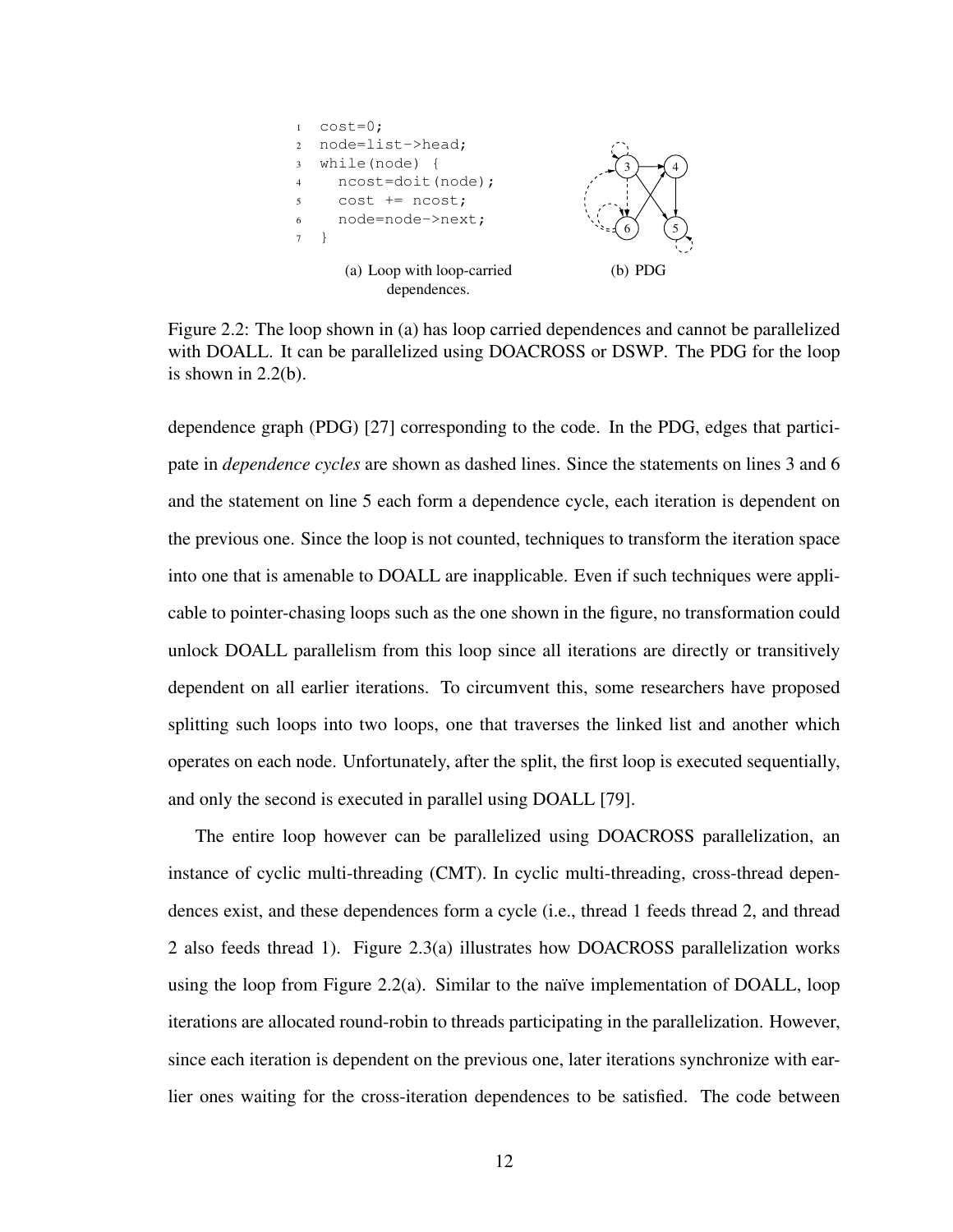

Figure 2.3: This figure illustrates how DOACROSS parallelism works. The 2-thread DOACROSS schedule for the code in Figure 2.2(a) is shown in (a). Figure (b) illustrates a DOACROSS schedule that is performance limited by the number of available threads. Figure (c) illustrates a DOACROSS schedule that is performance limited by the dependences in the loop.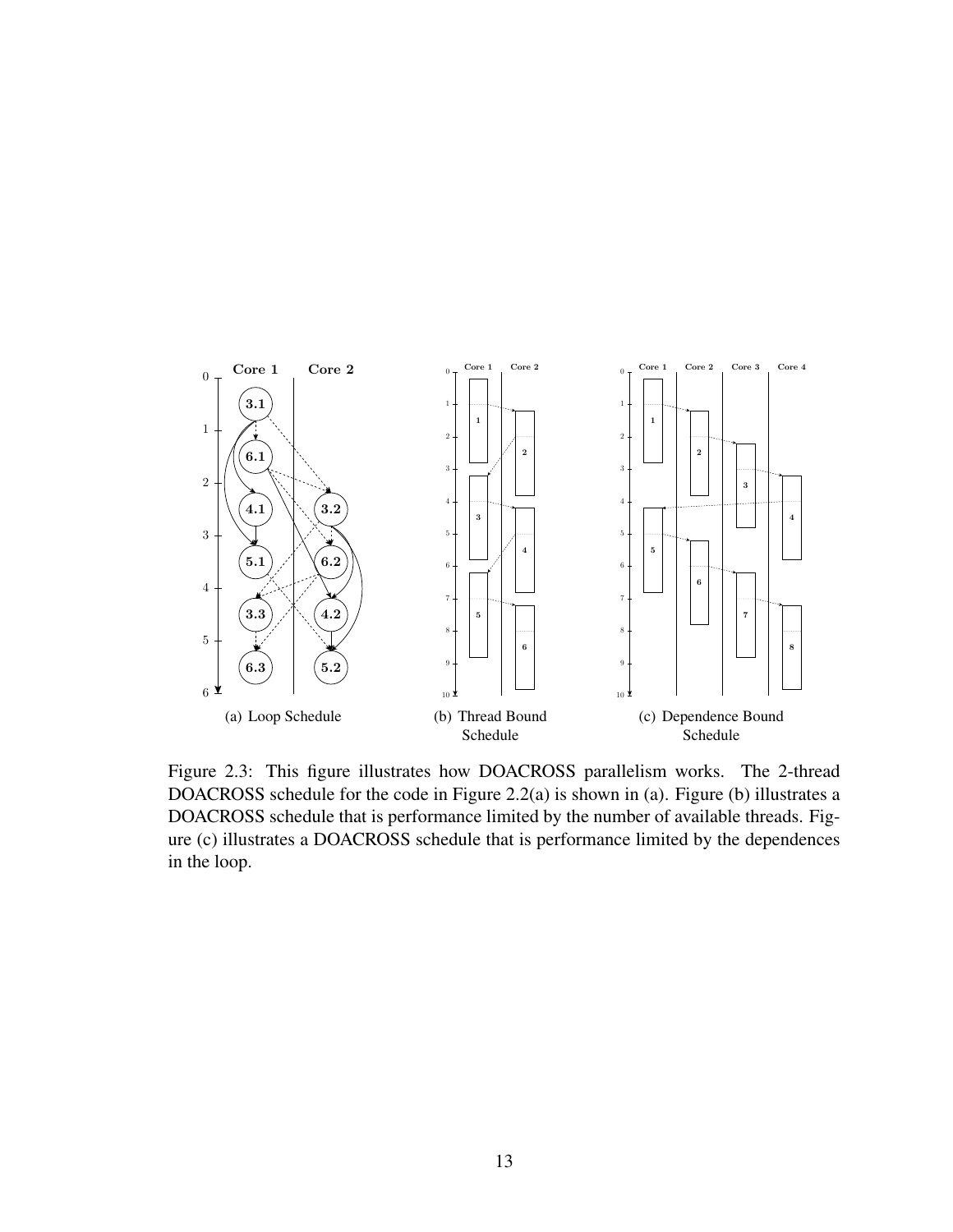synchronizations can run in parallel with code executing in other threads. Since, for all threads  $t < T$ , thread t feeds thread  $t + 1$ , and thread T feeds thread 0, the synchronization between threads forms a cycle making DOACROSS a form of CMT.

Analytical Model With a small finite number of threads the performance of DOACROSS execution closely resembles the performance of DOALL execution. Figure 2.3(b) shows the general execution schedule of DOACROSS when the number of threads (cores) executing the loop bounds the performance. Assuming the time between when subsequent iterations start is  $\delta$ , the performance of DOACROSS is identical to DOALL, with the exception of the initial synchronization delay  $(T - 1)\delta$ . With T threads and N iterations taking  $L$  cycles per iteration, the speedup is:

$$
Speedup_{DOACROS, T} = \frac{NL}{\frac{N}{T}L + (T - 1)\delta} \approx T \quad (for large N)
$$
 (2.2)

For large N the parallelism scales linearly with the number of threads, just as in DOALL.

However, unlike DOALL parallelism, after a certain number of threads,  $T_0$ , the performance of DOACROSS is limited by the dependence patterns present in the loop. Figure 2.3(c) illustrates this scenario. Here, the delay between when each iteration starts,  $\delta$ , bounds the performance. Assuming  $T_0$  or more threads (cores) are available to run the loop, the speed up of DOACROSS parallelization over sequential execution is:

$$
Speedup_{DOACROS, \infty} = \frac{NL}{(N-1)\delta + L} \approx \frac{L}{\delta} \quad (for large N)
$$
 (2.3)

Assuming inter-thread communication is just as fast as intra-thread communication, loop iterations exhibit no variable latency (i.e., control flow, cache behavior, branch prediction, etc. do not cause different iterations to take different amounts of time), and that sufficient instruction-level parallelism (ILP) resources exist to execute dependence cycles optimally, the constant  $\delta$  can be bound by considering the dependence height of all depen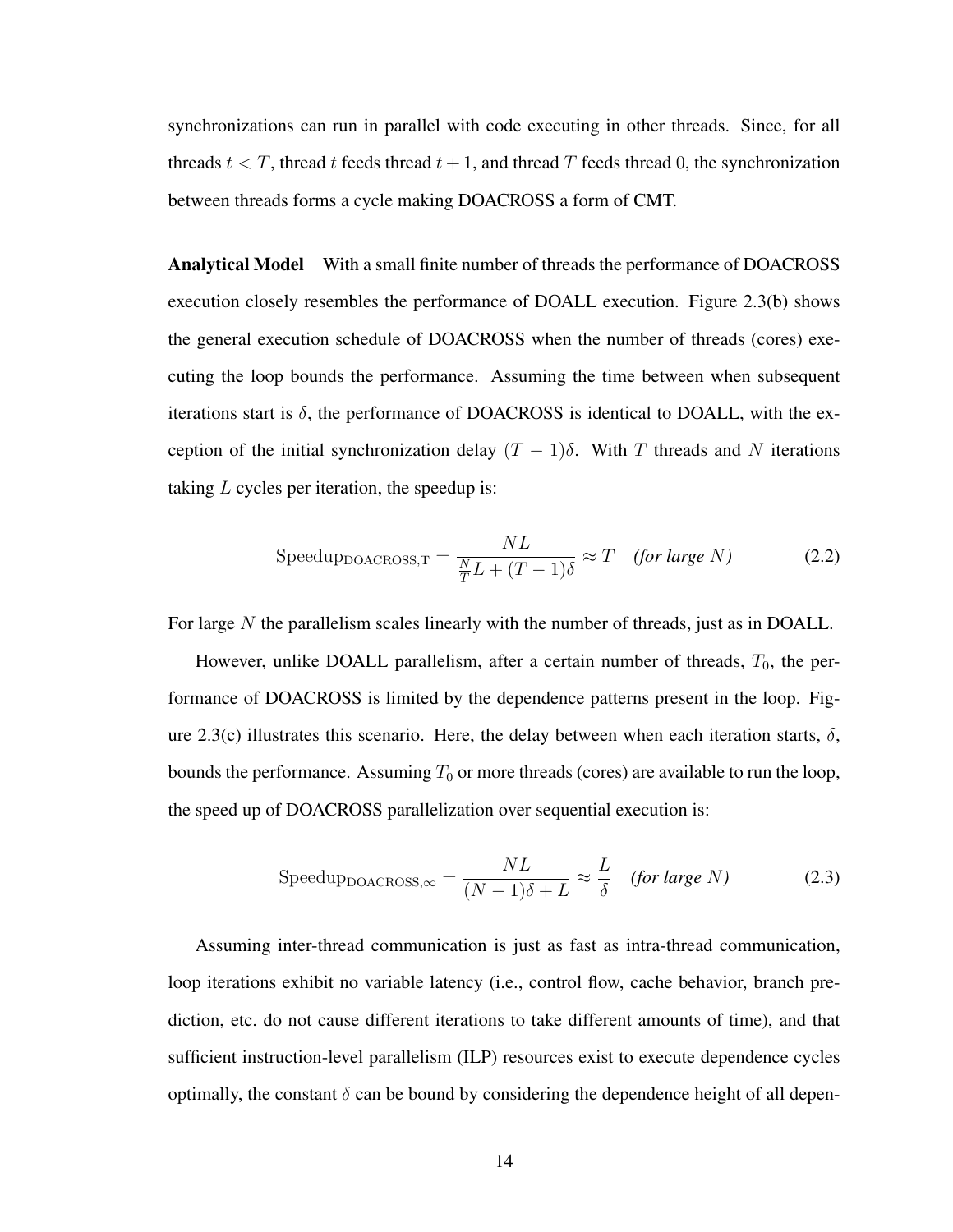dence cycles in the loop. An instruction i in iteration n (denoted  $i_n$ ) can only execute after all of the instructions that feed it have completed. This means the earliest that  $i_{n+1}$  can execute is  $\tau_c$  cycles after  $i_n$  if instruction i participates in a dependence cycle with dependence height  $\tau_c$ . Since any dependence cycle for any instruction can delay the execution of an iteration,  $\delta$  is greater than or equal to the maximum latency of all dependence cycles for all instructions in the loop.

$$
\delta \ge \max_{c} \tau_c \tag{2.4}
$$

If there exist dependence cycles with dependence distances greater than one,  $d_c > 1$ , (i.e., iteration n feeds iteration  $n+d_c$  rather than iteration  $n+1$ ), then  $\delta$  can be bound as follows:

$$
\delta \ge \max_{c} \frac{\tau_c}{d_c} \tag{2.5}
$$

The tightness of this bound on  $\delta$  depends on how control intensive the loop being parallelized is. The synchronization in DOACROSS follows the producer-consumer paradigm. This means that the produce and consume instructions must have identical conditions of execution. Placing a produce instruction in a deeply nested control structure in one thread requires inserting the consume instruction in a control equivalent region in the consuming thread. However, since different threads are executing different iterations, this control equivalent point does not exist. Consequently, control intensive loops parallelized with DOACROSS typically execute all consume operations at the top of each loop iteration. One or more produce instructions are inserted such that the cumulative condition of execution for the produce instructions is equivalent to the condition of execution of the loop iteration (i.e., produce instructions are inserted along all possible paths through a loop iteration). In such a configuration,  $\delta$  is equal to the delay between the start of an iteration and the last produce operation. In practice this delay can be considerably greater than the delay imposed by dependence cycles [78].

Returning to the analytical model, the actual speedup obtained by DOACROSS paral-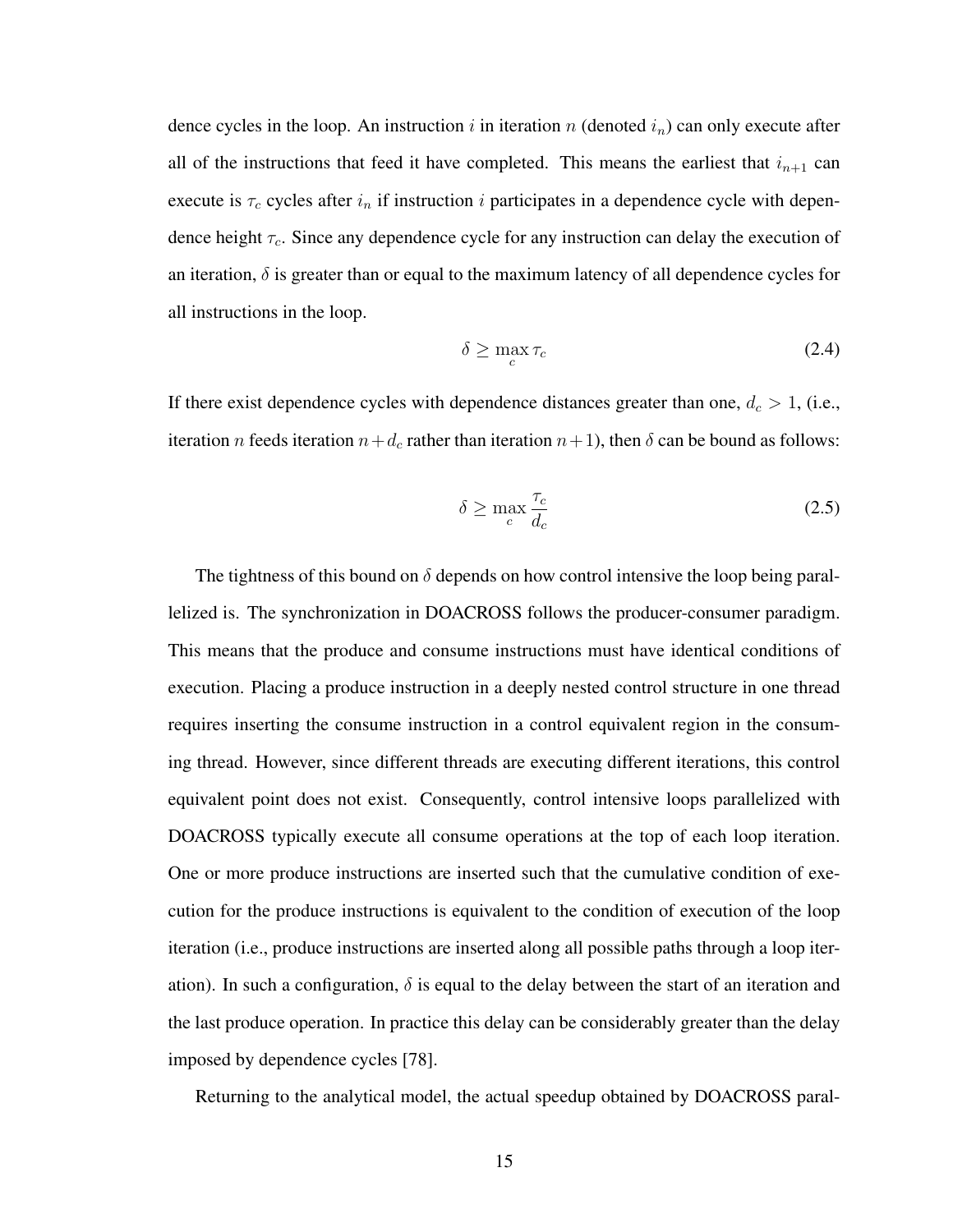lelization is:

$$
SpeedupDOACROS = min(SpeedupDOACROS, SpeedupDOACROS, T)
$$
 (2.6)

The number of threads,  $T_0$  at which the dependence delay begins to dominate can be computed by equating the denominators (i.e., the time taken to execute the parallel code) in the speedup formulas (2.2) and (2.3).

$$
(N-1)\delta + L = \frac{N}{T_0}L + (T_0 - 1)\delta
$$
\n(2.7)

Solving equation (2.7) for  $T_0$  yields  $T_0 = \frac{L}{\delta}$  $\frac{L}{\delta}$ .<sup>1</sup> Conceptually, this says the crossover occurs when the time that all cross-thread dependences for iteration  $n + T$  are satisfied is precisely equal to the time when thread  $t$  finishes processing iteration  $n$ .

Overall, notice that while DOACROSS exploits iteration-level parallelism, its performance scales with the number of threads *only* up to a fixed number of threads,  $T_0$ , after which additional threads offer no more parallelism. Further,  $T_0$  is at best determined by the dependence patterns present in the loop and at worst by the control patterns in the loop that prevent efficient synchronization.

#### 2.1.3 Pipelined Multi-threading and DSWP

Description Like the CMT approach, applications parallelized in the pipelined multithreading (PMT) paradigm possess cross-thread dependences. However, unlike CMT, the cross-thread dependences form a pipeline (or more specifically, a directed acyclic graph (DAG)) rather than a cycle. Formally, thread t can feed thread any thread  $t' > t$ . However, thread t cannot feed any thread  $t' < t$ .

Decoupled Software Pipelining (DSWP) is a loop parallelization transformation pro-

<sup>&</sup>lt;sup>1</sup>There also exists the trivial solution where  $T_0 = N$ . This solution is uninteresting because there is one thread per loop iteration.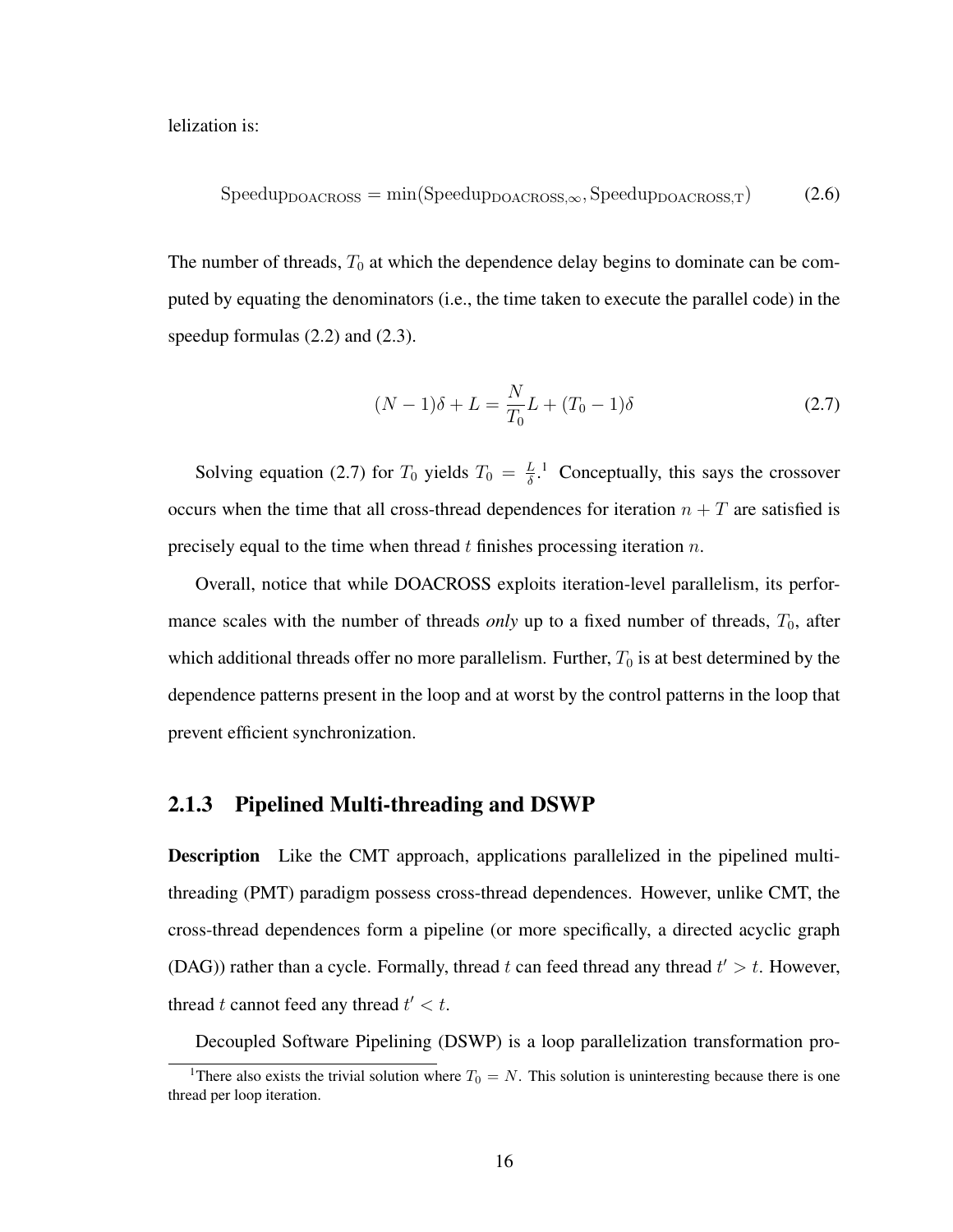

Figure 2.4: This figure illustrates how DSWP parallelism works. The 2-thread DSWP schedule for the code in Figure 2.2(a) is shown in (a). Figure (b) illustrates the general schedule of a DSWP parallelization.

ducing pipelined multi-threaded code. Unlike DOALL and DOACROSS parallelization, DSWP does not allocate entire loop iterations to threads. Instead, each thread executes a portion of *all* loop iterations. The pieces are selected such that the threads form a pipeline. Figure 2.4(a) illustrates how DSWP would parallelize the code from Figure 2.2(a). In the figure, thread 1 is responsible for executing statements 3 and 6 for all iterations of the loop, and thread 2 is responsible for executing statements 4 and 5 for all iterations of the loop. Since neither statement 4 nor 5 feed statements 3 and 6, all cross-thread dependences flow from thread 1 to thread 2 forming a thread pipeline.

Analytical Model Since the threads produced by DSWP execute different pieces of each loop iteration, each thread may complete its portion of each loop iteration at a different rate. Figure 2.4(b) illustrates the general schedule of DSWP parallelization. Assuming the rate of completion for each thread,  $r_t$ , is constant, then the performance of the DSWP parallelized loop is limited by the slowest thread,  $t_{\text{slowest}} = \arg \min_{t} r_t$ . Denoting the length of a loop iteration in thread t as  $L_t = \frac{1}{rt}$  $\frac{1}{r_t}$ , the speedup over sequential execution of a DSWP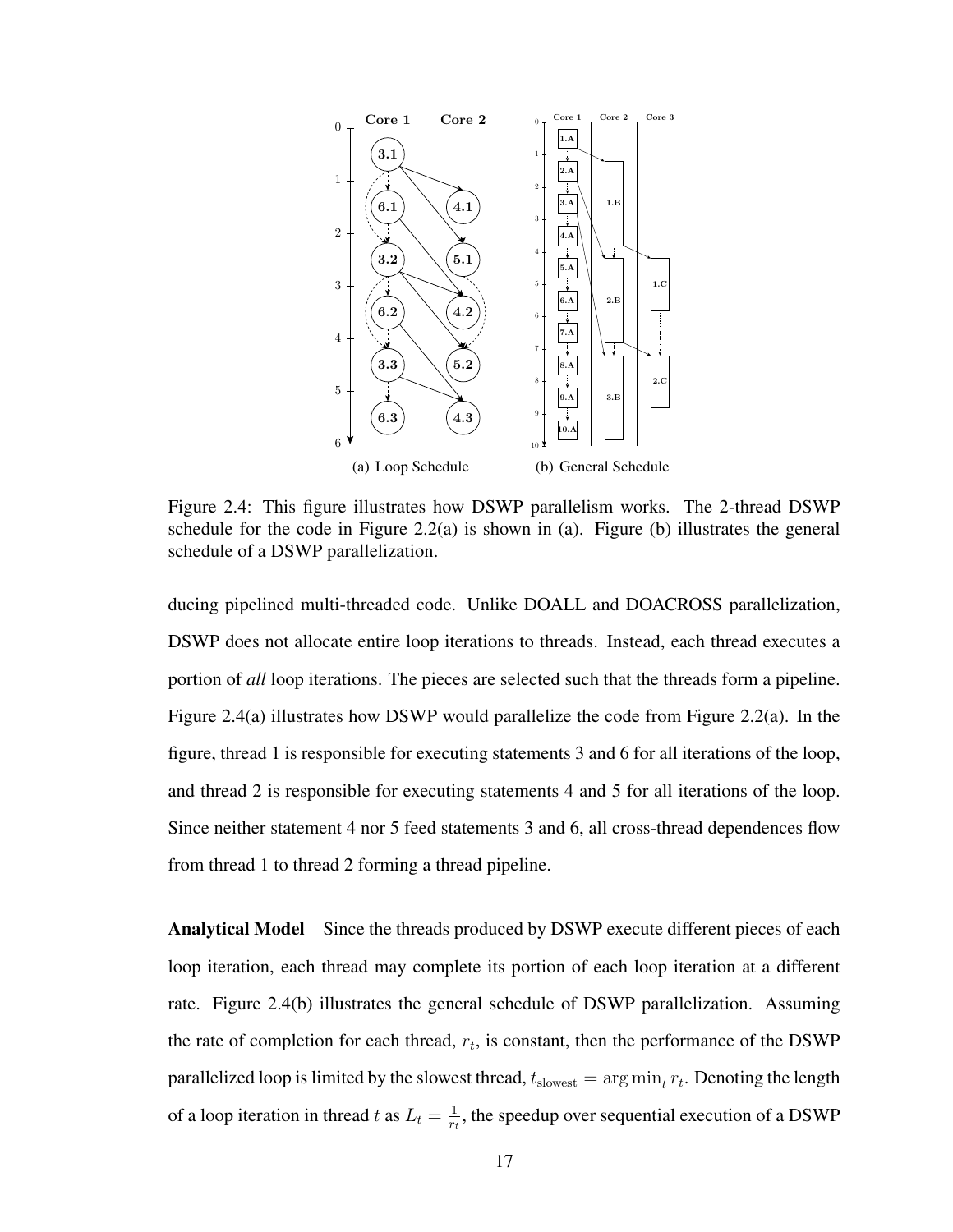parallelization is:

$$
Speedup_{DSWP} = \frac{NL}{(N-1)L_{t_{slowest}} + L} \approx \frac{L}{L_{t_{slowest}}} \quad (for large N)
$$
 (2.8)

DSWP can partition the body of the loop being parallelized however it likes provided the resulting threads form a pipeline. Consequently, there is no single DSWP parallelization for a particular loop. Instead, depending on the number of threads being targeted and heuristic partitioning algorithms in a DSWP implementation many partitions of the code are possible. However, dependence patterns in the loop being parallelized limit the performance offered by DSWP. Since DSWP must produce a pipeline of threads, no dependence cycle can span multiple threads. Consequently, instructions comprising a strongly connected component (SCC), a collection of overlapping cycles, in the loop's dependence graph must be allocated to the same thread. Assuming sufficient ILP resources to execute SCCs optimally, the SCC with the largest dependence height bounds the rate of the slowest thread. Mathematically, if  $\theta_s$  is the dependence height of SCC s, then

$$
L_{t_{\text{slowest}}} \ge \theta_s \tag{2.9}
$$

In contrast to DOACROSS, even for control-intensive general purpose codes, this bound is tight. If DSWP is provided sufficiently many threads, it can ensure that the SCC with the largest dependence height is placed in its own thread, and that no other thread's latency exceeds the dependence height of the slowest SCC (in the limit, a DSWP implementation could allocate each SCC to its own thread). Further, since each thread in a DSWP parallelized loop executes every original loop iteration, for any program point in one thread, a control equivalent point can inexpensively be created in all later threads [56]. Consequently, produce-consume synchronization can be inserted anywhere in the loop, including within deeply nested control structures and inner loops. Compared to the original DSWP code generation algorithm, synchronization overhead can be further reduced using com-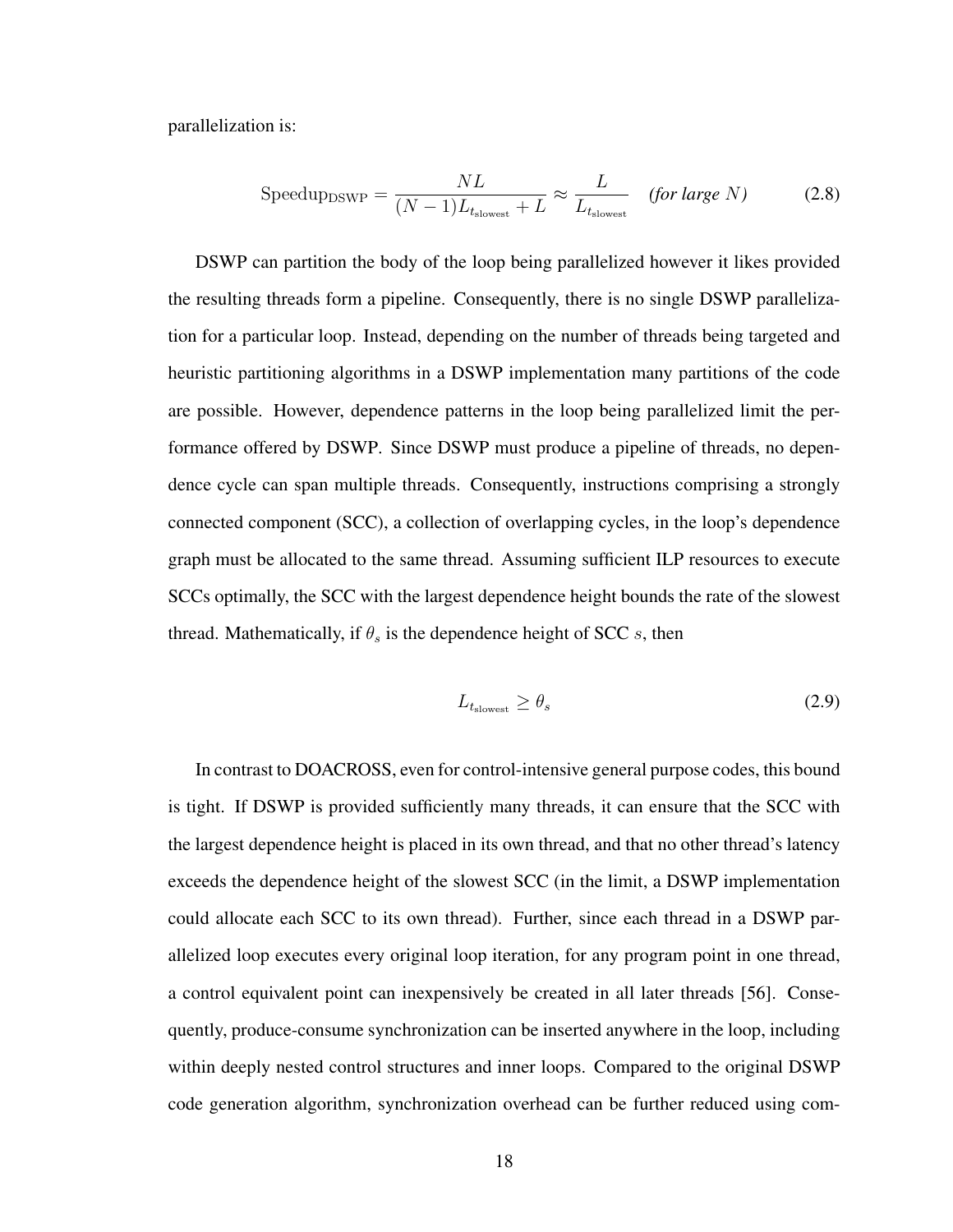munication optimizations that minimize the number of dynamic synchronizations and dramatically reduce the amount of control structure replication [55].

DOACROSS and DSWP both seemingly offer similar parallelization potential. As the number of threads grows, DOACROSS ideally approaches a speedup of  $\frac{L}{\max_c \tau_c}$ , and DSWP ideally approaches a speedup of  $\frac{L}{\max_s \theta_s}$ . However, since each dependence cycle is contained in some strongly connected component,  $\max_{s} \theta_s \geq \max_{c} \tau_c$ . Consequently, under *ideal* conditions, DOACROSS should always outperform DSWP. However, for several reasons, DSWP often outperforms DOACROSS in practice. First, recall that the performance bound for DOACROSS is not tight for control-intensive general purpose applications, while the bound is tight DSWP. Consequently, DSWP parallelizations in practice more closely track the ideal speedups compared to DOACROSS parallelizations. Second, parallel-stage DSWP, an extension to DSWP, effectively reduces the latency of any SCC that does not contain a dependence carried by the loop being parallelized [58]. This often narrows the gap between the  $\max_{s} \theta_s$  and  $\max_{c} \tau_c$ . Further, as the next few sections will demonstrate, DSWP is tolerant to communication latency, dynamic load imbalance, and can often make better use of speculation. These properties further differentiate DSWP from DOACROSS in practice.

## 2.2 Tolerance to Communication Latency

This section explores the sensitivity of the three parallelization paradigms to inter-thread (inter-core) communication latency. Obviously, the performance of an IMT parallelization is independent of communication latency since the threads do not communicate. However, the situation is not so obvious for CMT and PMT.

Figure 2.5 shows DOACROSS and DSWP schedules for the loop from Figure 2.2(a). Figures 2.5(a) and 2.5(b) show the schedules assuming no inter-thread communication latency (i.e., inter-thread communication is no more expensive than intra-thread communi-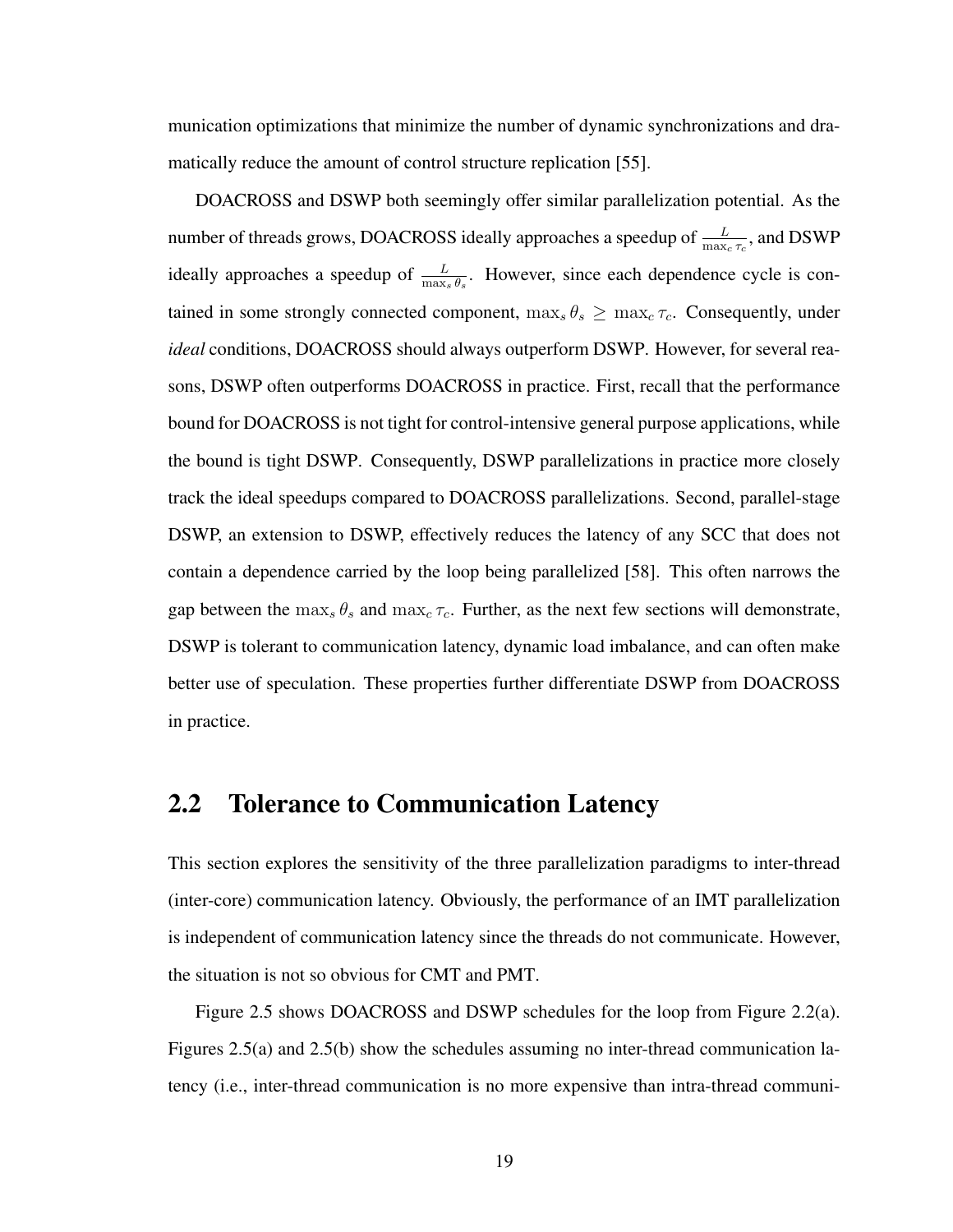

Figure 2.5: This figure illustrates the sensitivity of DOACROSS and DSWP parallelizations to long inter-thread communication latency. Figures (a) and (b) show the execution schedules in the presence of no inter-thread communication latency, while Figures (c) and (d) show the execution schedules with a 1-cycle latency.

cation). Figures 2.5(c) and 2.5(d) shows the schedule assuming an inter-thread communication latency of 1 cycle. Notice that the organization used by DOACROSS forces it to communicate dependences that participate in cycles (dashed lines in the PDG from Figure 2.2(b)) from thread to thread. This puts communication latency on the critical path. DSWP's organization allows it to keep these dependences thread-local (in fact the algorithm requires it) thus avoiding communication latency on the critical path. Consequently, even after the communication latency increase, DSWP completes one iteration every two cycles. DOACROSS, however, now only completes one iteration every three cycles.

In terms of the analytical models developed in the previous section, the speedup for DOACROSS in the presence of non-zero communication latency,  $\lambda$ , is

$$
Speedup_{DOACROS,T} = \frac{NL}{\frac{N}{T}L + (T-1)(\delta + \lambda)} \approx T \quad (for large N)
$$
 (2.10)

$$
Speedup_{DOACROS, \infty} = \frac{NL}{(N-1)(\delta + \lambda) + L} \approx \frac{L}{\delta + \lambda} \quad (for large N) \tag{2.11}
$$

Dependence and communication delay begin to dominate when  $T > \frac{L}{\delta + \lambda}$ . Consequently, fewer threads are useful and the maximum attainable speedup is smaller. These effects are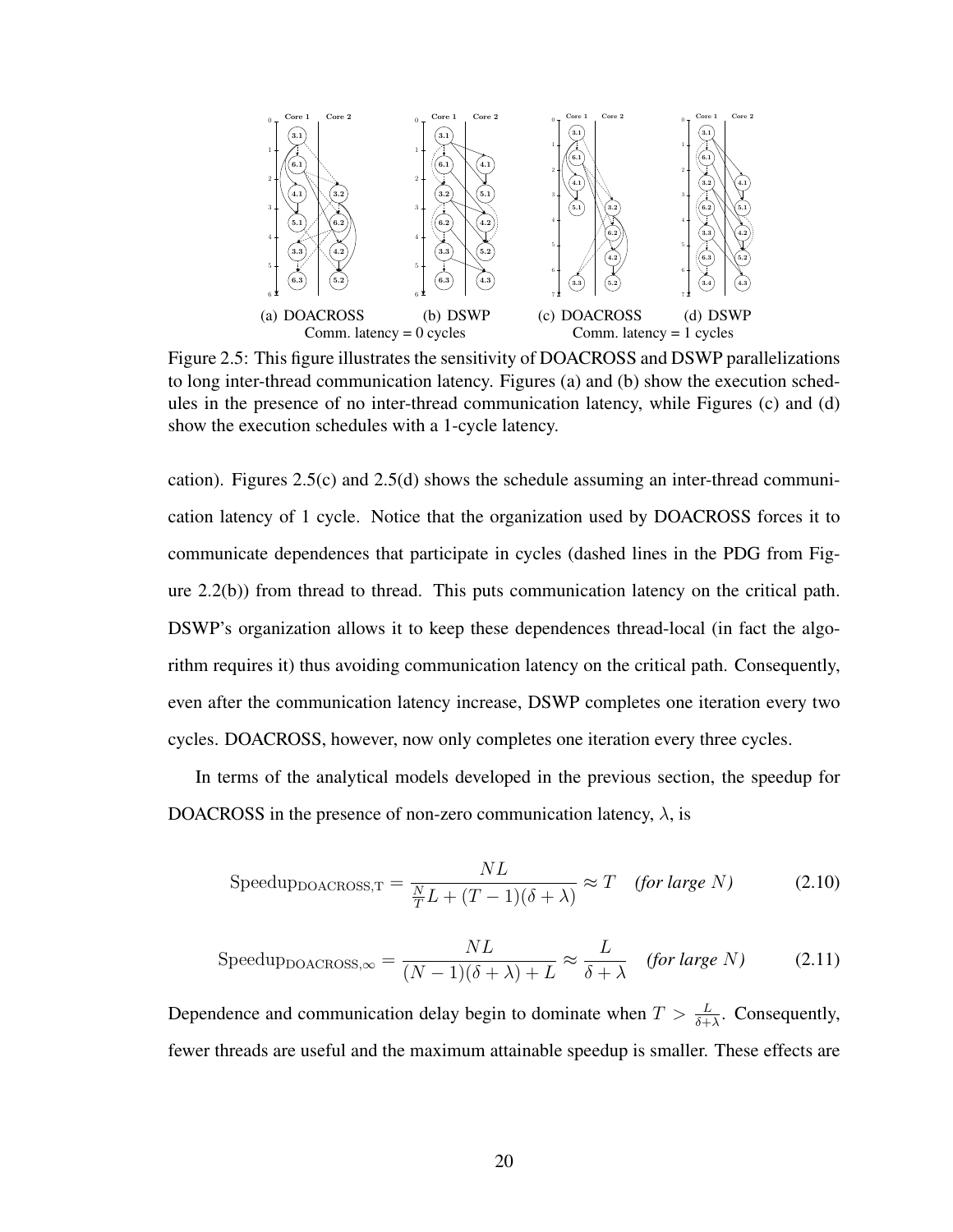more pronounced when  $\delta$  is small<sup>2</sup>, that is to say, when the sequential portion of the loop is small.

For DSWP, the speedup in the presence of non-zero communication latency is

$$
Speedup_{DSWP} = \frac{NL}{(N-1)L_{t_{slowest}} + L + (T-1)\lambda} \approx \frac{L}{L_{t_{slowest}}} \quad (for large N) \quad (2.12)
$$

As the example demonstrated, the speedup for a large number of iterations is *completely* unaffected by communication latency. Only the pipeline fill time,  $L+(T-1)\lambda$ , is affected. This communication latency independence makes DSWP particularly promising given that the latency of inter-thread synchronization is often high compared to the latency of computation. Further, this latency can only be expected to increase as more cores are integrated onto multi-core processors.

## 2.3 Tolerance to Load Imbalance

Thus far it has been assumed that loop iterations exhibit no variability in latency, and consequently, the threads produced by parallelization are inherently balanced. This section considers the efficiency of each paradigm in the presence of load imbalance.

Load imbalance can be divided into static and dynamic load imbalance. Static load imbalance is caused by different threads executing different code which may not be balanced. Dynamic load imbalance, on the other hand, is caused by runtime effects. Variability in the execution time of loop iterations due to input data, differing control flow paths, cache effects, branch prediction, etc. are all instances of dynamic load imbalance.

Since all threads in a DOALL or DOACROSS parallelization execute the same code, there is no possibility for static load imbalance. DSWP, conversely, partitions a loop's body allocating different pieces to different threads. Statically, the work allocated to each thread may not be balanced, and the pipeline requirement DSWP imposes may inhibit load

<sup>&</sup>lt;sup>2</sup>More precisely, when  $\lambda$  is large compared to  $\delta$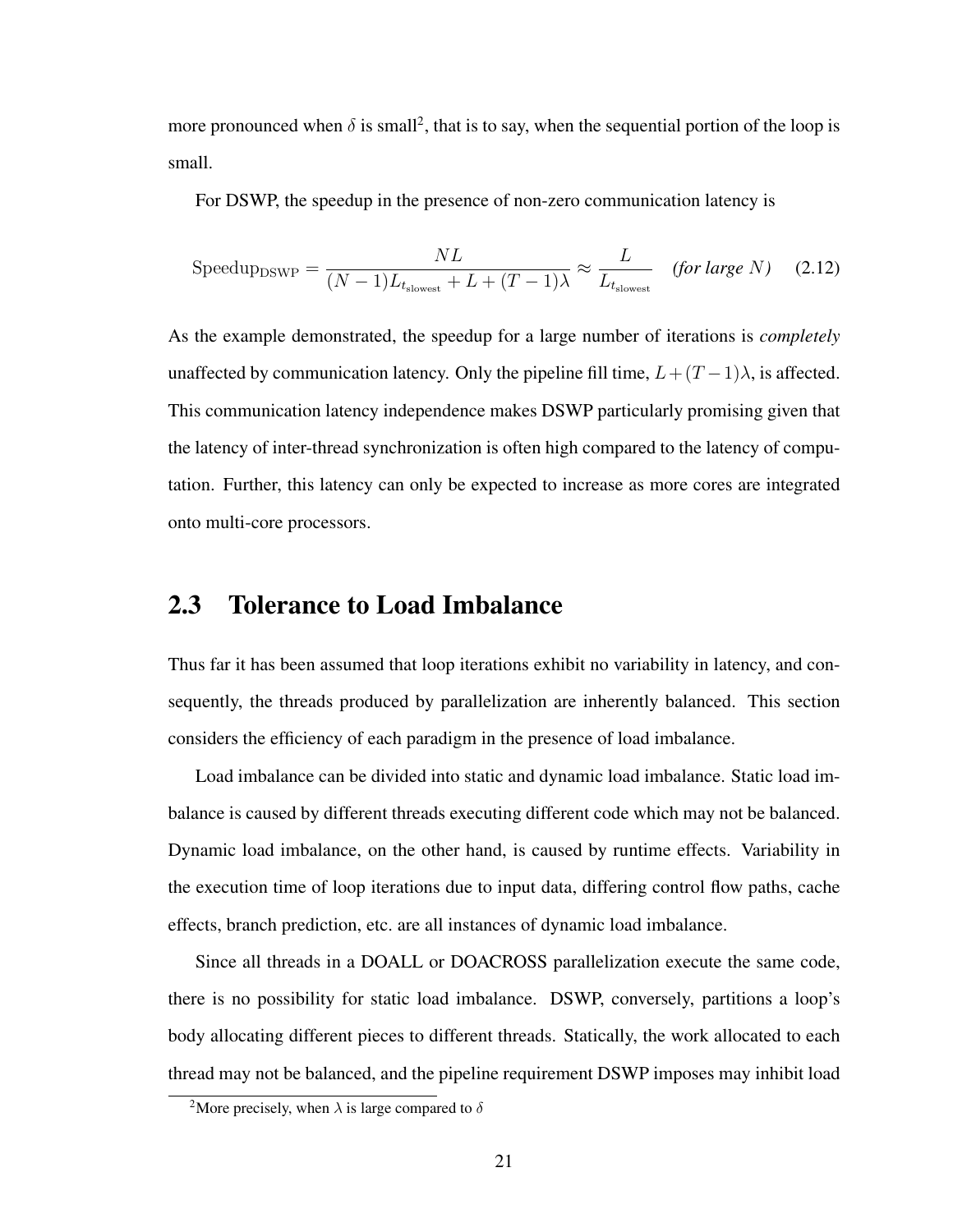

Figure 2.6: Comparison of DOACROSS and DSWP on dynamically imbalanced workloads.

balancing. This imbalance leads to under-utilization of processor cores executing lightly loaded threads. However, this dissertation shows, in practice, that DSWP typically only produces two lightly-loaded threads with the remaining threads being roughly balanced. Consequently, the resource under-utilization is not significant. Further still, since these under-utilized threads do not lie on the critical path, it is possible for these threads to share a single processor core via traditional operating system scheduling.

Dynamic load imbalance, on the other hand, affects all three parallelization paradigms. For DOALL, and more generally IMT, dynamic load imbalance can be overcome using work queues. The approach works by placing all tasks to be completed (sets of loop iterations in DOALL parallelization) into a queue. When a thread completes one task, it goes to the queue to acquire another task. Since in IMT, all tasks are independent, the work queue can be populated with all tasks that need completion before any thread begins processing. Using this approach, all processor cores are kept occupied until the work queue is empty, leading to high utilization.

The same approach, unfortunately, cannot be used by DOACROSS, or more generally CMT, parallelizations since each task (a loop iteration in DOACROSS) is dependent on all previous tasks being at least partially completed. Figure 2.6(a) shows how a DOACROSS parallelization responds to dynamic load imbalance. In the example, each iteration can start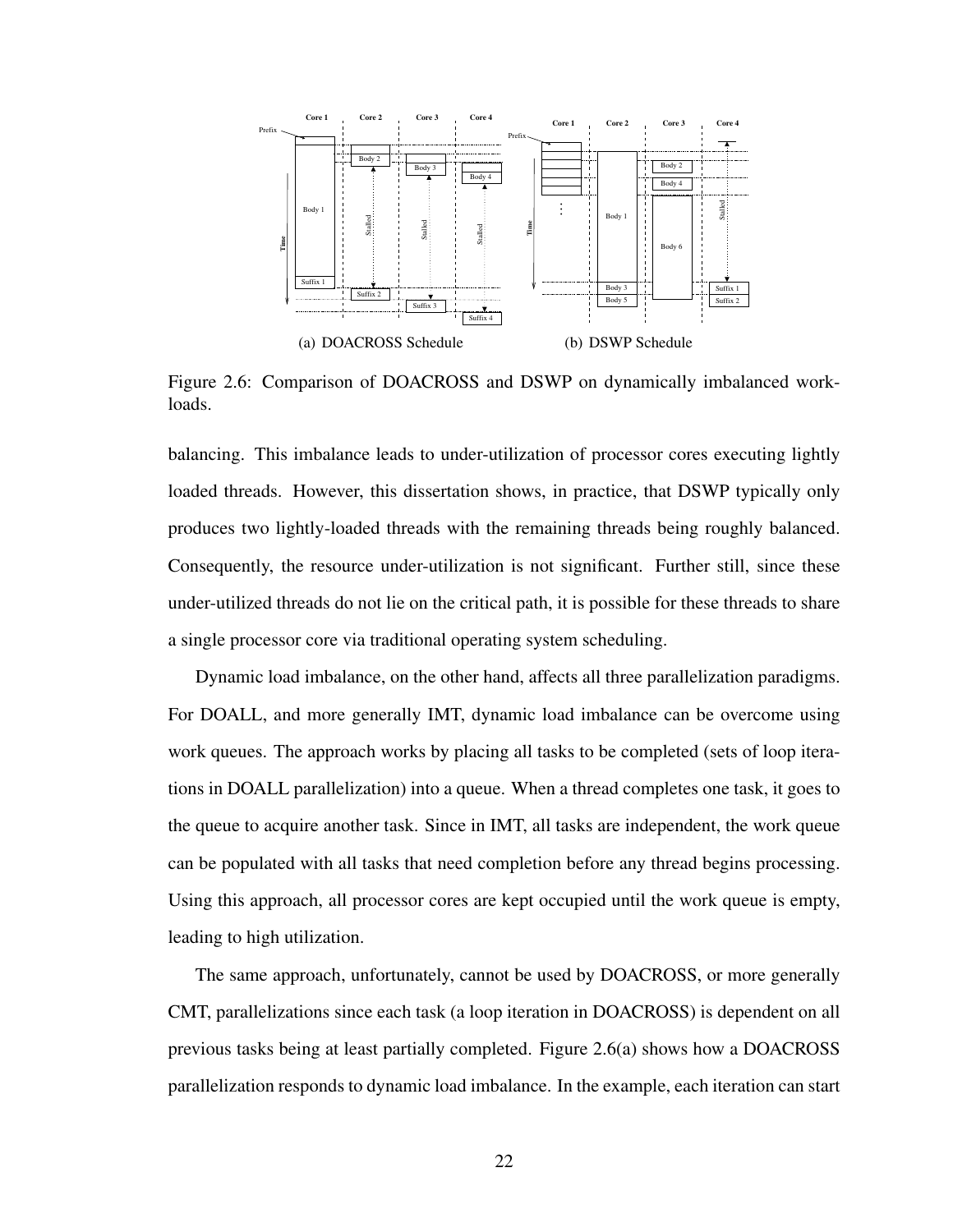processing after a short code region at the beginning of the previous iteration completes. Before completing an iteration, however, each thread must synchronize once more with the previous iteration to guarantee that output is generated sequentially. The figure illustrates how large variability in the "meat" of the loop (the code between the two synchronizations) leads to under-utilization of many processor cores. While its tempting to use more threads than cores and rely on OS scheduling to fill the slack time, this may be counter productive since all threads lie on the critical path. This implies time spent context switching a thread that is ready to execute adds to the length of the critical path potentially slowing the parallel execution.

While not applicable to CMT, the work queue approach to smoothing out load imbalance in IMT can be simply adapted to work for PMT. With IMT, since all tasks are independent a single shared work queue can be populated with all the tasks before any thread begins processing. In PMT, not all tasks are independent. Consequently, tasks can only be enqueued when all data necessary to execute the task is available. DSWP adopts this model by implementing the cross-thread producer-consumer synchronization with queues. Essentially, this amounts to using a private per-thread work queue although, in practice, it is implemented with a collection of scalar queues. Multiple values can be buffered between the stages allowing each stage to execute unhindered by stalls or varying load in other threads provided the queues are neither full nor empty.

Figure 2.6(b) illustrates how this works for DSWP. In the example, each loop iteration is broken up into three pieces, each comprising a stage in the DSWP pipeline. These pieces correspond to the code before the first DOACROSS synchronization, the code between the first and second DOACROSS synchronization, and the code following the last DOACROSS synchronization. Since the second stage does not depend on data produced in the stage in previous iterations, the stage can be *replicated* and executed by multiple threads using an extension to DSWP known as *parallel-stage DSWP* (this will be described more thoroughly in Section 3.2) [58]. Notice that cores 1 and 4 are not fully utilized due to static load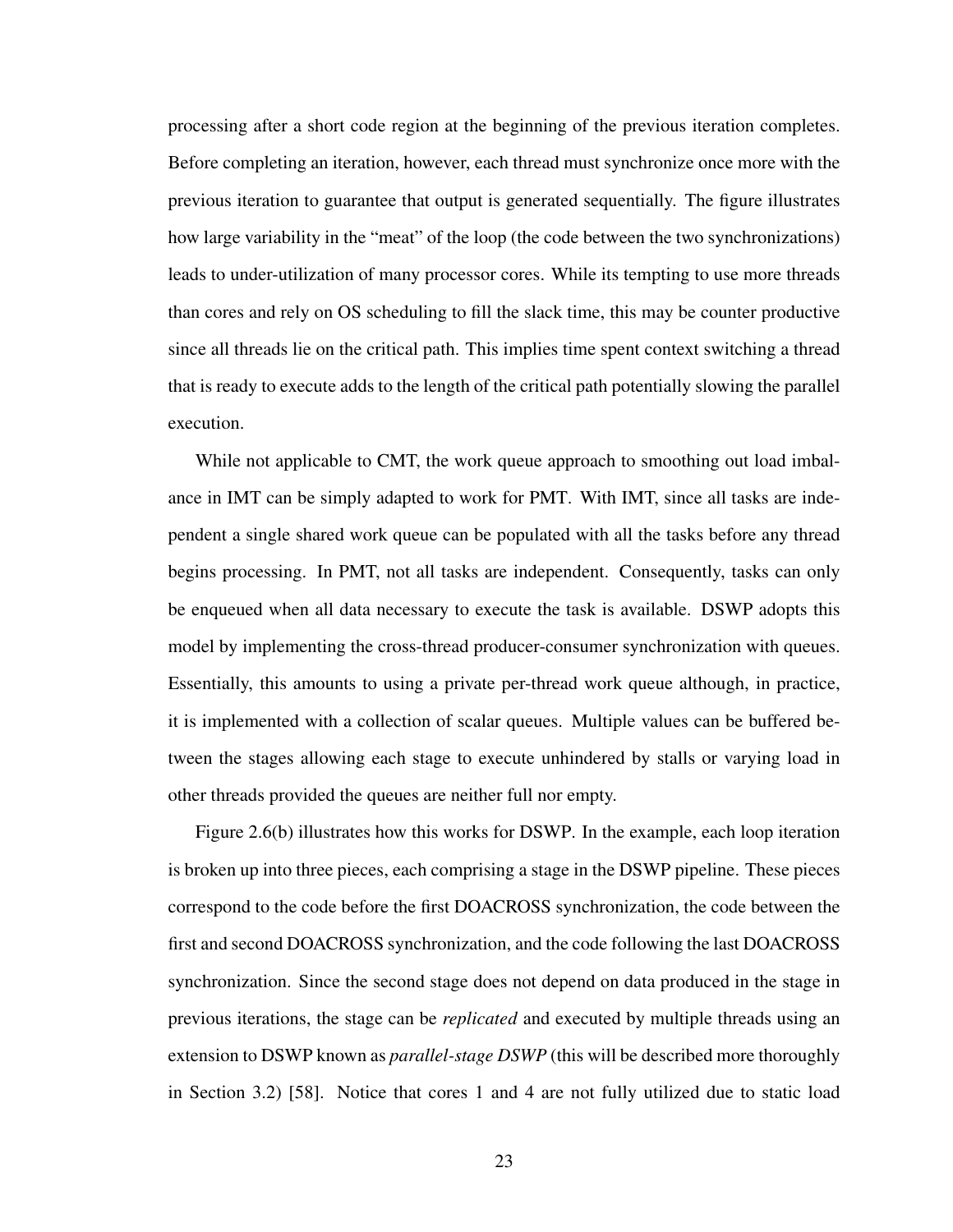

Figure 2.7: The loop shown in (a) is similar to the loop in Figure 2.2(a), but cannot be parallelized with either DOACROSS or DSWP. It can, however, be parallelized with TLS and Speculative DSWP. The PDG for the loop is shown in 2.2(b).

imbalance. However, core 1 is not stalled by the variability in execution time in the second pipeline stage; it simply enqueues more work for the later stages to complete. Cores 2 and 3 are fully utilized despite dynamic load imbalance benefitting from the work enqueued by core 1. Core 4 is delayed by the dynamic load imbalance, however, as it is not on the critical path, this delay is of little consequence. Further, as the number of cores used for the replicated stage increases, the fraction of under-utilized cores diminishes. This tolerance to *dynamic* load imbalance is yet another distinguishing factor making DSWP attractive in practice.

### 2.4 Applicability of Speculation

While DOALL, DOACROSS, and DSWP (or more generally, non-speculative IMT, CMT, and PMT transformations) can parallelize a certain class of loops, for many loops the dependence patterns preclude effective non-speculative parallelization. In the case of DOALL, any loop carried dependence makes the transformation inapplicable. For DOACROSS, if  $\delta + \lambda$  is a significant fraction of the length of a loop iteration L, then only small speedups are attained. Similarly, for DSWP, if the dependence height of the largest SCC,  $L_{t_{\text{slowest}}}$ , is too large, then little to no speedup is attainable.

For example, neither DOALL, DOACROSS, nor DSWP can effectively parallelize the loop shown in Figure 2.7(a). This loop is almost identical to the loop in Figure 2.2(a)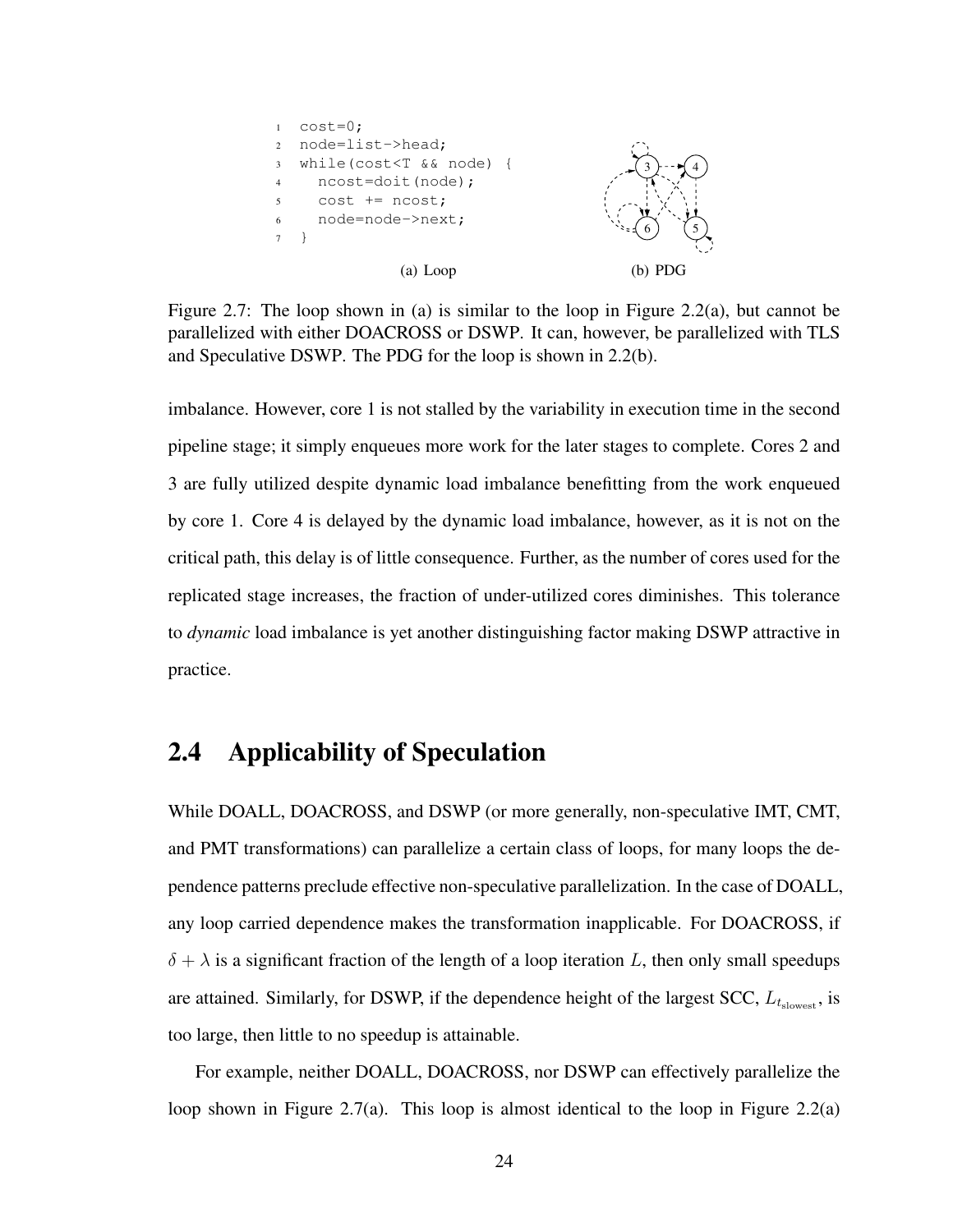

Figure 2.8: TLS and SpecDSWP schedules for the loop shown in Figure 2.7(a).

(which could be parallelized by DOACROSS and DSWP) except this loop can exit early if the computed cost exceeds a threshold. Since all the loop statements participate in a single dependence cycle (they form a single strongly-connected component in the dependence graph), DSWP is unable to parallelize the loop. Similarly, the dependence height of the longest cycle in the dependence graph is equal to the dependence height of the entire loop iteration (i.e.,  $\delta = L$ ) rendering DOACROSS ineffective as well.

In response to this, there have been many proposals for thread-level speculation (TLS) techniques which speculatively break various loop dependences [7,13,34,38–40,49,66,68, 73, 80]. Once these dependences are broken, DOACROSS and sometimes even DOALL parallelization is possible. In the example, if TLS speculatively breaks the loop exit control dependences (the dependences originating from statement 3), then the execution schedule shown in Figure 2.8(a) is possible. This parallelization offers a speedup of 4 over single threaded execution.

In this example, to achieve DOACROSS parallelization, only one dependence needed to be speculated. Assuming that the loop iterates many times, this speculation will yield little misspeculation and effectively parallelizes the loop (provided the communication latency  $\lambda$  is not large compared to a loop iteration's execution time). In general, to improve performance, a TLS implementation must reduce  $\delta$ , meaning that it must only speculate the loop-carried dependences on the longest dependence cycles. Each speculation, eliminates the longest cycle from the application, reducing the bound on  $\delta$ , and making the next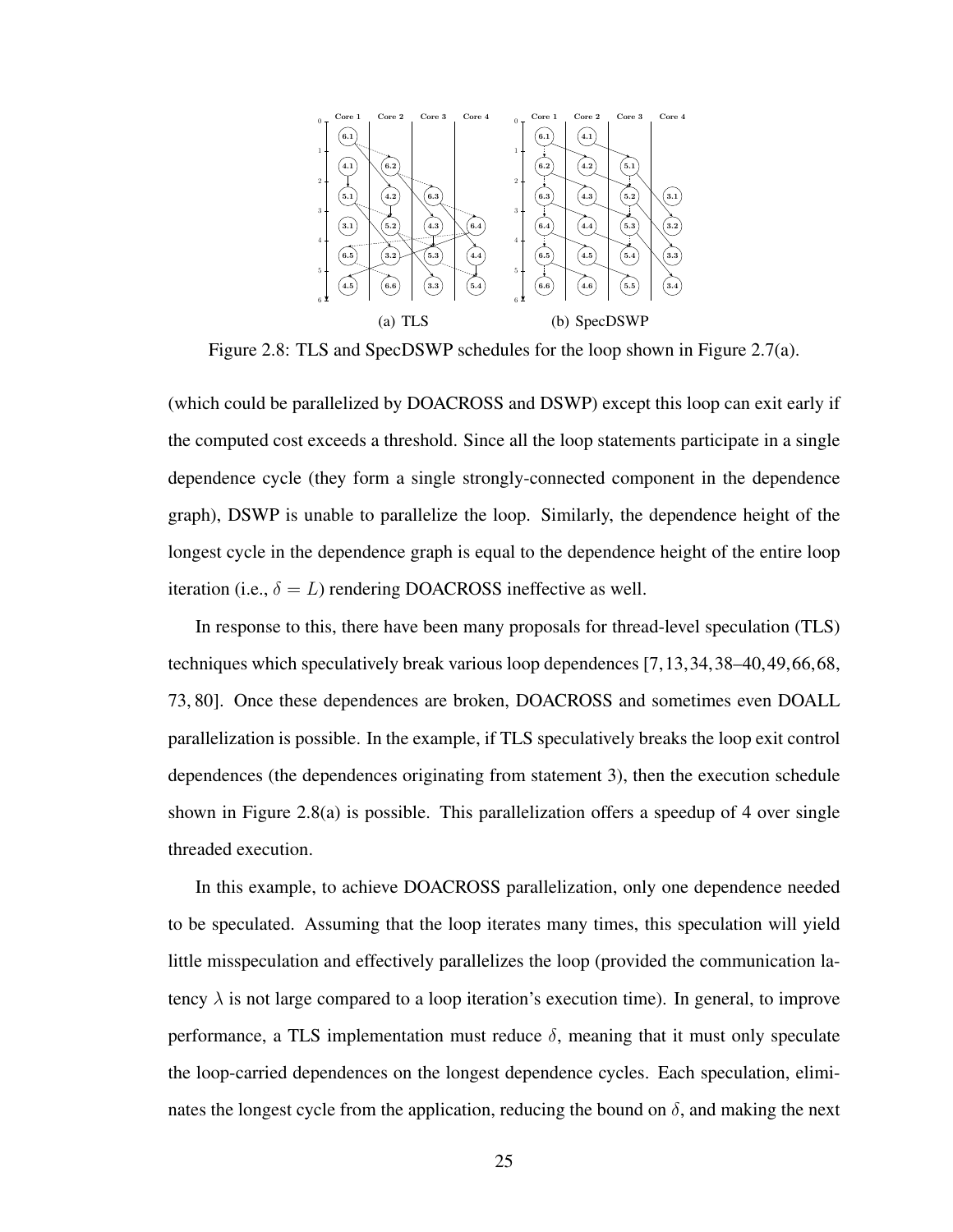longest dependence cycle the bottleneck. In the limit, if all cycles are broken by speculation, TLS has transformed the loop into speculative DOALL, rather than speculative DOACROSS.

However, there are two key problems with this approach. First, TLS requires that the *loop-carried dependence* along a dependence cycle be speculated. In practice, this dependence may not be easily speculatable while another dependence along the cycle may be. A TLS implementation must choose between not speculating the dependence or speculating it and incurring large misspeculation penalties at runtime. In either case, the speedup obtained is greatly reduced. Second, reducing the dependence height of the longest cycle does not always improve performance. Recall that the dependence height of the longest cycle,  $\max_c \tau_c$ , is only a lower bound on  $\delta$  (see Equation (2.4)). In practice, the set of instructions participating in the longest cycle often cannot be optimally scheduled due to control flow within each loop iteration. To circumvent restrictions due to control flow, TLS implementations are forced to speculate that certain control flow paths will not occur, allowing more flexibility in scheduling [78]. However, the branches that must be speculated may not be heavily biased making them difficult to speculate. A TLS implementation must once again choose between a sub-optimal parallelization or costly runtime misspeculation. When combined with the other shortcomings of DOACROSS (communication latency on the critical computation path and sensitivity to dynamic load imbalance), TLS typically offers only modest performance improvements on inner program loops.

This dissertation proposes Speculative DSWP. Speculative DSWP can be considered the DSWP analogue of TLS. Just as adding speculation to DOALL and DOACROSS expanded their applicability, adding speculation to DSWP allows it to parallelize more loops. Returning to the example in Figure 2.7, Figure 2.8(b) shows the execution schedule achieved by applying SpecDSWP. Just as in TLS, by speculating the loop exit control dependence, the largest SCC is broken allowing SpecDSWP to deliver a speedup of 4 over single-threaded execution.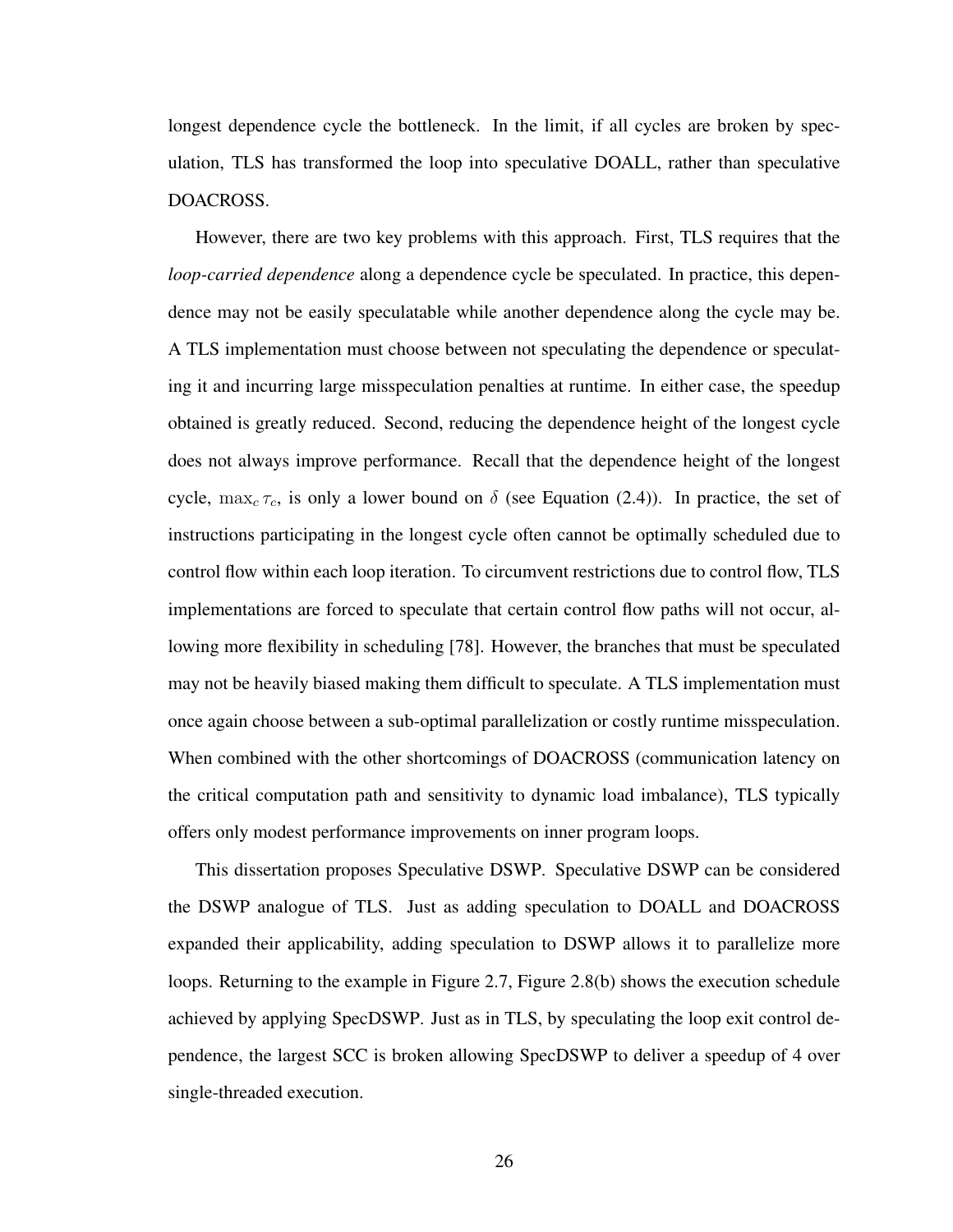Despite the similarity in this example, the flexibility of DSWP (and the PMT paradigm in general) allows Speculative DSWP to avoid many of the pitfalls of TLS. Recall that the performance of a loop parallelized with DSWP is determined by the performance of the slowest thread. This performance is in turn bound by the maximum dependence height of all the SCCs in the dependence graph,  $\max_{s} \theta_{s}$ . Therefore, theoretically, the performance of DSWP can be improved by speculatively breaking the SCCs with the largest dependence heights. However, unlike TLS, theory meets practice. Rather than limiting the compiler to speculate only loop-carried dependences, Speculative DSWP is free to speculate *any* dependence that breaks an SCC. This gives the compiler the freedom to select the most predictable dependence. Further, recall that the bound on the performance of the slowest thread (see Equation (2.9)) is tight. This means any reduction in the dependence height of the largest SCCs directly translates to performance in practice. Coupled with the other practical benefits of DSWP (insensitivity to communication latency and decoupled execution to smooth dynamic load imbalance), this freedom to speculate *intelligently* makes Speculative DSWP a promising automatic parallelization framework. The remainder of this dissertation describes Speculative DSWP in more detail, introduces the runtime system necessary to support Speculative DSWP, and evaluates its performance on range of control-intensive general purpose applications. The next chapter begins the detailed description of Speculative DSWP by reviewing the details of the non-speculative DSWP transformation.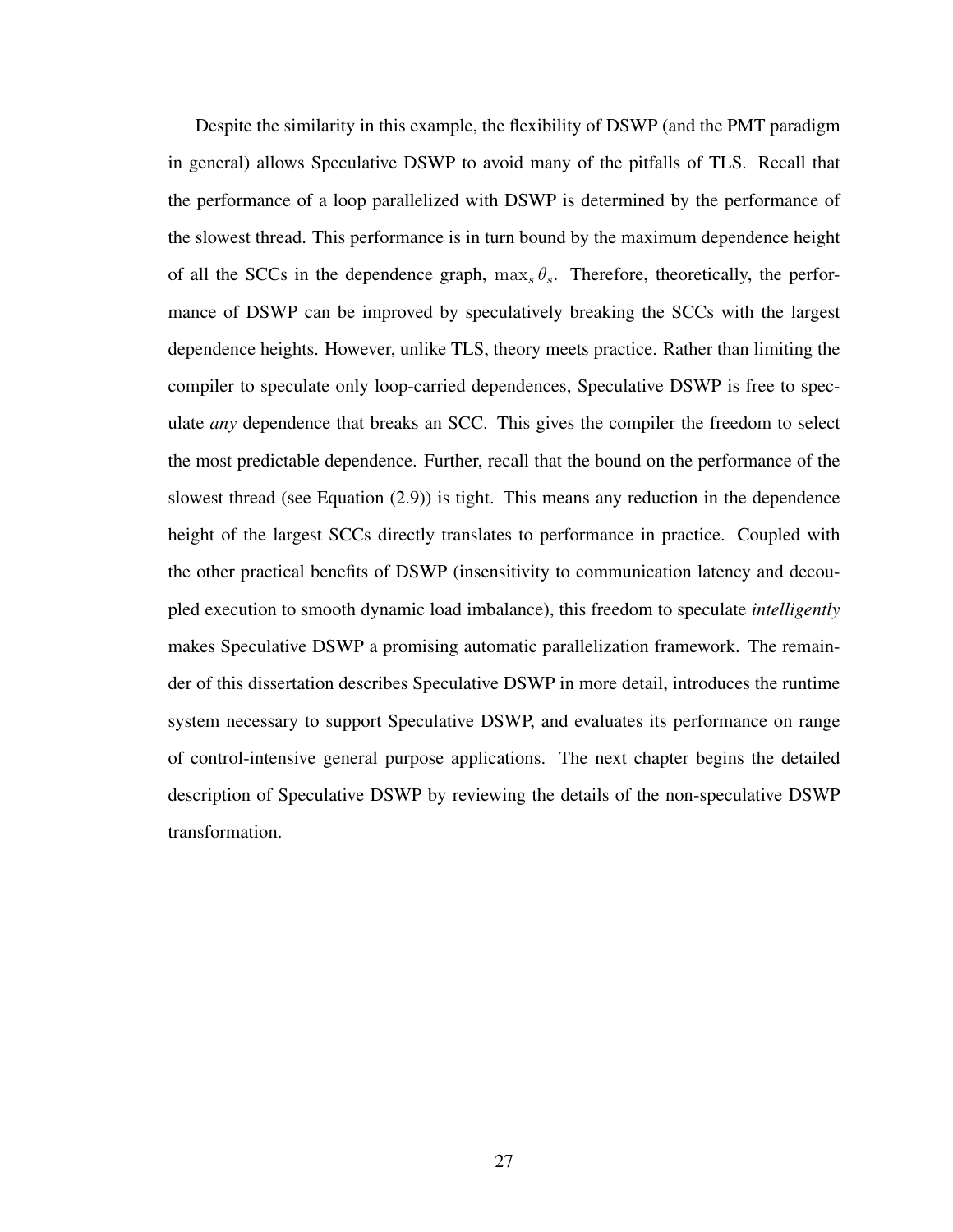# Chapter 3

# Decoupled Software Pipelining

This chapter describes the DSWP transformation, from which the Speculative DSWP algorithm is built. DSWP is a *non-speculative* pipelined multi-threading transformation that parallelizes a loop by partitioning the loop body into stages of a pipeline. Like conventional software pipelining (SWP), each stage of the decoupled software pipeline operates on a different iteration of the loop, with earlier stages operating on later iterations. DSWP differs from conventional SWP in three principal ways. First, DSWP relies on thread-level parallelism (TLP), rather than instruction-level parallelism (ILP), to run the stages of the pipeline in parallel. Each pipeline stage executes within a thread and communicates to neighboring stages via communication queues. Second, since each pipeline stage is run in a separate thread and has an independent flow of control, DSWP can parallelize loops with complex control flow. Third, since inter-thread communication is buffered by a queue, the pipeline stages are *decoupled* and insulated from stalls in other stages. Variability in the execution time of one stage does not affect surrounding stages provided sufficient data has been buffered in queues for later stages and sufficient space is available in queues fed by earlier stages [61].

DSWP has four main steps (see [56] for a detailed discussion):

1. The program dependence graph (PDG) is constructed for the loop being parallelized.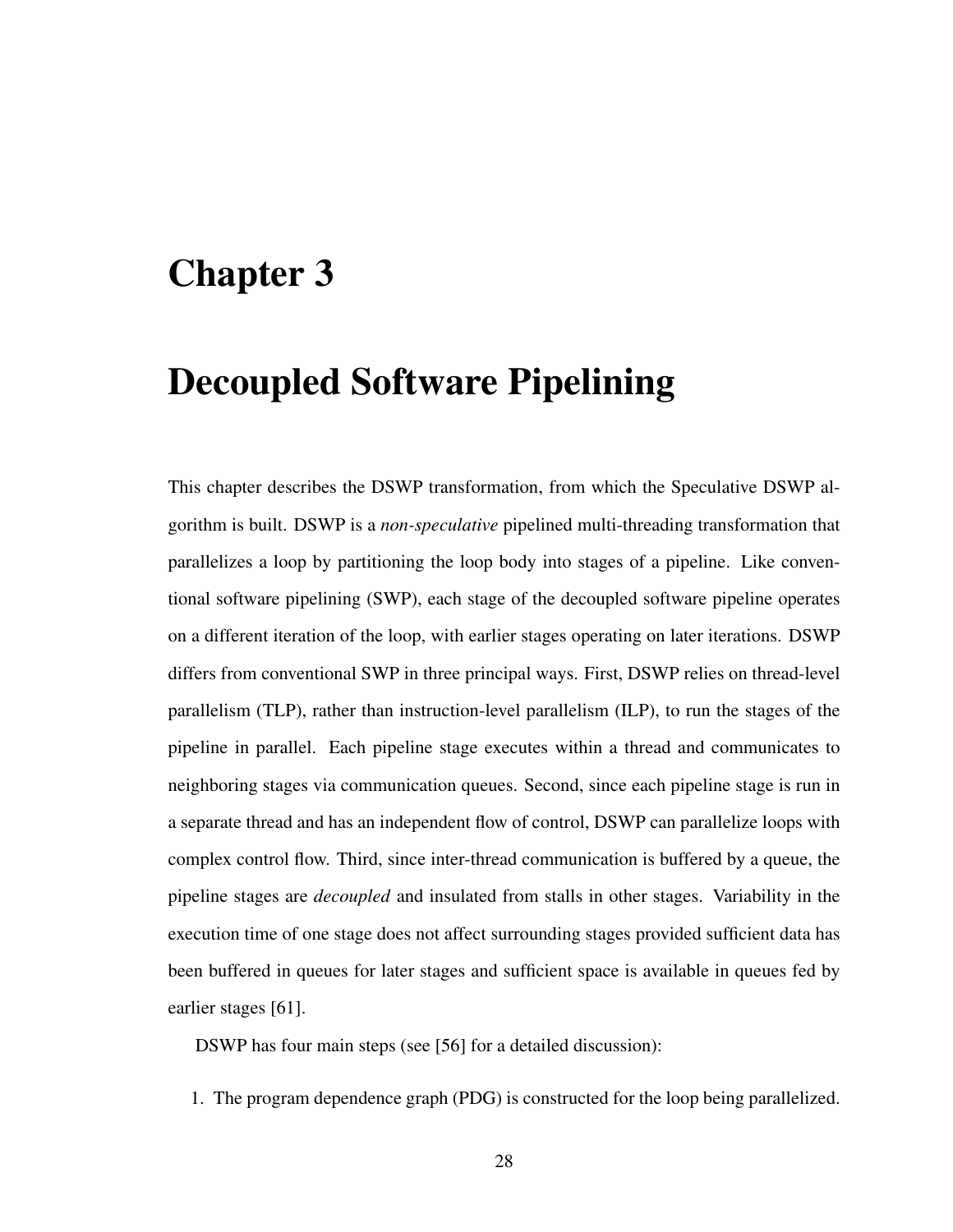

Figure 3.1: Loop illustrating how the DSWP transformation operations. Figure (a) shows the CFG for the loop. Figure 3.1(b) shows the PDG for the loop, highlights the SCCs in the dependence graph, and shows one possible partition of the operations.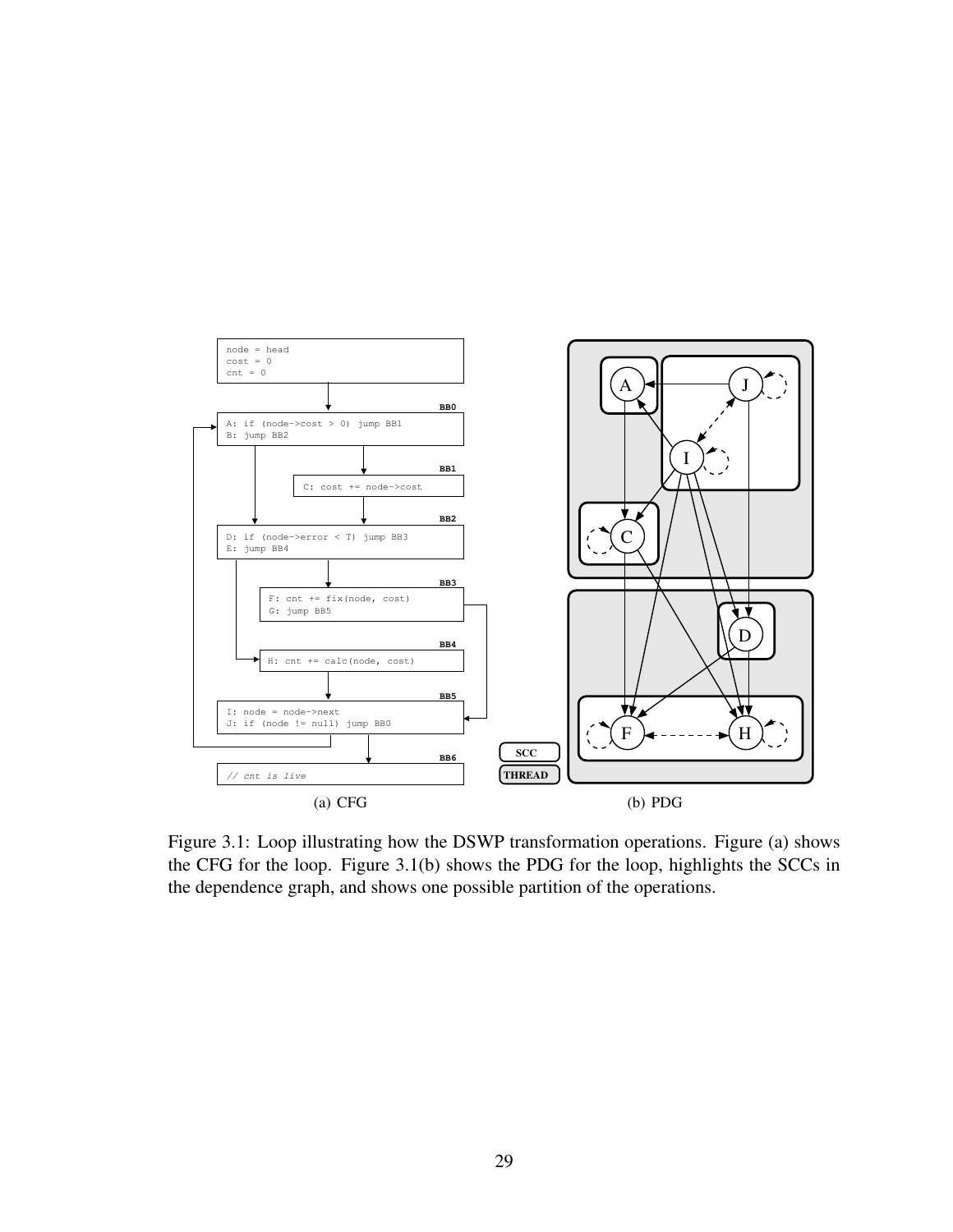The PDG contains all register, memory, and control dependences present in the loop.<sup>1</sup>

- 2. All dependence cycles are found in the PDG by identifying its strongly-connected components (SCCs). To ensure that there are no cyclic cross-thread dependences after partitioning, the SCCs will be the minimum scheduling units.
- 3. Each SCC is allocated to a thread ensuring that no cyclic dependences are formed between the threads. SCCs are partitioned among the desired number of threads according to a heuristic that tries to minimize the static imbalance between the threads [56].
- 4. Based on the SCC allocation, DSWP generates the parallel code.

Figure 3.1(b) illustrates steps 1–3 of this process on the loop in Figure 3.1(a).

## 3.1 Code Generation

Figure 3.2 illustrates the code would be generated for the partition shown in Figure 3.1(b). The following paragraphs explain how this code is generated. To start, DSWP encapsulates each thread it produces in a function allowing the thread to be spawned using traditional operating system or library calls such as clone or pthread create.

Handling Live-Ins After creating a function for each thread, the DSWP transformation inserts code to initialize each thread by synchronizing any loop live-in values needed by a particular thread. The set of registers that need synchronization is easily computed using the upwards-exposed uses data flow analysis and comparing the uses exposed at the loop header with the operations allocated to each thread. In the example, the variables node, cost, and cnt are live into the loop and are used by thread 2. Consequently, in the loop preheader, these variables are synchronized between the threads.

<sup>&</sup>lt;sup>1</sup>Register anti- and output-dependences are ignored since each thread will have an independent set of registers.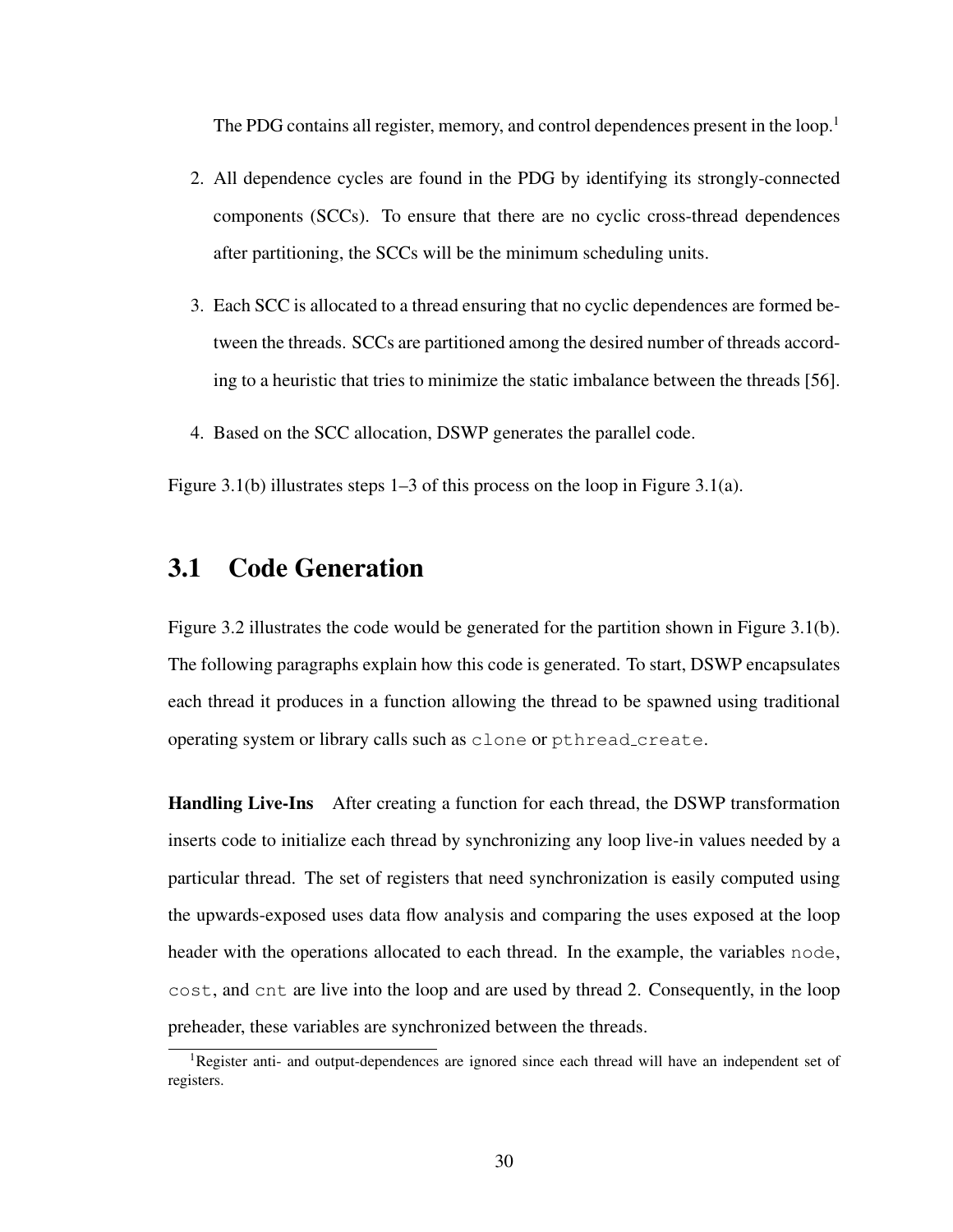

Figure 3.2: Parallel code produced by DSWP for the loop in Figure 3.1(a).

Block Creation After inserting code to synchronize live-ins, basic blocks are created to hold the operations for each thread. A basic block from the original single-threaded loop is needed in a thread  $t$  if some instruction from that block has been allocated to thread t, or if thread t will have a consume operation in that block. In the example, thread 1 needs basic blocks 0, 1, and 5 because operations A, C, I, and J were allocated to it (note, unconditional jumps do not get allocated to any thread). Thread 2 needs basic blocks 2, 3, and 4 because operations D, F, and H were allocated to it. Additionally, it needs basic blocks 0, 1, and 5 to hold synchronization operations. The set of blocks where thread  $t$ will have consumes is computed iteratively. The set is initialized with all the basic blocks containing instructions that are the source of cross-thread dependences feeding thread t. For thread 2 in the example, this seed set is blocks 1 and 5. Then, any block containing a branch that controls a block in the set is added to the set. In the example, since operation A controls basic block 1, block 0 is added to thread 2. This process iterates until convergence.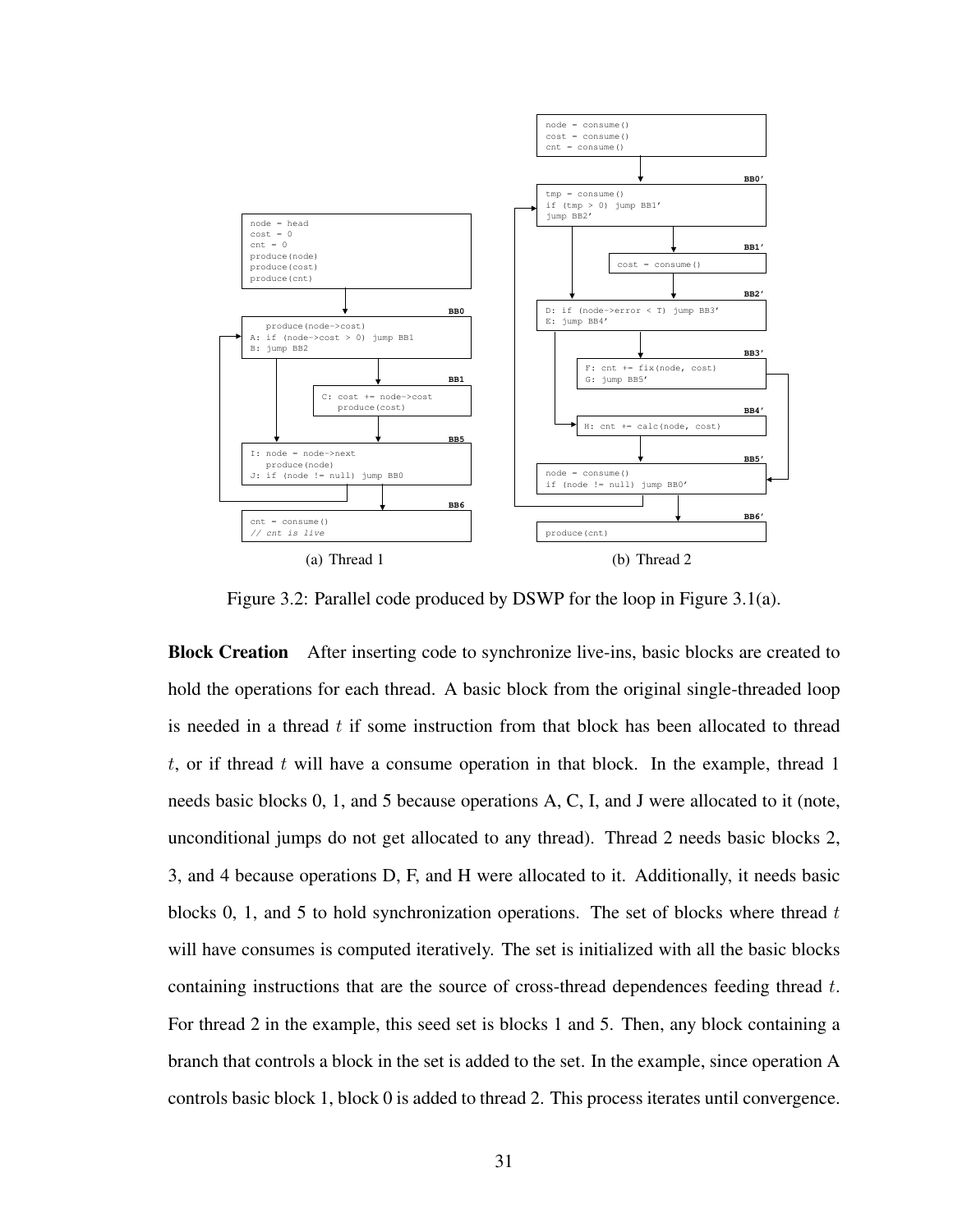Control Flow After the blocks are created, the basic control flow in each thread is created by linking basic blocks with unconditional jumps. For each original block that ended with an unconditional jump, an unconditional jump is placed at the end of the corresponding blocks in each thread. In the example, unconditional jumps are placed at the end of basic blocks 0, 2, and 3. Since the target of an unconditional jump at the end of a basic block in the single-threaded code may not exist in all threads, the target of the inserted unconditional jump is calculated by traversing the post-dominator tree. For example, the unconditional jump at the end of basic block 0 originally pointed to basic block 2. However, in thread 1, since basic block 2 does not exist, the inserted unconditional jump targets block 5, the first block that exists in thread 1 and that post dominates basic block 2 (in the original code).

Instruction Allocation After the initial control flow has been established, each thread is populated with the instructions allocated to it. Each instruction is placed in the basic block corresponding to the basic block in the single-threaded code from which the instruction came. When a branch instruction is placed, its targets must be updated to point to blocks in its thread. Once again, since not all basic blocks exist in all threads, branch targets are updated using the post-dominator tree.

Synchronization Next, synchronization is inserted to preserve the original loop's semantics. For each dependence in the PDG that crosses between two threads, a produce-consume pair must be inserted. Each produce explicitly identifies the recipient thread<sup>2</sup>, and the compiler must ensure that each dynamic produce is matched with a corresponding dynamic consume in the target thread. For register and memory dependences, this is guaranteed by inserting a produce immediately after a defining instruction, and a consume in the corresponding location in the consuming thread. For a register dependence, the value contained in the register is passed between the threads. For example, since the variable cost is defined in thread 1 and used in thread 2, a cross-thread dependence exists. Assuming that

<sup>&</sup>lt;sup>2</sup>In the example, the target thread numbers are omitted since there are only two threads.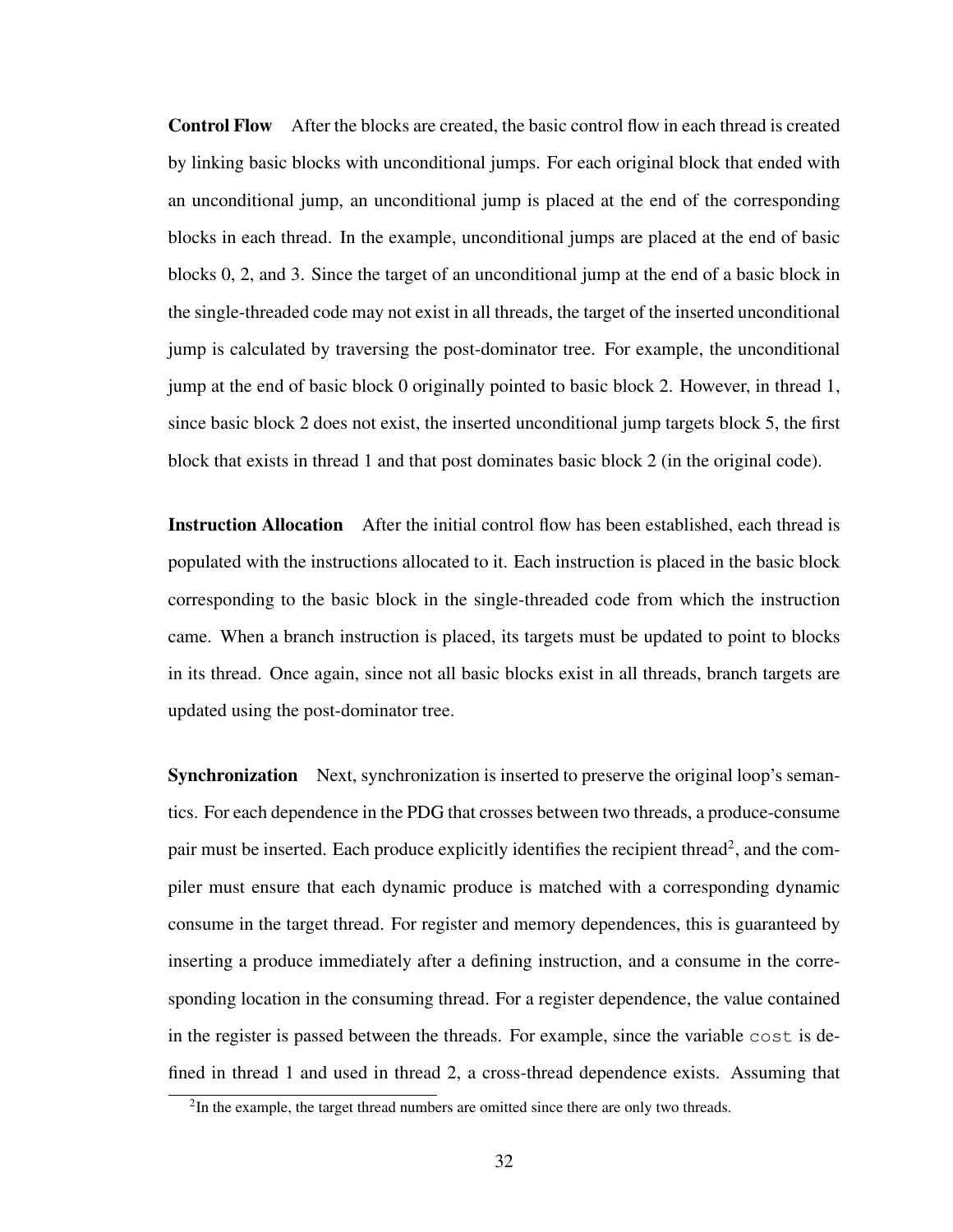cost is stored in a register, a produce operation is inserted immediately after the variable is defined in block 1, and in thread 2, a consume operation is inserted in the corresponding location in its copy of the block.

For memory dependences, a produce consume pair is used only to synchronize the two threads, not to communicate a value. To ensure loads performed by the consuming thread observe stores performed by the producing thread, the produce and consume operations used for memory synchronization must have the appropriate *barrier* semantics for the architecture's memory consistency model.

For control dependences, produce-consume pairs are inserted *before* the controlling branch. One pair is used to communicate each value used by the branch instruction. Just as for register dependences, the consumes are placed in the corresponding location in the consumer thread. In the example, thread 1 communicates the value of node->cost to thread 2 in basic block 0 to synchronize the control dependence between operation A and basic block 1. Additionally, however, the consuming thread also inserts a copy of the branch instruction updating the branch targets appropriately. This effectively communicates control flow from one thread to another. In the example, the branch instruction immediately following the consume operation in BB0' in thread 2 is a copy of operation A.

Note, this algorithm for inserting synchronization does not optimize the location of the synchronization. For example, if cost were synchronized in BB2 rather than in BB1, it would have been unnecessary to communicate the value of node->cost from thread 1 to thread 2. Ottoni et al. have proposed a more sophisticated algorithm that would perform this and other optimizations [55].

Handling Live-Outs Finally, code generation concludes by inserting synchronization of loop live out values. These values may be defined in any thread and must be communicated back to the primary thread. In the example, the variable cnt is live out of the loop, but its value is stored locally in thread 2. To return this value to thread 1, a produce-consume pair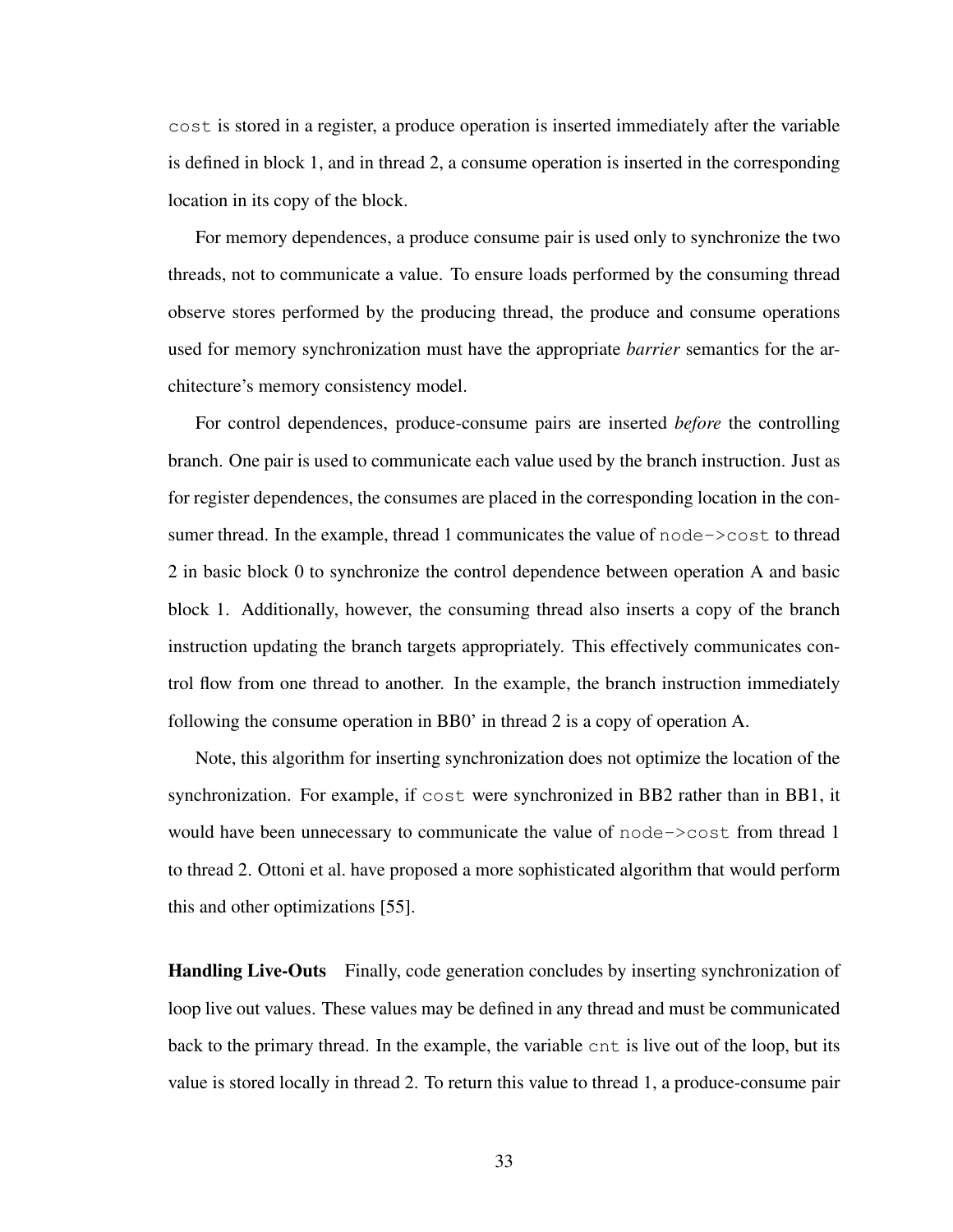

Figure 3.3: A loop amenable to PS-DSWP. In Figure (b) dashed edges participate in a SCC.

is inserted in basic block 6.

### 3.2 Parallel-Stage DSWP

As Chapter 2 mentioned, the performance of DSWP is limited by the SCC with the largest dependence height. Speculation can be used to reduce this dependence height, but in certain cases, the non-speculative technique, parallel-stage DSWP (PS-DSWP), can effectively reduce this dependence height without incurring the overhead of misspeculation. This section will describe how the technique works conceptually through an example. The details of the code generation algorithm can be found in the literature [58].

Consider the loop and dependence graph shown in Figure 3.3. The loop contains three non-trivial SCCs: the statements in the inner loop, the cost update, and the node update. Assuming the iteration count for the inner loop is large, then the dynamic dependence height of that SCC will be the large and will limit the speedup offered by DSWP.

However, while the statements in the inner loop do form an SCC in the dependence graph, none of the dependences in the SCC are carried by the outer loop. Consequently, the dependence height of this SCC can be effectively divided by an arbitrary factor by unrolling the outer loop. Figure 3.4 illustrates the dependence graph for the outer loop unrolled once.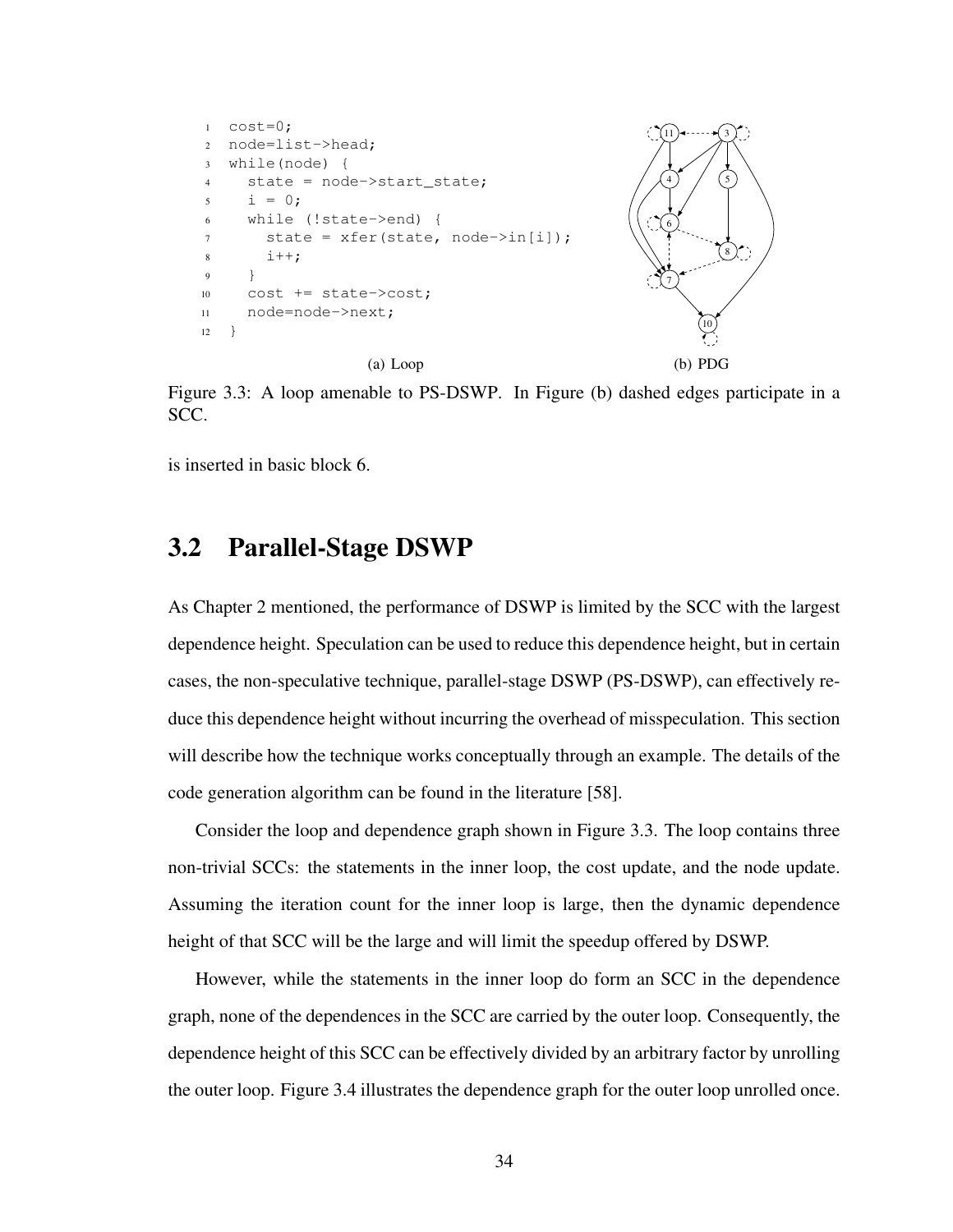

Figure 3.4: The PDG from figure 3.3(b) unrolled once. In the figure dashed edges participate in a SCC.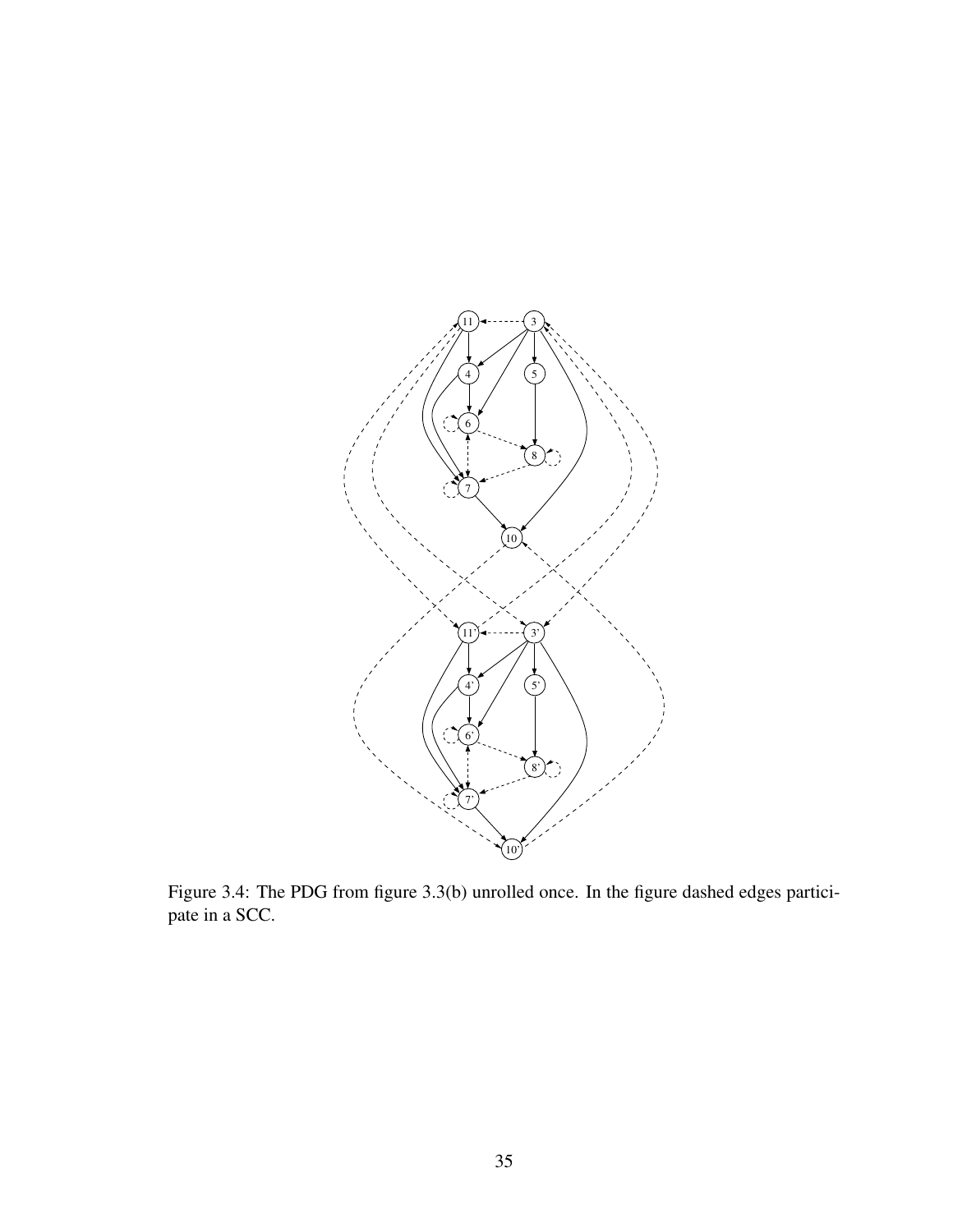For the SCC that computed cost and the SCC that updated node, the original instructions and their duplicates form a single SCC in the unrolled code. However, each copy of the inner loop forms its own *independent* SCC. Disregarding the effects of single-threaded scheduling, if the dependence height of a single iteration of the original outer loop is  $L$ , then the dependence height of the unrolled loop is 2L. If the dependence height of the inner loop SCC is  $L_s$ , then the bound on speedup obtainable by DSWP doubles from  $\frac{L}{L_s}$  to  $2L$  $\frac{2L}{L_s}$ . Unrolling can continue until the available cores are exhausted or this SCC no longer has the largest dependence height.

The code growth due to excessive unrolling may be undesirable, however, Raman et al. propose an extension to the code generation algorithm described in the previous section that does not require unrolling [58].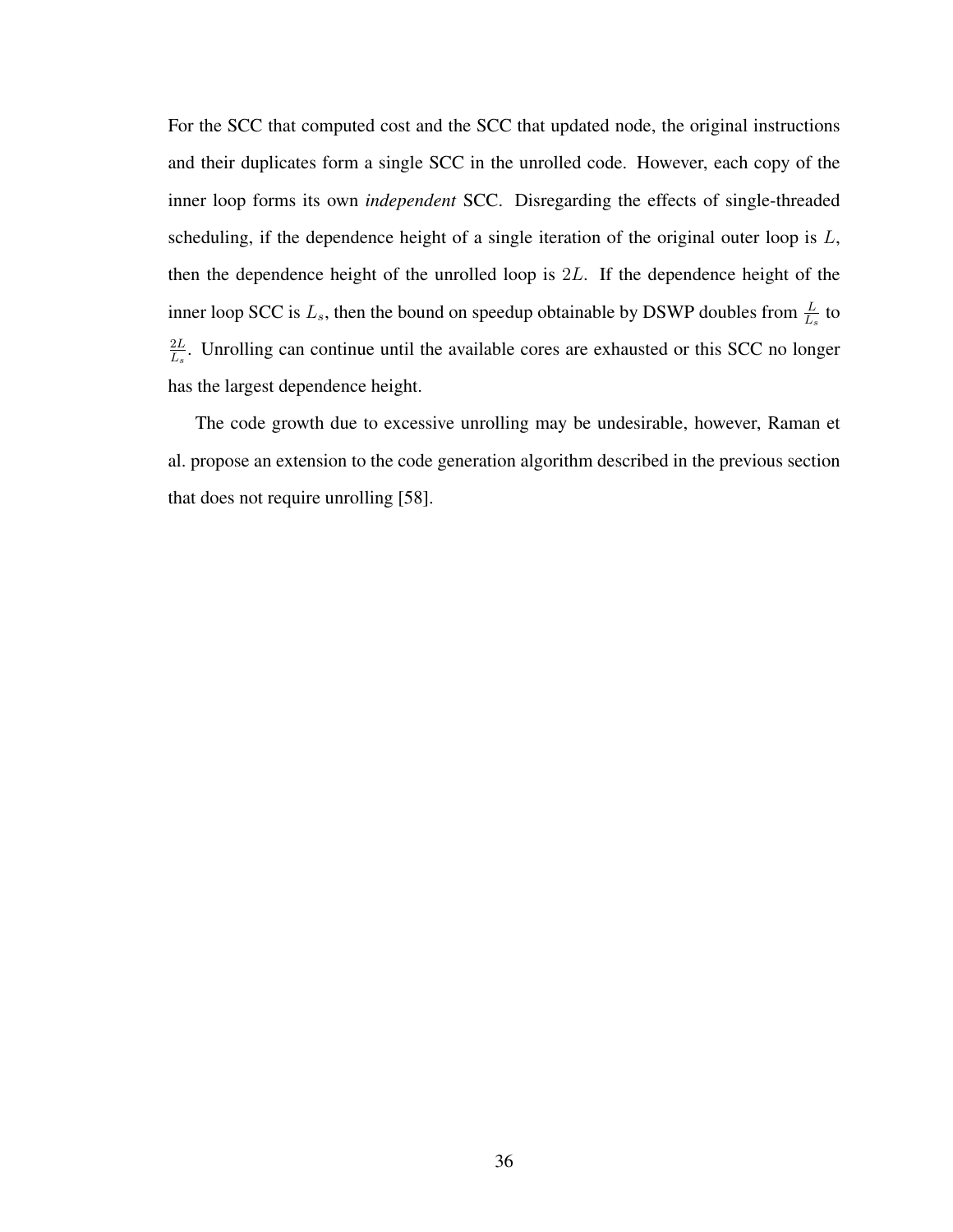# Chapter 4

# Speculative DSWP

Despite the success of DSWP and PS-DSWP, these non-speculative transformations do not leverage the fact that many dependences are easily predictable or manifest themselves infrequently. If these dependences were *speculatively* ignored, large dependence recurrences (SCCs) may be split into smaller ones with more balanced performance characteristics. These smaller recurrences provide DSWP with more scheduling freedom, leading to greater applicability, scalability, and performance.

## 4.1 Execution Model

Before describing the compiler transformation used by speculative DSWP, this section outlines the basic execution paradigm and hardware support necessary. SpecDSWP transforms a loop into a pipeline of threads with each thread's loop body consisting of a portion of the original loop body. SpecDSWP speculates certain dependences to ensure no dependence flows between a later thread and an earlier thread. In the absence of misspeculation, SpecDSWP achieves decoupled, pipelined multi-threaded execution like DSWP.

To manage misspeculation recovery, threads created by SpecDSWP conceptually checkpoint architectural state each time they initiate a loop iteration. When misspeculation is detected, each thread is resteered to its recovery code, and jointly the threads are respon-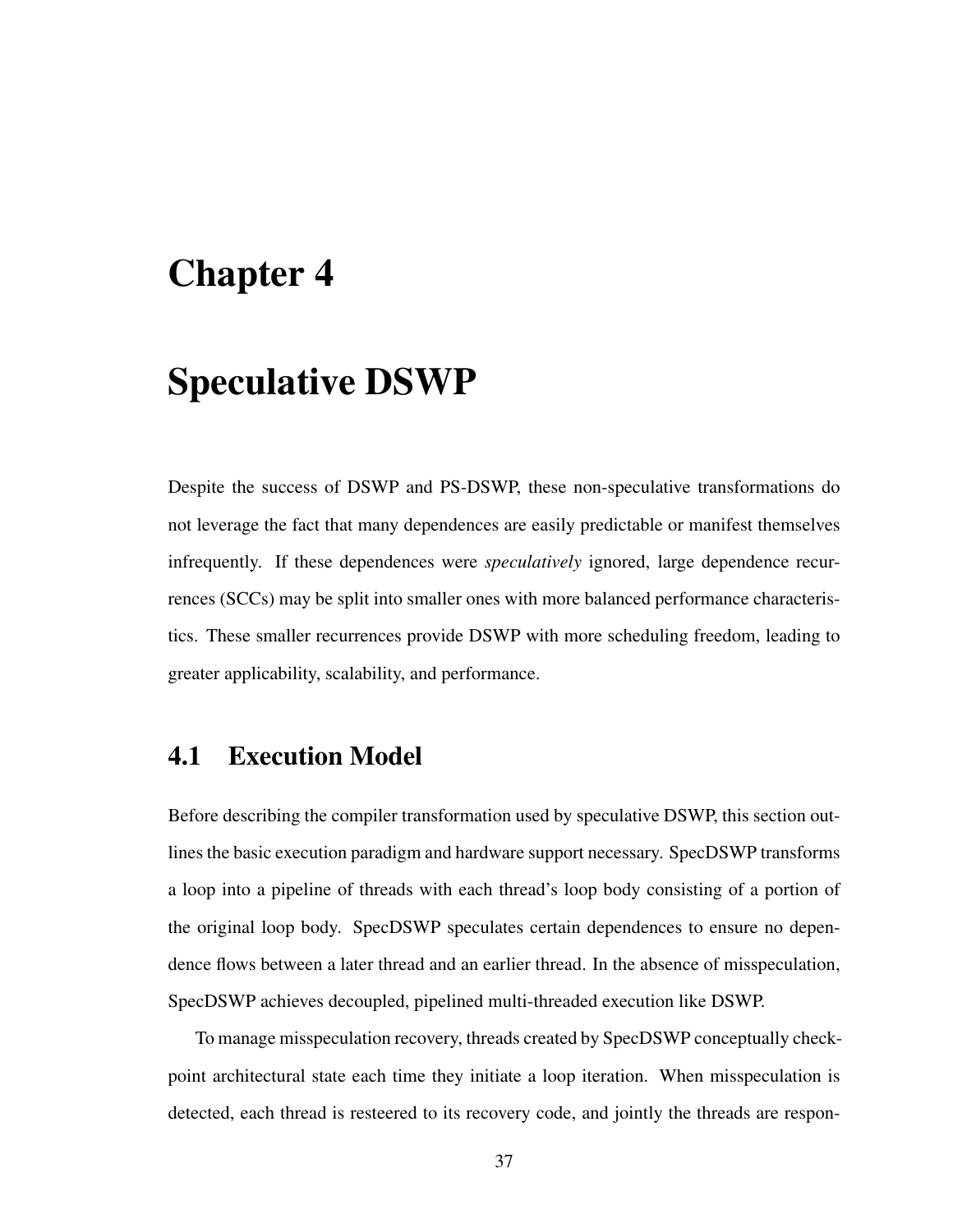sible for restoring state to the values checkpointed at the beginning of the misspeculated iteration and re-executing the iteration non-speculatively. The SpecDSWP implementation described in this dissertation uses software to detect misspeculation and recover register state. It, however, relies on *multi-threaded transactions* implemented in hardware (see Chapter 7) to rollback the effects of speculative stores.

### 4.2 Compiler Transformation Overview

To generate parallel code, a Speculative DSWP compiler executes the steps below.

- 1. Build the PDG for the loop to be parallelized.
- 2. Select a candidate set of dependences to speculate. (See Section 5.1).
- 3. Build the speculative PDG a PDG with the candidate set of speculated dependences removed.
- 4. Find the dependence cycles in the speculative PDG by identifying its SCCs.
- 5. Allocate each SCC to a thread ensuring that no cyclic dependences are formed between the threads (ignoring the candidate set of speculated dependences).
- 6. Using the partition, compute the final set of speculation necessary to guarantee pipelined execution. (See Section 5.2.)
- 7. Transform the single-threaded code to realize the speculation, and insert code to detect misspeculation. Update the partition to reflect the code changes. (See Sections 6.1 and 6.2.)
- 8. Apply the non-speculative DSWP code generation algorithm. (See Chapter 3.)
- 9. Insert code to recover from misspeculation (See Section 6.3).

Before describing each step in more detail, this chapter will illustrate these steps using the loop from Figure 4.1(a). First, a SpecDSWP compiler builds the program dependence graph for the loop being parallelized (Step 1). Figure 4.1(b) shows the PDG for the loop in Figure 4.1(a). Using this PDG, the compiler then analyzes each dependence deciding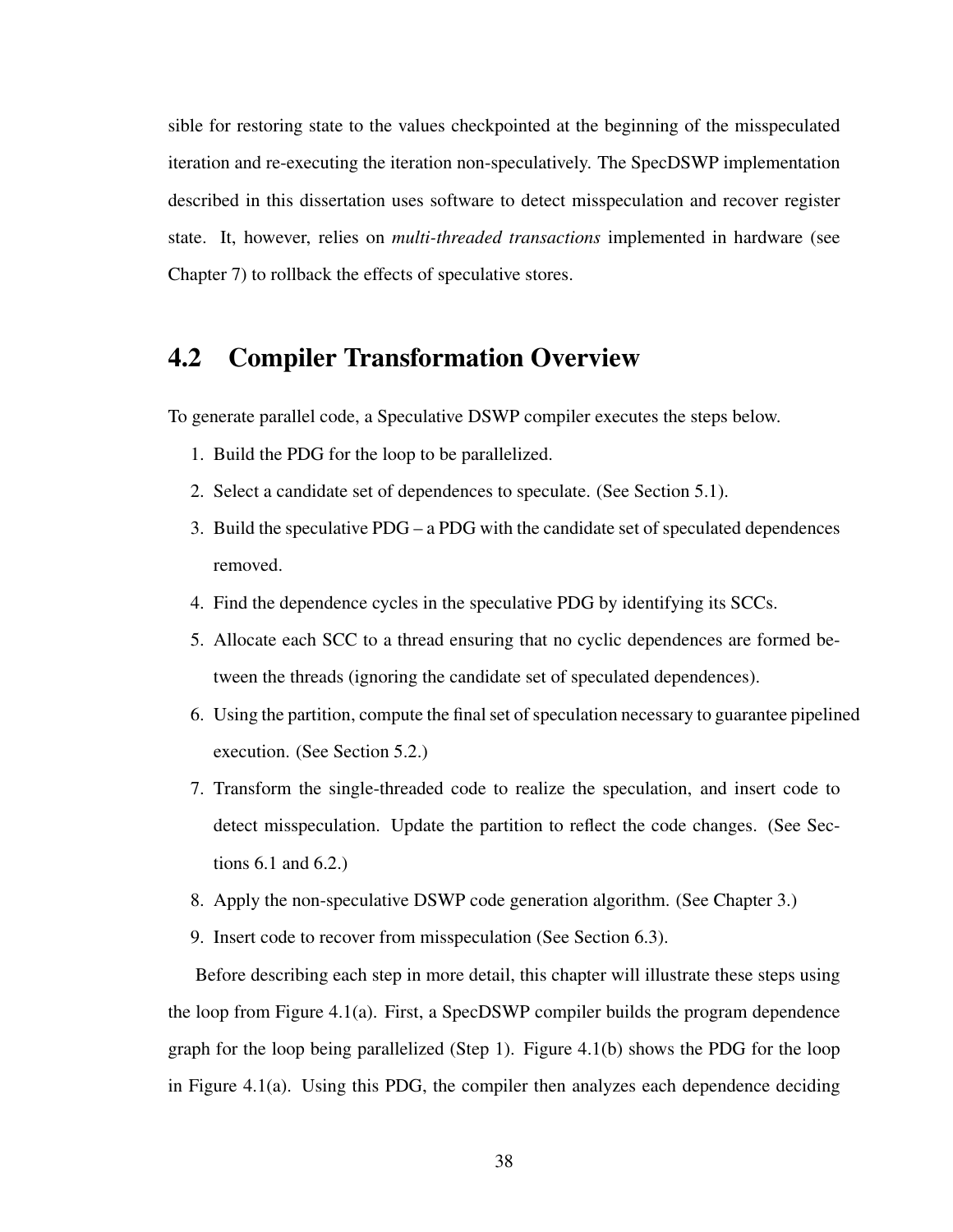

Figure 4.1: A loop demonstrating Speculative DSWP. This example reproduces the loop from Figure 2.7. The loop is not amenable to DSWP or DOACROSS since all the instructions form a single dependence cycle.



Figure 4.2: The speculative PDG for the loop in Figure 4.1(a) formed by speculating the loop exit control dependences originating from statement 3.

whether it is sufficiently predictable to be sepculated (Step 2). In the example, the data dependences always manifest, so assuming they cannot be value predicted, they are *not* candidates for speculation. Assuming the average number of loop iterations per invocation is large, the loop exit control dependences (i.e., the dependences originating from statement 3) are easily predicted, so the compiler selects these as speculation candidates. The compiler then removes these dependences from the PDG forming the speculative PDG shown in Figure 4.2 (Step 3). The compiler next identifies the SCCs in the speculative PDG (Step 4) so that it can schedule the SCCs to threads (Step 5). Figure 4.2 shows the SCCs in the speculative PDG and shows one possible allocation of SCCs to threads. In the last step before code generation, the compiler identifies which of the speculation candidates are backwards dependences in the chosen partition. These speculations are retained while all others are discarded. Since the speculated control dependences are all backwards in the selected partition, the compiler would retain all the speculations (Step 6).

To realize the speculation, the compiler inserts the necessary value speculation and misspeculation detection code in to the single-threaded loop. Figure 4.3 shows the results of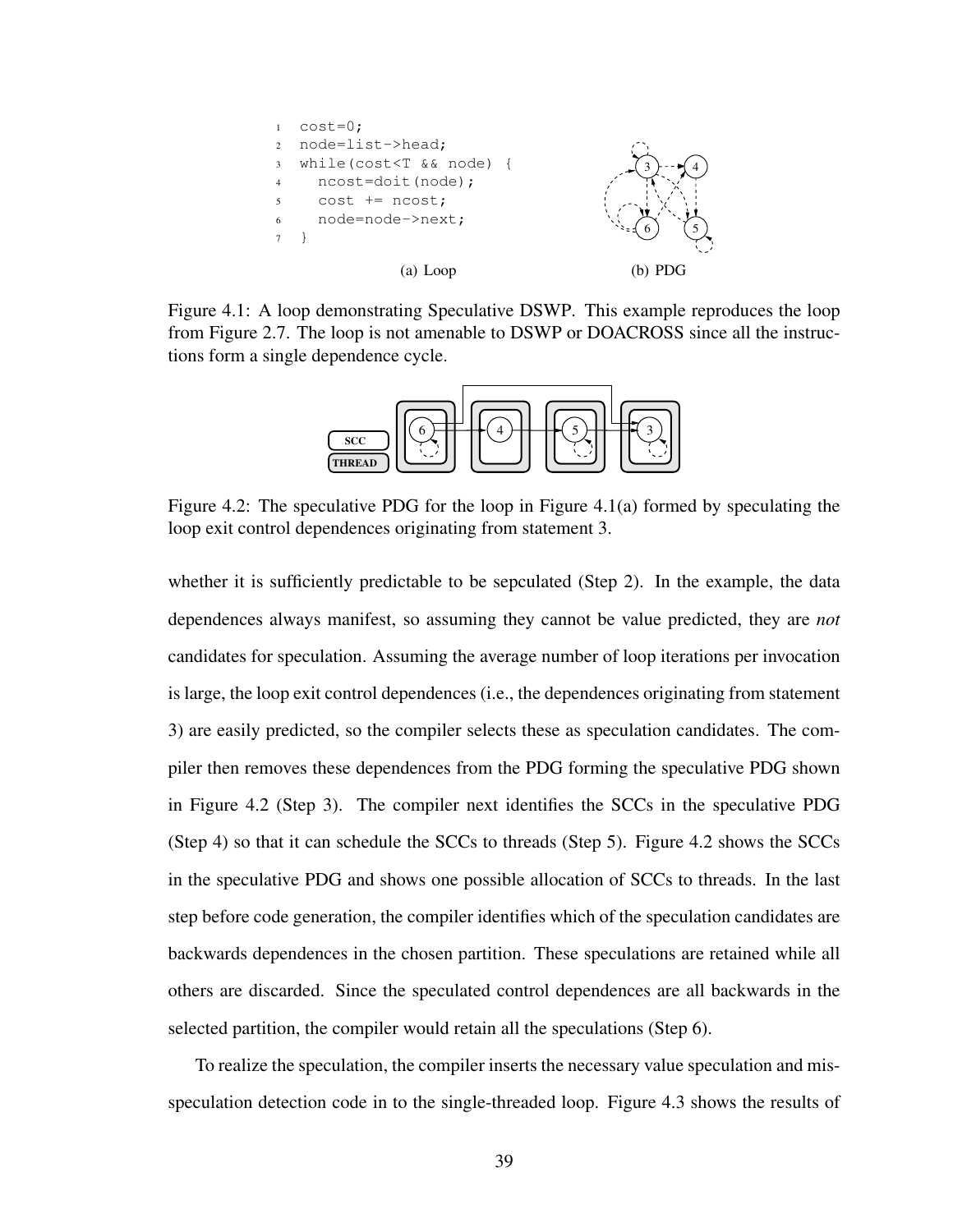```
1 \quad \text{cost}=0;2 node=list->head;
3 loop:
4 if(cost<T && node) misspec;
5 ncost=doit(node);
6 cost += ncost;
7 node=node->next;
8 goto loop;
```
Figure 4.3: The code from Figure 4.1(a) after Step 7 is applied.

```
1 node=list->head;
2 produce(T2, node);
3 produce(T4, node);
4 loop:
5 node=node->next;
6 produce(T2, node);
7 produce(T4, node);
8 goto loop;
            (a) Thread 1
                               1 node=consume(T1);
                               2 loop:
                                3 ncost=doit(node);
                               4 produce(T3, ncost);
                               5 node=consume(T1);<br>6 goto loop;
                                     goto loop;
                                             (b) Thread 2
1 \quad \cosh=0;2 produce(T4, cost);
3 loop:
4 ncost=consume(T2);
5 cost += ncost;
6 produce (T4, cost); 6 node=consume (T1);
7 goto loop;
            (c) Thread 3
                                1 node=consume(T1);
                               2 cost=consume(T3);
                               3 loop:
                               4 if(cost<T && node) misspec;
                                5 cost=consume(T3);
                               7 goto loop;
                                             (d) Thread 4
```
Figure 4.4: The code from Figure 4.3 after Step 8 is applied.

applying Step 7 to the example loop. Notice, the loop is now infinite reflecting the speculation that the loop will not exit. However, the loop exit condition is still computed, and if it is true, misspeculation is flagged. After realizing speculation, the compiler applies the non-speculative DSWP code generation algorithm (Step 8) generating the code shown in Figure 4.4. Just as in the single-threaded code, the loop contains no exits in all threads. However, the misspeculation detection code was allocated to thread 4, and it will flag misspeculation whenever the original loop would have exited.

The next two chapters will provide more details on the SpecDSWP transformation. Details on selecting what to speculate (Steps 2 and 6) are described in Chapter 5. Details regarding code generation (Steps 7 and 9) are described in Chapter 6.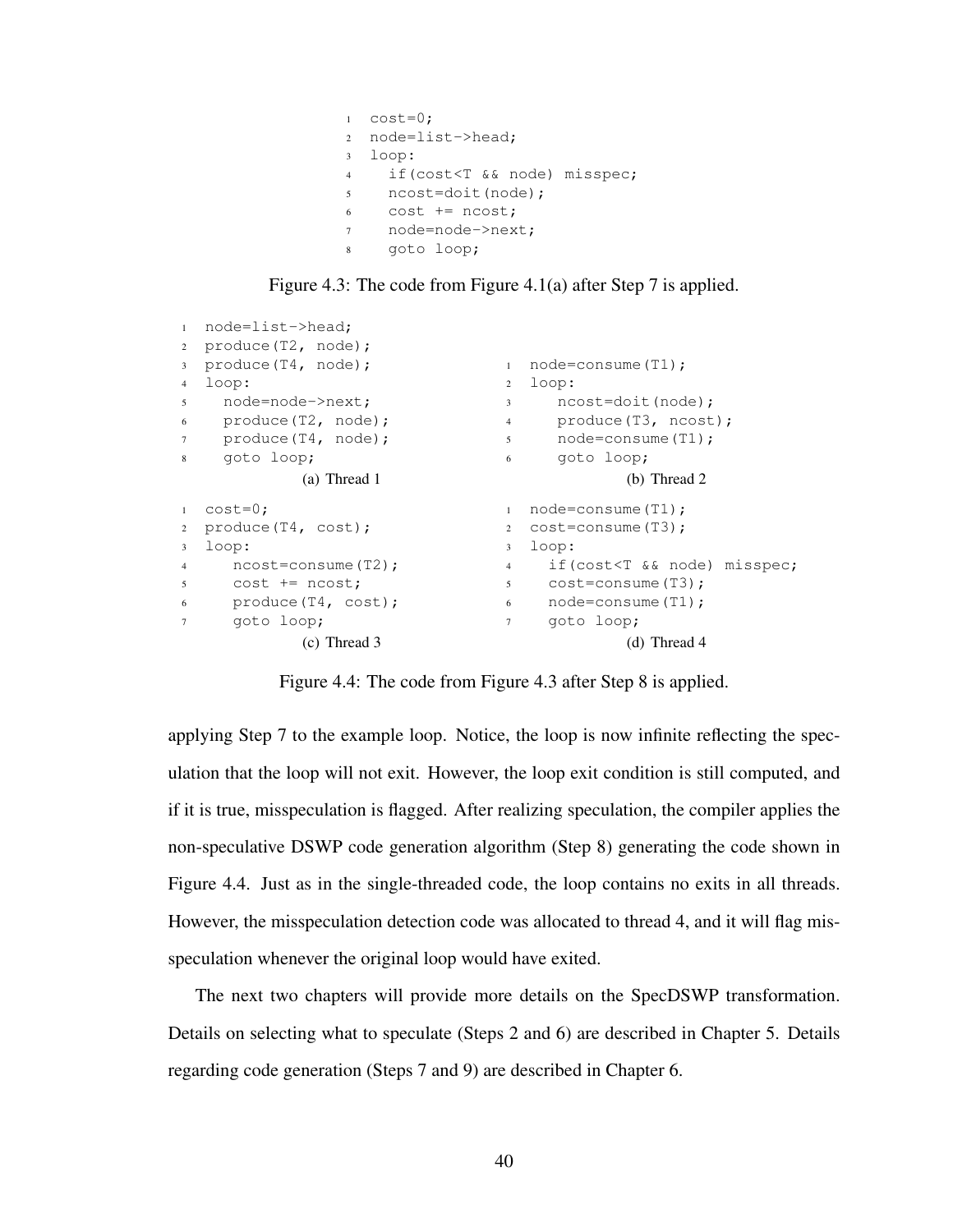# Chapter 5

# Selecting Speculation

Since the scheduling freedom enjoyed by SpecDSWP, and consequently its potential for speedup, is determined by the number and performance (dependence height) of the SCCs in a loop's dependence graph, SpecDSWP ideally would speculate *only* to remove dependences which break the "slowest" SCCs. Unfortunately, finding this set of speculations is difficult. To break an SCC into multiple SCCs with lower dependence heights, SpecDSWP must break the longest cycle in any given SCC. Unfortunately, finding the longest cycle is NP-complete [29] and large SCCs make exhaustive search intractable in practice. Consequently, SpecDSWP uses a heuristic solution. First, SpecDSWP provisionally speculates all dependences which are highly predictable. Next, the partitioning heuristic allocates instructions to threads using a PDG with the provisionally speculated edges removed. Once the partitioning is complete, SpecDSWP identifies the set of speculations necessary to permit the partition. Speculations not in this set (i.e., speculations that eliminate dependences between a thread and one of its successors) are *unspeculated*. Since these speculations are *not* passed to the code generator, they cannot cause misspeculation at runtime.

This chapter describes this process in detail. Section 5.1 describes the profile-guided algorithms to produce the set of provisionally speculated dependences. The section concludes by describing how the set of speculations are used to form the PDG used by the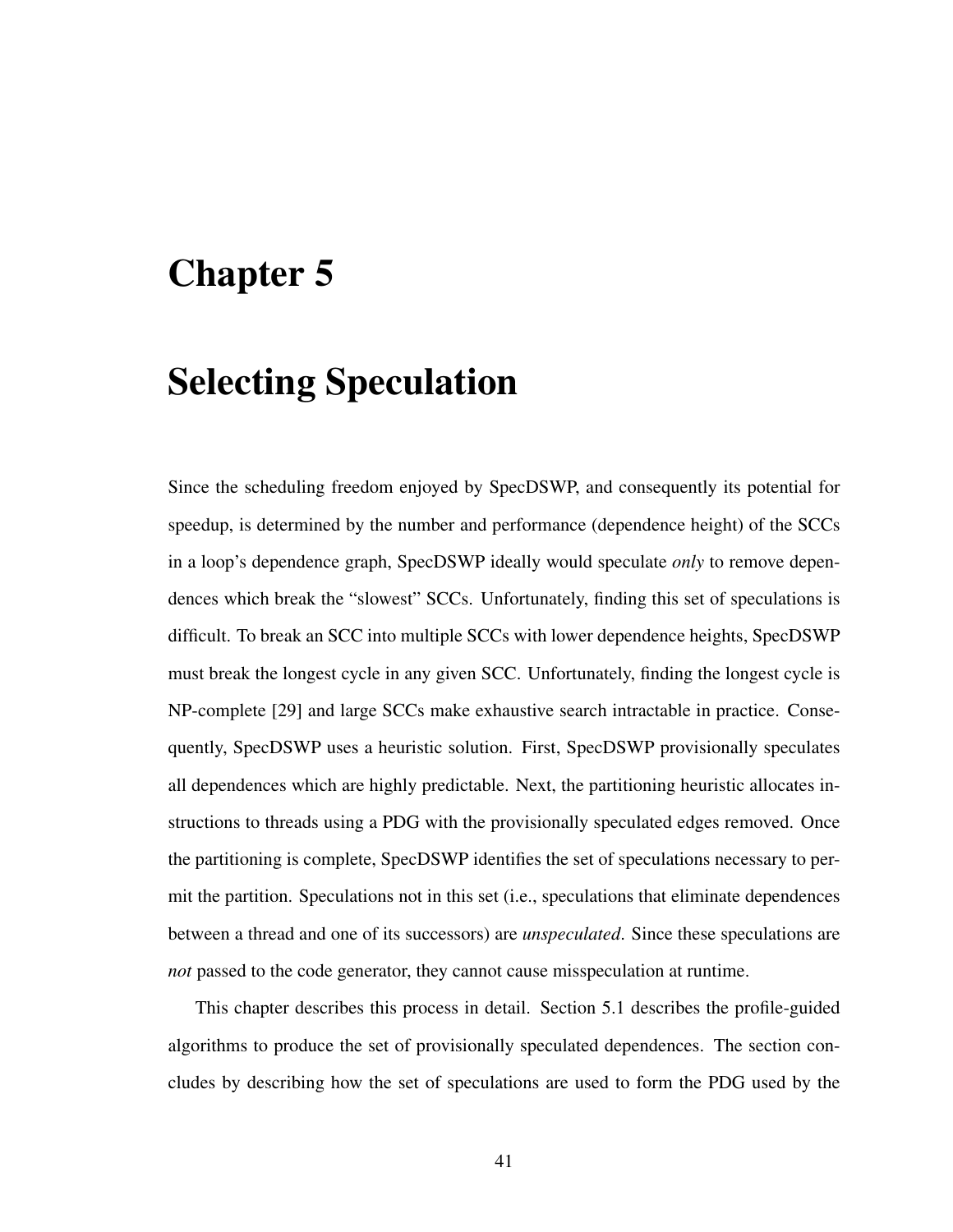partitioning heuristic. Section 5.2 then describes how the set of provisionally speculated dependences are pruned to the final set of speculations using the partition generated by the heuristic. It describes the challenges created by inter-dependent speculations (sets of speculations that jointly eliminate a dependence) and introduces new data flow analyses to overcome these challenges to efficiently identify the final set of speculations.

### 5.1 Selecting Edges to Speculate

A SpecDSWP implementation can speculate any dependence that has an appropriate misspeculation detection mechanism and, for value speculation, that also has an appropriate value predictor. Each misspeculation detection mechanism and value predictor can be implemented either in software, hardware, or a hybrid of the two. The implementation used for this dissertation, relies solely on software for value prediction and misspeculation detection. The remainder of this section will detail the speculation carried out by the SpecDSWP compiler used for this dissertation.

### 5.1.1 Biased Branch Speculation

As the example presented earlier (Figures 2.7, 4.2, 4.3, and 4.4) showed, speculating biased branches can break dependence recurrences. Recall from the example that the loop terminating branch (statement 3) was biased provided that the loop ran for many iterations. Consequently, the compiler can speculatively break the control dependences between the branch and other instructions. Figures 2.7(b) and 4.2 show the dependence graph before and after speculation, respectively.

Biased branch speculation can additionally break data dependences by altering the control flow of the program. For example, consider the code shown in Figure 5.1. If the control flow edge between B and C (or equivalently, between A and B) is speculated not to occur, then the control dependence between B and C (A and B) is broken. Additionally,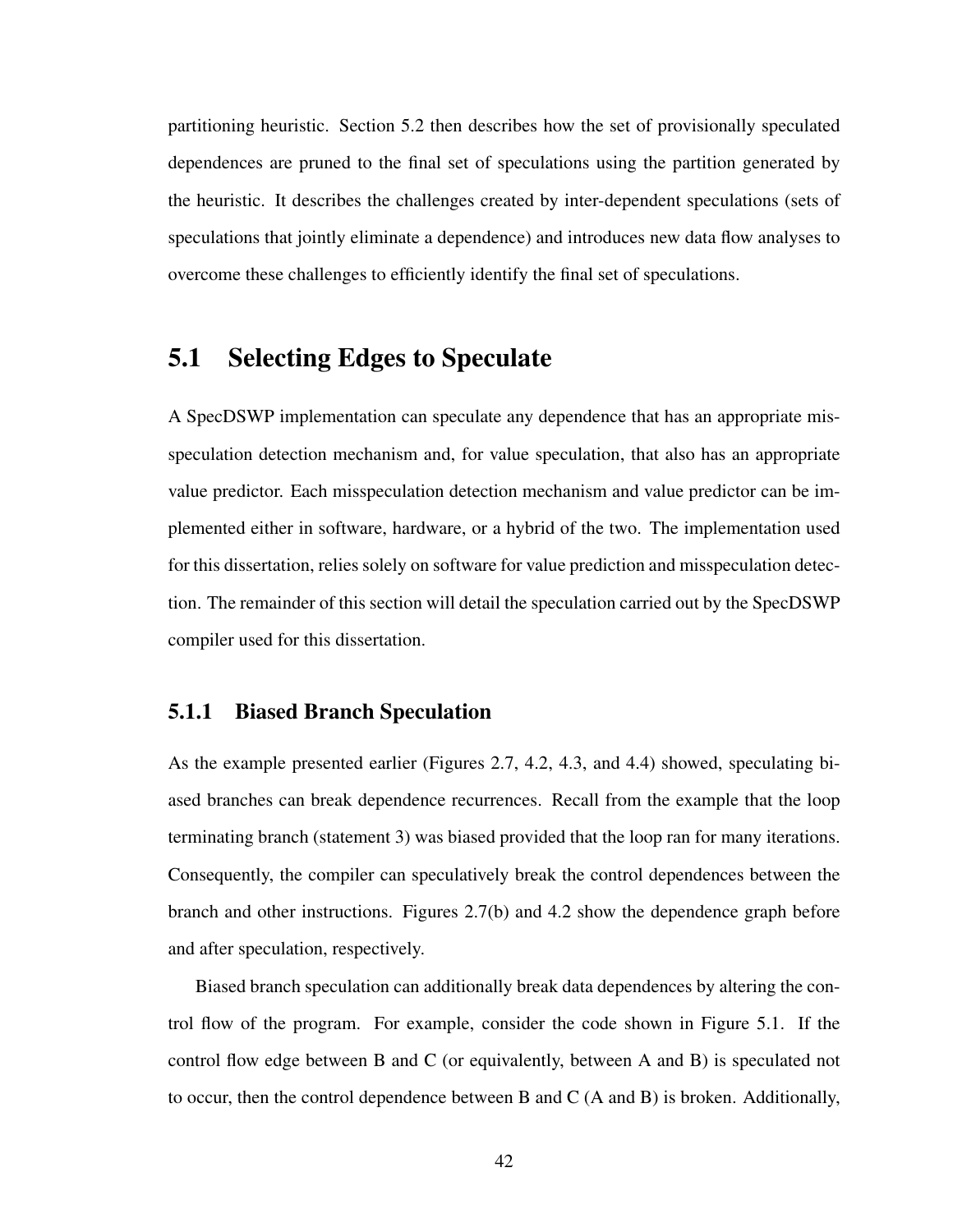

Figure 5.1: This figure illustrates how control speculation (both biased branch and infrequent block speculation) can eliminate data dependences. When the edge from B to C is speculated, the dependence cycle between statements C, D, and E is broken.

any data dependences originating from or terminating at statement C can be ignored because, if at runtime execution would have reached operation C, then misspeculation will be flagged. Consequently, the control speculation breaks the data dependence cycle between statements C, D, and E by eliminating the dependence between instruction C and D, and the dependence between E and C.

Our SpecDSWP compiler assumes that all branches that exit the loop being parallelized are biased and speculates the loop will not terminate. For other branches, profile information is used to compute an edge probability for each control edge originating at the branch. The edge probability is equal to the edge's weight divided by the profile weight of the branch instruction. Given a speculation threshold T and the probability for each edge  $p_i$ ,  $n$ edges will be speculated by sorting the edges in ascending order by probability, and speculating the first *n* edges such that  $\sum_{i=0}^{n} p_i < T$ . For a two way branch, this will speculate the low probability branch direction provided the branch is sufficiently biased.

Additional care must be taken when speculating branches within inner loops. While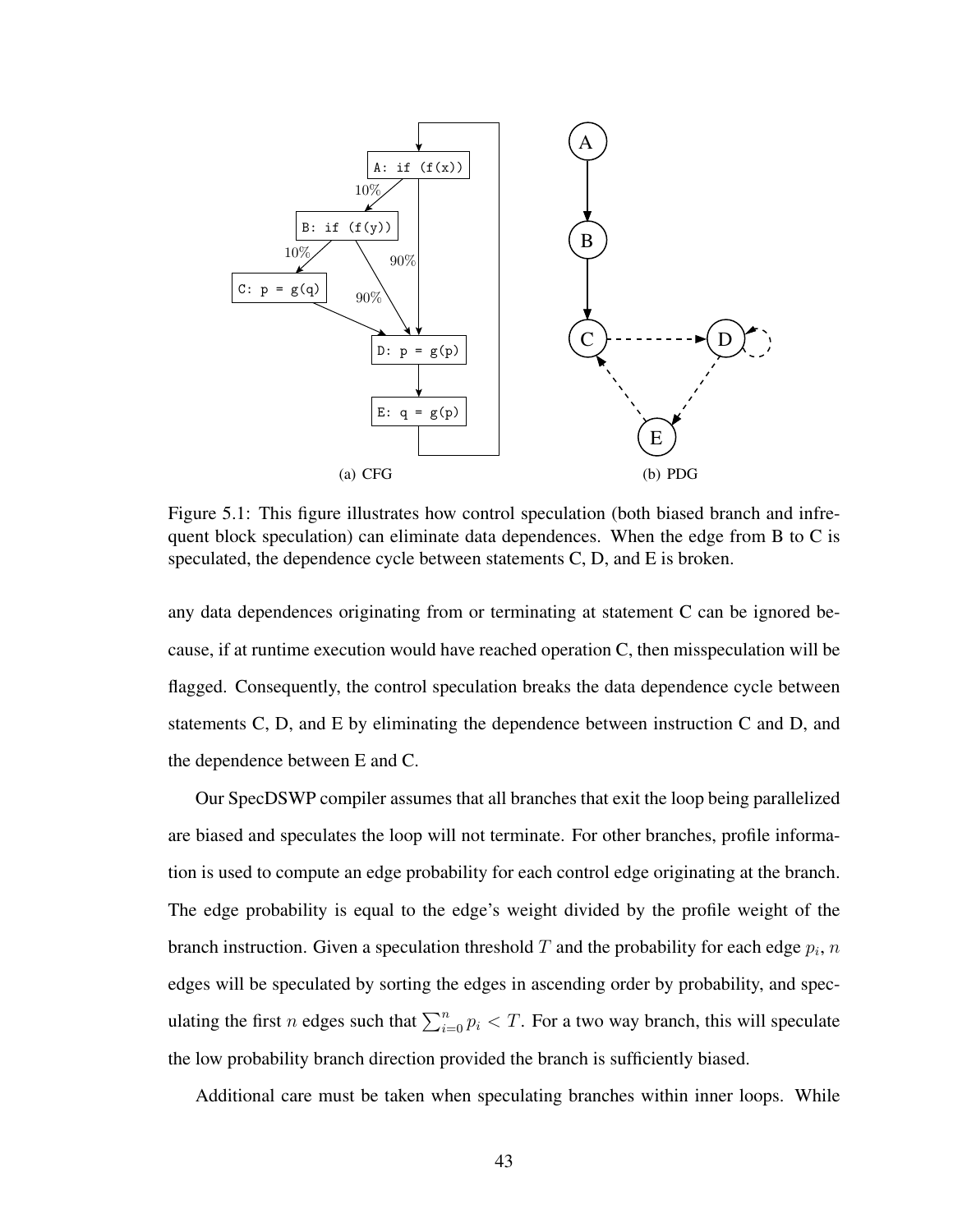a branch itself may be biased, the low probability path may occur frequently with respect to the loop being parallelized. The quintessential example of this phenomenon is an inner loop exit branch. If an inner loop has a high trip count, then the inner loop exit will be highly biased. However, for each invocation of the inner loop, the loop exit will be taken exactly once. Consequently, if the inner loop is invoked once per outer loop iteration, then with respect to the outer loop, the exit branch has probability 1. Since misspeculation rolls back execution to the beginning of the outer loop iteration, speculating the inner loop exit would yield a 100% misspeculation rate.

To avoid this, the compiler places additional restrictions on branch bias speculation. The compiler represents biased branch speculations using a set of control flow edges that are expected not to execute frequently. First, this set is filtered to remove any edge that has a high probability of execution with respect to the loop being parallelized. This probability is computed by dividing the number of outer loop iterations where the edge was traversed by the total number of outer loop iterations. Second, since an inner loop can have multiple exits, it is possible for each exit itself to have low probability even with respect to the outer loop. If all such exits were speculated, it would once again be tantamount to speculating that the inner loop is not invoked. To avoid this scenario, the compiler also ensures that some set of exits from inner loops are preserved.

#### 5.1.2 Infrequent Basic Block Speculation

While speculating biased branches is successful in many cases, it can miss important speculation opportunities. Reconsider the example shown in Figure 5.1. If the branch bias threshold is set to 5%, then neither the control edge from A to B nor the control edge from B to C will be speculated. Further, notice that, despite not being the target of a sufficiently biased branch, operation C only has a  $1\%$  chance of execution. Since its execution is very unlikely, SpecDSWP will assert that the basic block containing operation C is infrequent and consequently speculatively remove all the control flow edges entering the block. Just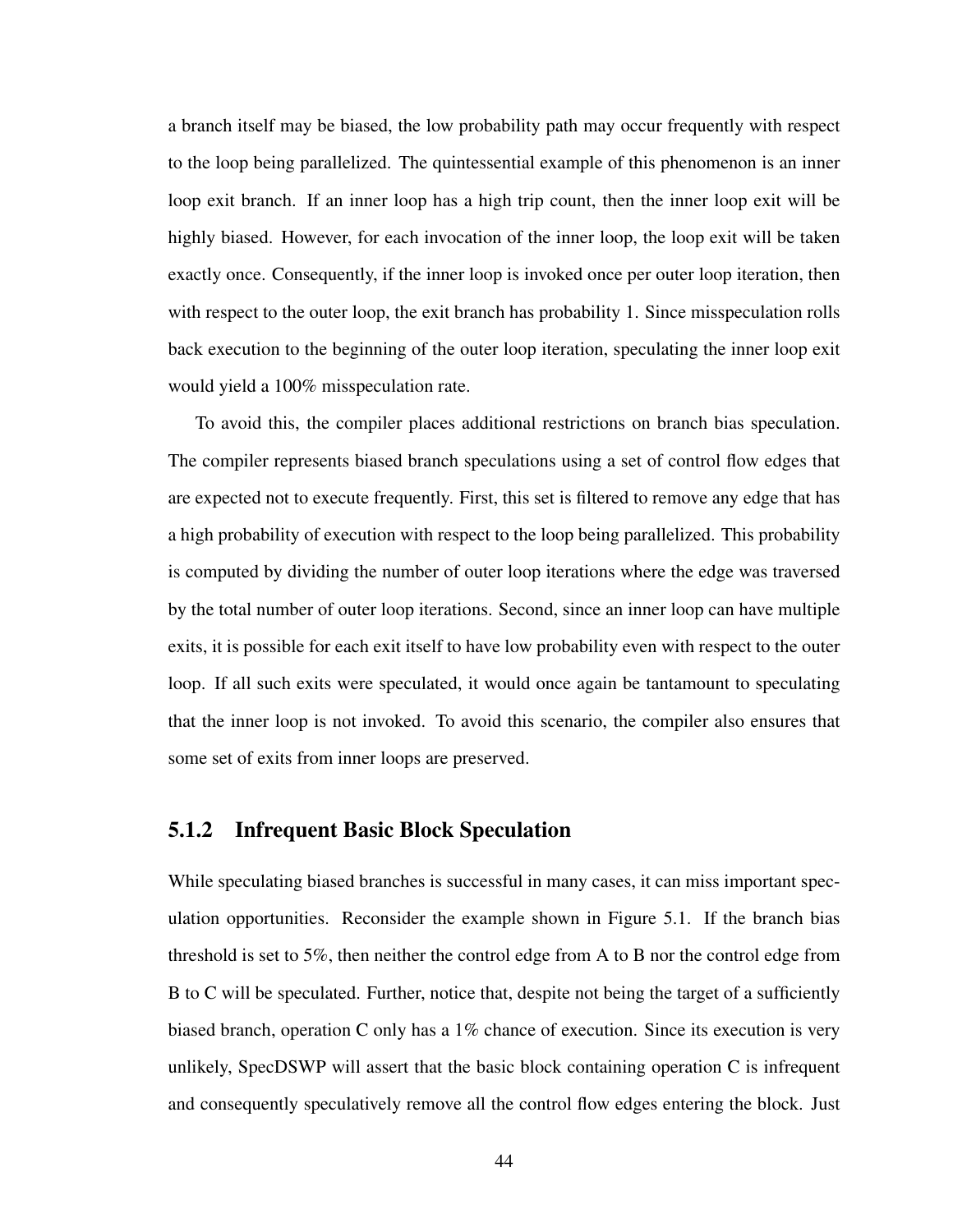as was described earlier, this speculation breaks the dependence cycle between statements C, D, and E.

In general, SpecDSWP will break all incoming control flow edges in blocks whose execution probability fall below a certain threshold. Just as with biased branch speculation, it is important that block execution probabilities be computed with respect to the loop being parallelized. Additionally, if infrequent block speculation results in all of the control flow edges leaving an instruction to be speculatively removed, then the result is tantamount to speculating that all the control flow edges entering that instruction also do not execute. If all of those edges have not been selected for speculation, then the SpecDSWP compiler will conservatively discard the infrequent block speculations that lead to this condition.

#### 5.1.3 Silent Store Speculation

In addition to control speculation, our SpecDSWP compiler speculates memory flow dependences originating at frequently silent stores [41]. To enable this speculation, the compiler first profiles the application to identify silent stores. Then, the compiler transforms a silent store into a hammock that first loads the value at the address given by the store, compares this value to the value about to be stored, and only if the two differ perform the store. After this transformation, the biased branch speculation mechanism described above is applied. The compiler will predict that the store will never occur, and if it does occur, misspeculation will be flagged.

#### 5.1.4 Alias Speculation

Silent store speculation removes memory dependences when stores frequently write to a location, but do not change the location's value. However, a compiler's static, conservative approximation of memory aliasing contains many dependences that do not manifest in practice. Static analyses necessarily over estimate an application's memory dependences for two reasons. First, an application at runtime may use an unbounded amount of memory,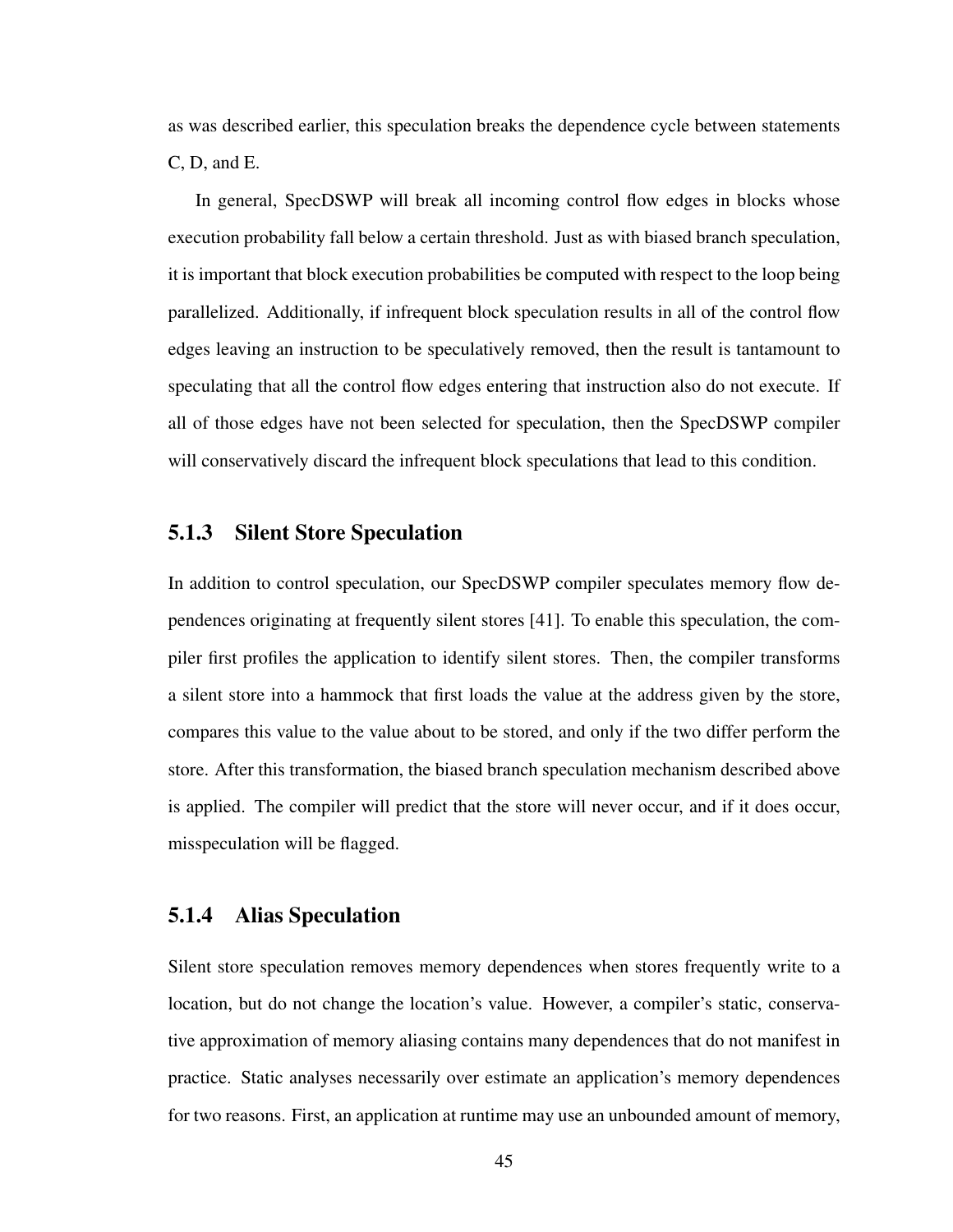however, the compiler's analysis must bound its memory usage and complete in finite time. This restriction introduces conservativeness in memory dependence analysis. Second, the results of the compiler's analysis must indicate what memory dependences *can* occur, even if such dependences manifest rarely in practice. While some analyses have been developed to estimate the frequency of an alias [18, 65], understanding the dynamic memory dependence pattern is difficult without representative input.

Consequently, our SpecDSWP compiler speculates memory flow dependences based on the results of memory alias profiling. In its simplest form, a memory alias profile reports the number of times a load aliases with a store. This information is valuable, however it does not capture important *path* information. In the context of SpecDSWP, knowing what loop back edge carries the dependence greatly affects the scheduling freedom. For example, consider a loop nest with an outer and inner loop. If a load and store in the inner loop alias with one another, and the compiler is attempting to parallelize the inner loop, then the memory dependence is only relevant if the dependence is either frequently intra-iteration or frequently carried around the inner loop's back edge. If the dependence is primarily carried around the outer loop back edge, then for one invocation of the inner loop, the dependence will rarely manifest and it can be safely ignored speculatively. Conversely, if the outer loop is being parallelized and the dependence is primarily intra-iteration (for the inner loop) or carried around the inner-loop back edge, then the outer loop is a prime candidate for speculative *parallel-stage* DSWP; if the memory dependence creates an SCC, the SCC will not have any outer loop-carried dependences allowing the compiler to replicate the pipeline stage containing the SCC.

To capture this information, our SpecDSWP compiler relies on a *loop-aware memory profiler* (LAMP). LAMP profiles an application in much the same way as a traditional memory profiler, however each time a loop back edge or exit is traversed, alias information is summarized onto various loops in the loop hierarchy. The details of the implementation of LAMP are beyond the scope of this thesis.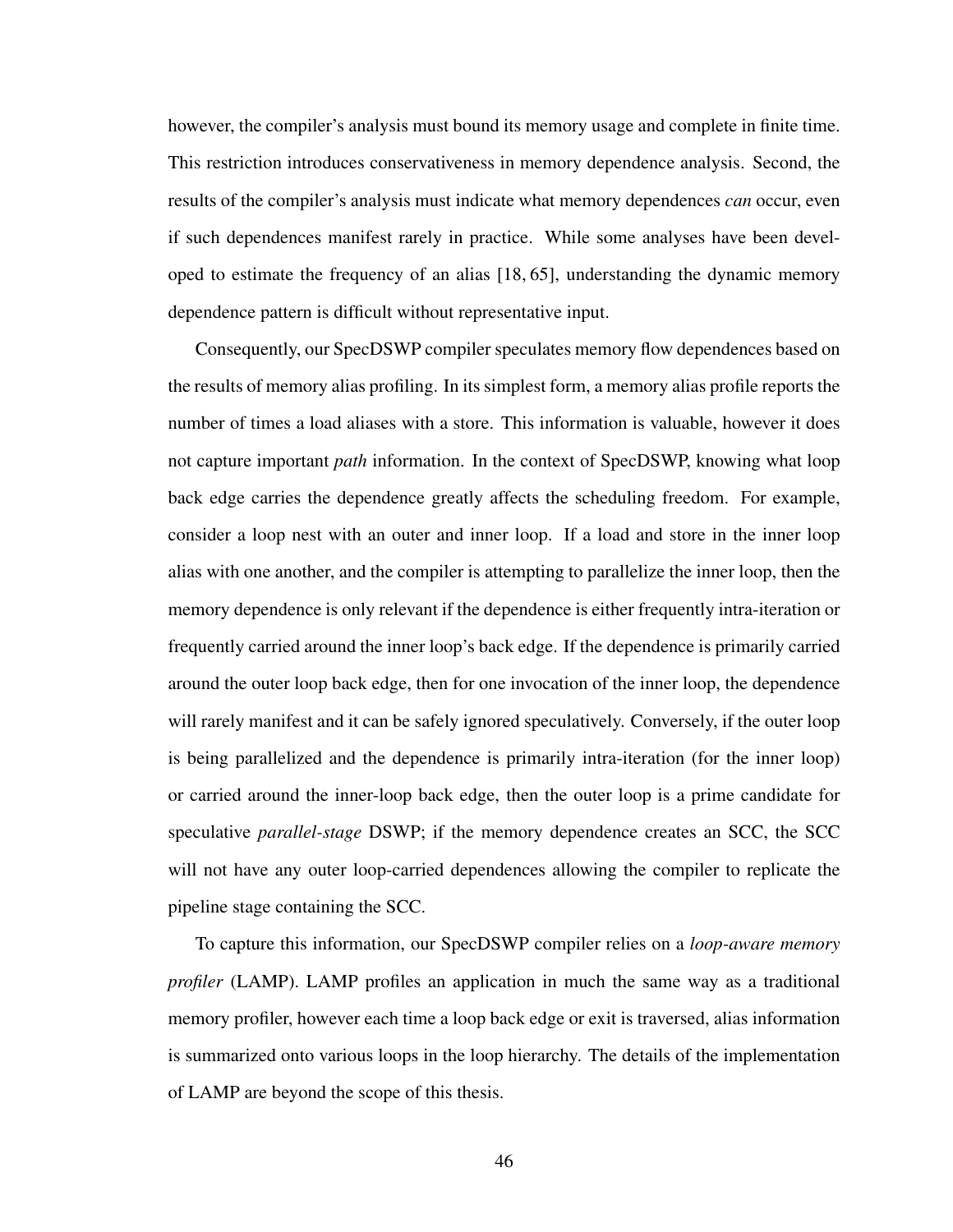```
1 int stack[STACK SIZE];
2 int stack_index = 0;3
4 ...
5 while(...) {
6 for (i = 0; i < 10; i++)7 stack[stack_index++] = ...;
8 ...
9 for (i = 0; i < 10; i++)10 ... = stack[stack_index--];
11 }
```
Figure 5.2: Loop illustrating a committed value speculation opportunity. While analysis reveals a dependence from the last store to stack index in one iteration of the outer loop to the first load of stack index in the subsequent iteration of the outer loop, stack index is easily predictable since its value is always the same at the beginning of each iteration.

#### 5.1.5 Committed Value Speculation

While alias speculation eliminates memory flow dependences that do not manifest frequently in practice, there are many memory flow dependences that manifest frequently, but where the loaded value is predictable. The literature is abound with value speculation mechanisms [21, 43–45, 50, 54, 70]. Our SpecDSWP implementation relies on *committed value speculation* to allow more pipeline stages to be replicated with parallel-stage DSWP.

Bridges et al. observed that in many applications, certain loads are frequently fed by stores within the same loop iteration, or they load a constant value [14]. While the locations loaded from may change value frequently, the application tends to reset the value to constant before the iteration completes. For example, consider the code shown in Figure 5.2. In each iteration of the outer loop,  $stack_index$  is modified many times. Consequently, data flow analysis would reveal a dependence between the last store to stack index in one iteration of the outer loop and the first load of stack index in the subsequent iteration of the outer loop. However, since the increments to stack index are perfectly balanced with the decrements, the variable's value is always the same at the beginning of each outer loop iteration, thus making the dependence easily predictable. This constant value may not be known at compile time (e.g., the value may be non-zero depending on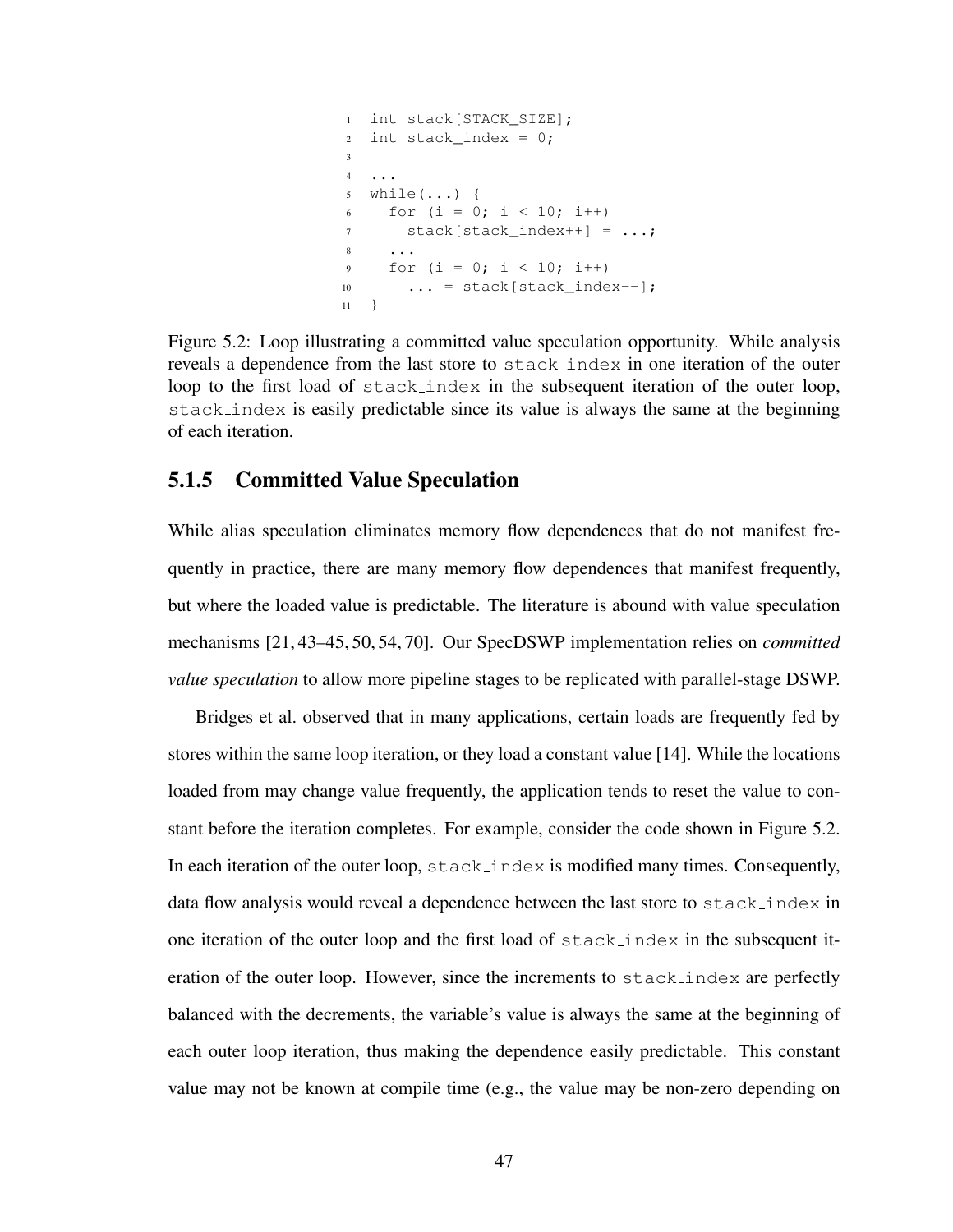what code executes before the outer loop), however, the value is a runtime constant for each invocation of the outer loop.

In such instances, the memory subsystem itself proves to be an effective value predictor to break the loop-carried dependence. Since SpecDSWP relies on runtime support to rollback speculative execution, the runtime allows loads to specify a version (in this case a loop iteration) from which to retrieve a value. For loads which follow the observed pattern, if a value is found in the version corresponding to the current iteration (i.e., if the load is being fed by stores within the same iteration), it is the correct value for the load. However, if a value is unavailable in the current version, then the value stored in the non-speculative, committed state is likely to be the correct value. Using this value breaks the loop-carried dependence and consequently enables speculative parallel-stage DSWP.

To identify loads which follow this pattern, SpecDSWP once again relies on profiling. Here, the profiler simply snapshots the state of memory at the header of the loop being targeted for parallelization. The profiler retains the last several snapshots, and for each load records two facts. First, it records whether the load was fed by a store within the current loop iteration or a previous iteration. Second, if the load was fed by a prior iteration, it records whether the loaded value is equal to the value from the retained snapshots. During compilation, depending on the number of threads being targeted, the compiler can estimate how many loop iterations will be uncommitted when a load executes. Given this distance, it consults the profile to see if snapshots a greater distance in the past accurately predict the value that will be loaded. If so, all loop-carried memory dependences feeding the load can be speculatively removed.

#### 5.1.6 False Memory Dependence Removal

Finally, our compiler disregards all memory anti- and output-dependences. Since our recovery mechanism relies on a versioned memory (see Chapter 7) to recover from misspeculation, loads and stores can explicitly target a particular memory version. The compiler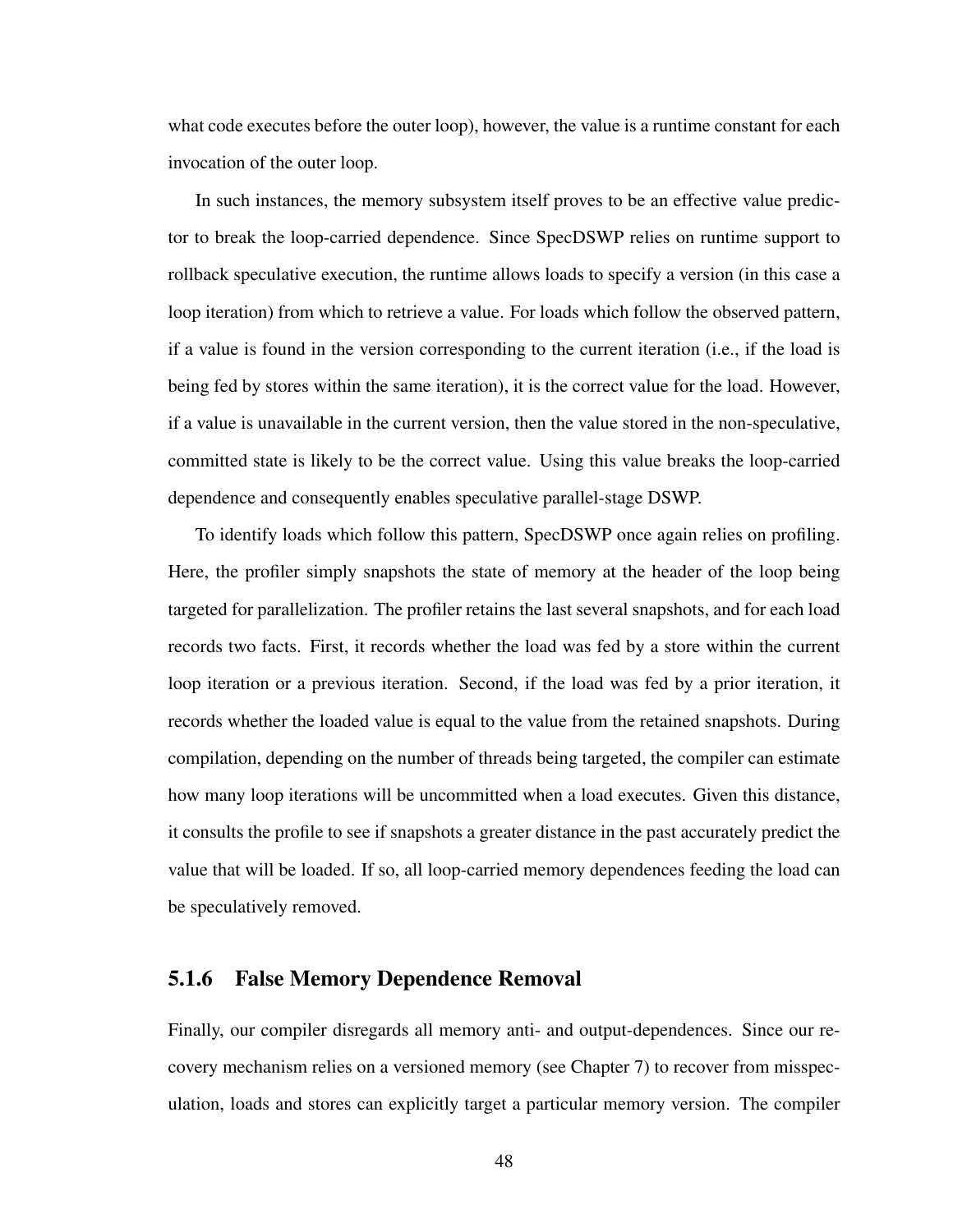can ensure that two memory operations with a false dependence between them execute in different memory versions. Consequently, the false memory dependences no longer need to be respected. As will be seen in Chapter 6, the ability to safely ignore false memory dependences is essential for software-only alias misspeculation detection. Since the compiler is removing edges from the PDG, removing false memory dependences is similar to speculation, but since these dependences truly do not need to be respected, there is no need to detect misspeculation or initiate recovery.

### 5.1.7 Building the Speculative PDG

Once the candidate set of speculations is computed, the compiler must create a PDG with the speculated dependences removed. The speculations described above fall into two categories. The first type defines a *control edge* that should be speculatively removed from the CFG. The second defines a set of memory dependences that should be ignored. Updating the PDG to reflect the effects of speculation from the second category is trivial; the respective dependence edges simply need be removed from the PDG. However, updating the PDG to reflect the speculations in the first category is not as straightforward.

First, removing a control edge from the program's CFG directly eliminates control dependences. These control dependences must be removed from the PDG. However, as Figure 5.3(a) illustrates, by eliminating paths in the program, removing a control flow edge can also transform a *transitive* control dependence (which are not represented in the PDG) into a *direct* control dependence. In the example, initially control flow edge 2 controls block D, and therefore block B controls block D. Since block A controls block B, transitively block A controls block D although either path from block A can reach block D. However, if edge 3 is speculatively removed from the CFG, then edge 1 (and therefore block A) directly controls block D. This new direct control dependence must be *added* to the PDG.

Second, removing a control flow edge also eliminates data dependences. An obvious example is a data dependence originating or terminating in code predicted not to execute.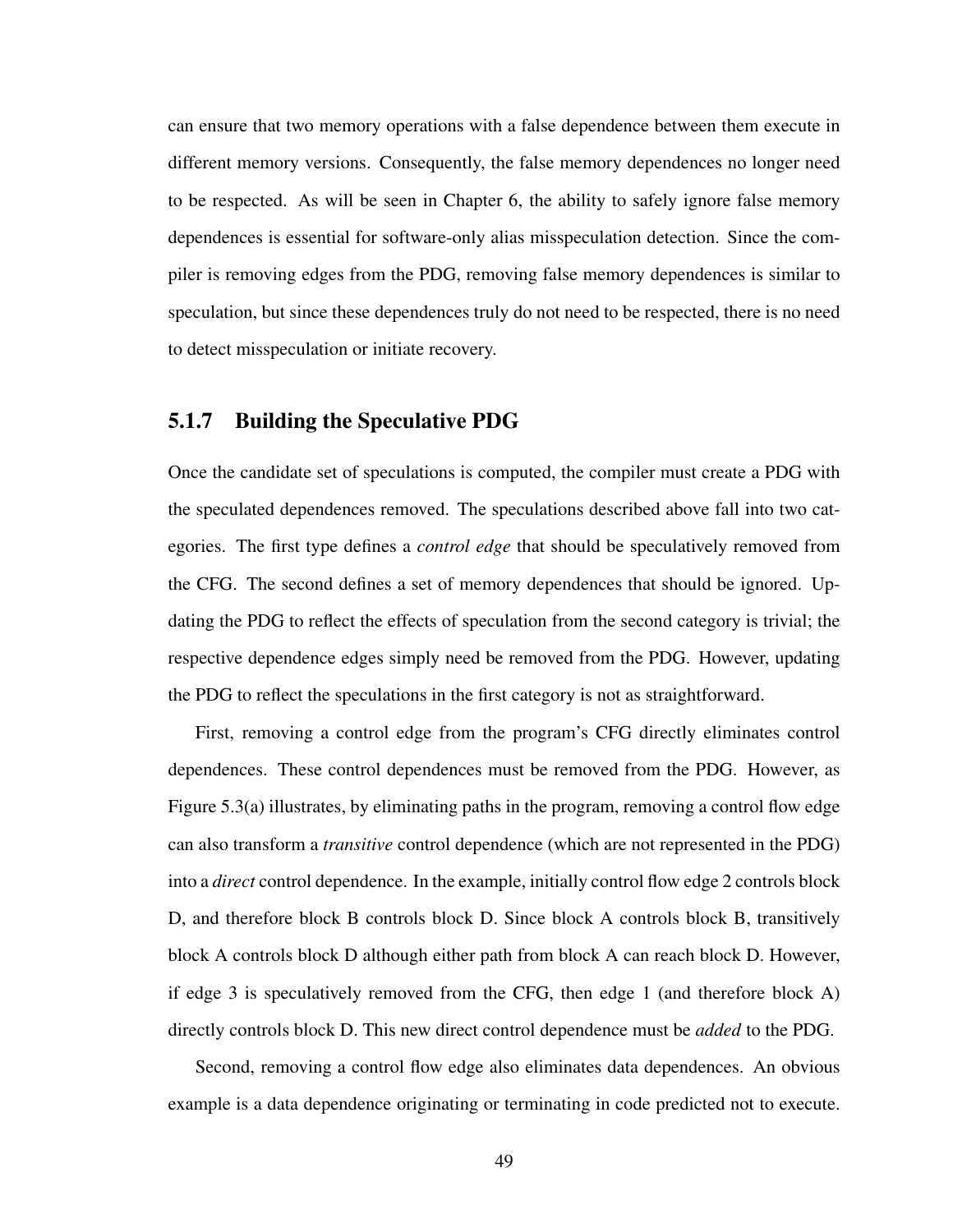

Figure 5.3: Examples illustrating how speculation affects program dependences. Figure (a) illustrates a transitive control dependence turning into a direct control dependence. Figure (b) illustrates how removing a control flow edge *non-locally* affects data flow dependences.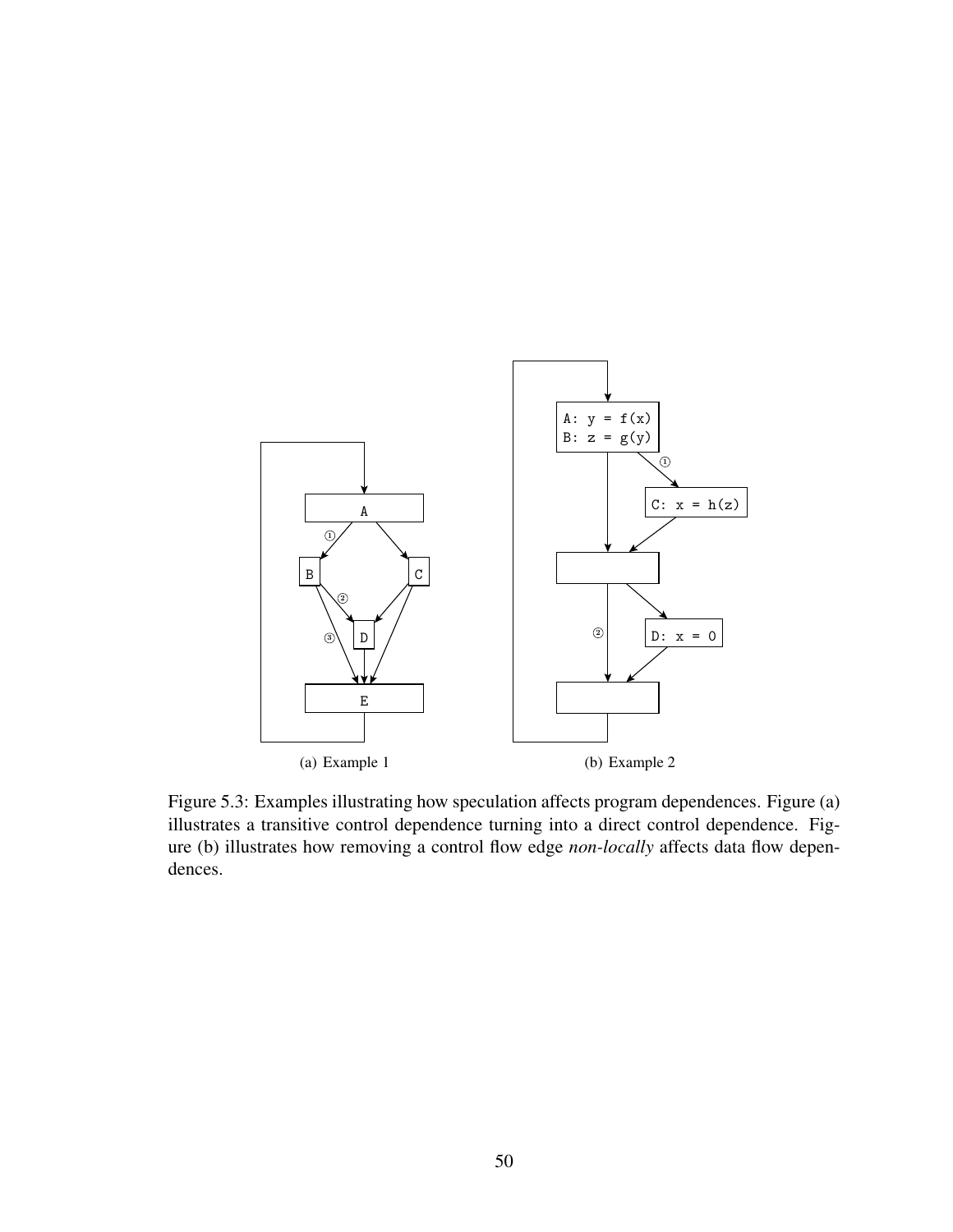However, other data dependences can also be affected. Figure 5.3(b) illustrates how a control flow speculation *non-locally* affects a register-flow dependence. Prior to speculation, statement C and D both potentially feed statement A. However, if control flow edge 2 is speculated away, then statement D *always* overwrites the assignment of  $x$  in statement C. Consequently, after speculation, no dependence exists between statements C and A even though neither statement was speculated not to execute. These data flow effects also need to be reflected in the PDG.

Rather than try to compute directly which dependences are affected by control speculation, SpecDSWP simply reruns the analyses to build the PDG using a modified CFG with the speculated control flow edges removed. This newly built PDG will naturally not have the dependences eliminated by control speculation. Then, the PDG is updated to reflect the results of memory speculation by removing all the dependence edges indicated by those speculations. The resulting PDG is fed to the partitioning heuristic to decide the allocation of operations to threads.

### 5.2 Unspeculation

After the partitioning heuristic allocates instructions to threads, SpecDSWP determines what speculations must be retained to ensure pipelined execution and what speculations can be undone to lower runtime misspeculation. SpecDSWP must ensure that all speculations that removed backward dependences (i.e., dependences that flow from later pipeline stages to earlier stages, as determined by the partitioning heuristic) are retained. All other speculations can be undone. Unfortunately, identifying the smallest set of speculations to retain is non-trivial.

The example in Figure 5.3(b) illustrates this difficulty. Consider the scenario where the SpecDSWP compiler tentatively speculates that the edges marked 1 and 2 will not execute, and the partitioning heuristic allocates instructions A and D to stage 1, instruction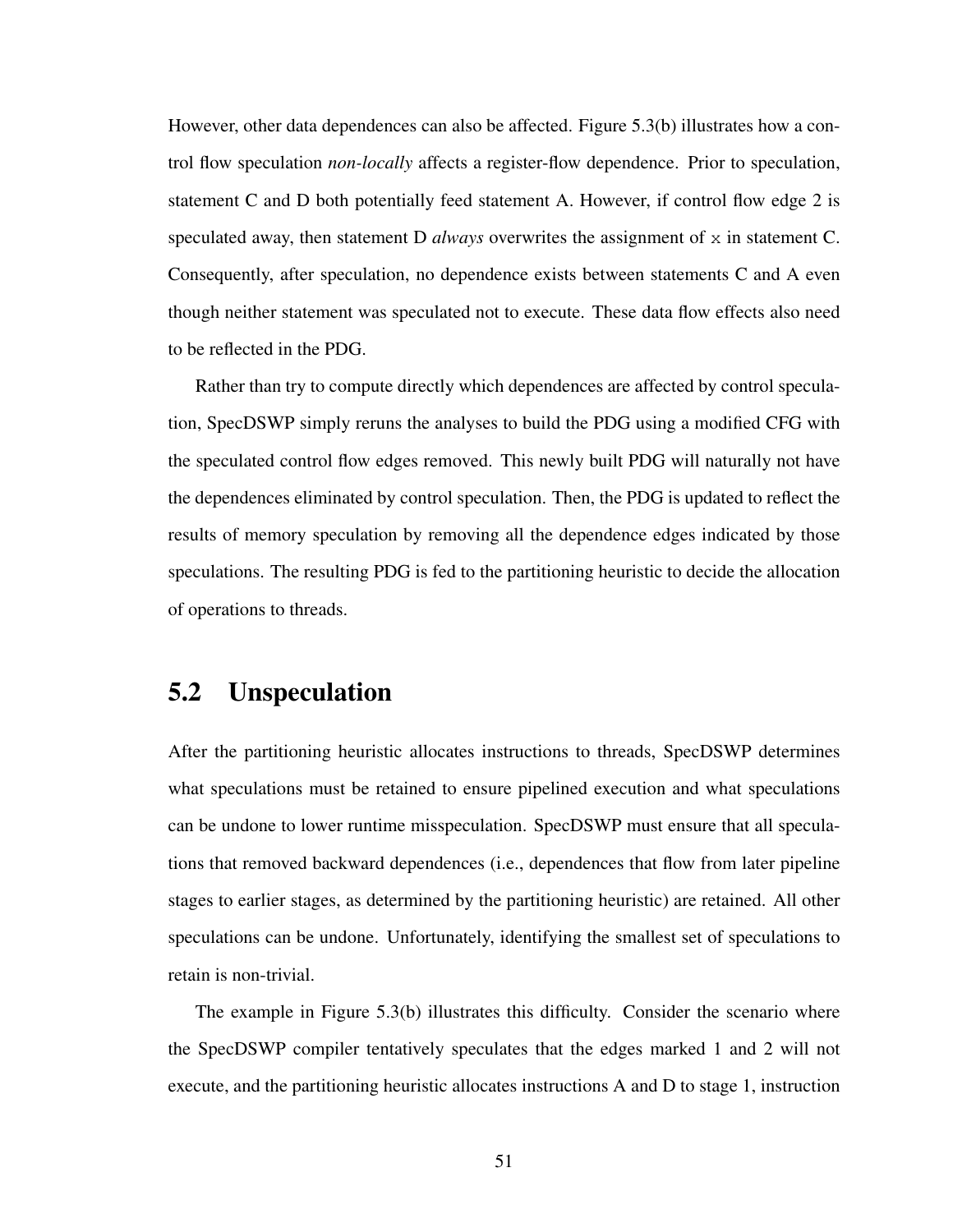B to stage 2, and instruction C to stage 3. After partitioning, there is one speculatively removed backward dependence, the data flow dependence between instruction C (in stage 3) and instruction A (in stage 1). This dependence is removed *either* by speculating that the control edge marked 1 will not execute (because the instruction C becomes unreachable) *or* by speculating that the control edge marked 2 will not execute (making instruction D's definition of  $x$  unconditional). It is unnecessary for the compiler to retain both speculations. Consequently, the compiler has choice in its unspeculation.

While not shown by the example, it is also possible that a collection of speculations jointly eliminate a backwards dependence. Given that choice exists and that collections of speculations may jointly eliminate dependences, the compiler must consider all possible combinations of retained speculations to determine which are legal, and among the legal ones, estimate which would lead to the least misspeculation at runtime. Since, as the previous section showed, it is difficult to determine what dependences exist for a given set of *control* speculations, it would appear that the compiler needs to build a speculative PDG, and therefore run a suite of data flow analyses, for all possible combinations of retained speculation. Given the vast number of options and the expense of running data flow analysis, this solution would be untenable.

However, recall that speculation does not affect the results of data flow analysis provided that the speculation does not affect the control flow graph.<sup>1</sup> Consequently, only one set of data flow analysis needs to be run per potential CFG (i.e., per combination of retained control speculation). While this too would be prohibitively expensive, this section introduces *conditional analysis* which conceptually analyzes all the possible CFGs simultaneously. Rather than analyzing each CFG independently, a conditional analysis analyzes a single *conditional CFG* that conceptually represents all possible CFGs created by control speculation. The results of conditional analysis can be used to build a *conditional PDG* that the compiler can use to determine what speculation to retain.

<sup>&</sup>lt;sup>1</sup>In particular, memory speculation only removes dependences from the speculative PDG; it does not affect the results of data flow analysis.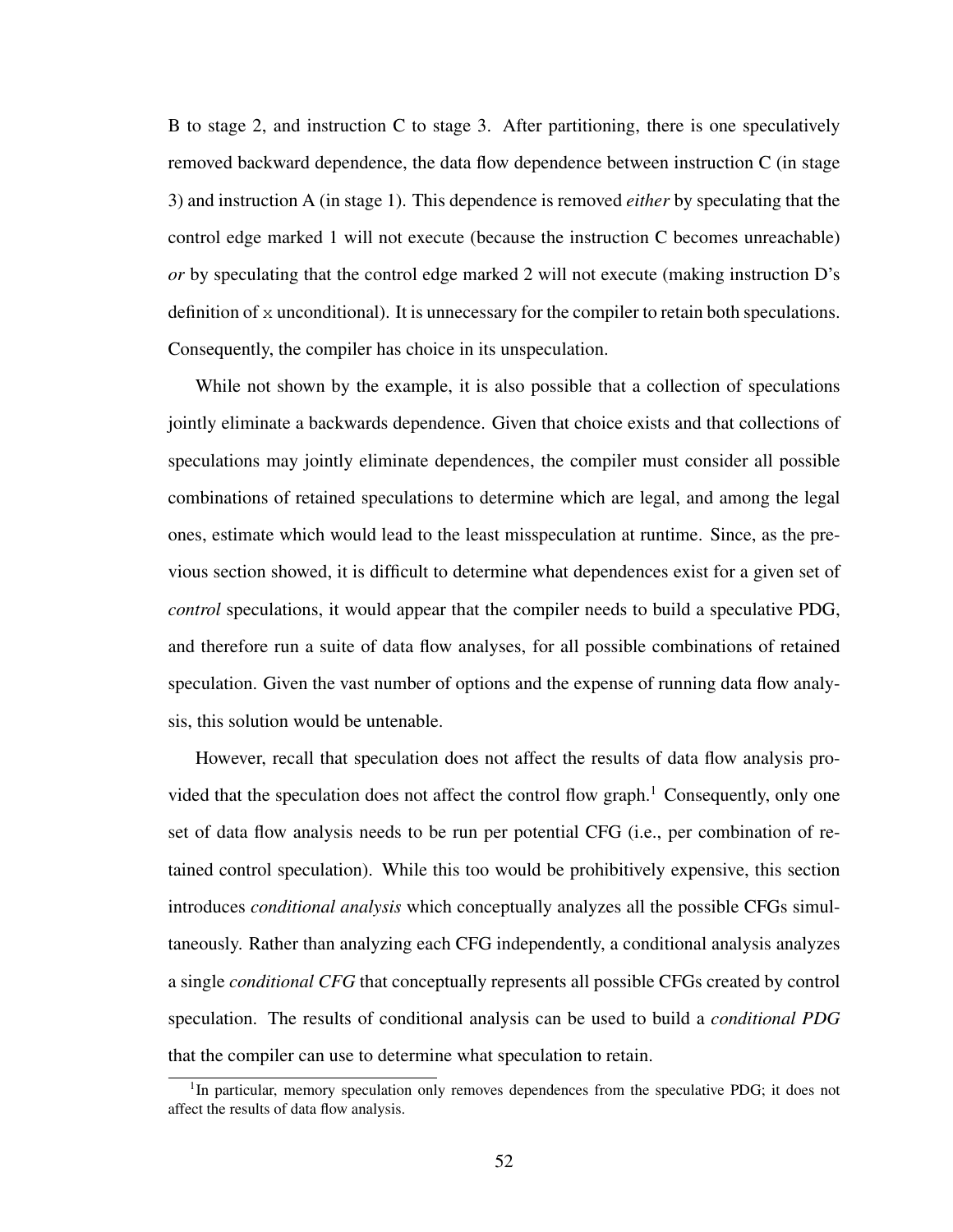The next section will describe the conditional analysis in detail, and the subsequent section will describe how the results of this analysis, combined with the set of non-control speculations can be used to build the conditional PDG. Finally, this section concludes with the algorithm to unspeculate dependences based on the conditional PDG.

#### 5.2.1 Conditional Analysis

Classical data flow analyses (e.g., reaching definitions, liveness, dominators, etc.) can be formulated in the gen-kill data flow framework [6]. In this framework, a data flow analysis is defined by a set of equations formed from the CFG that relate information at various program points. In these equations, there are two variables per node in the CFG being analyzed: one corresponding to the data flow facts at the entry to the node  $\text{in}_{n}$ , and one corresponding to the data flow facts at the exit to the node  $\text{out}_n$ . Data flow facts come from a predefined set of values V for the analysis, and the variables  $\text{in}_n$  and  $\text{out}_n$  take on values that are subsets of  $V$ . The result of the data flow analysis is obtained by simultaneously solving the set of equations.

The equations defining the data flow analysis having the following form:

$$
out_n = gen_n \cup (in_n \setminus kill_n)
$$
\n(5.1)

$$
\text{in}_n = \bigoplus_{m \in \text{pred}(n)} \text{out}_m \tag{5.2}
$$

In Equation 5.1,  $\text{gen}_n$  and  $\text{kill}_n$  are given by the analysis. In Equation 5.2, the analysis decides whether the *confluence* operator (⊕) is either set union or intersection. Finally,  $pred(n)$  returns the set of predecessor nodes for n in the CFG. These equations can be solved by iteratively evaluating them until in<sub>n</sub> and out<sub>n</sub> converge using initial values for  $\sin_n$  provided by the analysis.

For example, reaching definitions fits into the framework as follows. The set of data flow facts  $V$  is the set of instruction, destination register pairs. The gen set for an instruction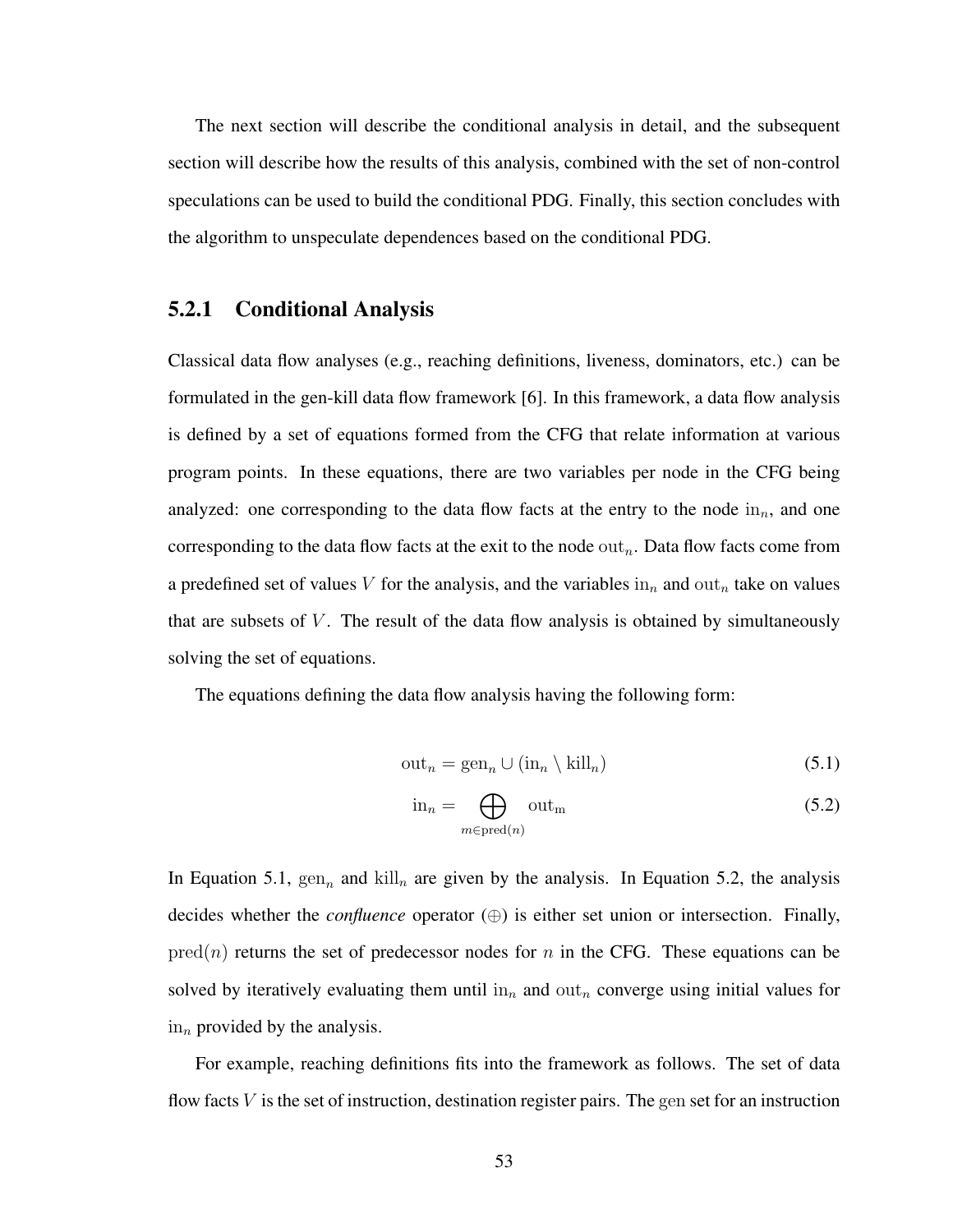is the subset of  $V$  where the instruction in the pair is the given instruction. Similarly, the kill set for an instruction is the subset of  $V$  where the destination register is contained in the set of registers defined by the given instruction. Finally, the confluence operator is set union and the initial values for in<sub>n</sub> are  $\emptyset$ . Conceptually, this parameterization of the framework has definitions flow forward along all control flow paths until a redefinition halts the flow.

To extend gen-kill analyses to conceptually operate on many control flow graphs simultaneously, the set of possible control flow graphs are represented in a single conditional CFG. Figure 5.4(a) shows a conditional CFG, and Figures 5.4(b)–(e) show the corresponding traditional CFGs represented by it. A conditional CFG is identical to a traditional CFG except some control flow edges are annotated with boolean variables (in the figure, two edges are labeled with the variables  $\alpha$  and  $\beta$  respectively). If the boolean variable associated with an edge is true, then the edge is considered to exist, otherwise it is considered absent. Consequently, each variable assignment corresponds to a single traditional CFG.

Using conditional CFGs, traditional gen-kill data flow analyses can be adapted to generate a set of data flow facts conditioned with a boolean formula. Conceptually, the result of the conditional data flow analysis represents the results of the traditional data flow analysis on *all* the traditional CFGs represented by the conditional CFG. For any particular variable assignment, substituting the variables' values into the boolean formula associated with a data flow fact determines whether the fact exists in the traditional analysis operating on the corresponding traditional CFG.

While conditional analysis may resemble predicate-aware data flow analysis [11], the two analyses are quite different. Predicate-aware data flow analysis reconstructs the control flow graph for predicated code in a single hyperblock (basic block with predicated code). By performing analysis on the reconstructed control flow graph, it enables "path" sensitive analysis within a hyperblock. On the other hand, by annotating control flow edges with boolean predicates, conditional analysis effectively provides path sensitivity across many blocks (rather than within a single block) in the control flow graph.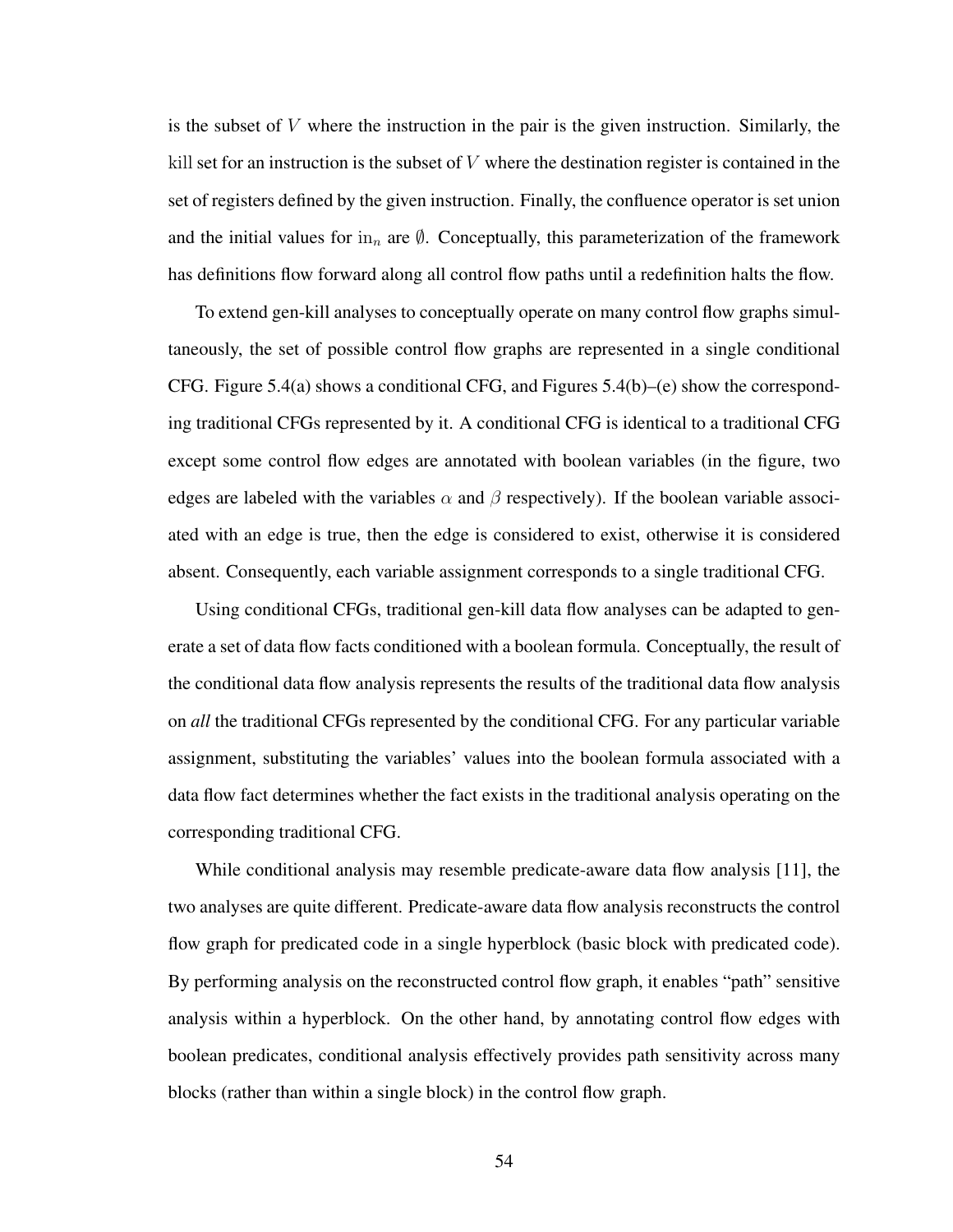

Figure 5.4: Figures(b)–(e) show the traditional CFGs represented by the conditional CFG in Figure (a). Each traditional CFG is labeled with the variable assignment that realizes it.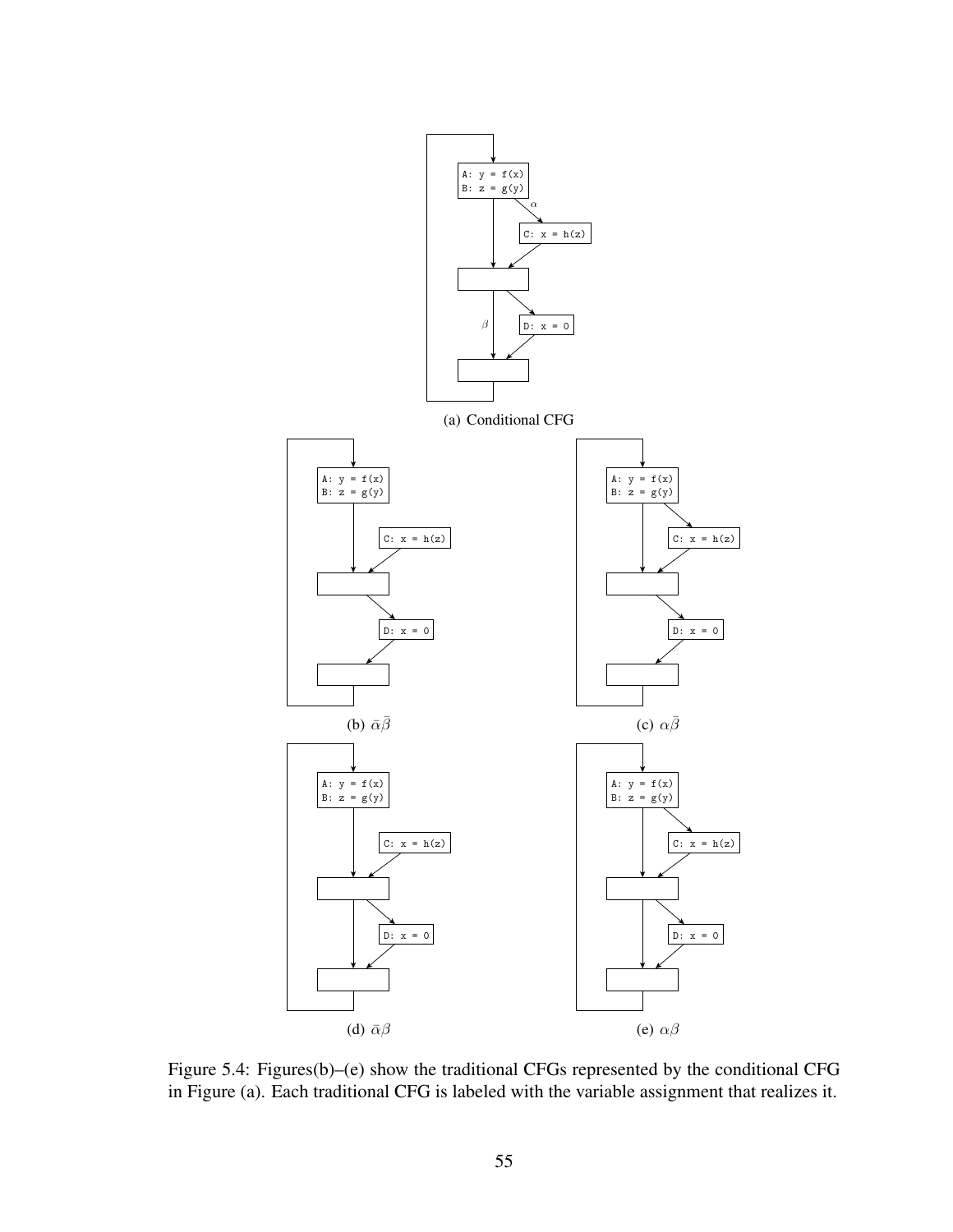To see how to make a gen-kill analysis conditional, first consider a simplified analysis where data flow facts are just boolean values rather than sets.<sup>2</sup> One can think of this simplification as the "slice" of the data flow analysis with respect to one element  $v \in V$ . Making this analysis conditional, only requires modifying the confluence operator. Assuming the traditional analysis's confluence operator is  $\vee$  ( $\cup$ ), then the boolean values entering a node from all of its predecessors get logically ORed. This can be conditioned using variables annotated on the conditional CFG edges. Using  $c_{1,n}, c_{2,n}, \ldots, c_{m,n}$  to denote the variables annotated onto the incoming control edges for node  $n$ , the new confluence will be:

$$
\text{in}_n = \bigvee_{m \in \text{pred}(n)} (c_{m,n} \wedge \text{out}_m) \tag{5.3}
$$

Notice, using the variable assignment that reduces a conditional CFG to a particular traditional CFG, the conditional confluence operator reduces to the the traditional confluence operator. If an edge is absent, its corresponding variable will be 0, and by logically ANDing it to the incoming data flow fact, its effect is nullified. Similarly, for an edge that is present, its corresponding variable will be 1, and the logical AND operation is just the identity function. Leveraging the duality between the two confluence operators, the conditional confluence operation corresponding to  $\wedge$  ( $\cap$ ) is:

$$
\text{in}_n = \bigwedge_{m \in \text{pred}(n)} (\neg c_{m,n} \lor \text{out}_m) \tag{5.4}
$$

Unfortunately, in this formulation, the conditional confluence operator is not constant for the whole analysis, but rather varies per node in the CFG. This is unsatisfying because it deviates from the underlying theory behind data flow analysis; one cannot define a lattice over the data flow facts. However, the formulation can be salvaged by using the traditional confluence operators and introducing a transfer function (i.e., a gen and kill) along each

<sup>&</sup>lt;sup>2</sup>All the data flow equations are still valid since both ({true, false},  $\land$ ,  $\lor$ ,  $\neg$ ) and ( $V$ ,  $\cup$ ,  $\cap$ ,  $\neg$ ) are boolean algebras.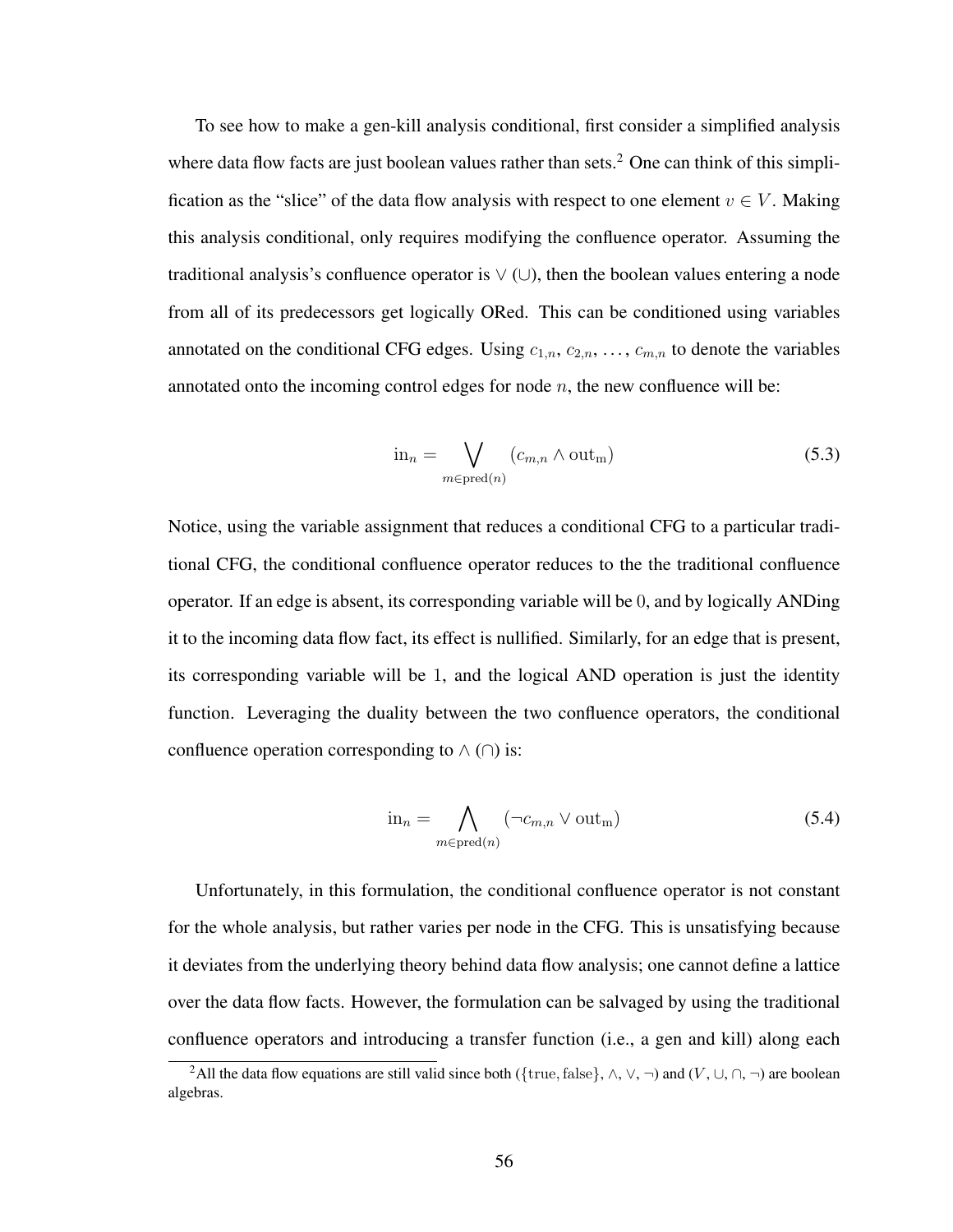edge in the conditional CFG that is annotated with a variable. The transfer function to be used is:

$$
out_e = false \vee (in_e \wedge \neg (\neg c_e)) \qquad \qquad (if \text{confluence is } \vee) \qquad (5.5)
$$

$$
out_e = \neg c_e \lor (in_e \land \neg false) \qquad (if confluence is \land) \qquad (5.6)
$$

For the confluence operator  $\vee$ , the gen value is false and the kill value is  $\neg c_e$ . Following duality, for the confluence operator  $\wedge$ , the gen value is  $\neg c_e$  and the kill value is false.

Recognizing that for an edge between nodes m and  $n$ ,  $\text{in}_{m,n} = \text{out}_{m}$ , for the confluence operator ∨ substituting Equation 5.5 into Equation 5.2 yields Equation 5.3.

$$
\text{in}_n = \bigvee_{m \in \text{pred}(n)} \text{out}_{m,n} \tag{5.7}
$$

$$
\text{in}_{n} = \bigvee_{m \in \text{pred}(n)} (\text{false} \lor (\text{in}_{m,n} \land \neg (\neg c_{m,n}))) \tag{5.8}
$$

$$
\text{in}_n = \bigvee_{m \in \text{pred}(n)} (\text{in}_{m,n} \wedge c_{m,n}) \tag{5.9}
$$

$$
\text{in}_n = \bigvee_{m \in \text{pred}(n)} (\text{out}_m \wedge c_{m,n}) \tag{5.10}
$$

The substitution works similarly for the operator  $\wedge$ .

$$
\text{in}_n = \bigwedge_{m \in \text{pred}(n)} \text{out}_{m,n} \tag{5.11}
$$

$$
\text{in}_{n} = \bigwedge_{m \in \text{pred}(n)} (\neg c_{m,n} \lor (\text{in}_{m,n} \land \neg \text{false})) \tag{5.12}
$$

$$
\text{in}_n = \bigwedge_{m \in \text{pred}(n)} (\neg c_{m,n} \lor \text{in}_{m,n}) \tag{5.13}
$$

$$
\text{in}_n = \bigwedge_{m \in \text{pred}(n)} (\neg c_{m,n} \lor \text{out}_m) \tag{5.14}
$$

Thus far, the conditional analysis formulation has been with respect to one value  $v \in V$ .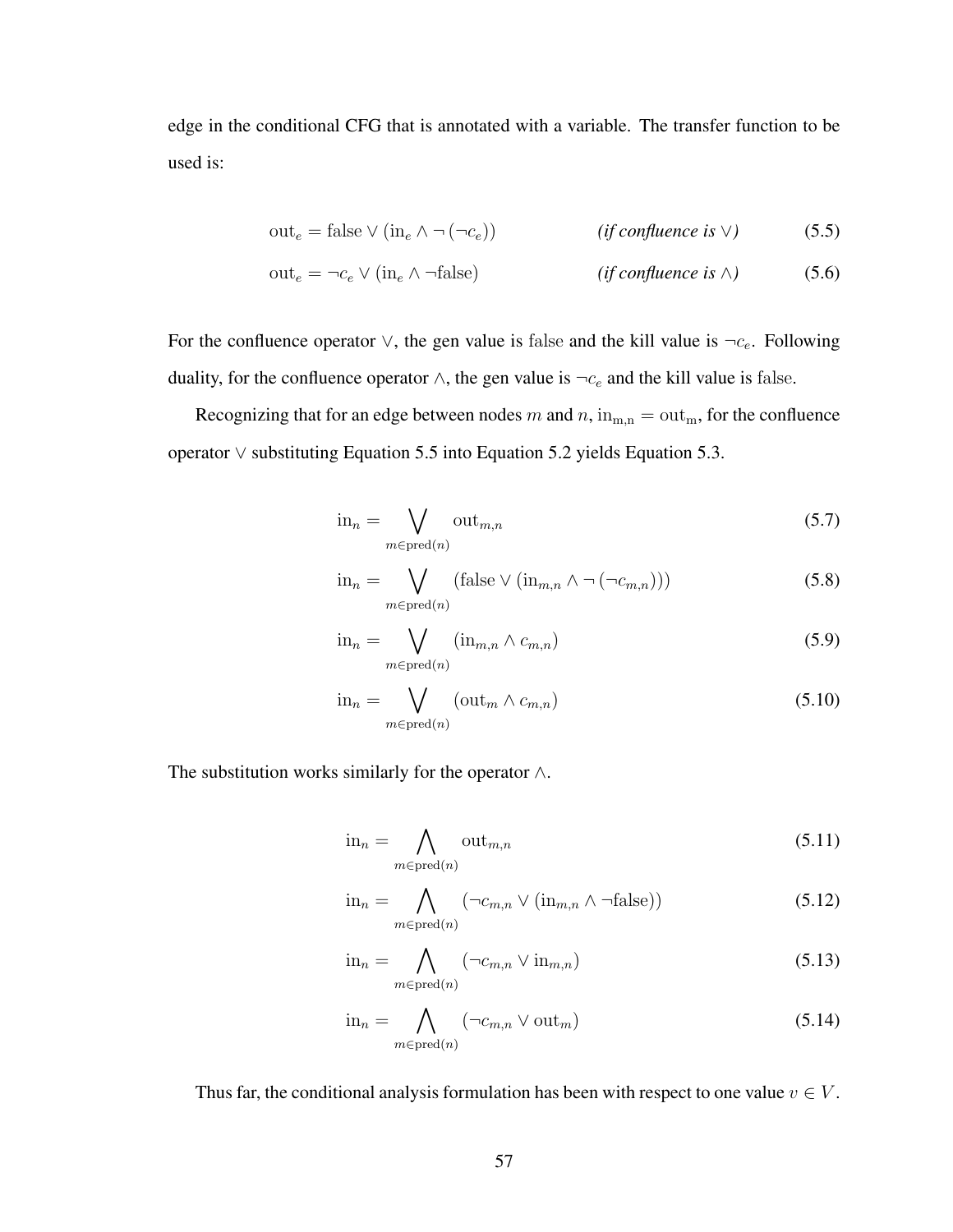A complete conditional analysis is built by repeating the process for each value in  $V$ . The Section 5.2.2 will describe a practical implementation that simultaneously computes the results of a conditional analysis for all members of the set V .

Before describing the practical implementation of conditional analysis, let us re-consider the example in Figure 5.4(a) to illustrate how conditional analysis works in the context of reaching definitions analysis. Since only two edges have been annotated with boolean variables, for all the other edges the transfer function is simply the identity transfer function. For the two annotated edges, since the confluence operator for reaching definitions is set union, the transfer functions are:

$$
out_{\alpha} = in_{\alpha} \wedge \alpha \tag{5.15}
$$

$$
out_{\beta} = in_{\beta} \wedge \beta \tag{5.16}
$$

In the first iteration of the analysis, along the edge marked  $\alpha$ , the incoming data flow facts are  $\{(A, y) : \top, (B, z) : \top\}$ . Applying the edge transfer function, the incoming data flow facts at node C are  $\{(A, y) : \alpha, (B, z) : \alpha\}$ . Propagating the analysis through node C yields the data flow facts  $\{(A, y) : \alpha, (B, z) : \alpha, (C, x) : \top\}$ . Applying the confluence operator at the merge point leaves the data flow facts unchanged. Propagating them through the edge marked  $\beta$  yields  $\{(A, y) : \alpha \wedge \beta, (B, z) : \alpha \wedge \beta, (C, x) : \beta\}$ . Applying the confluence operator at the second merge point yields  $\{(A, y) : \alpha \wedge \beta, (B, z) : \alpha \wedge \beta, (C, x) : \beta, (D, x) : \top\}.$ The analysis would continue until it converged. The analysis reveals that there are two reaching definitions for the variable x at the header of the loop  $\{(C, x) : \beta, (D, x) : \top\}.$ Looking at the conditions, one observes that if  $\beta$  is false, the definition from instruction C does not reach the loop header, making the definition from instruction D an unconditional define. One may have expected the definition from instruction C to have also been conditioned on  $\alpha$ . However, since reaching definition analysis propagates forward through the control flow graph,  $\alpha$  does not condition the definition coming from statement C. Sec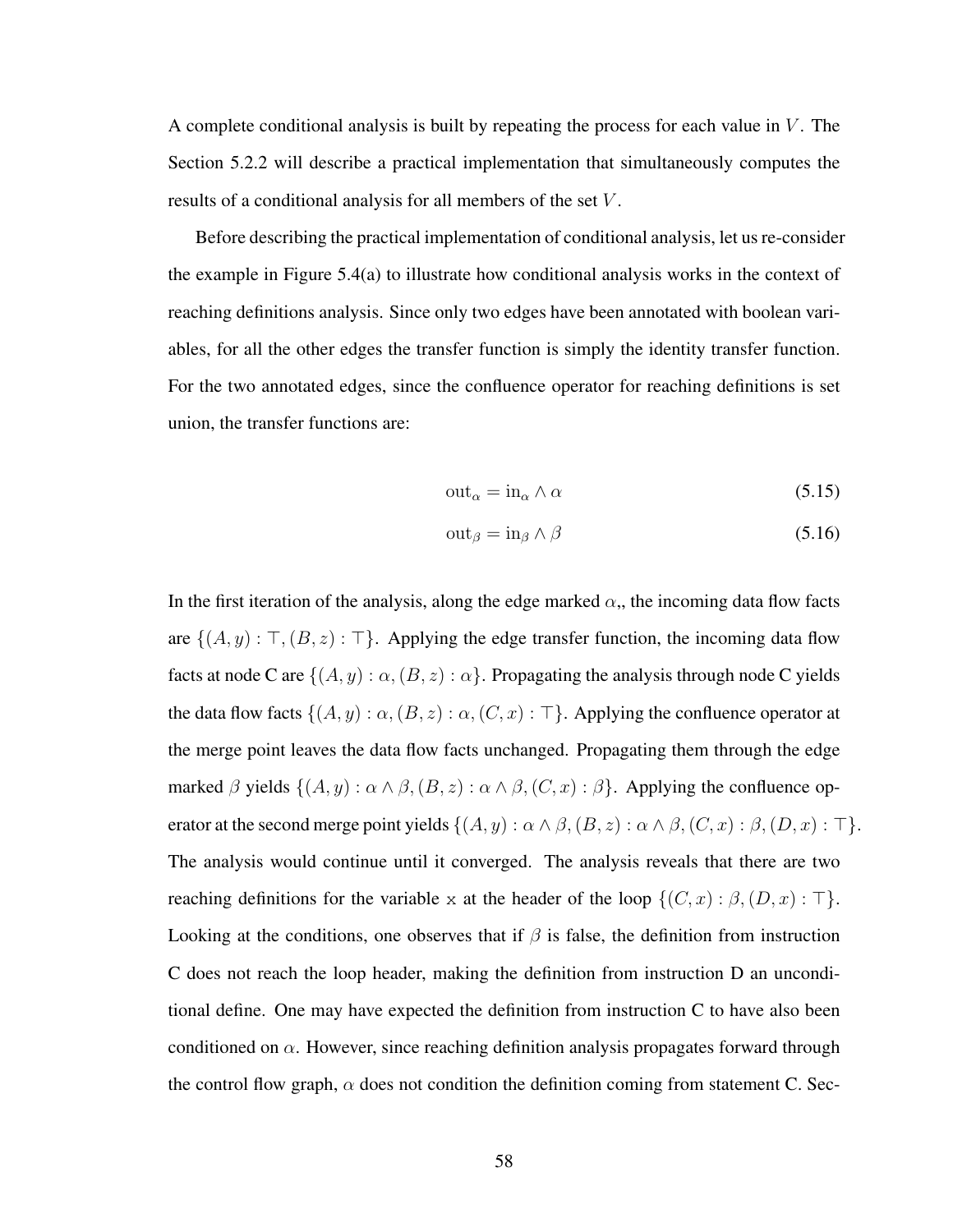tion 5.2.3 will demonstrate how to merge the results of conditional reaching definition analysis with conditional reachability analysis to ensure that unreachable instructions do not cause dependence edges to appear in the conditional PDG.

## 5.2.2 Practical Implementation of Conditional Analysis

To practically implement a conditional analysis there are two principle obstacles to overcome. First, since the analysis iterates until it reaches a fixed point, to determine whether a fixed point has been reached it is necessary to check if two boolean formulae are equal. For this check to be efficient, it requires a canonical form for boolean formulae. Second, the conditional analysis must be able to concurrently operate on many data flow facts (members of the set  $V$ ) simultaneously. Implementations that require one round of analysis per value are untenable because  $|V|$  often scales with the number of nodes in the CFG and CFGs can exceed thousands of nodes.

The first obstacle is overcome using reduced ordered binary decision diagrams (BDD) [16]. A BDD represents a boolean formula using a directed acyclic graph. Each node in the graph represents a boolean variable, the value true, or the value false. Each boolean variable node has two out edges. The target of one edge is connected to the subgraph corresponding to the function if the variable is true, and the other edge is connected to the subgraph corresponding to the function if the variable is false. The true and false nodes have no out edges. One can evaluate the boolean function represented by a BDD by traversing from the root of the BDD to one of the terminal nodes, following the edges corresponding to the variable assignment. If the traversal ends at the true (false) node, then the function is true (false). If BDDs are reduced and the variables ordered, they canonically represent a boolean function. Additionally, formulae can be efficiently combined (i.e., logically ANDed or ORed together). Not only do reduced ordered BDDs offer efficient equality checks between formulae, they also conserve memory by using only a single in-memory data structure for common sub-expressions between two formulae.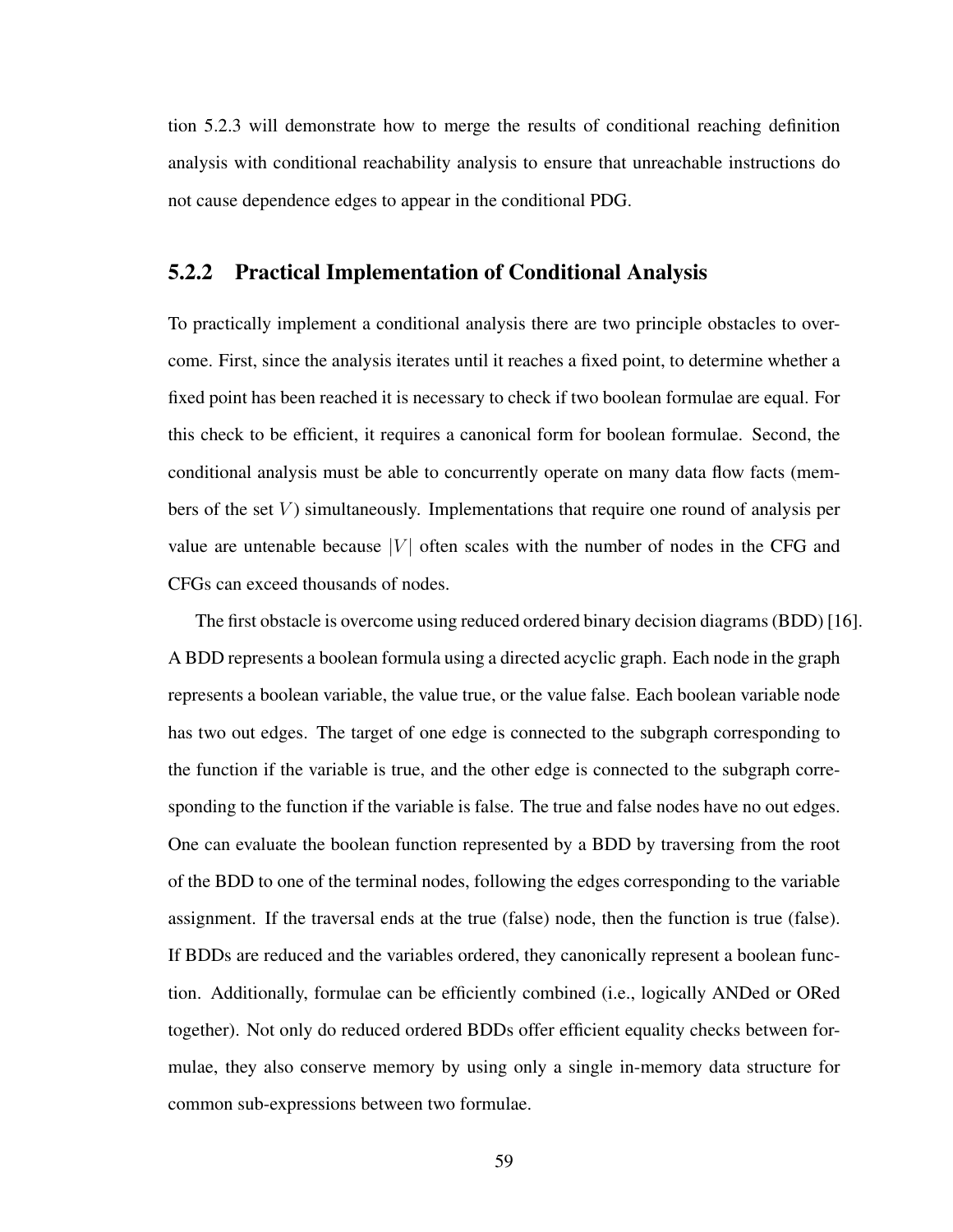The second obstacle is overcome by recognizing that a set of (value, logical formula) pairs can be represented using a boolean formula. Further, any operation that need be performed between all corresponding formula in two sets can, instead, directly be performed on the formula representing the two sets. Consequently, the conditional data flow analysis can be performed on all values simultaneously. The encoding that achieves this is as follows. First,  $B = \lceil \log_2 |V| \rceil$  variables are used to represent values in the set V. Each assignment of these  $B$  variables uniquely identifies one element from the set  $V$ . Consequently each value  $v \in V$  can be represented with a minterm  $m_v$ . A pair  $(v, F)$ , where  $v \in V$  and F is a boolean formula, can then represented with the boolean formula  $m_v \wedge F$ , and a set of such pairs can be represented by taking the disjunction of the formula for each pair,  $(m_{v_1} \wedge F_{v_1}) \vee (m_{v_2} \wedge F_{v_2}) \vee \ldots$  In this representation, the formula for a particular value v can be extracted by restricting the set's formula with  $m_v$ . Further, observe that the logical OR of formulae representing two sets is equal to the formula representing the logical OR of corresponding formulae from each set.

$$
\left( (m_{v_1} \wedge F_{v_1}) \vee (m_{v_2} \wedge F_{v_2}) \vee \dots \right) \vee \left( (m_{v_1} \wedge F'_{v_1}) \vee (m_{v_2} \wedge F'_{v_2}) \vee \dots \right) = (5.17)
$$
  

$$
(m_{v_1} \wedge (F_{v_1} \vee F'_{v_1})) \vee (m_{v_2} \wedge (F_{v_2} \vee F'_{v_2})) \vee \dots
$$

Similarly, the logical AND of formulae representing two sets is equal to the formula representing the logical AND of corresponding formulae from each set.

$$
\left( (m_{v_1} \wedge F_{v_1}) \vee (m_{v_2} \wedge F_{v_2}) \vee \dots \right) \wedge \left( (m_{v_1} \wedge F'_{v_1}) \vee (m_{v_2} \wedge F'_{v_2}) \vee \dots \right) \qquad (5.18)
$$
\n
$$
= (m_{v_1} \wedge (F_{v_1} \wedge F'_{v_1})) \vee ((m_{v_1} \wedge m_{v_2}) \wedge (F_{v_1} \wedge F'_{v_2})) \vee (m_{v_2} \wedge (F_{v_2} \wedge F'_{v_2})) \vee (m_{v_1} \wedge m_{v_2}) \wedge (F'_{v_1} \wedge F_{v_2})) \vee \dots
$$
\n
$$
= (m_{v_1} \wedge (F_{v_1} \wedge F'_{v_1})) \vee (m_{v_2} \wedge (F_{v_2} \wedge F'_{v_2})) \vee \dots \qquad (5.19)
$$

The above equality holds since  $m_i \wedge m_j$  is always false if  $i \neq j$ . Finally, the logical NOT of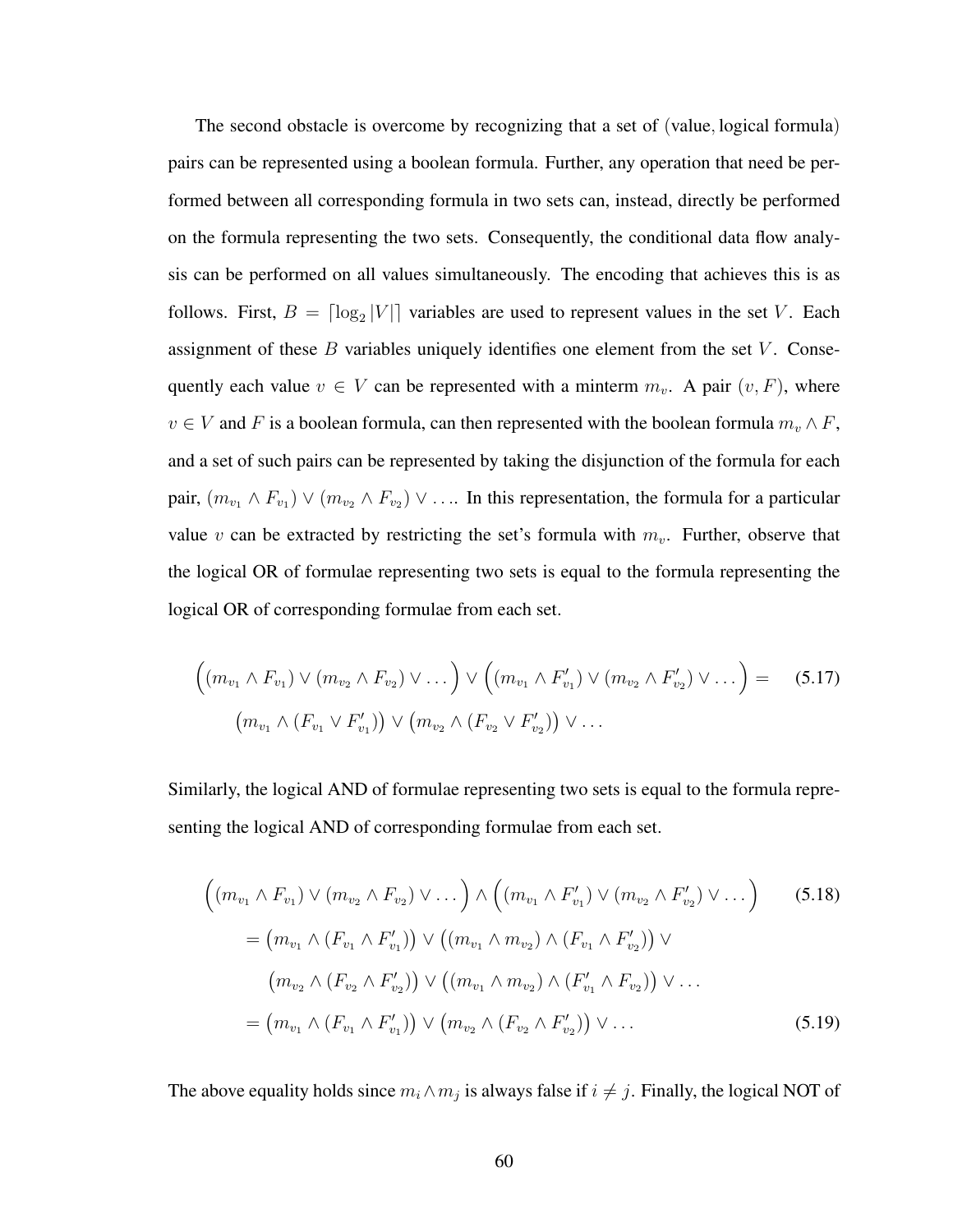a set's formula is equal to the formula for the set where each contained formula is inverted.

$$
\neg((m_{v_1} \wedge F_{v_1}) \vee (m_{v_2} \wedge F_{v_2}) \vee \dots) = (\neg m_{v_1} \vee \neg F_{v_1}) \wedge (\neg m_{v_2} \vee \neg F_{v_2}) \wedge \dots
$$
 (5.20)

$$
= \left( \left( \bigwedge_{i \neq 1} \neg m_{v_i} \right) \land \neg F_{v_1} \right) \lor \left( \left( \bigwedge_{i \neq 2} \neg m_{v_i} \right) \land \neg F_{v_2} \right) \lor \dots \tag{5.21}
$$

$$
= (m_{v_1} \wedge \neg F_{v_1}) \vee (m_{v_2} \wedge \neg F_{v_2}) \vee \dots \tag{5.22}
$$

The above equality holds since  $\bigwedge_{i \neq j} \neg m_{v_i} = m_{v_j}$  and the terms not shown in the equations are subsumed by the terms shown.

### 5.2.3 Building the Conditional PDG

These conditional analyses can be used to build a *conditional PDG* by annotating dependence edges in the PDG with the condition guarding their existence. In particular, register flow dependences can be computed with conditional reaching definition analysis, control dependences can be computed using conditional post dominator analysis, and memory dependences can be computed with a conditional memory analysis. Additionally, these analyses can be further refined using conditional reachability analysis.

Returning to the example in Figure  $5.4(a)$ , conditional reaching definition analysis would conclude that the reaching definitions for the variable x at the instruction A is  $\{(C, x) : \beta, (D, x) : \top\}.$  Consequently, the conditional PDG would have a data dependence edge between instruction C and A, annotated with the condition  $\beta$ , and another data dependence edge between D and A, annotated with the condition true.

However, no dependence can exist between instructions C and A if instruction C is unreachable. Therefore, conditional reachability analysis can be used to refine the results of the conditional reaching definition analysis. Traditional reachability analysis identifies what CFG nodes are reachable from the entry of the control flow graph. Analogously, conditional reachability defines the condition under which each CFG node is reachable from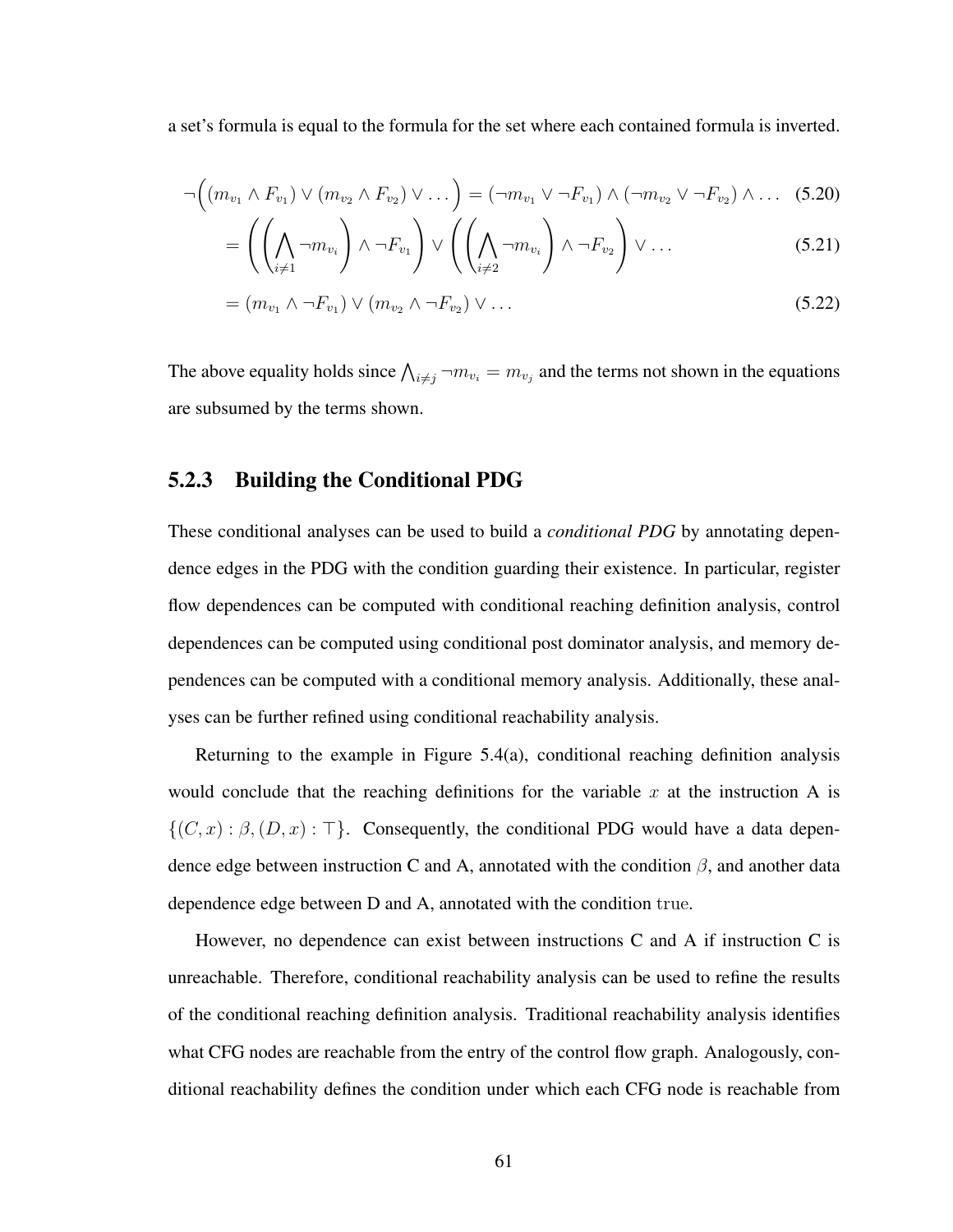the CFG entry. Using conditional reachability, the condition on any dependence between two nodes can be refined by logically ANDing the reachability condition for each of the nodes. For the register dependence edge between instructions C and A in Figure 5.4(a), reachability analysis would conclude that instruction A is always reachable, and instruction C is reachable if  $\alpha$  is true. Thus, the condition on the dependence edge would be  $\alpha \wedge \beta$ . Such refinements work equally well for register, control, and memory dependences. In fact, since most points-to memory analyses do not fall directly into the gen-kill data flow framework, refinement through reachability is the most expedient method of incorporating differences in control flow due to speculation with memory analysis.

Thus far, the edges in the conditional PDG are conditioned only by the effects of control speculation. Control speculation introduces variables in the conditional PDG which propagate through the various conditional analyses onto the dependence edges in the PDG. If any such variable is true, the control flow edge is presumed to exist meaning that the corresponding speculation has been discarded. Conversely, if any such variable is false, the control flow edge is presumed absent meaning the corresponding speculation has been retained. To account for the affects of non-control speculation (i.e., alias speculation and committed value speculation), new boolean variables are introduced for each non-control speculation. Similarly to control speculation, if the variable corresponding to a non-control speculation is false, any dependences removed by the speculation should be absent from the conditional PDG. Recall that the relation between non-control speculation and dependences removed from the PDG is straightforward, unlike for control speculation. Consequently, for each dependence edge eliminated by a non-control speculation, its condition in the conditional PDG should be logically ANDed with the boolean variable associated with the speculation.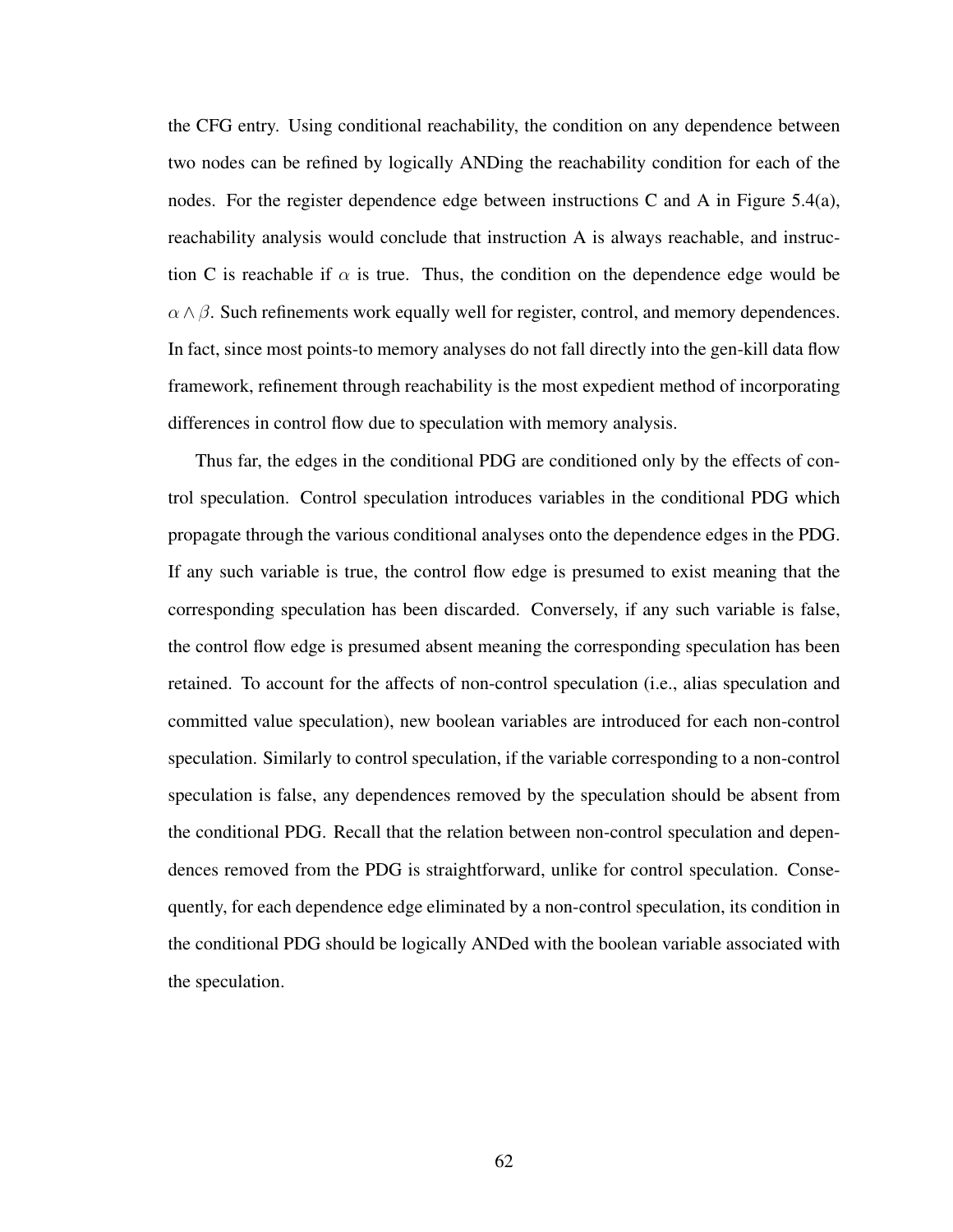### 5.2.4 Finalizing Speculation

After building the conditional PDG, for a given set of retained speculation, the compiler can quickly determine which dependence edges will exist and which will be absent. This computation is at the heart of deciding the final set of speculations to retain. Given a partition, to ensure that it corresponds to pipeline parallelism, the compiler must ensure that no dependences flow from later pipeline stages to earlier ones. Thus, the compiler collects this set of backwards dependences from the conditional PDG. For each such dependence, the compiler must ensure that the condition on the dependence edge is false. While the compiler could trivially set all variables to false (i.e., the compiler could retain all the provisional speculations), the compiler would also like to eliminate unnecessary speculation to minimize the runtime cost of misspeculation.

Finding a set of speculation that guarantees pipelined execution and that minimizes the number of speculations can be found by formulating the problem as an instance of MinCostSAT [42]. MinCostSAT is a variation of the boolean satisfiability problem where variables are assigned a cost. A solution to the problem is a variable assignment that satisfies a given boolean formula and that minimizes the sum of the costs for the variables set to true. The unspeculation problem can be formulated as MinCostSAT as follows. If the condition on a dependence edge is false, then the set of speculations eliminates the dependence. Since the compiler requires all such backwards edges to be speculated, any variable assignment that satisfies the logical AND of the complement of the conditions of all backwards dependence edges in the conditional PDG is sufficient. Next, since each variable in the formula corresponds to a speculation, the compiler can assign a cost to each variable based on a misspeculation estimate for the given speculation. Finally, the resulting formula and costs can be fed to a MinCostSAT solver, such as MinCostChaff [28], to identify the set of speculations to retain. Note, since a speculation is discarded if its corresponding variable is true, the compiler wishes to maximize the number of variables set to true. Since MinCostSAT tries to reduce the number of true variables, before passing the problem to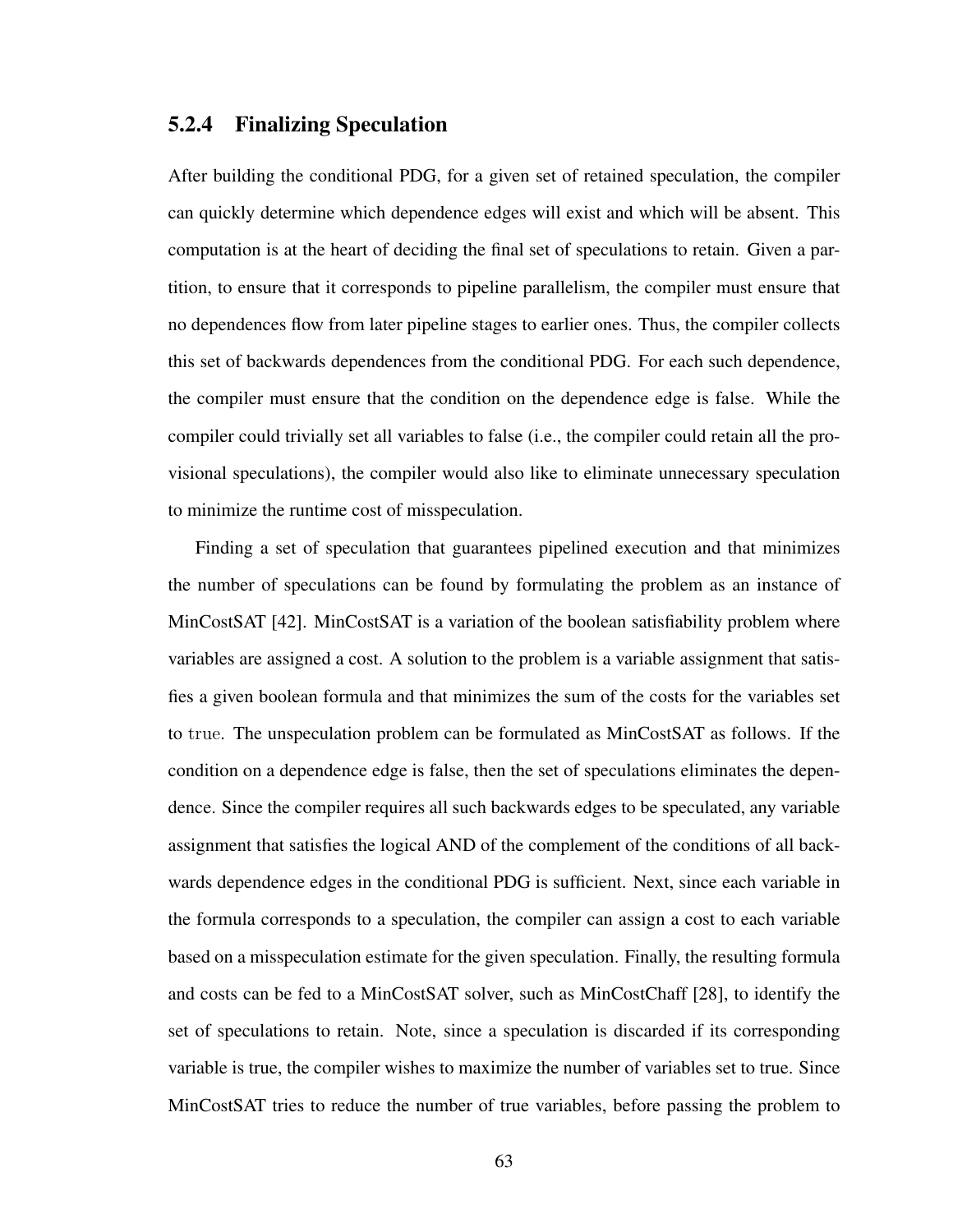MinCostSAT, all the variables should be inverted.

Let us once again return to the example from Figure  $5.4(a)$ . Assume that the compiler tentatively speculated the control flow edges marked  $\alpha$  and  $\beta$  in the figure. Further assume that the partitioning heuristic assigned instructions A and D to thread 1, instruction B to thread 2, and instruction C to thread 3. The only backwards dependence in the conditional PDG would be between instructions C and A. The condition on this dependence would be  $\alpha \wedge \beta$ . The complement of this formula is  $\neg \alpha \vee \neg \beta$ . To prepare the formula for MinCostSAT, all the variables must be inverted. Letting  $\alpha' = \alpha$  and  $\beta' = \alpha \beta$ , then the formula that would be passed to the MinCostSAT solver is  $\alpha' \vee \beta'$ . The compiler would then estimate the misspeculation rate for each of the two speculations and assign an appropriate cost. Assuming the cost for  $\alpha'$  is greater than the cost for  $\beta'$ , the MinCostSAT solver would return the satisfying assignment  $\alpha' = \text{false}, \beta' = \text{true}$ . Consequently,  $\alpha = \text{true}$  and  $\beta$  = false meaning that the edge marked  $\alpha$  would *not* be speculated, while the edge marked  $\beta$  would be speculated.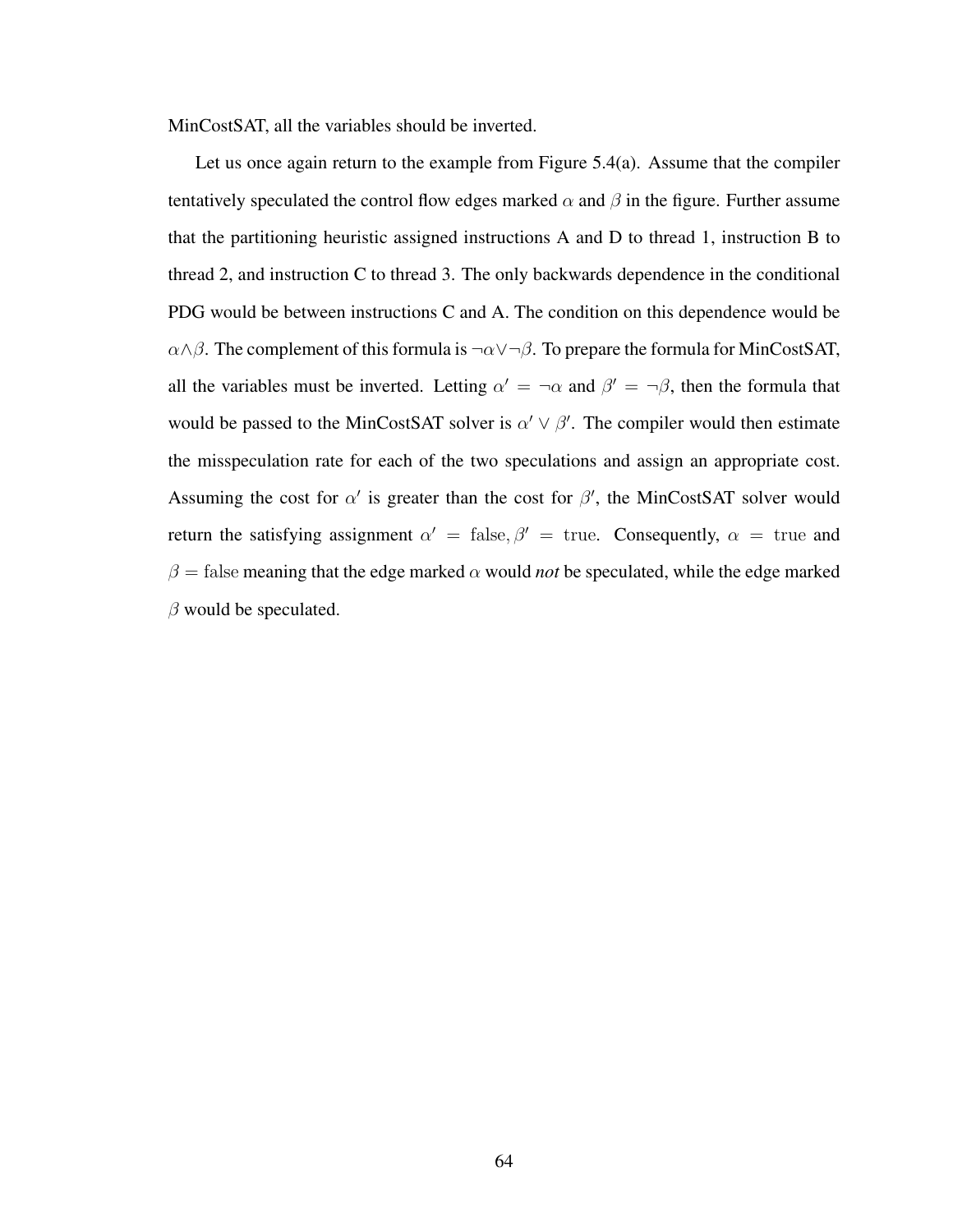# Chapter 6

# Code Generation

The previous chapter described how a SpecDSWP compiler decides what to speculate. This chapter describes how the base DSWP code generation algorithm is extended to implement this speculation. Code generation involves three principle parts. First, code must be inserted to realize the speculation; branches must be updated for control speculation, value predictors must be inserted for committed value speculation, branches inserted for silent store speculation, etc. Second, code must be inserted to *detect* misspeculation. Finally, code must be inserted to *recover* from misspeculation once it is detected. This chapter will describe each of these parts, and it will describe the necessary runtime support for misspeculation detection and recovery.

## 6.1 Realizing Speculation and Detecting Misspeculation

To implement speculation and detect misspeculation SpecDSWP inserts code directly into the single-threaded program rather than inserting it during or after multi-threaded code generation (MTCG). Code must be inserted for each speculation retained during the first phase of compilation. After inserting the code, the compiler updates the partition provided by the partitioning heuristic to include newly added instructions and to elide instructions that were removed. After updating the partition, the non-speculative MTCG algorithm can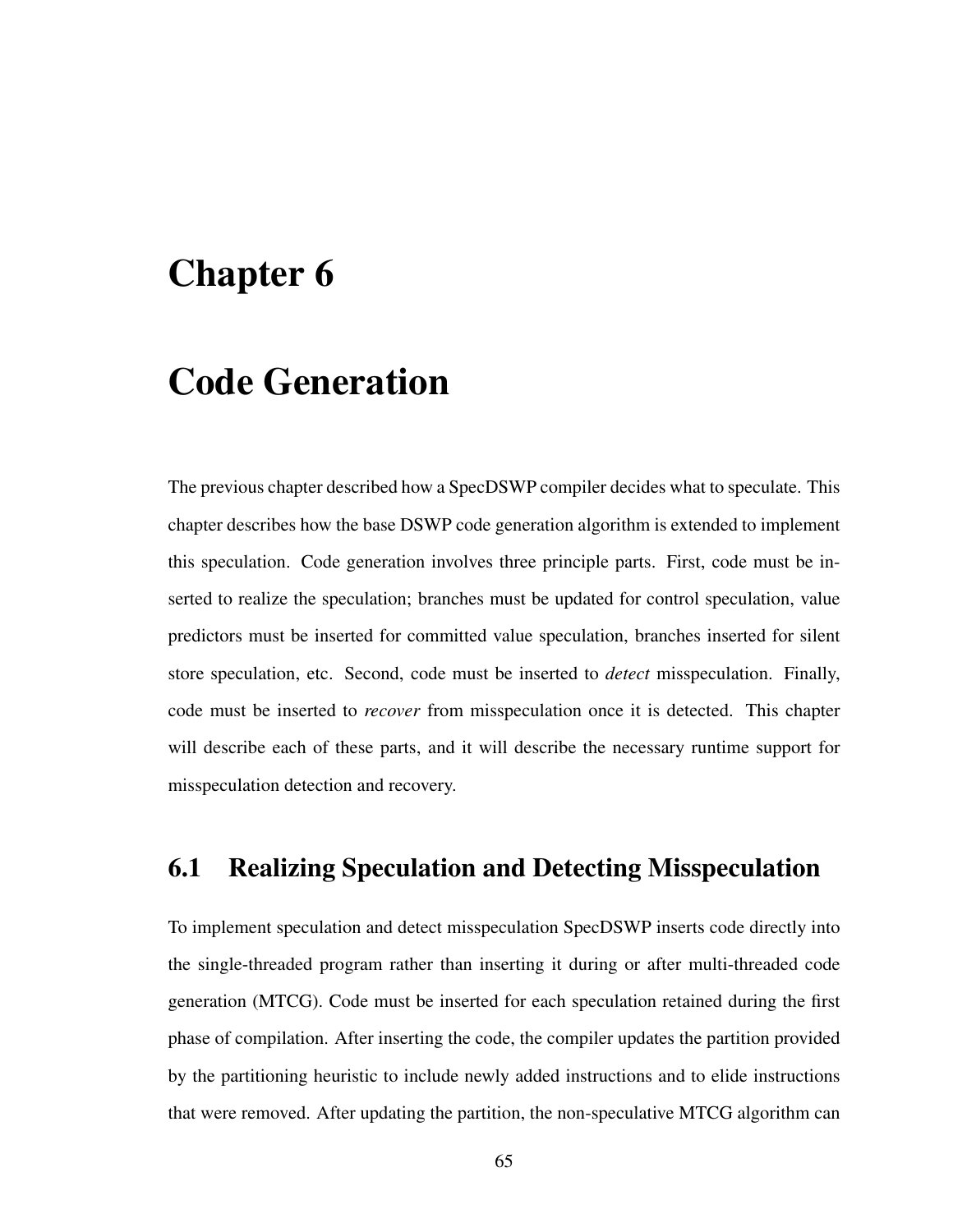

Figure 6.1: This figure illustrates how control misspeculation is detected. Misspeculation code is inserted along the speculated control flow edge (the dashed edge). The misspeculation code then jumps back into the normal program flow to eliminate all control dependences due to the speculated control flow path.

be used to generate the parallel code. The next few sections describe the transformation that occurs for each speculation type.

## 6.1.1 Control Speculation

Recall from the previous chapter that biased branch speculation and infrequent block speculation both ultimately specify an edge in the control flow graph that is unlikely to be traversed. To realize this speculation, the code must be transformed to remove any control or data dependences arising due to program paths including the speculated edges. Additionally, misspeculation must be detected whenever the speculated edge would have been executed. Figure 6.1 illustrates how code is transformed to achieve this. Assume that the dashed edge in Figure 6.1(a) has been speculated not to execute. At runtime, if  $x$  were greater than 10, then misspeculation has occurred. Misspeculation is detected by redirecting the speculated edge to a new basic block. In Figure 6.1(b), this corresponds to updating operation B to point to basic block 5. The code in this new block is responsible for initiating misspeculation recovery (represented by operation H in the figure).

At runtime, once misspeculation has been detected, the program state will be reverted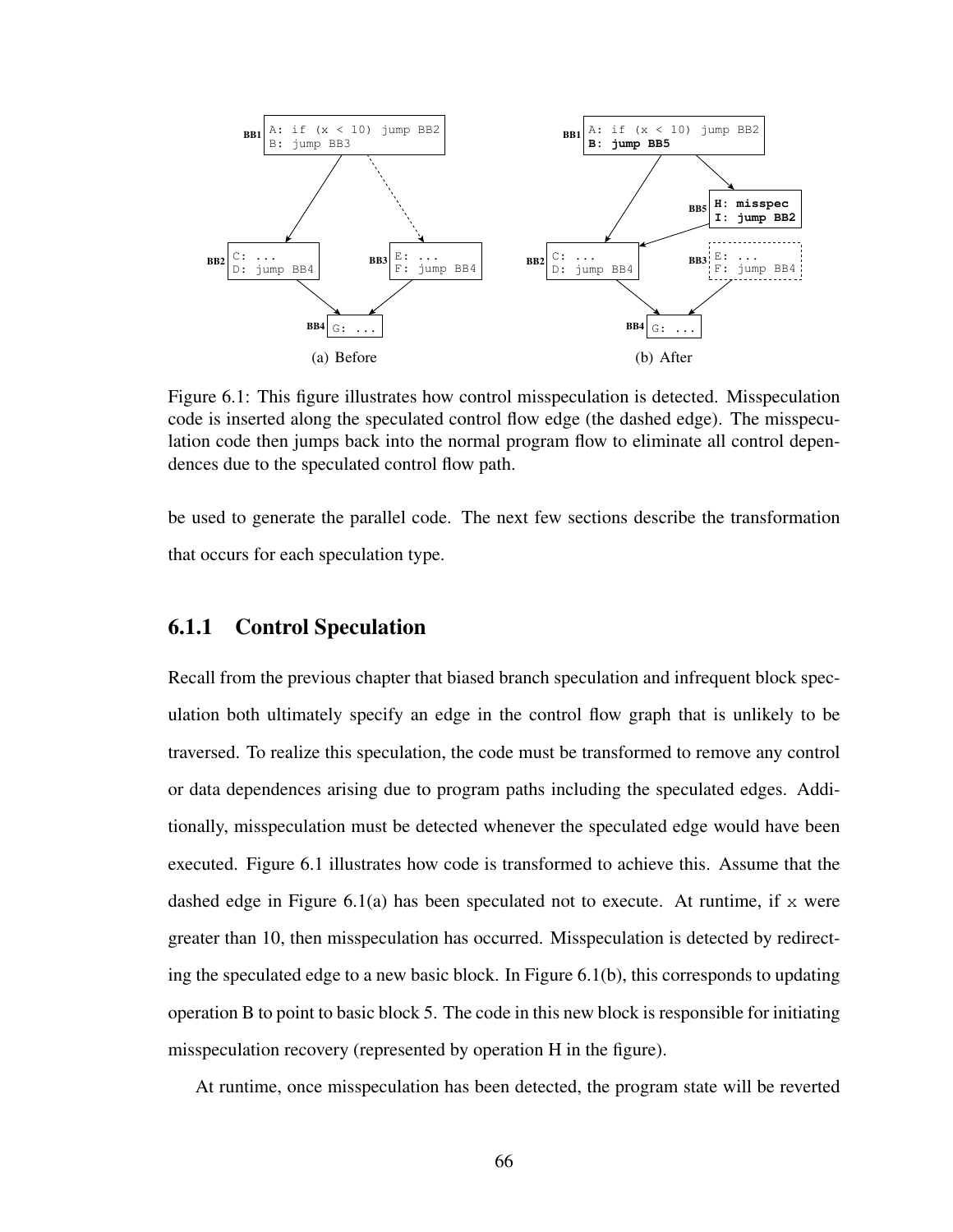

Figure 6.2: This figure illustrates how silent store misspeculation is detected. First, the store is translated into a hammock that checks to see if it is silent (Figure (b)). Then, control speculation is applied to the edge going to the store (Figure (c)).

to the state at the beginning of the current iteration, and the iteration will be re-executed non-speculatively. Consequently, the compiler should understand that the misspec operation restores program state (i.e., defines all live registers and memory locations) and jumps back to the loop header (or loop exit if the iteration that misspeculated is the final loop iteration). If this approach were used, subsequent data flow analysis would correctly identify that any *data* dependences arising due to program paths including the speculated edge are now absent. However, *control* dependences due to the speculated edge would still exist since the controlling branch's outcome determines whether or not recovery code executes. To avoid this, our SpecDSWP implementation treats the misspec instruction like a no-op (it acts only as a place holder) and inserts an unconditional jump to one of the other targets of the source basic block. In the figure, operation I jumps to basic block 2. This transformation eliminates both the control and data dependences arising from the speculated edge by folding the paths originating at the speculated edge into existing paths in the program. The corresponding branch is retained only for misspeculation detection.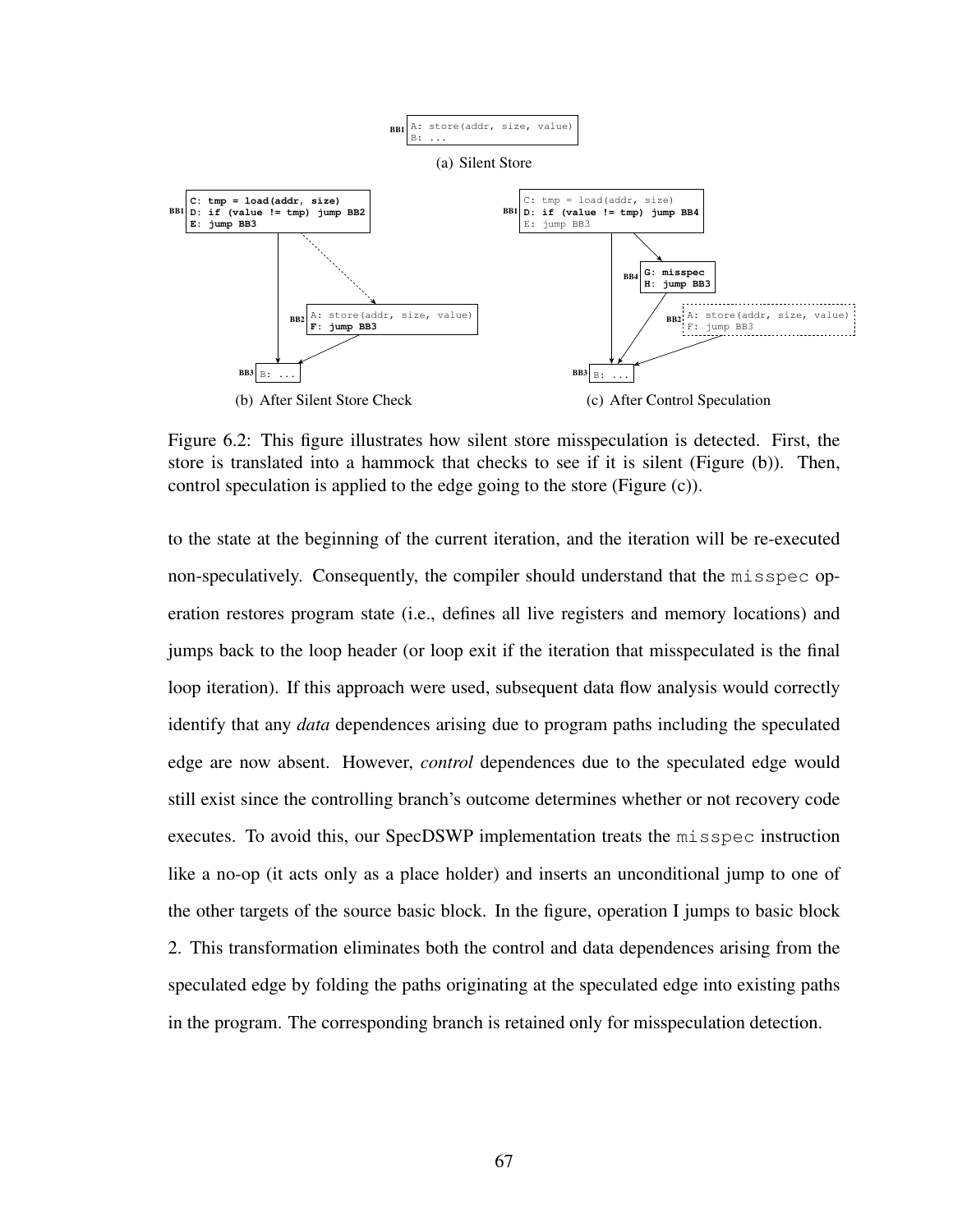### 6.1.2 Silent Store Speculation

Silent store speculation is implemented by inserting code that conditionally executes the speculated store only when the value to be stored is *different* than the value already in memory. Since the store is frequently silent, the inserted branch controlling the store is biased, and is speculated using the control speculation transformation described in the previous section.

Figure 6.2 illustrates the transformation. Figure 6.2(a) shows the silent store and Figure  $6.2(b)$  shows the code after the store is made conditional. Operations C, D, E in basic block 1 compare the value currently stored in memory with the value to be stored. If the values are different, the code jumps to block 2 and executes the store. Otherwise, the store is skipped by jumping to block 3. Figure 6.2(c) illustrates the code after the control speculation transformation is applied. The code in block 2 is replaced with a misspec operation and a jump to block 3. After the transformations are applied, the store instruction is no longer reachable, thus future data flow analyses will no longer find any data dependences originating from the speculated store.

In addition to the transformation just described, the compiler must allocate operations C, D, and G (the three new operations, excluding unconditional jumps, inserted by the transformation) to some pipeline stage. Operation C depends on the values  $addr$ ,  $size$ , and the value stored in the corresponding memory location. Similarly operation D depends on value. If the silent store was allocated to thread  $t$ , then addr,  $size$ , and value can be communicated to thread t without introducing any backward dependences. However, the value in memory at address  $\alpha$ ddr may not be available in thread t because it may be written in some thread  $t' > t$ . However, since operation C only feeds operation D, operation D only controls operation G, and operation G is not the source of any dependence, the compiler is free to move this group of instructions to any later thread. In particular, if  $t'$  is the latest thread that writes to the address addr, then the compiler must choose some thread  $t'' \geq t'$ . Our SpecDSWP implementation will allocate these operations to thread  $t''$ , however an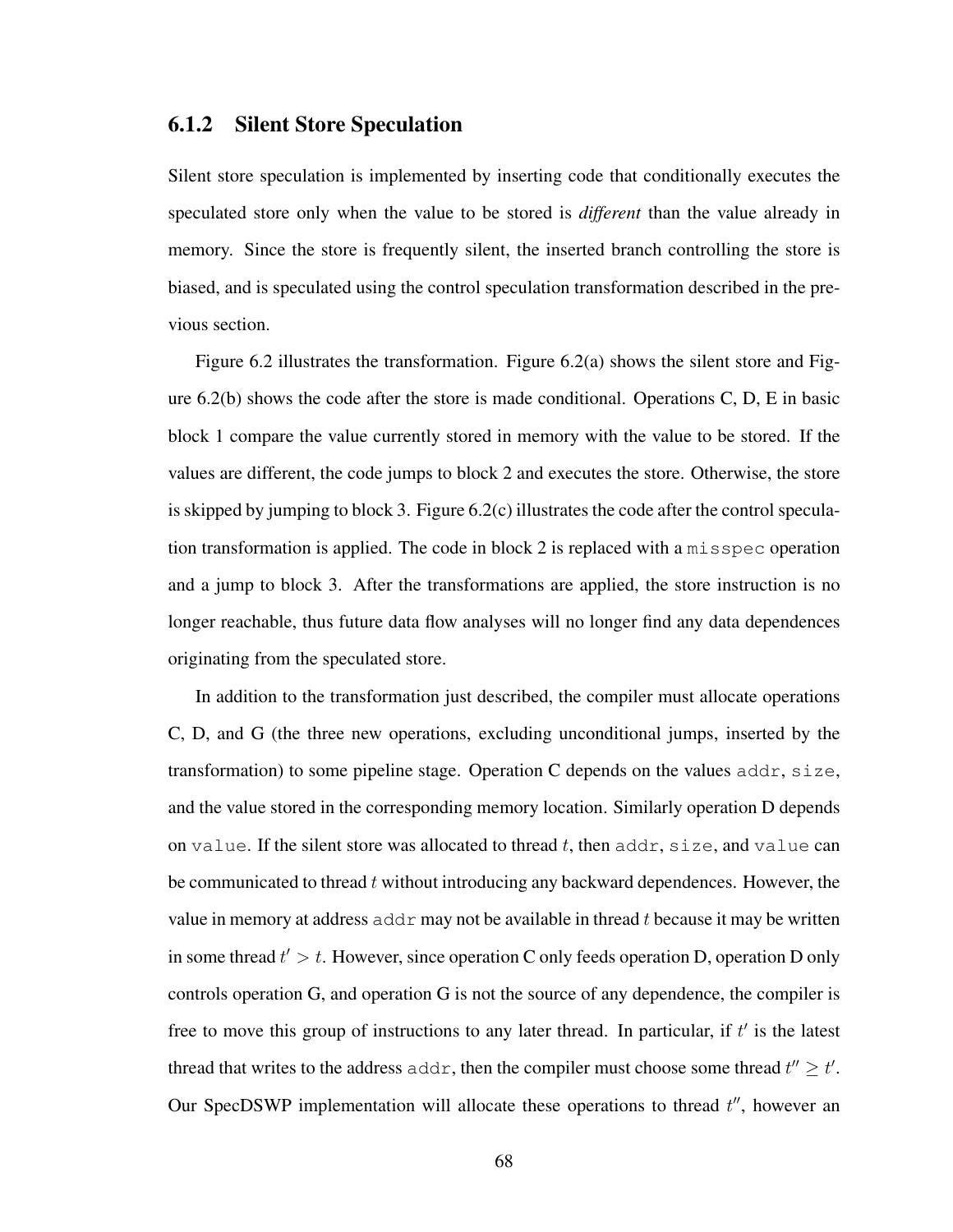

Figure 6.3: This figure illustrates how alias and committed value speculation is implemented. The original load is converted into a speculative load to break the dependence (operation B in Figure (b)), and value misspeculation code is inserted to detect misspeculation (operations  $D-H$  in (b)). When the code is partitioned (Figure (c)), the value speculation is allocated to an early thread, and the misspeculation detection is allocated to a late thread. In the figure the solid thread to thread arrows represent synchronized dependences, whereas the dashed arrows represent unsynchronized speculated dependences.

implementation may use more sophisticated heuristics to ensure these new operations do not significantly upset the thread load balance.

## 6.1.3 Alias Speculation and Committed Value Speculation

Consider the example in Figure 6.3. Assume that in the single-threaded program alias analysis determines that the load, operation B in Figure 6.3(a), potentially aliases with the store, operation A. Further, profiling reveals this dependence is in infrequent so it can be speculated. The partitioner then chooses to allocate the load to thread 1 and the store to thread 2. Since this creates a backwards memory dependence from thread 2 to thread 1, the code generator must insert code to break this dependence. To implement this speculation, the code generator converts the alias speculation into a value speculation. This requires inserting a software value predictor and a software misspeculation detector. Figure 6.3(b) illustrates this new code in bold. First, the original load instruction is converted to a specu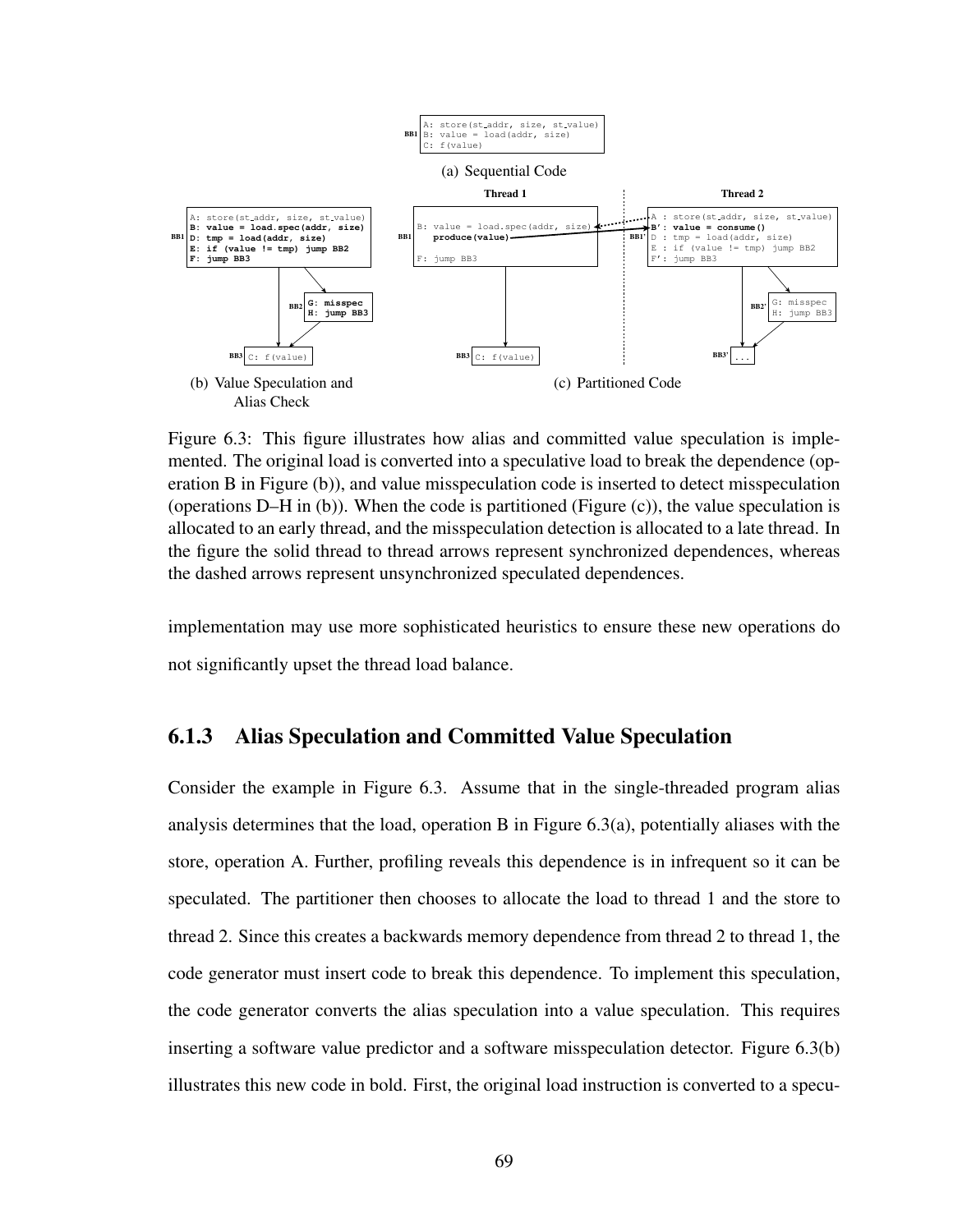lative load instruction. A speculative load differs from its non-speculative counterpart only in that the multi-threaded code generator knows that it need not synchronize the load with potentially aliasing stores. To avoid speculating *all* store to load memory dependences at a particular load, the load is annotated with the points-to set that need not be synchronized. Next, a non-speculative duplicate load is inserted (operation D in the example). The result of the duplicate load is then compared to the speculative load, and if the results differ, misspeculation is flagged (operations E–H). Otherwise execution continues unfettered.

While the duplicate misspeculation-detecting load seems redundant with the speculative load (implying misspeculation will *never* be detected), its purpose becomes evident after considering the code produced by MTCG illustrated in Figure 6.3(c). In the partitioned code, the speculative load (operation B) and its dependent operation (operation C) are allocated to thread 1. The misspeculation detection code, including the redundant load, are allocated to thread 2, the thread containing the store operation (operation A). The MTCG will communicate the value loaded by the speculative load to thread 2 so it can compare the speculative and non-speculative values (illustrated by the solid arrow connecting the produce and consume operations in Figure  $(6.3(c))$ . However, the backwards memory dependence between operation A and B is *not* synchronized (illustrated by the dashed arrow between operations A and B in Figure  $(6.3(c))$ . Consequently, the speculative load can execute *before* the store operation. Since the load and store alias only infrequently, the speculative load typically produces the correct value. However, if the load executes before the store, *and* the load and store reference the same address, then misspeculation has occurred. The speculative load (operation B) will have read the wrong value (provided the store is not silent) since it will have executed *before* the store, and the duplicate load (operation D) will read the correct value since it always executes after the store. Since the two values differ, the misspeculation comparison (operation E) will cause thread 2's control flow to be directed to block 2, and misspeculation will be flagged.

The code generator is responsible for allocating the code it inserts to pipeline stages.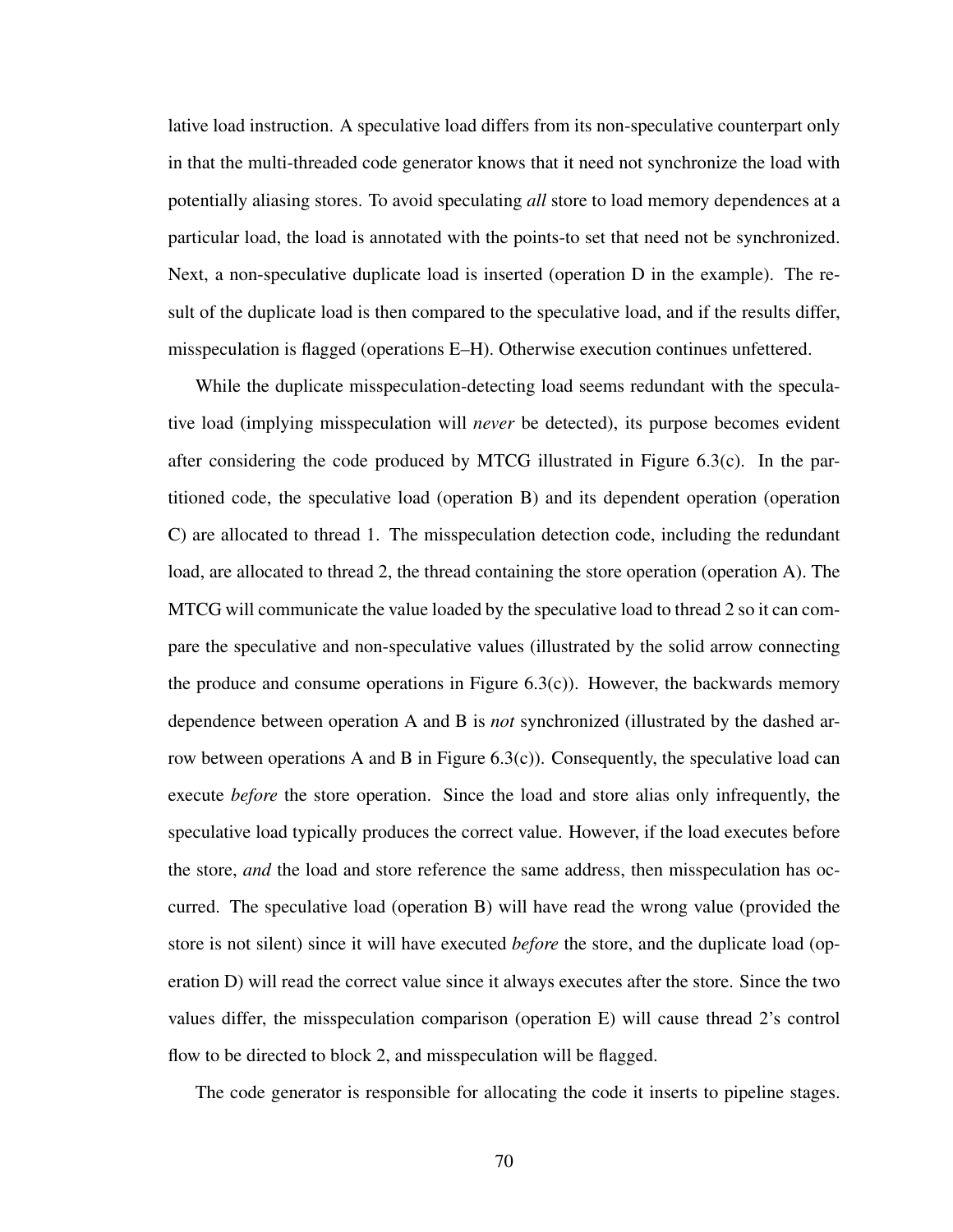The value speculative load remains in the thread where the original load was allocated. The misspeculation detection code (including the redundant load) is allocated to the thread containing the store operation, or some later thread. This guarantees the backwards flow memory dependence is broken, and no new backwards flow dependences are created. However, new backwards false memory dependences can be created by the redundant load. For example, if another potentially aliasing store were allocated to thread 1, then such a backwards dependence would be created. The next section will discuss how such backwards false memory dependences are removed.

Committed value speculation differs from alias speculation only in the choice of value speculator. The alias speculation mechanism uses the latest value stored at the given location as a guess of the true value to be read. Committed value speculation however uses the value of the location stored in *committed* state or a value produced in the current loop iteration. As described earlier, this predictor works well when a memory location is changed frequently within an iteration, but is often constant across loop iterations. Unlike alias speculation where, at runtime, the speculative load is just a traditional load instruction, committed value speculation requires runtime support to perform the committed value load. This support will be described in more detail in the Chapter 7.

### 6.1.4 False Memory Dependence Removal

While alias speculation and committed value speculation can remove flow memory dependences from the program, false memory dependences (anti- and output-dependences) are handled differently. As the previous section demonstrated, the ability to remove false memory dependences is particularly important because, in addition to removing false memory dependences that naturally occur in the program, it must also be used to eliminate backwards false memory dependences created by the alias and committed value misspeculation detection code. Additionally, as Section 6.2 will demonstrate, all speculation can *create* new false memory dependences that were not discovered by the memory analysis. Ensur-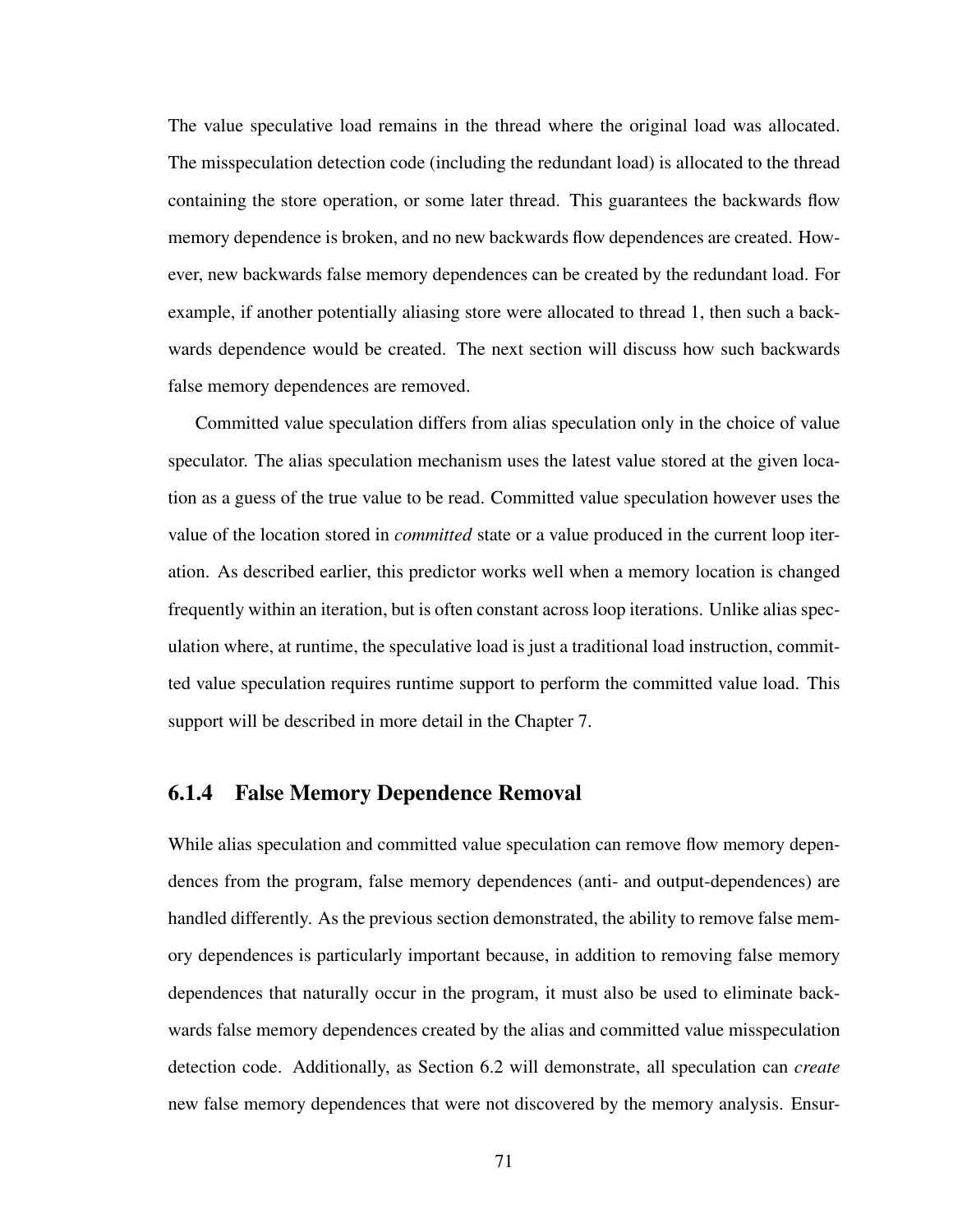

(c) Partitioned Code

Figure 6.4: This figure illustrates how memory versioning can be used to break false memory dependences. In Figure (a), the load and store alias because the both access address addr. In Figure (b), the enter instructions cause the load and store to access different memory versions. Figure (c) illustrates that no synchronization is necessary after the versioned code is parallelized.

ing these dependences are not violated is critical to ensuring correct execution.

Consider the code shown in Figure 6.4(a). Since the load (operation A) and the store (operation C) access the same location, the two operations are anti-dependent. If the store were to execute before the load, the load would read  $st\_value$  instead of what was previously stored in memory. Similar problems would occur for an output dependence between two stores. Consequently to guarantee correct execution, if the load and store are in different threads the two must be synchronized to ensure the load executes before the store. However, if the store is allocated to an early thread and the load is allocated to a later thread, the synchronization creates a *backwards* memory dependence. Consequently, synchronization cannot be used to enforce backwards false memory dependences.

Rather than synchronizing false memory dependences, our SpecDSWP compiler relies on runtime support to *version* memory. Memory versioning renames memory locations allowing a load or store to specify from which renamed instance (a version) it will read or to which it will write. Figure 6.4(b) illustrates how this would work in the example. Before the load, an enter operation is inserted which causes future memory operations to access the memory version  $(i, 0)$ , where i represents the current loop iteration number. Before the store, an enter operation is inserted which enters the memory version  $(i, 1)$ . In the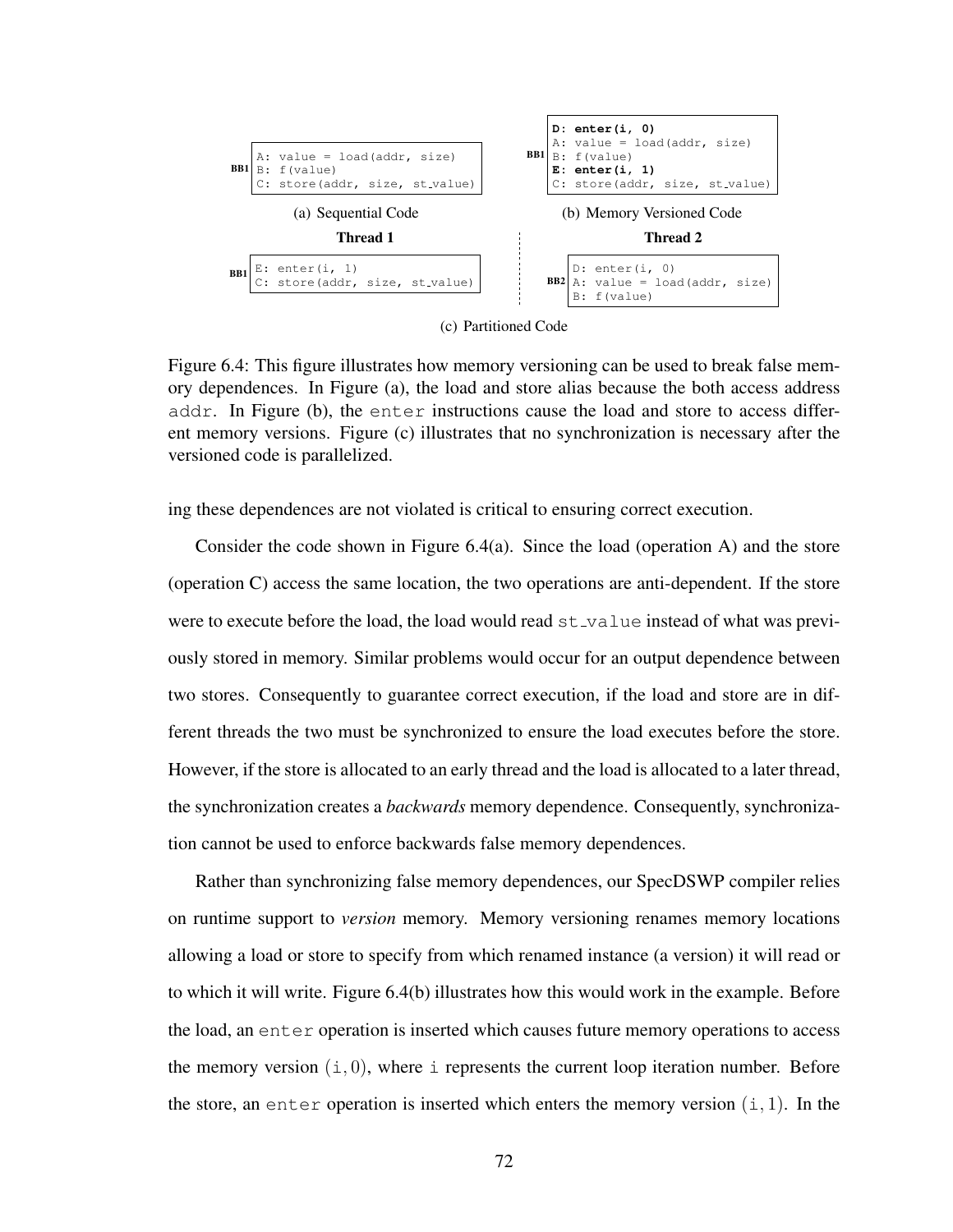parallel code, Figure 6.4(c), the load and store can execute unsynchronized because the load explicitly specifies that it should read from  $(i, 0)$  and the store side effects the later version  $(i, 1)$ . Versioning guarantees that loads always read the correct value and that the correct store persists in memory. Consequently, there is no need to insert code to detect misspeculation. Section 6.2 will explain how the compiler chooses where to insert enter operations and describes why two-dimensional version numbers are necessary. Chapter 7 will describe the semantics of a versioned memory system in detail and will also describe a concrete implementation.

## 6.2 Memory Versioning

This section describes how enter instructions are inserted into the code. The algorithm described in this section assigns a version to each instruction in the program. This version assignment is used to insert an enter operation before each load, store, or external (library) function call. Redundant enter operations are then eliminated using a postpass. The algorithm guarantees that two operations are in different versions if there exists a backwards false memory dependence between them. This section begins by describing additional false memory dependences created by speculation. Then it describes the versioning algorithm for acyclic code regions without function calls. The algorithm is then generalized to handle loops by using two-dimensional version numbers, and finally to handle function calls and recursion.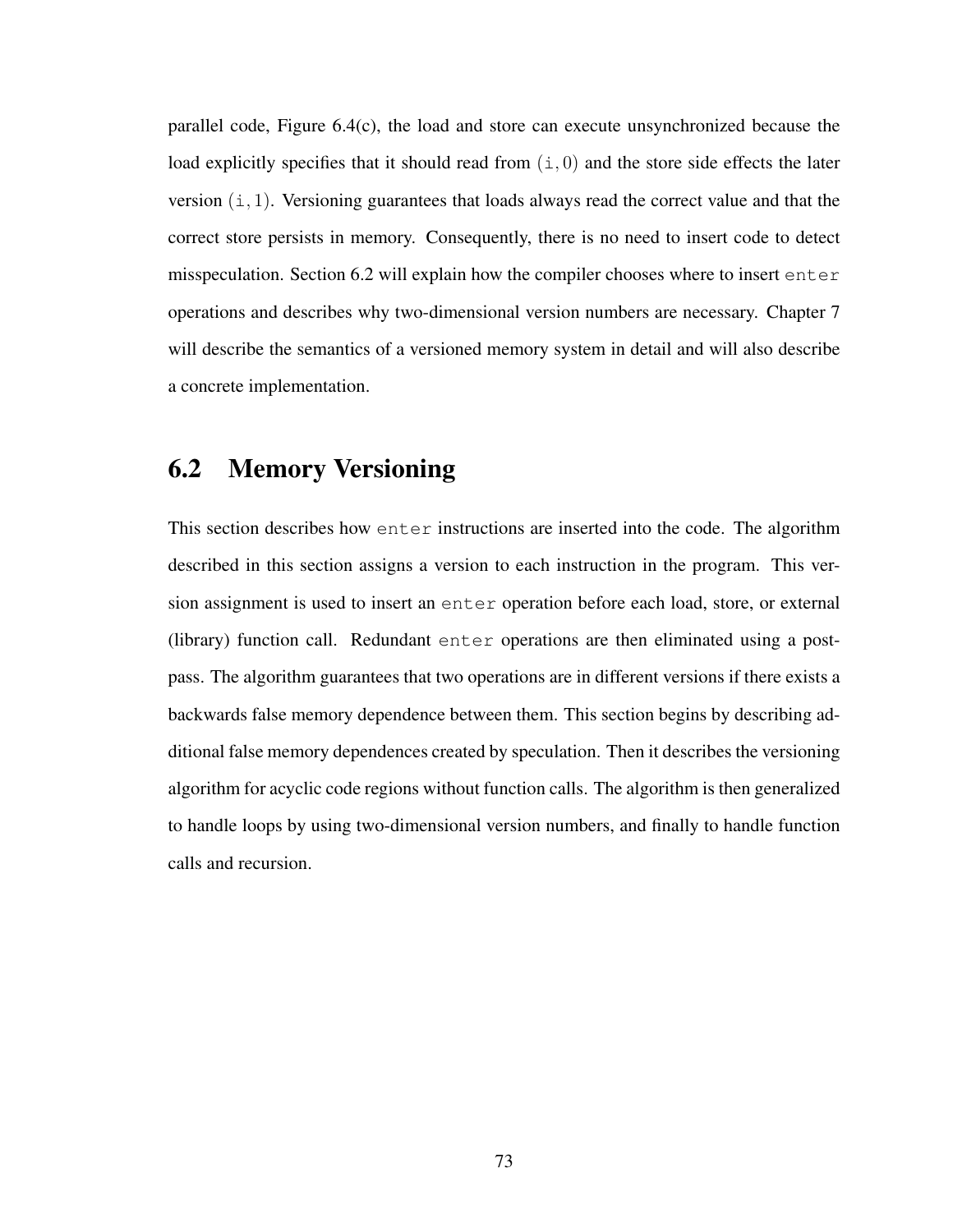

Figure 6.5: This figure illustrates how speculation can induce new false memory dependences. Figure (a) shows single-threaded code with no false memory dependences. Figure (b) shows the corresponding multi-threaded code assuming the flow memory dependence between operations B and C is speculated. The dashed arrow in the figure shows the false memory dependence created by the alias speculation.

## 6.2.1 Speculation Induced False Memory Dependences

This section will illustrate how speculation creates false memory dependences between operations that were previously had no false memory dependences between them. Ensuring these dependences are respected is critical to guaranteeing that the various software misspeculation detection mechanisms operate as expected. Consider the code shown in Figure 6.5(a). In the example, assume

- 1. addr is never equal to addr2, addr3, or addr4,
- 2. addr2 is never equal to addr4, but is infrequently equal to addr3,
- 3. and  $addr3$  is never equal to  $addr4$ .

Since operation B only infrequently aliases with operation C, assume the SpecDSWP compiler speculates this dependence. Given this speculation, assume the compiler allocates operations C and D to thread 1, and operations A and B to thread 2. With this alloca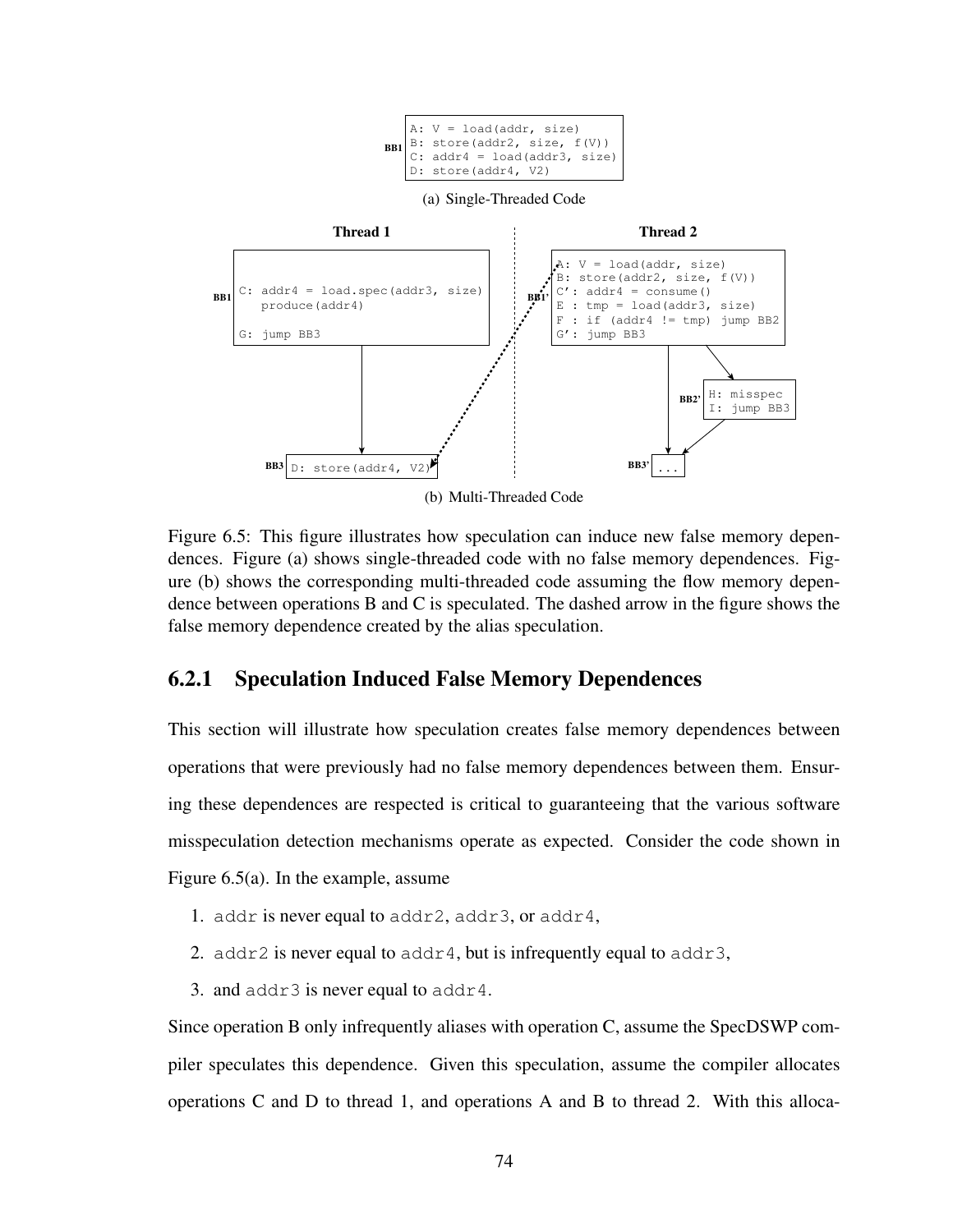tion, the compiler would generate the multi-threaded code shown in Figure 6.5(b). Notice, since there are no false memory dependences between any of the operations, no enter operations are necessary and all the operations execute in a single memory version.

Given this multi-threaded code, consider what happens if the operations C and D execute before operations A and B, and if operations B and C alias (i.e., misspeculation should be flagged). Under these conditions, operation C will read the wrong value because it executes before operation B and the two operations alias. Consequently, when operation D executes, it will store to the wrong address. It is possible that the address written to is  $\alpha$  addr, an address that the compiler statically proved could not be written to (in the absence of speculation). Consequently, when operation A executes, it reads the wrong value. The compiler did not anticipate that operation A would read the wrong value and consequently did not insert code to ensure correct execution. Reading this incorrect value is benign provided that thread 2 reaches the misspeculation detection code (operations C', E, F, and H). However, for example, it is possible that the incorrect value causes  $f(V)$  to loop infinitely thus preventing the code from ever reaching the misspeculation detection code.

If the compiler had anticipated the false memory dependence from operation A to operation D, then it would have ensured that the two operations were in different memory versions. This would have protected operation A from the side effects of operation D and thus would have guaranteed that the misspeculation code was executed.

To ensure that the effects of these speculation induced false memory dependences are considered, during versioning the compiler uses a set of synthetic false memory dependences in addition to the false memory dependences identified by memory analysis. The set of synthetic dependences is computed by first calculating the forward slice for each load that is the target of some speculated memory dependence (e.g., operation  $C$  in the example). Any store in the slice is considered *poisoned* because it can write to an unanticipated address. Consequently, a synthetic false memory dependence is created between all prior memory operations and the poisoned stores. The versioning algorithm described in the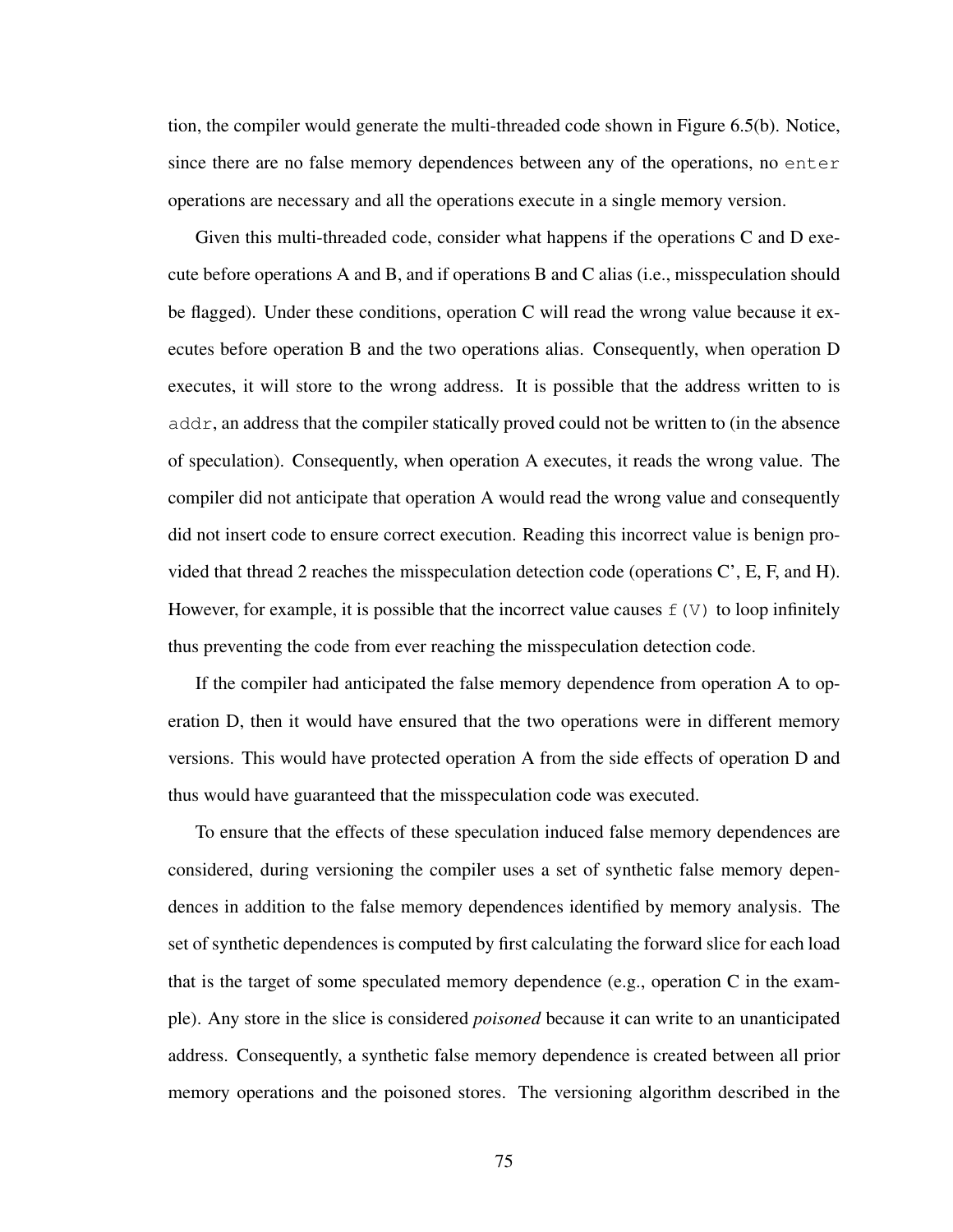

Figure 6.6: Example program demonstrating memory versioning. Only load and store operations are shown. The superscript adjacent to each operation represents the static memory version assigned to each operation. The adjacent subscript indicates to which thread the operation was allocated. The code within the dashed box is an inner loop and is versioned independently of the enclosing outer loop.

next few sections will guarantee that version numbers monotonically increase in the code. Consequently, when computing the forward slice it is unnecessary to traverse memory dependences since any store at the head of a memory dependence in the slice will be poisoned and monotonicity will guarantee that any subsequent operation is versioned appropriately. This greatly reduces the number of synthetic memory dependences that must be inserted.

## 6.2.2 Versioning Acyclic Regions

Given the memory dependences (including the synthetic false dependences) in the program, the compiler can now compute where to insert memory versioning code. This section will describe where memory versioning code must be inserted for an acyclic region without any function calls. The next two sections will generalize the algorithm to cyclic regions, and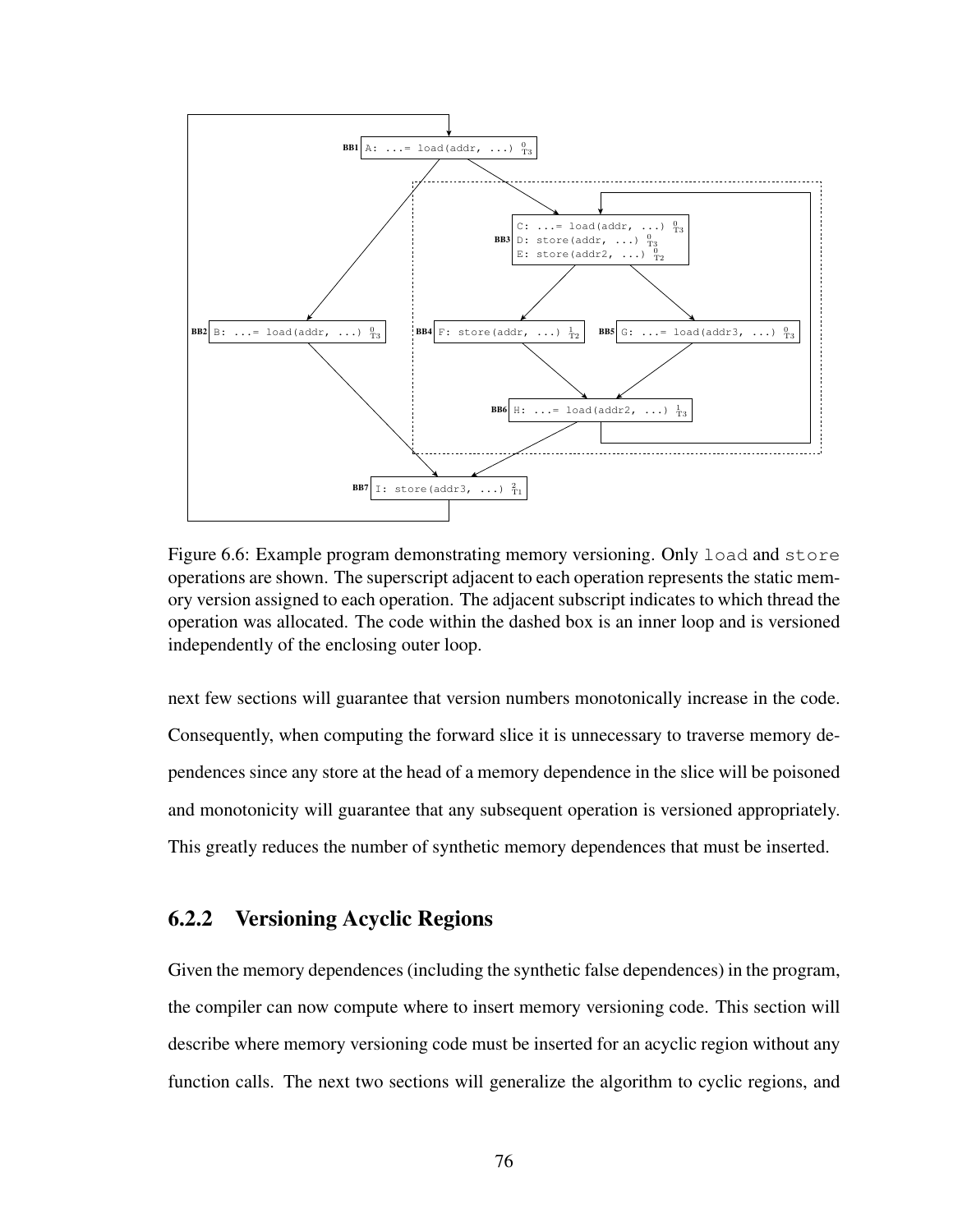regions that contain function calls.

Consider the acyclic code region within the dashed box in Figure 6.6 (ignoring the inner loop back edge). In the figure, the subscript  $T_n$  next to each instruction indicates the thread to which the instruction has been allocated, and the superscript number indicates the version number assigned to each instruction by the algorithm described in this section. Ignoring the loop back edge and considering only the acyclic loop body, the code contains three false memory dependences,

- 1. the anti-dependence between C and D,
- 2. the anti-dependence between C and F,
- 3. and the output-dependence between D and F,

and one (forward) flow memory dependence, the dependence between E and H.

Since operations C and D are in the same thread, they are guaranteed to execute in order and no special memory versioning is required. However, since operations C and F are in different threads, and the backwards anti-dependence between them will not be synchronized, there is no guarantee that operation C will execute temporally before operation F. Consequently, for the backwards anti-dependence between C and F, the version assignment must ensure that even if operation  $F$  (a store) executes first, operation  $C$  (a load) reads the value that existed in memory before the store. To guarantee this, operation C's version number (0) must be less than operation F's version number (1). Similarly, for the backwards output dependence between operations D and F, the version assignment must be such that the value written by operation F persists in memory even if operation D executes temporally after operation F. Thus, operation D's version number (0) is less than operation F's version number (1). For the forward memory flow dependence, to ensure that the load H observes the result of the store E, the version assignment must ensure that operation H's version number (1) is greater than or equal to operation E's version number (0) even though the dependence will cause threads 2 and 3 to synchronize.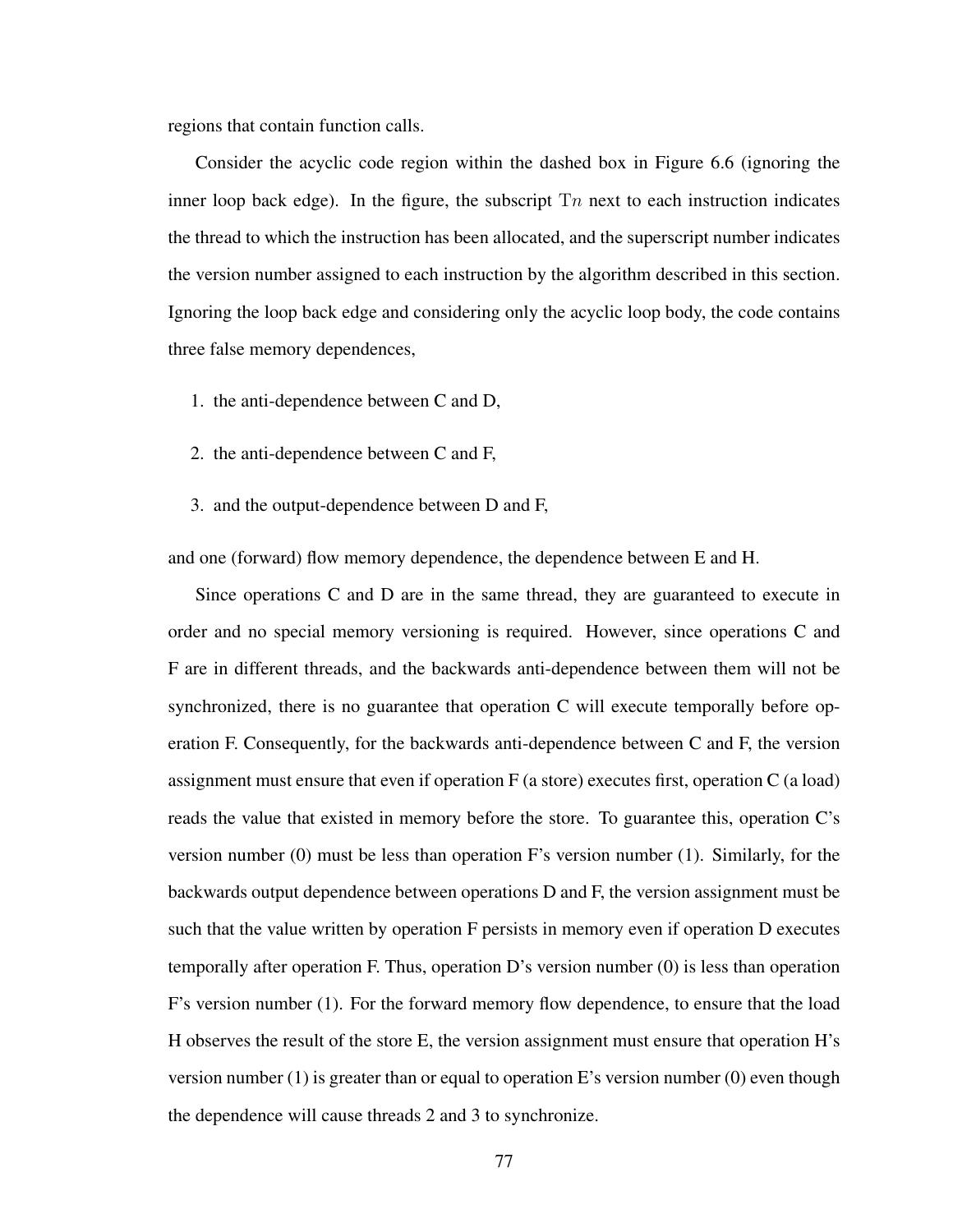In general, to guarantee correct execution, the versioning algorithm must ensure two properties. First, if there is a backward false memory dependence between two operations then the version assigned to a dynamic instance of the source of the dependence must be strictly less than the version for a later (in the single-threaded execution) dynamic instance of the destination of the dependence. Second, if there is a flow memory dependence between two operations then the version assigned to a dynamic instance of the source of the dependence must be less than or equal to the version for a later dynamic instance of the destination of the dependence. The algorithm described below further guarantees that in any particular thread, version numbers increase monotonically to avoid unnecessarily jumping between memory versions. This latter requirement subsumes the flow dependence requirement for acyclic regions.

For an acyclic code region, these constraints suggest a graph based version allocation strategy. Given the control flow graph for an acyclic region of code, the instructions can be versioned in topological order. For each instruction, two version numbers are computed. The first, denoted  $P$ , is the maximum of the version numbers for the instruction's immediate predecessors. The second, denoted  $F$ , is the maximum of the version numbers for all instructions feeding this instruction through a false, backwards memory dependence. Because the algorithm processes instructions in topological order, if the source of a dependence is unversioned, the dependence must come from outside the region or be loop-carried. Since this algorithm is only versioning the given *acyclic* region, when computing P or F it is safe to assume the version number for such unversioned instructions is 0. Given  $P$  and  $F$  for an instruction, the version number given to the instruction is:

$$
V = \max(P, F + 1) \tag{6.1}
$$

The variable P in the maximum enforces the monotonicity constraint described earlier. The term  $F + 1$  enforces the false dependence constraint, including the strict inequality of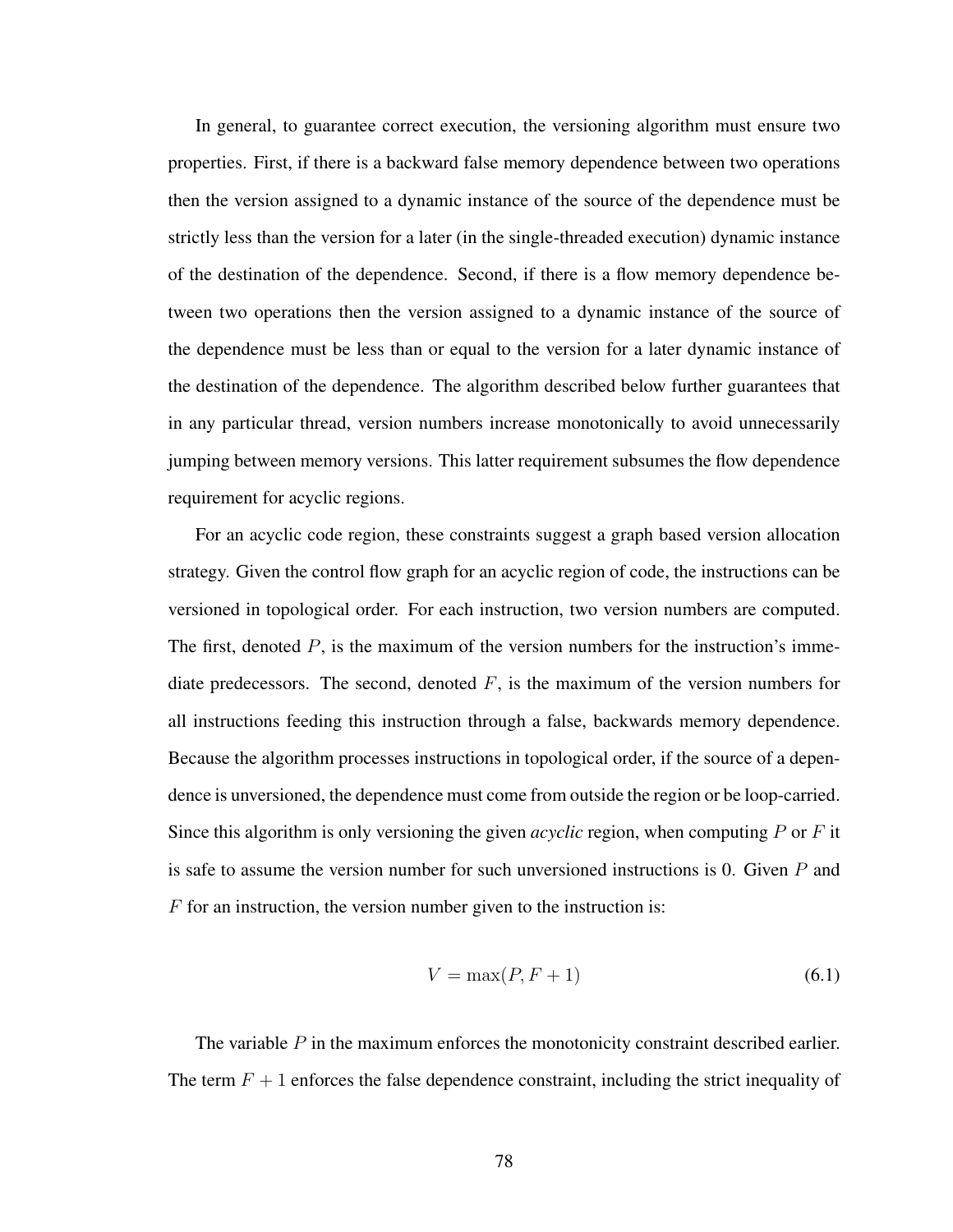version numbers. The version numbers for operations in the inner loop body (operations in the dashed box) in Figure 6.6 illustrate the result of this algorithm.

### 6.2.3 Handling Loops using Two-Dimensional Version Numbers

The *constraints* on version numbers described in the previous section are just as valid on cyclic regions as they are on acyclic ones. Unfortunately, the above *algorithm* breaks down when considering cyclic regions. Reconsider the code within the dashed box in Figure 6.6 *including* the loop back edge. When considering the cyclic region, it is no longer safe to ignore loop-carried dependences. Thus, the loop-carried flow memory dependence from operation F to C implies that the version number for operation F (1) in iteration i of the inner loop should be less than or equal to the version number for operation  $C(0)$  in iteration  $j > i$ . Similarly, the loop-carried, backwards, false memory dependence from operation H to operation E implies that operation H's version number  $(1)$  in iteration i should be strictly less than operation E's version number (0) in iteration  $j > i$ . Unfortunately, both these requirements are violated by the current version assignment.

These problems illustrate that different dynamic instances of a single static operation must be versioned differently. The obvious solution is to use a base + offset versioning strategy. With this solution, the acyclic versioning algorithm is run on a loop's body. Then, assuming  $N$  distinct version numbers were used, the version number for a dynamic instruction is  $Ni + v$  where i is the loop iteration number, and v is the version number assigned by the acyclic versioning algorithm. Applying this to the example, where  $N = 2$ , observe that all the versioning constraints are satisfied. For the flow dependence from operation F to C, the dynamic assignment yields  $v_F^i = 2i + 1 \le 2j + 0 = v_C^j$  where  $v_F^i$  is the version assigned to operation F in iteration i and  $j > i$ . Similarly, for the backwards, false memory dependence from operation H to operation E, the dynamic versioning yields  $v_{\rm H}^i = 2i + 1 < 2j + 0 = v_{\rm H}^j$  $_{\rm E}^{\rm }.$ 

Handling dependences between an inner loop and the body of an enclosing loop also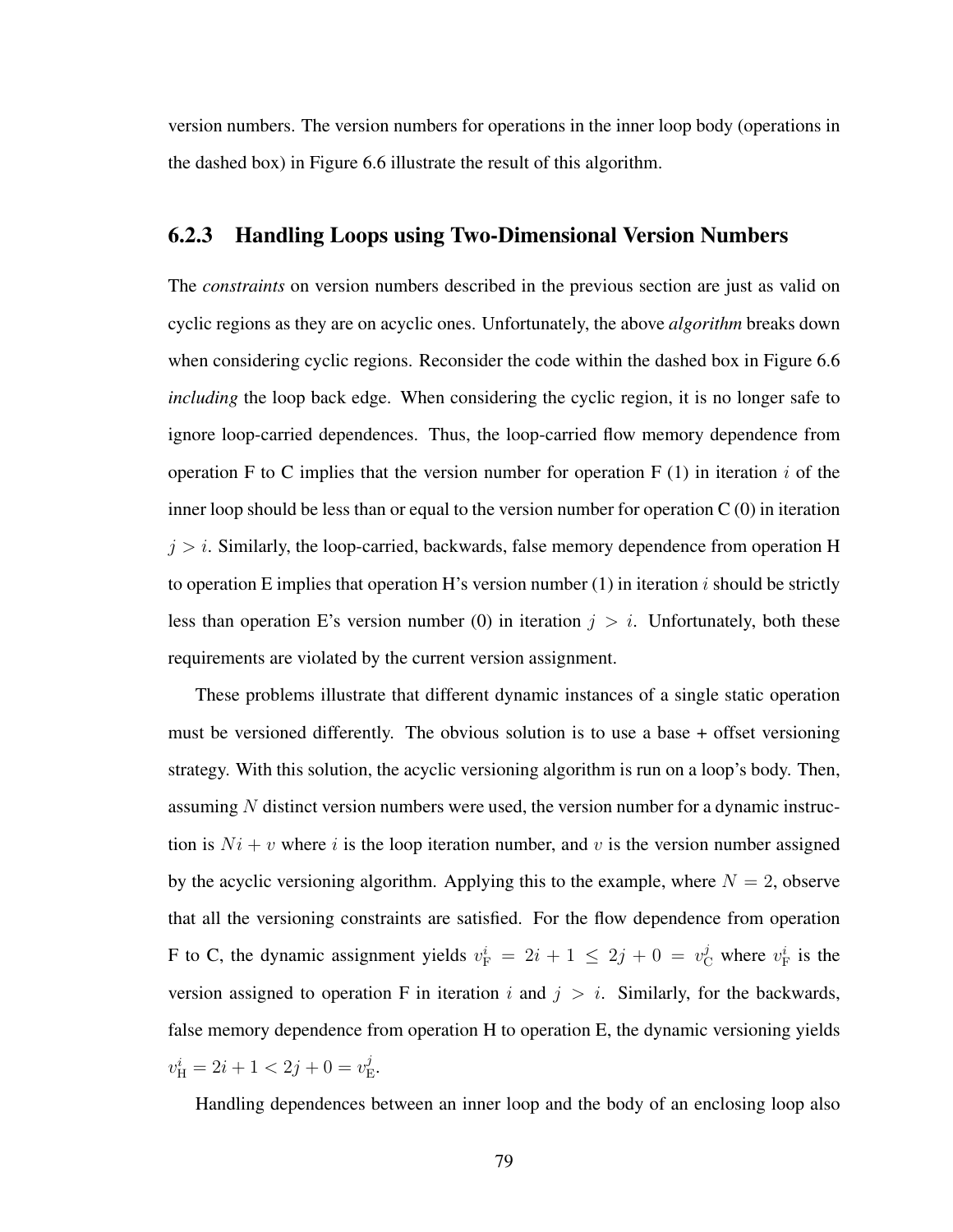merits further consideration. Returning to Figure 6.6, consider the backwards anti-dependence between operations G and I. To guarantee correct execution, the dynamic version number for operation I in iteration i of the outer loop must be strictly greater than the dynamic version number for *all* dynamic instances (across all inner loop iterations) of operation G. While seemingly benign, handling this situation with a naïve versioning strategy will introduce *true* backwards data dependences. In a given iteration of the outer loop, 2T versions will be used by the inner loop, where  $T$  is the trip count of the inner loop. Consequently, operation I's dynamic version number must be larger than  $2T$ . However, observe that operation I has been allocated to thread 1, and no operation in the inner loop has been allocated to thread 1. Since thread 1 has no operations in the loop, it cannot count the number of iterations, and therefore the inner loop trip count must be communicated to it. However, only threads 2 and 3 can count the iterations and communicating this value back to thread 1 yields a backwards dependence.

This pattern is an instance of nested parallelism [5]. The outer loop has been parallelized and invokes the inner loop, which itself has also been parallelized. Speculative DSWP relies on two-dimensional version numbers to handle versioning in the presence of nested parallelism. The version numbers are assigned using a structural approach. First the loop nest tree is built<sup>1</sup> with the loop being parallelized at the root of the tree. Version assignment starts at the leaves of the loop nest tree and proceeds upward toward the outermost loop being parallelized. Operations in each loop's body are first assigned a static integer version number using the algorithm described in Section 6.2.2. However, if the loop body contains an inner loop, the inner loop is reduced to a single instruction in the parent loop's body. The inner loop body is assumed to load from and store to all possible addresses so the compiler assumes that all stores in the parent loop are anti-dependent on the inner loop and all loads in the inner loop are anti-dependent on stores from the parent loop. Further, it is assumed that these loads and stores in the inner loop exist in all threads for which some

<sup>&</sup>lt;sup>1</sup>This approach only works if the code contains no irreducible loops. If the code contains irreducible loops, tail duplication can be used to eliminate them.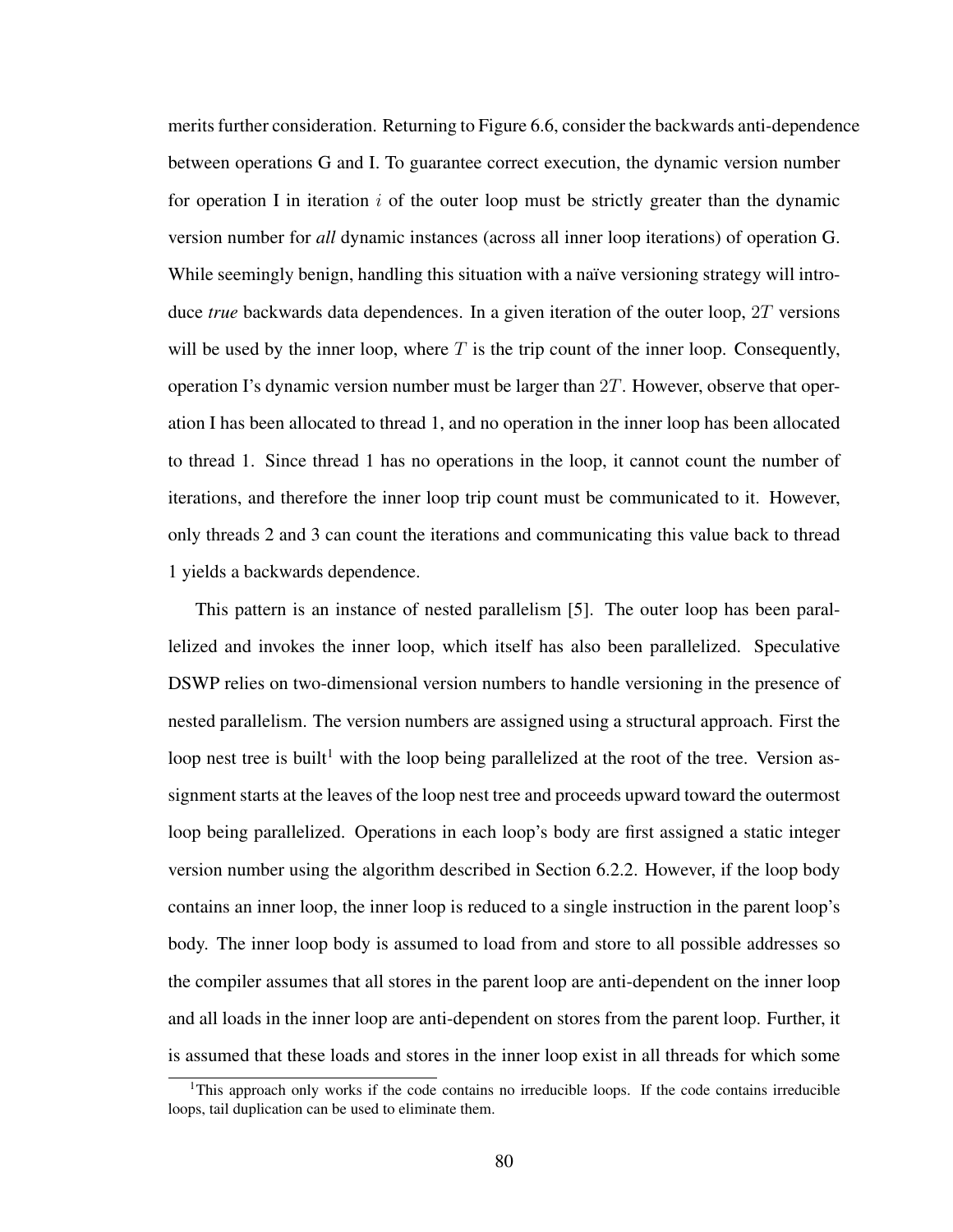

Figure 6.7: This figure illustrates the *version tree* that results from versioning the code in Figure 6.6. Each dotted box represents a memory version subspace (corresponding to some loop invocation). Each solid box represents a memory version. Each version is labeled with its identifier. The first number in the 2-tuple identifies the memory version subspace and the second identifies the specific version within the subspace. The figure further illustrates where inner loop version subspaces are embedded within the outer loop version space.

operation in the inner loop has been allocated. Using this approach, when versioning the outer loop in Figure 6.6, the inner loop shown in the dashed box would be reduced to a single operation. According to the acyclic versioning algorithm described previously, the inner loop operation would be assigned the version number 1 because it is presumed to be anti-dependent on the load operation A. Similarly, the store operation I is assigned version number 2 because it is assumed to be anti-dependent on the inner loop.

Just as was described earlier, each dynamic instruction will execute in version  $Ni + v$ where  $N$  is the number of versions assigned in a given loop,  $i$  is the current iteration number for that loop, and v is the static version number assigned to the instruction. However, for an inner loop, these version numbers are not absolute. Rather, they represent a subspace in their parent loop's version space<sup>2</sup>. Figure 6.7 illustrates the resulting *version tree*. In the figure, each shaded box represents one loop invocation. Each loop invocation is allocated a unique number, and the versions within the invocation are identified with two-dimensional version numbers. The first number in the pair is the number assigned to the loop invocation

<sup>&</sup>lt;sup>2</sup>Note, as an optimization, if an inner loop does not contain any backwards false memory dependences (either intra-iteration or loop-carried), then the inner loop does not need to be versioned independently of its parent and therefore does not need a separate version space.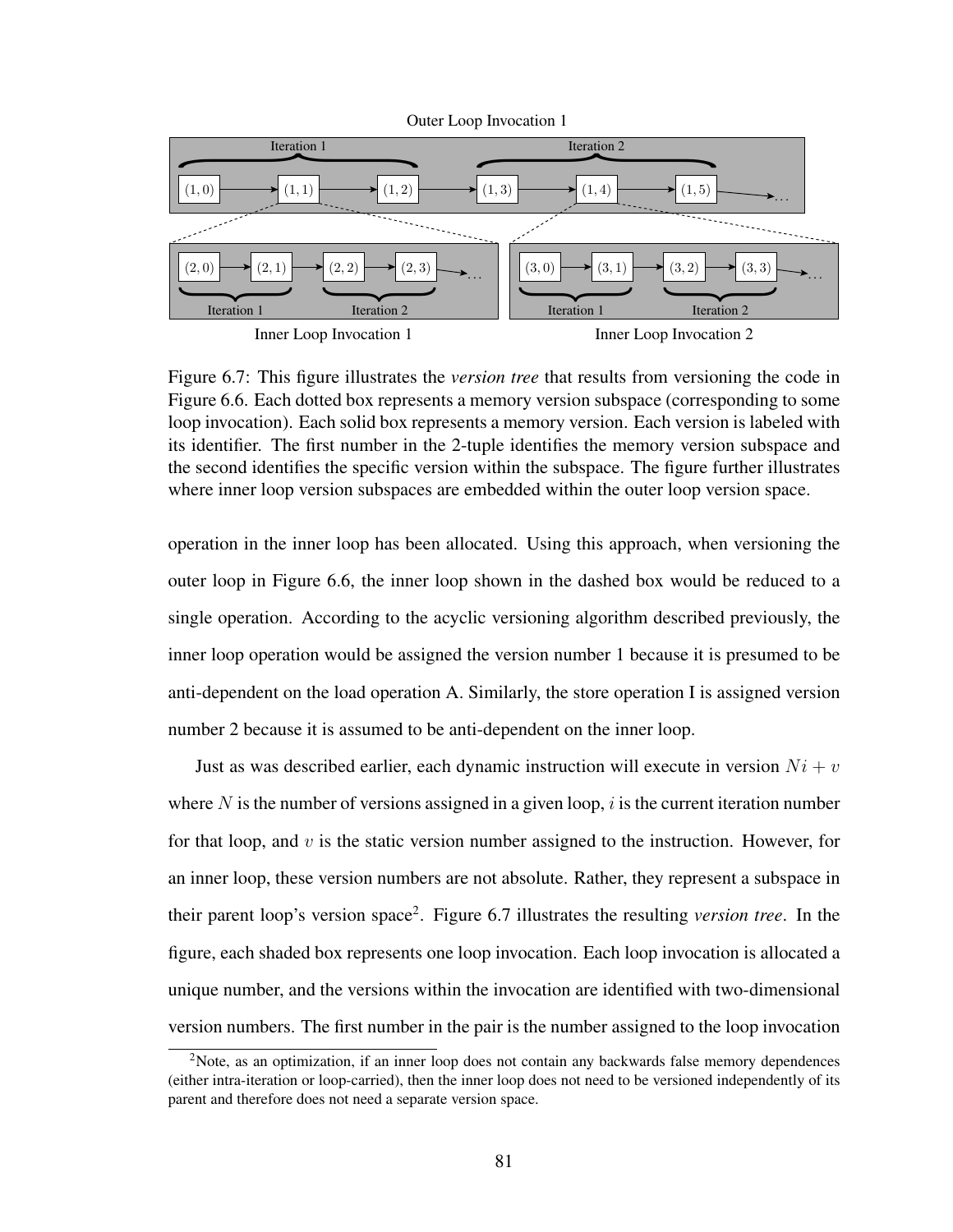and the second number is the dynamic version number  $(Ni + v)$ . The version number assigned to the inner loop in the parent loop's versioning identifies where the inner loop version space is embedded in the parent loop's version space. The figure illustrates the inner loop being invoked twice in the outer loop. Each invocation of the inner loop is in its own version space embedded into versions  $(1, 1)$  and  $(1, 4)$  of the outer loop's version space.

Figure 6.8 illustrates the code that would be generated to realize this dynamic versioning for thread 3 from the running example. The allocate operations (J and P) return unique numbers to identify a version subspace and the operands to allocate indicate where the subspace should be embedded in the parent space  $3$  For the outer loop, the parent space is specified as  $(0, 0)$  indicating the committed memory state. The variables x and y track the identifier for the outer and inner loop version spaces, respectively. The variables i and i2 track the current iteration number for the outer loop (i2 is just used to store the next iteration number to avoid introducing code along the loop back edge). Similarly,  $\dot{\tau}$  and j2 track the current iteration number for the inner loop. Before each load and store operation, the code generator has inserted a enter instruction to enter the appropriate memory version. Notice that all operations in the inner loop specify a version relative to the memory subspace identified by  $\gamma$  (indicated by using  $\gamma$  as the first operand to enter) and, in the outer loop, x is used instead. Further, the second operand to each enter operation is the dynamic version number given by  $Ni + v$ .

The observant reader will notice that several of the enter operations are redundant. For example, since operation N dominates operation operation O, and there are no redefinitions of  $x$  or  $\pm$  between N and O, operation O is unnecessary and can be removed. Similarly, operation V is redundant with operation U. A SpecDSWP compiler would eliminate these redundancies using variants of any classical redundancy elimination optimization (e.g., common subexpression elimination, partial redundancy elimination [52], global

 $3$ In reality, the allocate operations would exist in thread 1 and would be communicated to threads 2 and 3. However, they are shown in thread 3 for illustrative purposes.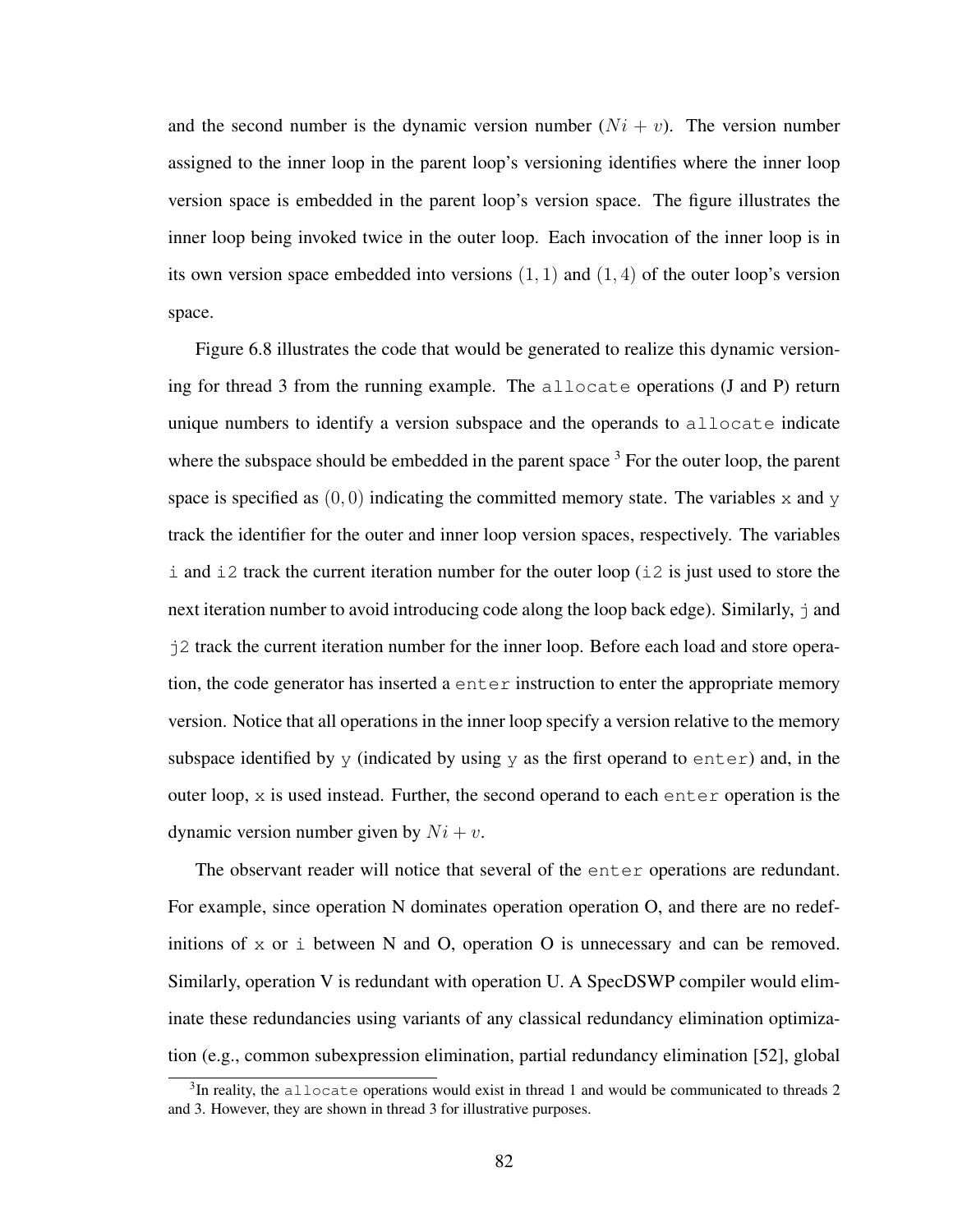

Figure 6.8: This figure illustrates the versioned code that would be generated from Figure 6.6 for thread 3. The code includes enter operations before each load and store to enter the proper memory version. Additionally, it includes allocate operations to allocate the necessary version subspaces creating the version tree shown in Figure 6.7.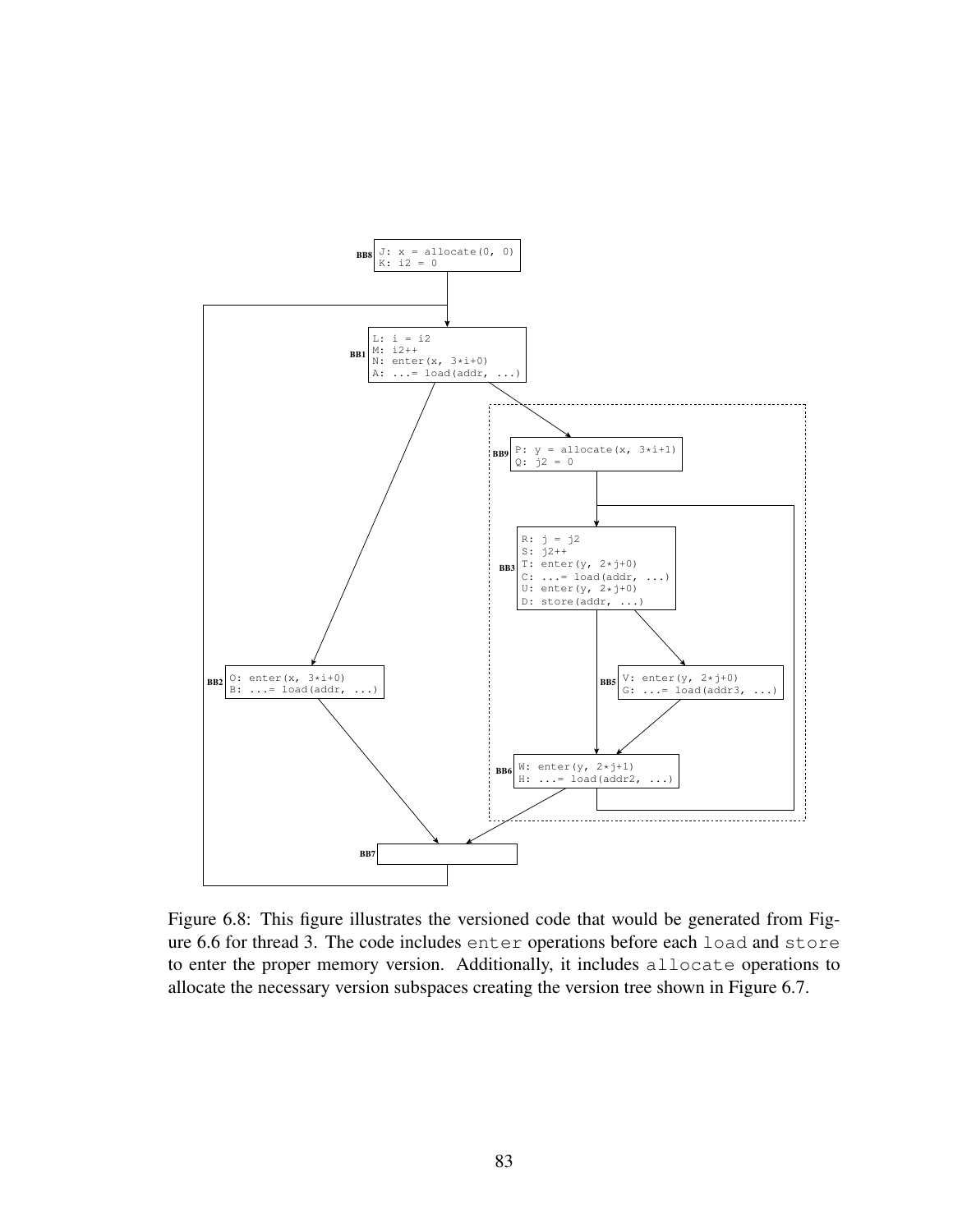value numbering [9]). Each enter operation would be treated as defining a single free temporary (essentially representing the runtime state that remembers the current version number) as a function of its two operands. Whenever the classic redundancy elimination optimization would eliminate redundant computation and insert a move, the enter eliminating variant would just delete the enter operation (without inserting a compensating move operation).

## 6.2.4 Handling Functions and Recursion

Versioning code with function calls can be handled similarly to code with inner loops. First, the call graph is built and function bodies are versioned from the leaves to the root. Two strategies exist to version a function call within an acyclic region. First, a version subspace could be allocated for the callee (akin to the subspace that was allocated to inner loops). This approach is necessary for calls to self-recursive functions or functions that are part of mutually recursive groups. Alternatively, since the call graph is processed bottomup, when versioning the call site, the callee has already been versioned. Consequently, the version numbers allocated to operations in the callee can be used as offsets from the version number allocated to the call site. Using this strategy, the dynamic version number for the call site would be passed as an argument to the callee, and the callee would add the the version numbers assigned to its operations to this base to generate final dynamic version number1s at runtime. Finally, when versioning operations in the caller dependent on the call operation, the version number of the call site will be assumed to be the *last* version used by the callee.

## 6.3 Misspeculation Recovery

Section 6.1 described how misspeculation is detected. This section describes what action is taken to recover from misspeculation. Recall from Section 4.1 that SpecDSWP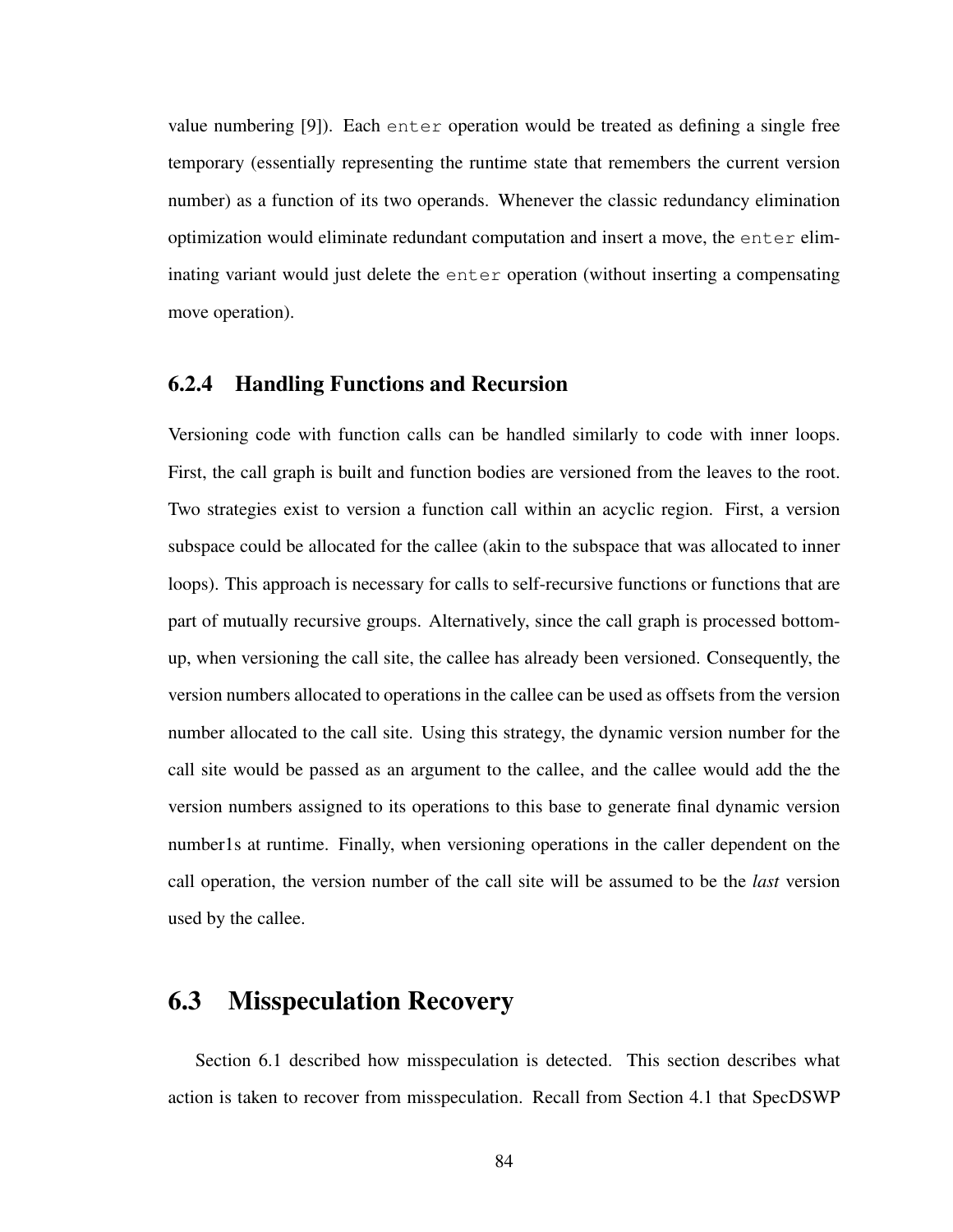```
1 while (true) {
2 produce_reg_chkpt(commit_thread);
3 status = loop_iteration();
4 produce(commit_thread, status);
5
6 if (status == EXIT)
7 break;
8 else if (status == MISSPEC)
9 wait_for_resteer();
10 else if (status == OK)
11 continue;
12
13 recovery:
14 produce_resteer_ack(commit_thread);
15 flush_queues();
16 regs =
17 consume_reg_chkpt(commit_thread); 14<br>18 restore reas(reas); 15
18 restore_regs(regs);
19 }
               (a) Worker Thread
                                          1 do {
                                          2 regs = consume_reg_chkpts(threads);
                                           3 status = poll_worker_status(threads);
                                           4
                                          5 if (status == MISSPEC) {
                                           6 resteer_threads(threads);
                                          7 consume_resteer_acks(threads);
                                          8 rollback_memory();
                                           9
                                           10 regs = full_loop_iteration(regs);
                                           11 produce_reg_chkpts(threads, regs);
                                         12 } else if (status == OK ||<br>13 <br>Status == EXIT)
                                                          status == EXIT) {
                                                   commit_memory();
                                             \}16 } while (status != EXIT);
                                                         (b) Commit Thread
```
Figure 6.9: Pseudo-code for (a) a SpecDSWP worker thread and (b) the SpecDSWP commit thread.

handles misspeculation at the iteration level. When thread  $j$  in a pipeline of  $T$  threads detects misspeculation, several actions must be taken to recover. In this discussion, assume that, when misspeculation is detected, thread j is executing iteration  $n_j$ . These are the actions that need to be performed:

- 1. The first step in recovery is waiting for all threads to complete iteration  $n_i 1$ .
- 2. Second, speculative state must be discarded and non-speculative state must be restored. This includes reverting the effects of speculative stores to memory, speculative writes to registers, as well as speculative produces to cross-thread communication queues. Since values produced to communication queues in a particular iteration are consumed in the same iteration, it is safe to flush the communication queues (i.e., after all threads have reached iteration  $n_j$ , there are no non-speculative values in the queues).
- 3. Third, the misspeculated iteration must be re-executed. Since re-executing the speculative code may again result in misspeculation, a non-speculative version of the iteration must be executed.
- 4. Finally, speculative execution can recommence from iteration  $n_i + 1$ .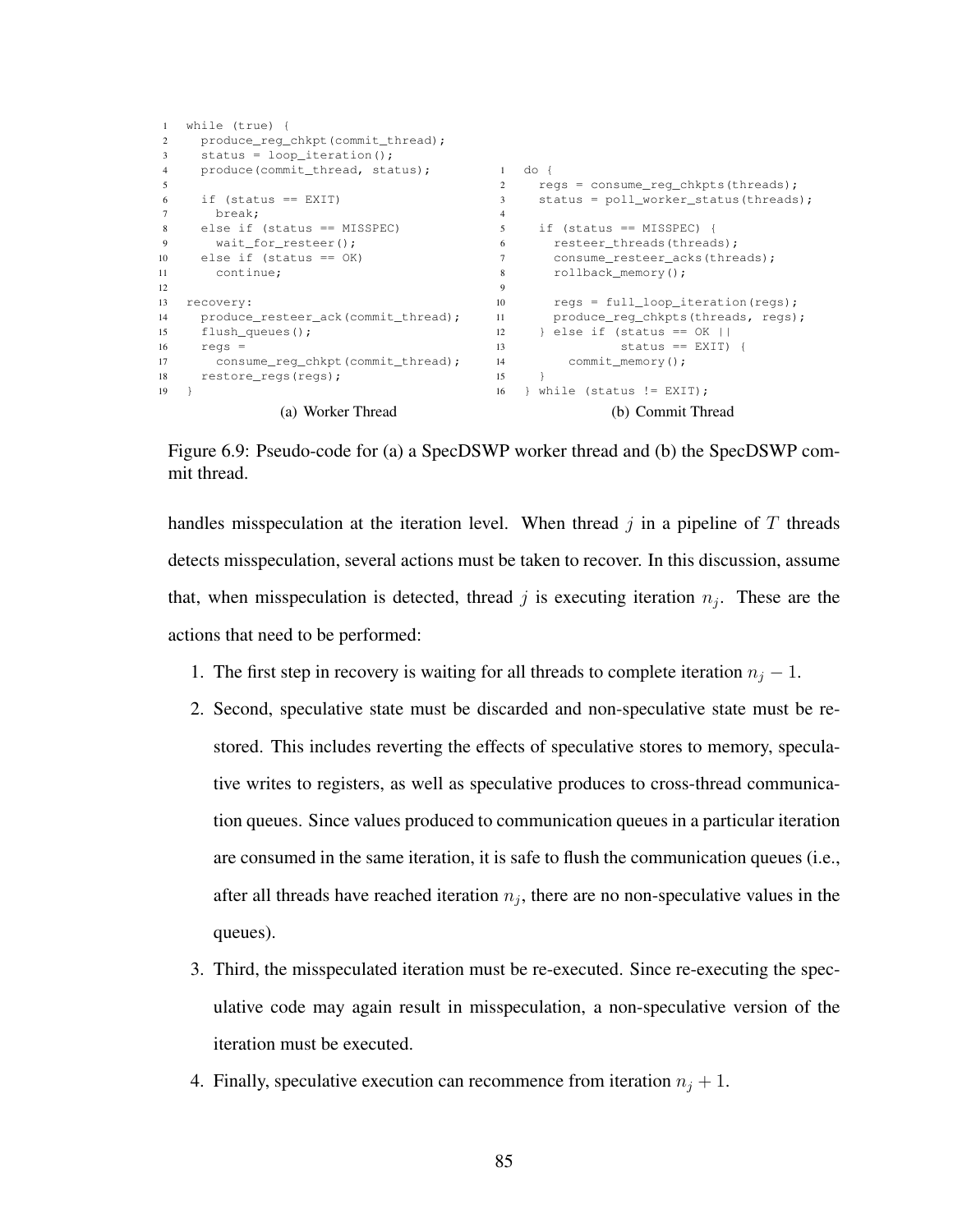To orchestrate the recovery process, SpecDSWP relies on an additional *commit thread*, which receives state checkpoints and status messages from each of the worker threads. Pseudo-code for a worker thread and the commit thread are shown in Figure 6.9. The next few sections describe the co-ordination between the worker threads and the commit thread.

## 6.3.1 Saving Register State

Each worker thread starts by collecting the set of live registers that need to be checkpointed and sending them to the commit thread. The commit thread receives these registers and locally buffers them. Since recovery occurs at iteration boundaries, each thread need only checkpoint those registers which are live into its loop header, since these are the only registers necessary to run the loop and code following the loop. In addition to high-level compiler temporaries (virtual registers), it is necessary to checkpoint machine-specific registers which may be live into the loop header such as the stack pointer, global pointer, or register window position.

Callee-saved (preserved) registers must be handled specially. While the function containing the loop being parallelized may not use or modify (and thus not spill) a particular callee-saved register, misspeculation may cause the register's value to change. For example, assume the function A contains the loop being parallelized, and the loop contains a call to function B. Since misspeculation recovery is initiated with an asynchronous resteer, the thread containing the call to  $\overline{B}$  may be redirected to recovery code from the middle of the body of function B. Since B could have modified a callee-saved register and was not given a chance to restore it, even after recovery the register's value could be lost. To remedy this, if the compiler cannot prove a callee-saved register will not be changed, it must be checkpointed. However, it is only necessary to checkpoint and restore callee-saved registers once at the entry and exit, respectively, of the function containing the SpecDSWPed loop. Consequently, if a function contains more than one SpecDSWPed loop, the cost of checkpointing these registers can be amortized over all the loops.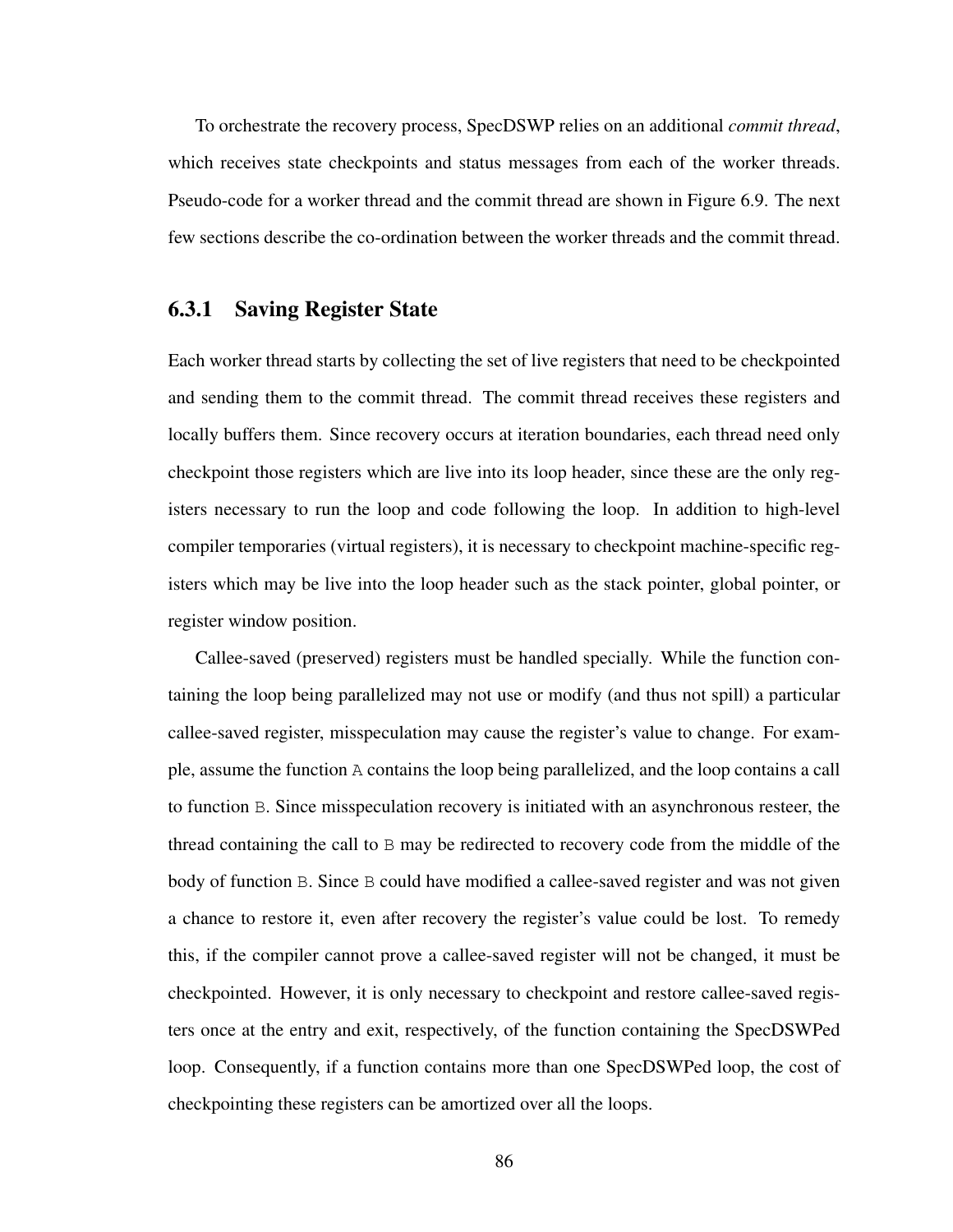The set of registers to be checkpointed can be optimized by recognizing that registers that are live into the loop entry, but that are not modified in the loop (loop invariants in the speculative code), need not be checkpointed each iteration, since their values are constant for the loop execution. Instead, these registers can be checkpointed once per loop invocation. While these loop invariant registers can be checkpointed once per invocation, upon misspeculation, they *must* be recovered since, due to misspeculation, unexpected code may have executed and modified their values.

## 6.3.2 Saving Memory State

To support rolling back of speculative memory updates, Speculative DSWP relies on runtime system support. Section 6.2 described how SpecDSWP encapsulates the memory operations performed by the loop being parallelized in memory versions. In addition to using these versions to break backwards, false memory dependences, SpecDSWP relies on being able discard a given memory version (rollback) or to merge the version into architectural state (commit). Chapter 7 describes *multi-threaded transactions* which support this behavior.

## 6.3.3 Initiating Recovery

After checkpointing architectural state, each worker thread executes the portion of the original loop iteration allocated to it. Execution of the loop iteration generates a status: the loop iteration completed normally, misspeculation was detected, or the loop iteration exited the loop. The worker thread sends this status to the commit thread, and then, based on the status, either continues speculative execution, waits to be redirected to recovery code, or exits the loop normally.

The commit thread collects the status messages sent by each thread and takes appropriate action. If all worker threads successfully completed an iteration, then all the memory versions corresponding to the current iteration are committed to architectural state, and the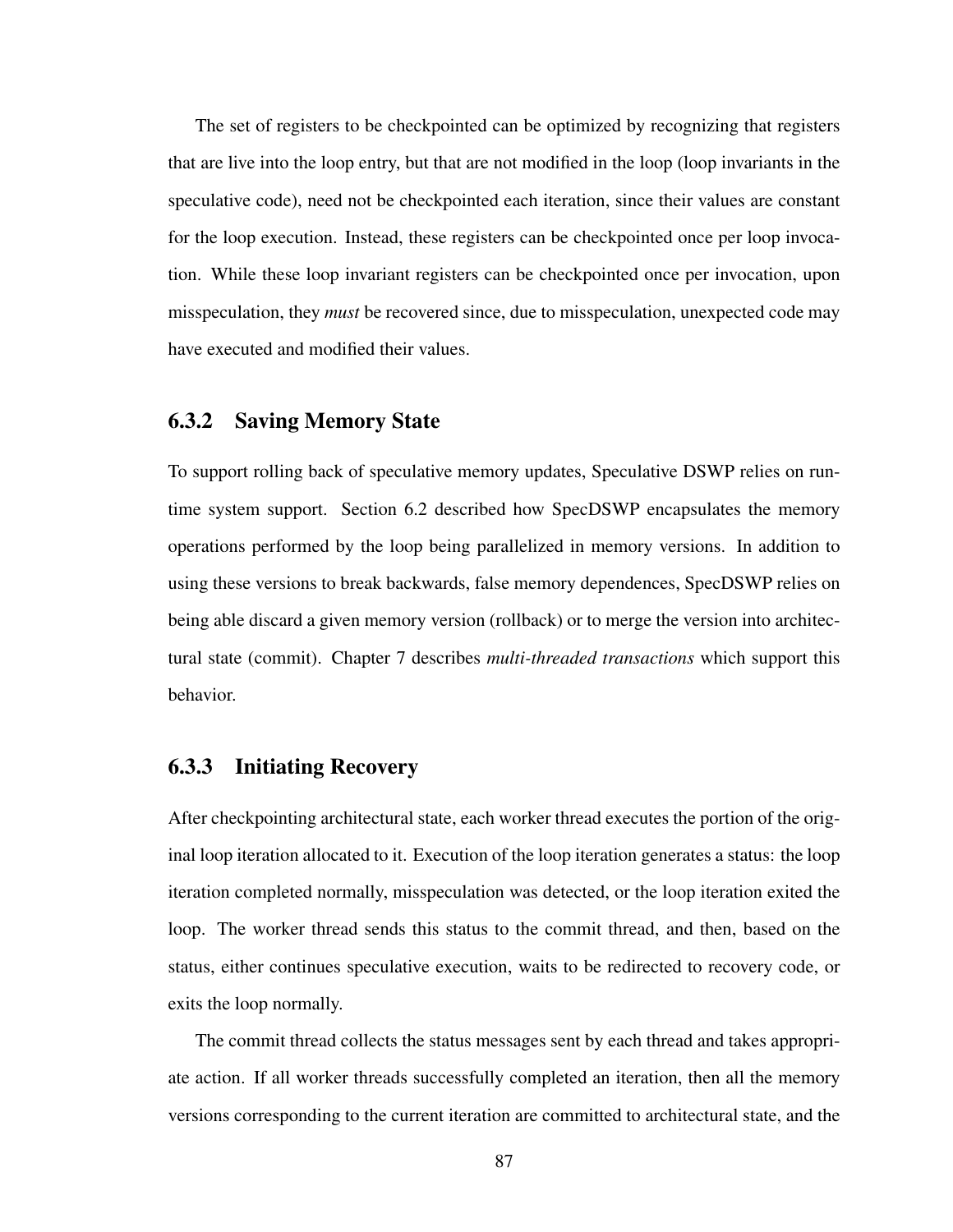register checkpoint is discarded.<sup>4</sup> If any thread detected misspeculation, the commit thread initiates recovery.

By collecting a status message from all worker threads each iteration, it is guaranteed that no worker thread is in an earlier iteration than the commit thread. Consequently, when recovery is initiated, step 1 is already complete. Recovery thus begins by asynchronously resteering all worker threads to thread-local recovery code. Once each thread acknowledges that it has been resteered, step 2 begins. The resteer acknowledgment prevents worker threads from speculatively modifying memory or producing values once memory state has been recovered or queues flushed. To recover state, the commit thread discards all writes to memory versions corresponding to the current or later loop iterations. Additionally, the worker threads flush all queues used by the thread.

## 6.3.4 Iteration Re-execution

Lastly, the misspeculated iteration is re-executed. The commit thread uses the register checkpoint to execute the original single-threaded loop body. The register values *after* the iteration has been re-executed will then be distributed back to the worker threads so that speculative execution can recommence. Note, while the commit thread is re-executing the misspeculated iteration, the worker threads can concurrently execute some of their recovery code. In particular, our experiments have shown that the time to flush queues and restore certain microarchitectural registers (whose values are unaffected by iteration re-execution) can be significant. Consequently, overlapping this recovery with re-execution can considerably reduce the misspeculation penalty.

Note that the commit thread incurs overhead that scales with the number of worker threads. While this code is very light weight, with small loops or many worker threads it is possible that one iteration in the commit thread takes longer than any worker thread.

<sup>4</sup>Since the register checkpoint is saved in virtual registers in the commit thread, no explicit action is required to discard the register checkpoint.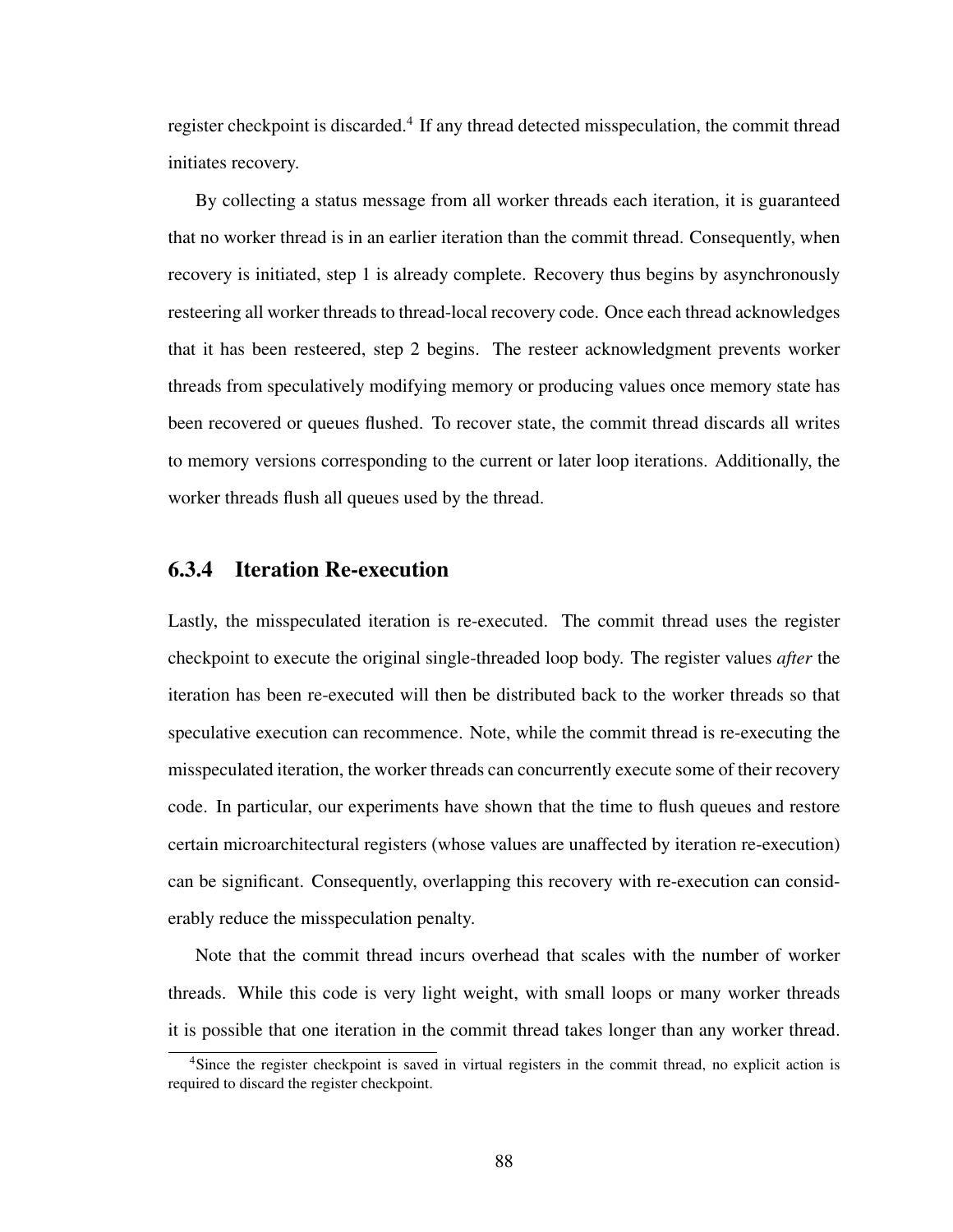Various solutions to this problem exist. First the commit thread code is parallelizable. Additional threads can be used to reduce the latency of committing a loop iteration. Second, the problem can be mitigated by unrolling the original loop. This effectively increases the amount of time the commit thread has to complete its bookkeeping. This can potentially increase the misspeculation penalty, but provided misspeculation is infrequent, the tradeoff should favor additional worker threads.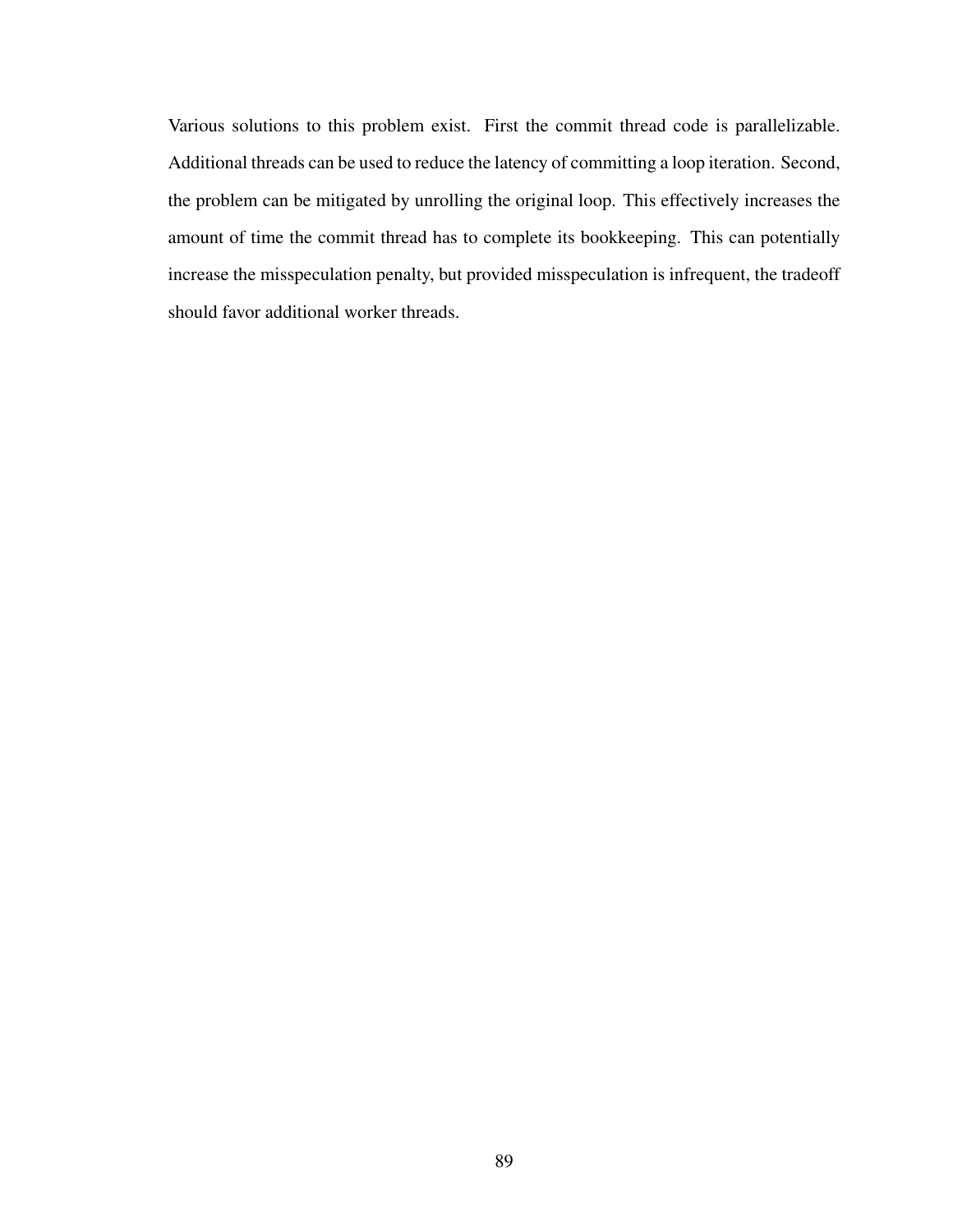## Chapter 7

# Multi-Threaded Transactions

Chapter 6 described how Speculative DSWP relies on memory versioning to enable memory speculation *and* to support memory rollback in case of misspeculation. In addition to SpecDSWP, other speculative automatic parallelization approaches, such as TLS, rely on memory versioning to enable parallelization. Even on the manual parallelization front, memory versioning has begun to gain popularity in the form of transactional programming models [33], a promising approach to mitigating the correctness issues associated with finegrained locks and the performance issues associated with coarse-grained locks. All three approaches rely on *atomicity* to ease the burden of parallelization.

Atomicity eases the burden of manual parallelization by allowing developers to simply mark regions of code as atomic, rather than designing complicated locking protocols to guarantee mutual exclusion and proper synchronization. Regions marked atomic execute as if no other threads were concurrently executing. Run-time systems can guarantee atomicity by logically checkpointing state at the beginning of an atomic region and optimistically executing it concurrently with other threads while checking for access conflicts. In the event of a conflict, the checkpointed state is restored, and the atomic region is re-executed.

Atomicity eases the burden of automatic parallelization by allowing the compiler to *speculatively* execute potentially dependent regions of single-threaded code concurrently.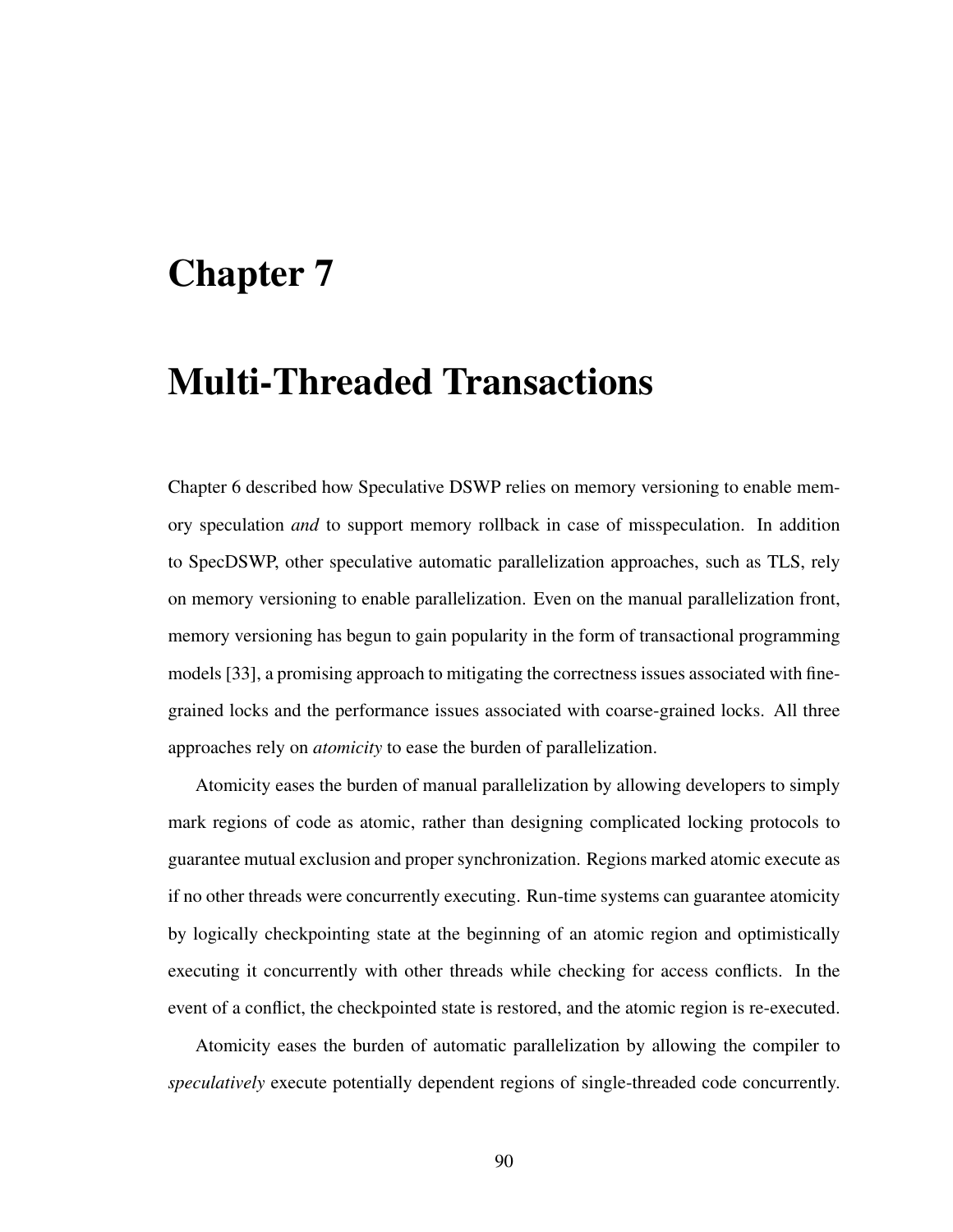The compiler marks such regions atomic, and, if a speculated dependence manifests, the runtime system can rollback any state updates and re-execute the regions sequentially. This frees the compiler from relying on heroic analysis to prove independence between code regions or from being restricted because a dependence could occur even though dynamically such a dependence is rare.

Most transactional programming systems rely on transactional memories [37] and speculative parallelization techniques rely on TLS memory systems [30] to guarantee atomicity. Unfortunately, all proposed hardware *and* software implementations of transactional and TLS memories only provide atomicity of single-threaded regions. We refer to this as *single-threaded atomicity*. Supporting only single-threaded atomicity presents two key problems that we collectively refer to as the *single-threaded atomicity problem*.

First, providing only single-threaded atomicity precludes combining *nested parallelism* [5] with transactional programming. With nested parallelism, threads in a parallel section of code spawn more threads to exploit parallelism to complete a subtask. However, if the thread is executing within a transaction, single-threaded atomicity precludes the spawned threads from executing in the spawning thread's transaction. This limits the amount of parallelism that can be expressed in transactional code. Intel has recognized the importance of nested parallelism for non-transactional programs, and they fully support it in version 2.1 of their Threading Building Blocks library [3]. For transactional programs, applications not leveraging nested parallelism may be able to saturate today's multi-core processors, but future generation processors will offer many more cores. Saturating these processors will almost certainly require explicit support for nested parallelism in transactional code to allow both automatic and manual parallelization of individual transactions in today's transactional programs.

For automatic parallelization, the presence of only single-threaded atomicity forces the compiler to use atomic regions that do not span threads. Just as for manual parallelization, this forces the compiler to parallelize at one program level since the lack of nested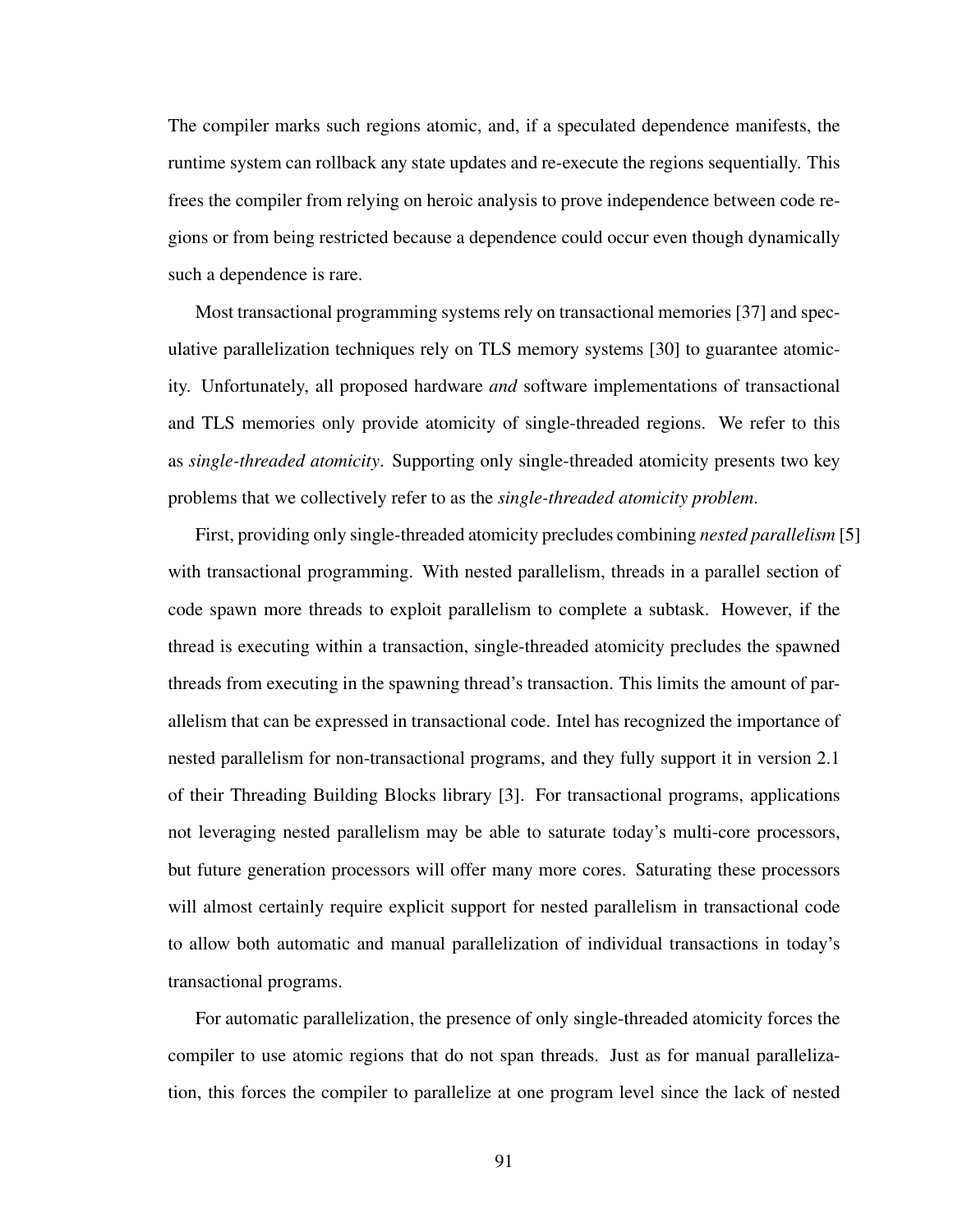parallelism precludes simultaneously parallelizing an outer and inner loop.

Second, and perhaps more important, for both automatic and manual parallelization the lack of nested parallelism breaks modularity; the *implementation* of a function is exposed to the user (or compiler). For example, a single-threaded implementation of a library routine can be invoked from within a transaction, but a parallel one cannot. For both a developer and a compiler, this proves problematic since the implementation of many functions are unavailable during development or compilation. More distressing, for languages that support polymorphism (e.g., object-oriented languages) or function pointers, a single call site may invoke many different implementations, some single-threaded others potentially multi-threaded. Consequently, while parallelized code may work during testing, at runtime unanticipated code may be invoked leading to many subtle, hard to debug errors. In practice, the absence of nested parallelism will significantly inhibit the adoption of transactions, both in transactional programming and automatic parallelization.

To address the single-threaded atomicity problem, this chapter introduces the concept of *multi-threaded transactions* (MTXs). Like distributed transactions from the database world, an MTX represents an atomic set of memory accesses where these accesses may originate from many threads. Like its single-threaded counterpart, all the stores in an MTX will be merged with architectural state, or they will all be rolled back. Depending on implementation, either the runtime system or the software client is responsible for detecting conflicts between concurrently executing MTXs. However, unlike its single-threaded counterpart, MTXs support *multi-threaded atomicity*. Many threads can concurrently access a single MTX, yet these accesses will *all* commit atomically or *all* rollback.

In summary, this chapter will:

- 1. Illustrate how *single-threaded atomicity* is a crucial impediment to modularity in transactional programming *and* efficient speculation in automatic parallelization (Section 7.1).
- 2. Introduce multi-threaded transactions, a generalization of single-threaded transac-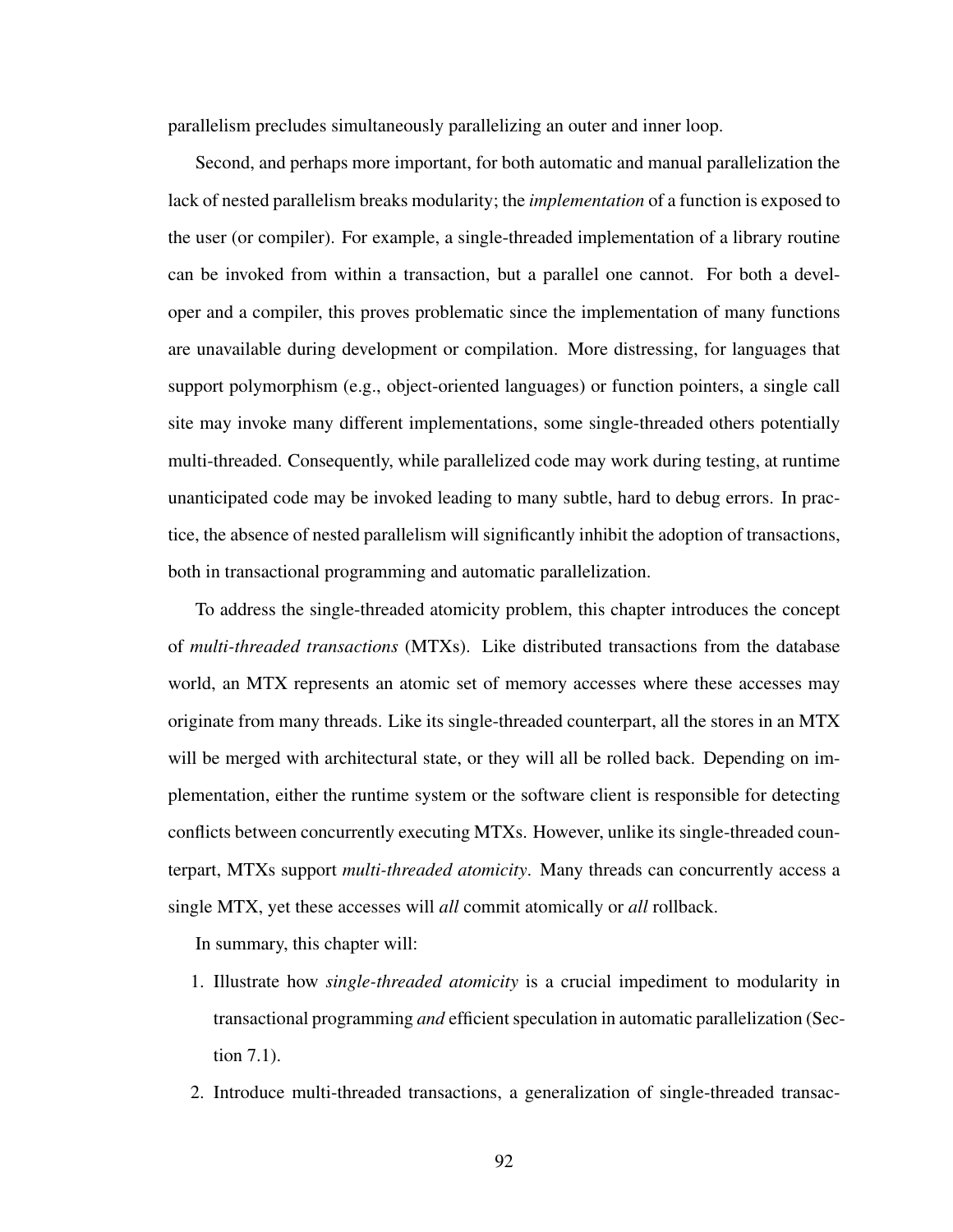```
1 atomic {
                    2 int *results =
                    3 get_results(&n);
                    4 sort(results, n);
                    5 for (i = 0; i < 10; i++)6 sum += results[i];
                    7 }
                            (a) Application code.
1 void sort(int *list, int n) {
2 if (n == 1) return;
3 atomic {
4 sort(list, n/2);
5 sort (list + n/2, n - n/2); 6
6 merge(list, n/2, n - n/2); 7
7 }
8 }
    (b) Sequential library implementation.
                                  1 void sort(int *list, int n) {
                                       if (n == 1) return;
                                  3 atomic {
                                  4 tid = spawn(sort, list, n/2);
                                 5 sort(list + n/2, n - n/2);
                                       wait(tid);
                                       merge(list, n/2, n - n/2);
                                  \begin{matrix} 8 \end{matrix} \qquad \qquad \Big\}9 }
                                         (c) Parallel library implementation.
```
Figure 7.1: Transactional nested parallelism example.

tions that supports *multi-threaded atomicity* (Section 7.2).

3. Propose an implementation of multi-threaded transactions based on an invalidationbased cache coherence protocol (Sections 7.3 and 7.4).

# 7.1 The Single-Threaded Atomicity Problem

This section explores the single-threaded atomicity problem, first with a transactional programming example, then with an automatic parallelization example. Both examples illustrate how the lack of nested parallelism and modularity preclude parallelization opportunities. The section concludes by describing two necessary properties to enable multi-threaded atomicity.

#### 7.1.1 Transactional Programming

Consider the code shown in Figure 7.1(a). This code gathers a set of results, sorts the results, and then accumulates the first ten values in the sorted set. The code is executing within an atomic block, so the underlying runtime system will initiate a transaction at the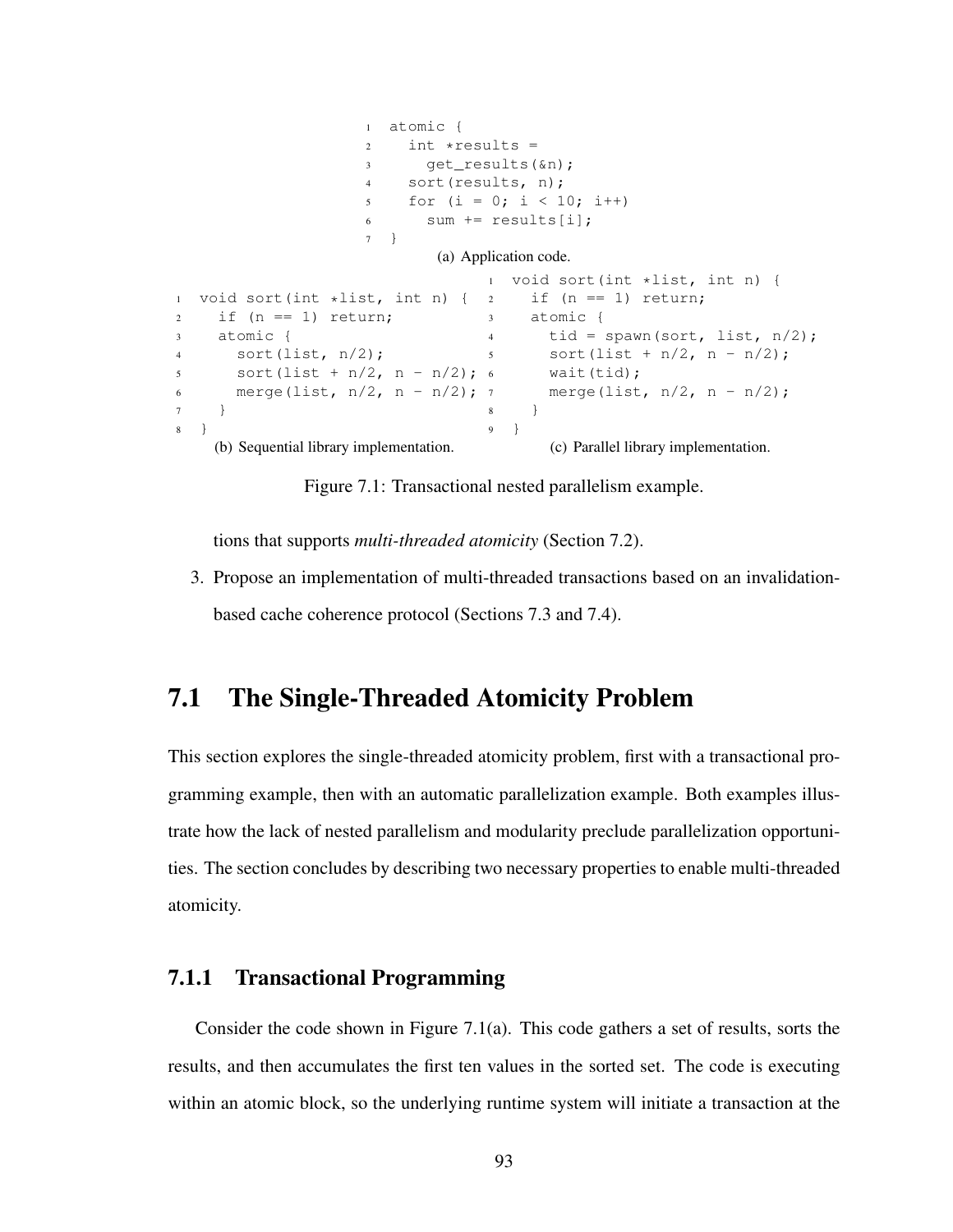beginning of the block and attempt to commit it at the end of the block. Figures 7.1(b)- (c) show two possible implementations of the sort routine. Both sorts partition the list into two pieces and recursively sort each piece. The two sorted pieces are then merged to produce a fully sorted list. The first sort implementation is sequential and is compatible with the code executing in the atomic block. The atomic block contained inside the sort function creates a nested transaction, but *not* nested parallelism. The second sort implementation is parallel and delegates one of the two recursive sorts to another thread. Since nested parallelism is unsupported by proposed transactional memory (TM) systems, the parallel sort will not run correctly.

Problems first arise at the call to spawn. Since current TM proposals only provide single-threaded atomicity, the spawned thread necessarily does not run in the same transaction as the spawning thread. Consequently, the newly spawned thread cannot read the list it is supposed to sort since the data is still being buffered in the uncommitted spawning thread. Even if the data were available, the problem resurfaces in the call to merge. The merge function must be able to read the results of stores executed in the spawned thread. Unfortunately, those stores are not executed in the transaction containing the call to merge. Transaction isolation ensures that these stores are *not* visible.

Avoiding these problems means that the spawning thread has to commit its transaction before spawning the recursive call to sort and before the call to merge. Similarly, the spawned thread must commit its transaction before returning. However, if a transaction in another part of the system conflicts with the code executing in the atomic block in Figure  $7.1(a)$ , the modifications made within the block must be able to roll back. Unfortunately, if any of the commits just described occur, such a roll back is impossible. Consequently, current TM systems cannot support this nested parallelism.

As was discussed earlier, forbidding nested parallelism both limits parallelism and breaks modularity by exposing an interface's implementation. If the code in Figure 7.1(a) is object-oriented, then  $qet_results$  can return one of many implementations of a List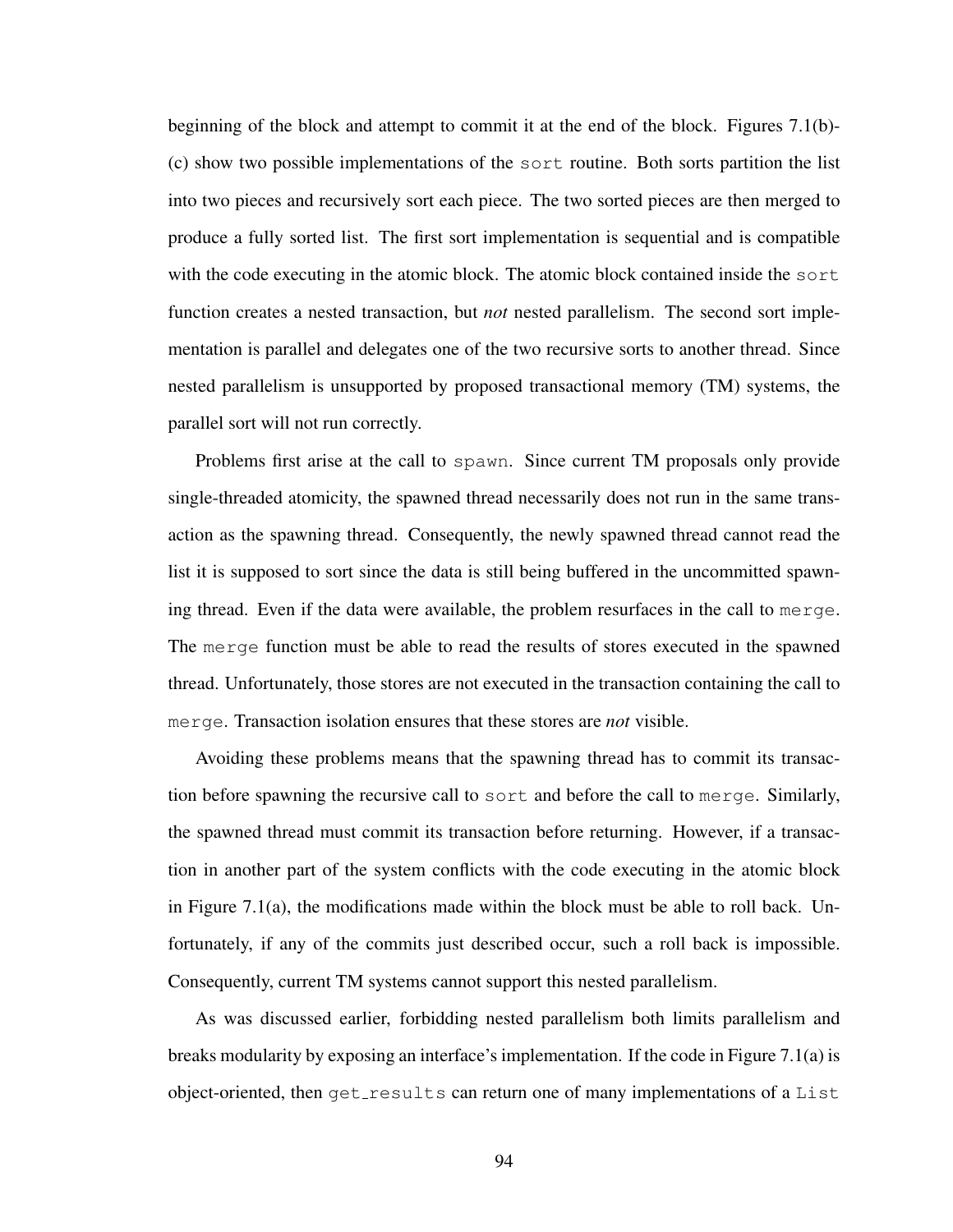interface. If sort is a virtual function in the List interface, the developer writing the atomic region does not know if the sort function is implemented with sequential or parallel code. While such information could be added to the function signature, to maintain composability, all parallel functions would also require a sequential counterpart. As modularity and code reuse are the cornerstone of software engineering, the single-threaded atomicity problem will significantly inhibit the use of transactional programming in large systems.

#### 7.1.2 Automatic Parallelization

This section illustrates how the single-threaded atomicity problem can inhibit automatic parallelization, specifically for SpecDSWP.

Figure 7.2(a) shows pseudo-code for a loop amenable to the SpecDSWP transformation. The loop traverses a linked list, extracts data from each node, computes a cost for each node based on the data, and then updates each node. If the cost for a particular node exceeds a threshold, or the end of the list is reached, the loop terminates.

Figure 7.2(b) shows the dependence graph among the various statements in each loop iteration (statements 1, and 6 are omitted since they are not part of the loop). Easily speculated dependences are shown as dashed edges in the figure. If no dependences are speculated, statements 3, 4, 5, 8, and 9 participate in a single recurrence. Consequently, nonspeculative DSWP would be forced to put all five statements into a single thread. While the call to update (statement 7) could be placed into a separate thread, assuming the bulk of the runtime is spent in extract, calc, and in cache misses traversing the linked list (statement 8), such a partition would yield very little parallelism.

The loop can be effectively parallelized with SpecDSWP. Assuming cost will rarely exceed the threshold, the control dependence between the early exit (statement 4) and the subsequent statements can be speculated. After speculation, each statement will be in its own trivial SCC allowing SpecDSWP to schedule each statement into its own thread.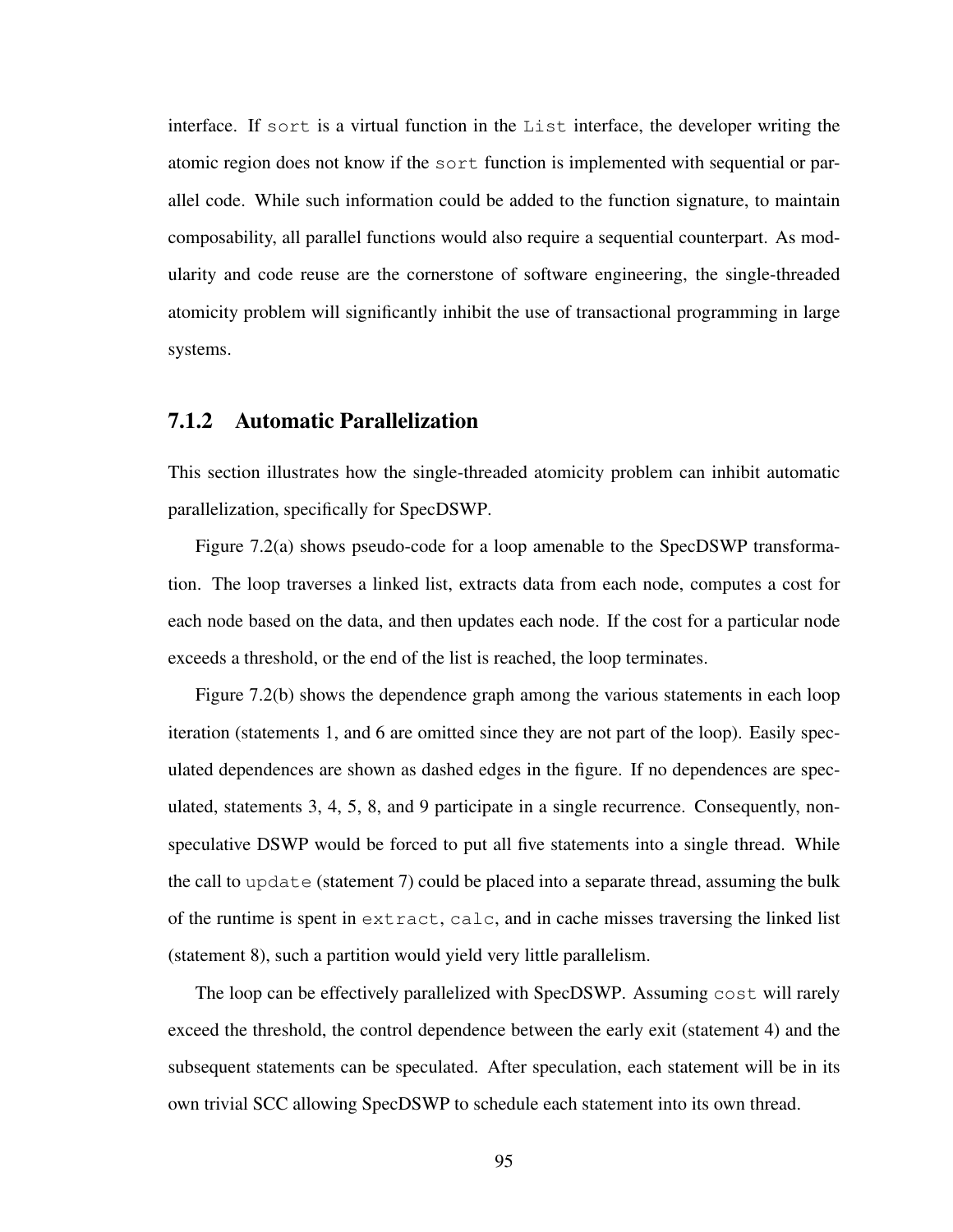```
1 if (!node) goto exit;
2 loop:
3 data = extract (node)
4 cost = calc(data);
5 if (cost > THRESH)
6 goto exit;
7 update(node);
8 node = node->next;
9 if (node) goto loop;
10 exit:
```
(a) Single-Threaded Code

```
1 if (!node) goto exit;
2 loop:
3 data = extract(node);
4 produce(T2, data);
5 update(node);
6 node = node->next;
7 produce(T2, node);
8 if (node) {
9 produce(CT, OK);
10 goto loop;
11 }
12 exit:
13 produce(CT, EXIT);
```
(c) Parallelized Code Thread 1



```
1 loop:
2 data = consume(T1);
3 \qquad \cosh = \text{calc}(data);4 if (cost > THRESH)
5 produce(CT, MISSPEC);
6 node = consume (T1);
7 if (node) {
8 produce(CT, OK);
9 goto loop;
10 }
11 exit:
12 produce(CT, EXIT);
```
(d) Parallelized Code Thread 2



Figure 7.2: This figure illustrates the single-threaded atomicity problem for SpecDSWP. Figures (a)–(b) show a loop amenable to SpecDSWP and its corresponding PDG. Dashed edges in the PDG are speculated by SpecDSWP. Figures (c)–(d) illustrate the multithreaded code generated by SpecDSWP. Finally, Figures (e)–(f) illustrate the necessary commit atomicity for this code if it were parallelized using SpecDSWP and TLS respectively. Stores executed in boxes with the same color must be committed atomically.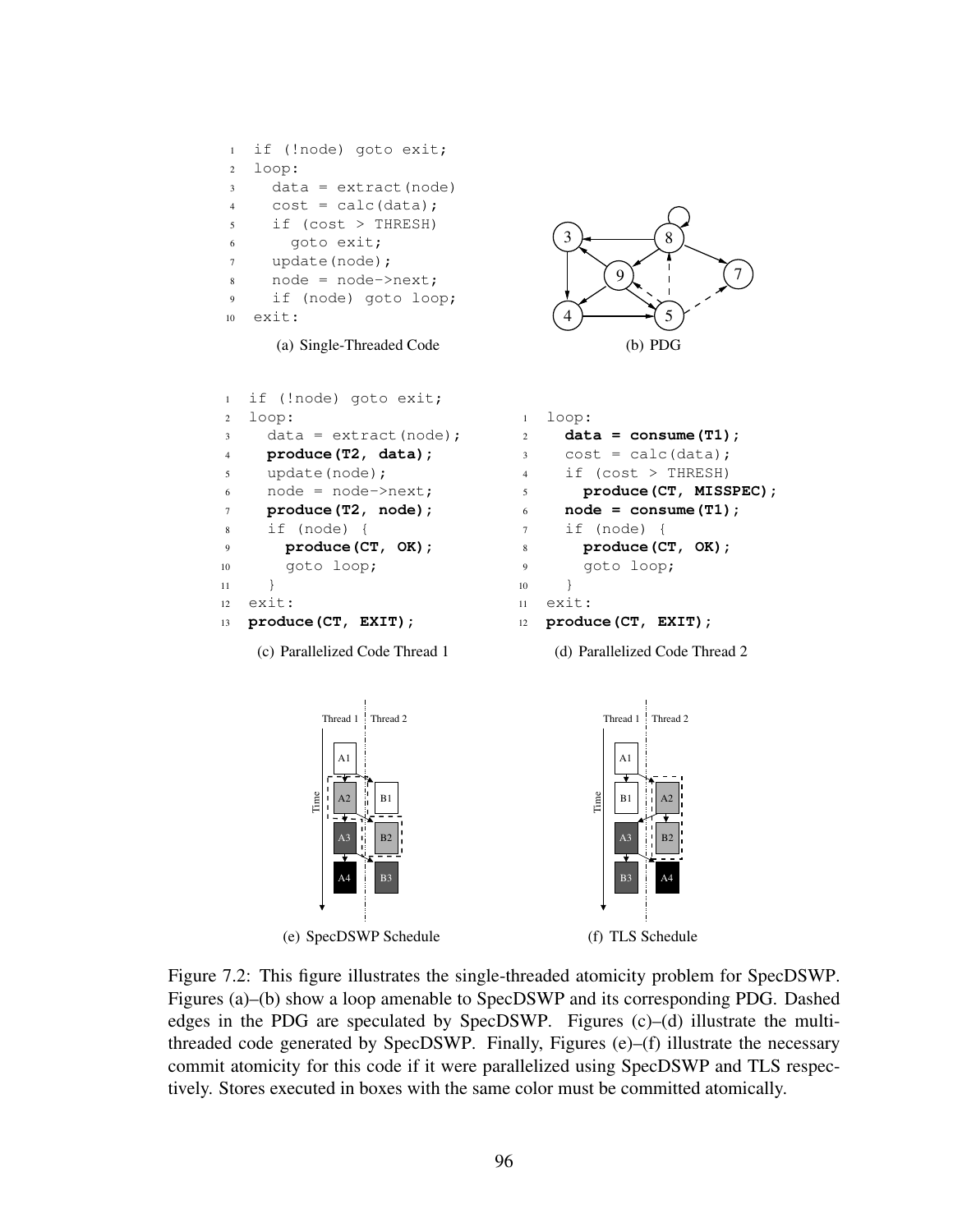Figures 7.2(c) and (d) show the parallel code that results from applying SpecDSWP targeting two threads (misspeculation recovery code has been omitted for clarity). In the figure, statements 3, 7, 8, and 9 (using statement numbers from Figure 7.2(a)) are in the first thread, and statements 4 and 5 are in the second thread. Statements in bold have been added for communication, synchronization, and misspeculation detection. Figure 7.2(e) shows how the parallelized code would run assuming no misspeculation.

As Chapter 6 described, SpecDSWP relies on runtime support to rollback the effects of speculative stores in the event of misspeculation. Unfortunately existing transactional and TLS memory systems are inadequate for SpecDSWP. To understand why, first consider how TLS buffers speculative state. Figure 7.2(f) shows a potential execution schedule for a two-thread TLS parallelization of the program from Figure 7.2(a) assuming the code has been scheduled such that the regions labeled A and B correspond to the code assigned to the first and second threads, respectively, from the SpecDSWP parallelization. TLS executes each speculative loop iteration in a TLS epoch. In the figure, blocks participating in the same epoch are shaded in the same color. One particular epoch is outlined for illustration. TLS epochs resemble transactions except TLS epochs have a predetermined commit order, while transactions compete for commit order. Epochs are assigned according to the single-threaded program order and define the logical order for memory instructions. Stores executed during each iteration are buffered in the epoch, and when a particular epoch becomes the oldest in the system, it is allowed to commit. If an epoch conflicts with a later epoch, all later epochs roll back.

Figure 7.2(e) shows the corresponding execution schedule that would be used by SpecDSWP. The blocks contained in the outlined TLS epoch are similarly outlined in the figure. Since SpecDSWP also uses loop iterations as the unit of speculative work, it also must be able to rollback the effects of the outlined region in the event of a misspeculation. Notice, however, that the outlined region *spans* threads and potentially multiple cores. Consequently TLS epochs and conventional transactions are inapplicable because they only provide single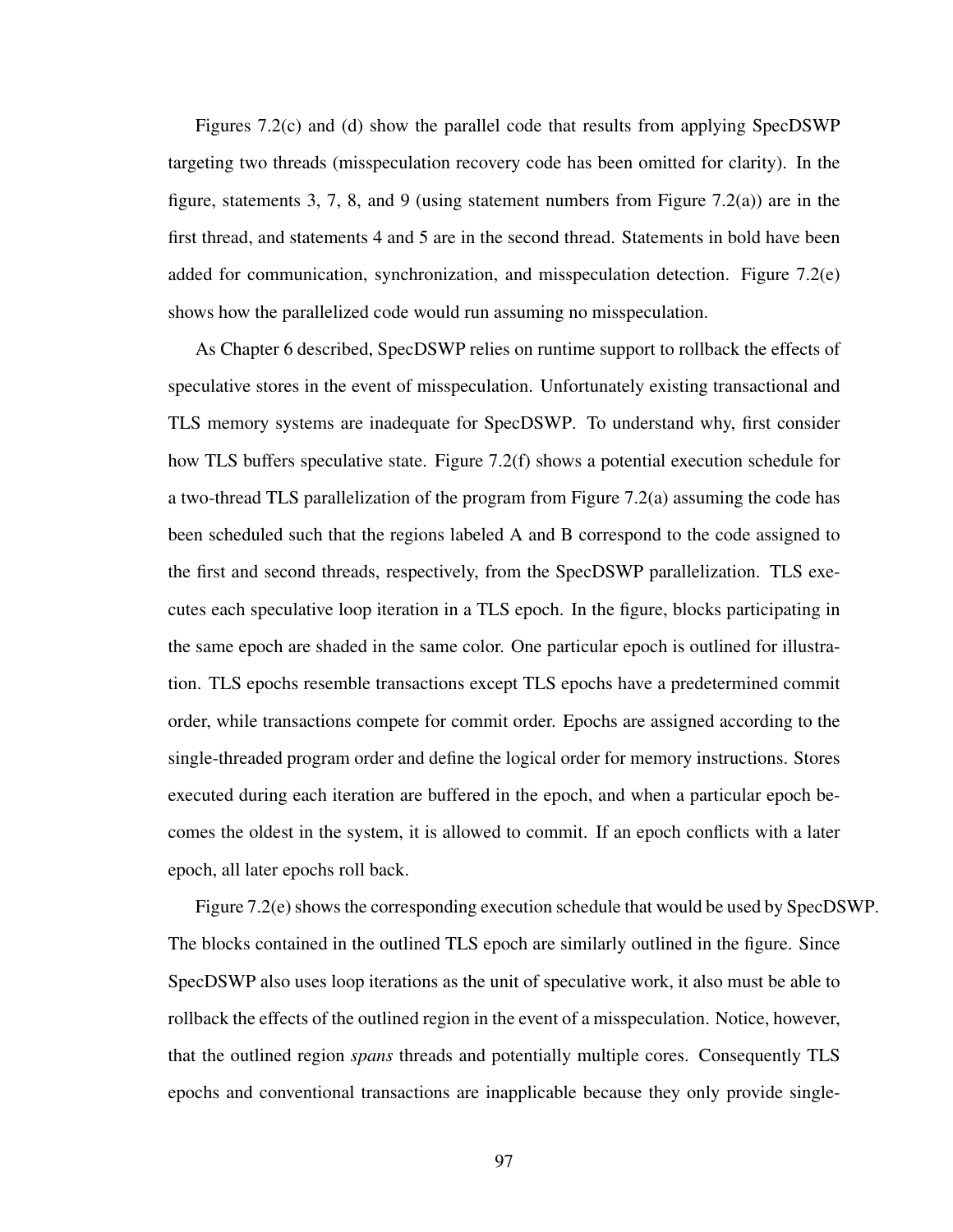threaded atomicity.

An alternate possibility is to wrap each iteration from each thread in a distinct epoch. In Figure 7.2(e), each block would be in a distinct epoch. Epochs 1 and 2 would be assigned to the first iteration in threads 1 and 2 respectively. Since epoch 1 is the oldest epoch, the stores from the first iteration in thread 1 would be treated as non-speculative. Unfortunately, the stores in thread 1's first iteration are indeed speculative. If thread 2 detects misspeculation (line 4 in Figure 7.2(d)) in the first iteration, thread 1 needs to be rolled back to undo the stores in the call to update. Attempts to salvage the system by reassigning epoch numbers also do not work since epochs will not be ordered according to the single-threaded program order.

The problem could be solved if four epochs, rather than two, were used per iteration. The first thread would execute statements 2 and 3 in epoch 1 and statements 4–9 in epoch 3. The second thread would execute statements 1–4 in epoch 2 and statement 5 in epoch 4. This assignment of epoch numbers matches single-threaded program order thus guaranteeing correctness (it also matches the assignment of version numbers described in Section 6.2). However, the number of epochs needed per loop iteration scales with the degree of speculation. In general, even with modest speculation, many epochs will be necessary. While such a system works in theory, in practice it is untenable since it requires that the state of all live registers and the contents of the inter-thread communication queues in addition to the state of memory be checkpointed at the beginning of each epoch. With many epochs per iteration, the overhead of such aggressive checkpointing can easily overtake the benefits parallelization. Even if the register and queue checkpointing overhead were not significant, traditional epochs would still not be a complete solution since epoch numbers are singledimensional (not multi-dimensional as was discussed in Section 6.2.3) and consequently do not support nested parallelism. Consequently, just as in transactional programming, the single-threaded atomicity problem significantly impairs automatic parallelization.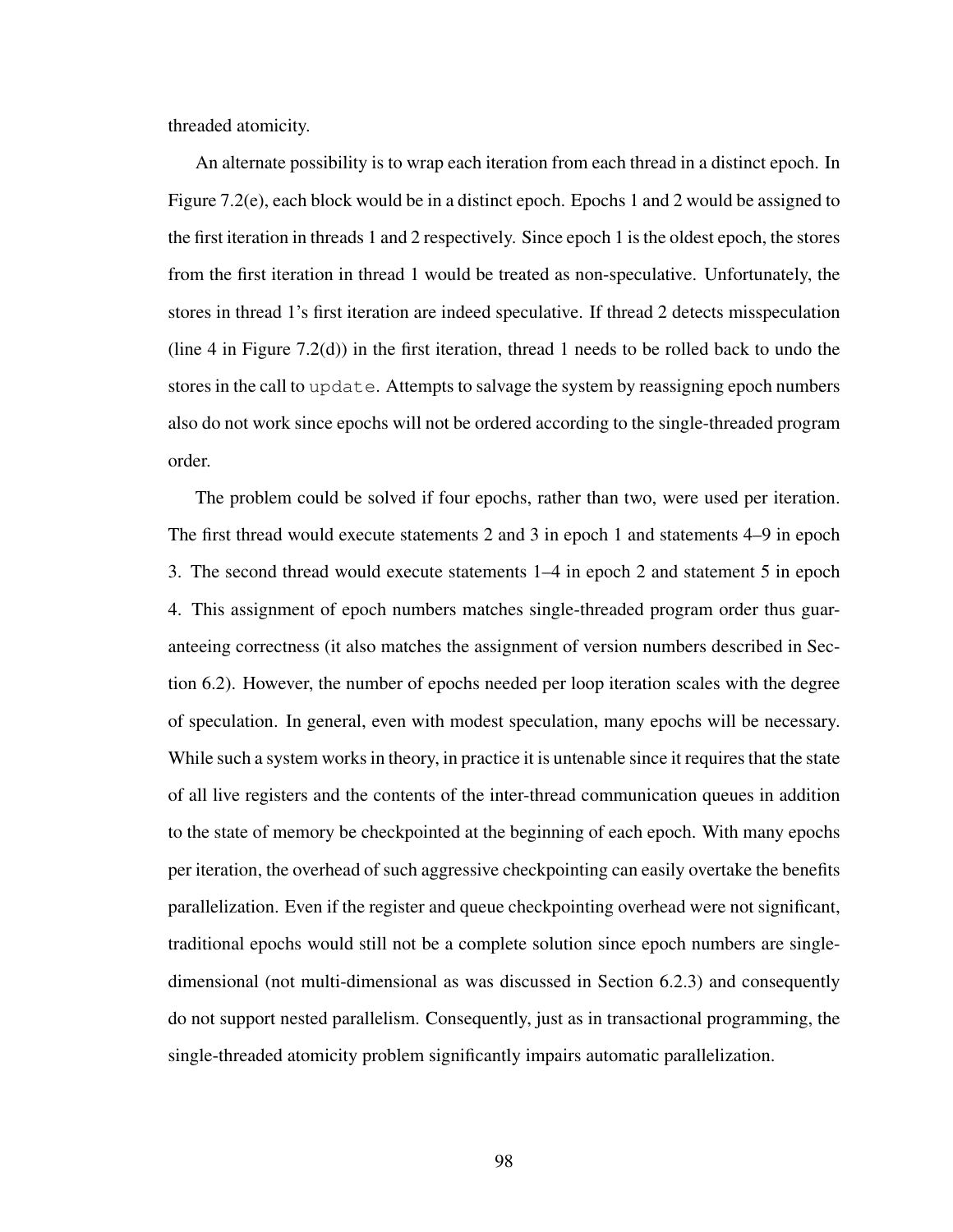#### 7.1.3 Supporting Multi-Threaded Atomicity

Given the problems just described, it is clear that systems which provide only singlethreaded atomicity are insufficient. Here, we identify two key features which extend conventional transactional memories to support multi-threaded atomicity.

**Group Transaction Commit** The first fundamental problem faced by both examples was that transactions<sup>1</sup> were isolated to a single thread. This limitation could not be avoided by using one transaction for each thread participating in a logically atomic region since these transactions did not all commit atomically. Section 7.2 introduces the concept of an MTX that encapsulates many sub-transactions (subTX). Each subTX resembles a TLS epoch, but all the subTXs within an MTX can commit together providing *group transaction commit*.

Uncommitted Value Forwarding Group transaction commit alone is still insufficient to provide multi-threaded atomicity. It is also necessary for speculative stores executed in an early subTX to be visible in a later subTX (at least within the same MTX). While many TLS implementations support *uncommitted value forwarding* between epochs as an optimization [75], uncommitted value forwarding between subTXs is *necessary* to guarantee multi-threaded atomicity. Ensuring that uncommitted values are forwarded between threads allows the threads executing in a single MTX, but different subTXs, to execute cooperatively. Specifically, it allows threads participating in an MTX to synchronize, thus preventing misspeculation, even for *ambiguous* memory dependences.

In the nested parallelism example (Figure 7.1), the recursive call to sort must be able to see the results of uncommitted stores executed in the primary thread, and the call to merge must be able to see the results of stores executed in the recursive call to sort. Uncommitted value forwarding facilitates this store visibility. Similarly, in the SpecDSWP example (Figure 7.2), if each loop iteration executes within a single MTX, and each itera-

<sup>1</sup>For the remainder of the paper, we will refer to both transactions and epochs as transactions. A distinction will be made only where necessary.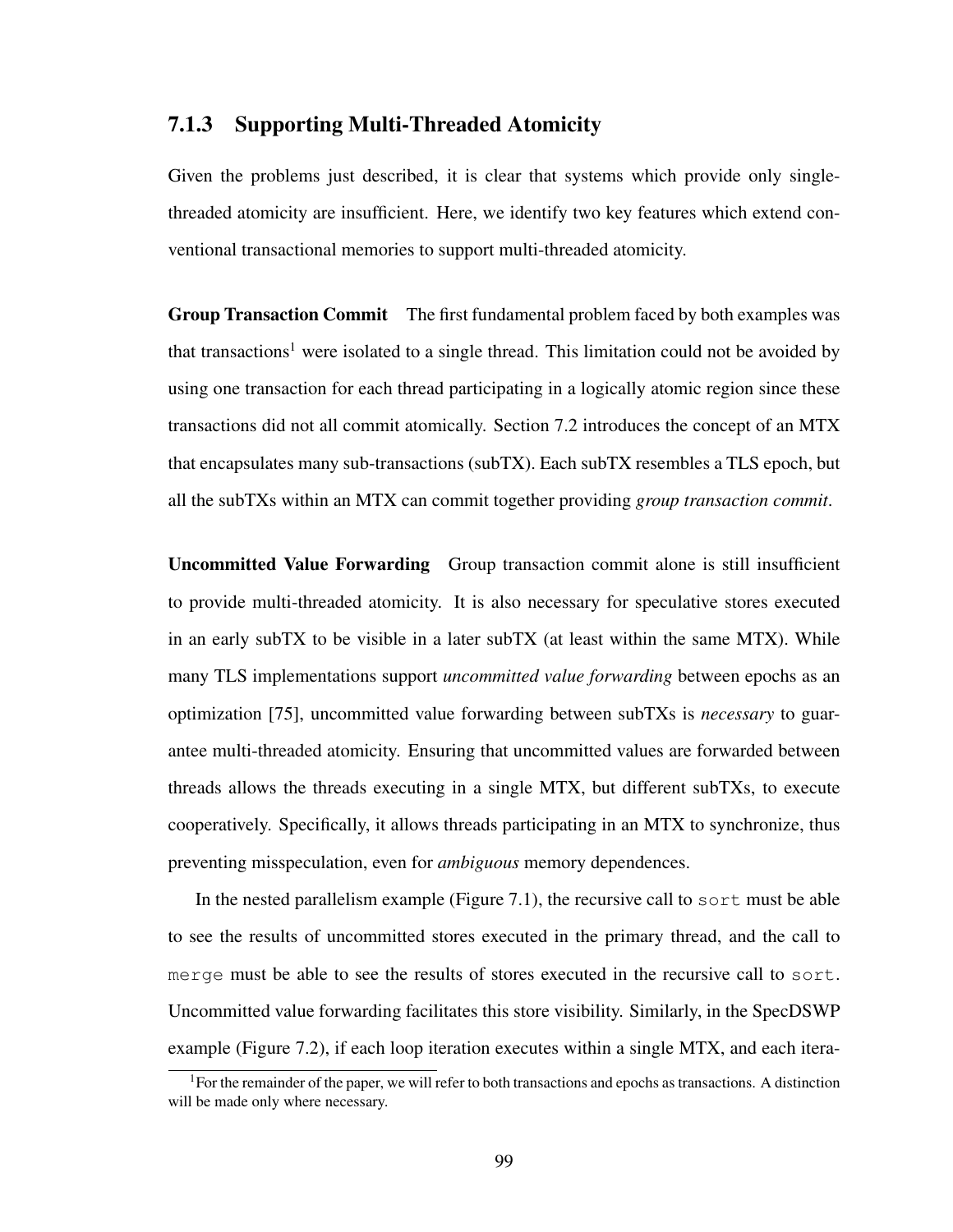| Instruction | Arguments     | Description                                                               |  |  |  |
|-------------|---------------|---------------------------------------------------------------------------|--|--|--|
| allocate    | <b>VID</b>    | Returns an unused MTX ID setting its parent to the specified VID.         |  |  |  |
| deallocate  | <b>MTXID</b>  | Indicate that the specified MTX ID is no longer being used.               |  |  |  |
| enter       | <b>VID</b>    | Enter the specified MTX and subTX.                                        |  |  |  |
| commit.pl   | <b>MTXID</b>  | Commit phase 1. Mark the specified MTX as non-speculative and ac-         |  |  |  |
|             |               | quire the commit token from the parent version. Future conflicts must     |  |  |  |
|             |               | rollback the other conflicting transaction.                               |  |  |  |
| commit.p2   | <b>VID</b>    | Commit phase 2. All the stores from the current MTX in the specified      |  |  |  |
|             |               | subTX will be committed to architectural state or the parent version.     |  |  |  |
|             |               | SubTXs within a particular MTX <i>must</i> be committed in order. Threads |  |  |  |
|             |               | must issue enter to enter a legitimate MTX or committed state.            |  |  |  |
| commit.p3   | <b>MTX ID</b> | Commit phase 3. Return the commit token to the parent version.            |  |  |  |
| rollback    | <b>MTXID</b>  | All the stores from the specified MTX will be discarded, and the MTX      |  |  |  |
|             |               | deallocated. Threads must issue enter to enter a legitimate MTX or        |  |  |  |
|             |               | committed state.                                                          |  |  |  |

Table 7.1: Instructions for managing MTXs.

tion from each thread executes within a subTX of that MTX, uncommitted value forwarding is necessary to allow the stores from extract to be visible to loads in calc.

# 7.2 The Semantics of Multi-Threaded Transactions

MTXs provide the illusion of a private memory for the threads participating in the transaction. Conceptually, the private memory is initialized with the contents of architectural memory at the time the MTX is created. Loads are serviced from the private memory, and stores update the private memory without affecting other threads not participating in the MTX. If an MTX commits, then all threads can observe the effects of the stores executed in the transaction. The following sections will more formally define an MTX and introduce new instructions for managing them. For reference, the set of instructions added to the ISA are listed in Table 7.1.

#### 7.2.1 Basics

An MTX provides atomicity and isolation for a collection of memory operations originating from one or more threads. Two MTXs are said to produce an *inter-transaction conflict* if one transaction writes a location that the other reads without first writing. Such conflicts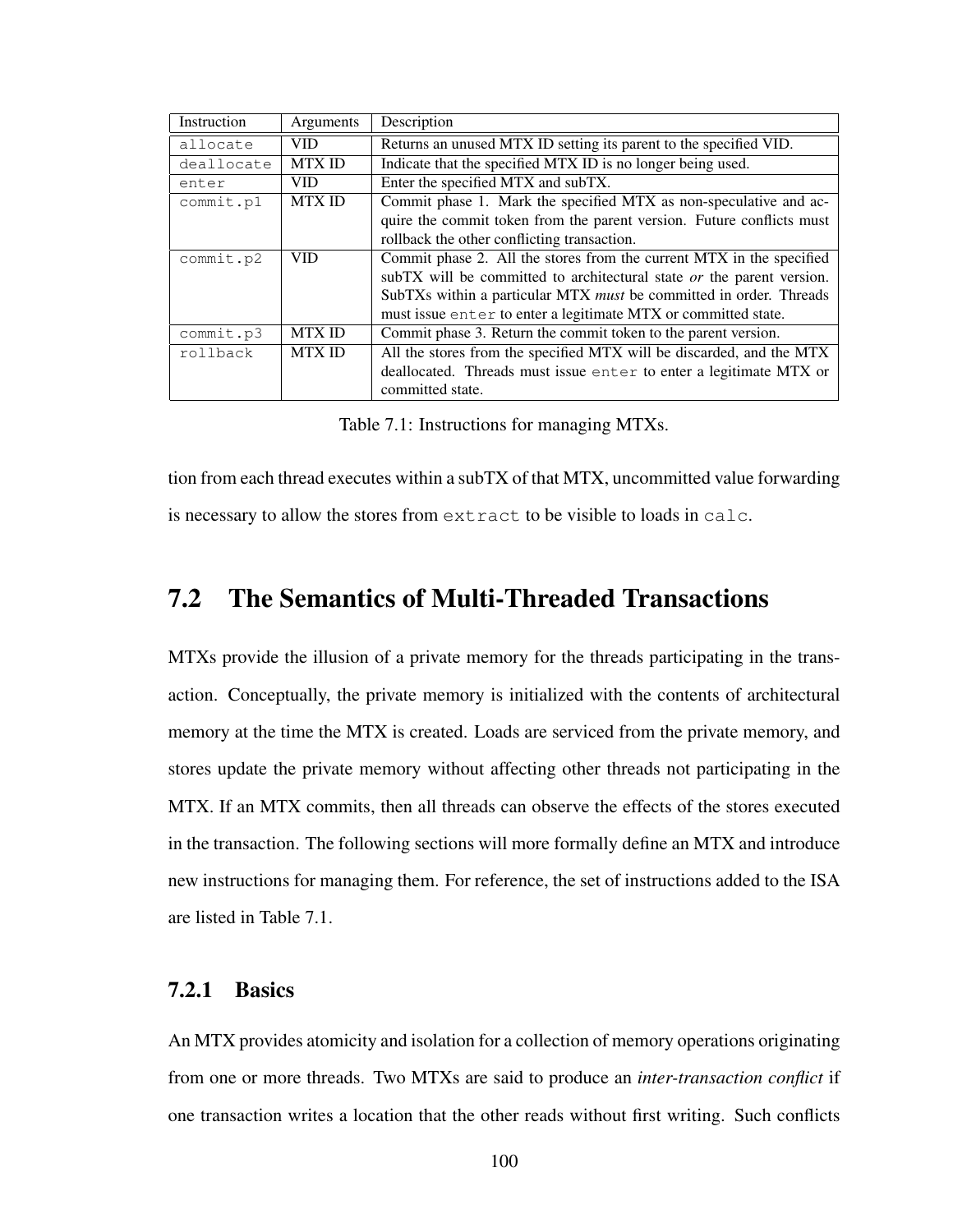lead to non-serializable accesses, and one of the conflicting MTXs should be rolled back.

To allow programs to define a memory order *a priori*, MTXs are decomposed into subTXs. While separate MTXs compete for commit order, the commit order of subTXs within an MTX is predetermined just like TLS epochs (Section 7.2.2). A particular subTX within an MTX is identified by a pair of identifiers, (MTX ID, subTX ID), called the *version ID* (*VID*). Note that an MTX comprised of only one subTX implements the semantics of a conventional single-threaded transaction.

An MTX is created by the allocate instruction which returns a unique MTX ID. A discussion of allocate's argument is deferred to Section 7.2.3. A thread enters an MTX by executing the enter instruction indicating the desired MTX ID and subTX ID. If the specified subTX does not exist, the system will automatically create it. However, the software is responsible for managing and assigning unique subTX IDs. A thread may leave a particular subTX and enter another (in the same or different MTX) by issuing a subsequent enter instruction. The VID  $(0, 0)$  is reserved to represent committed architectural state. Consequently, a thread may leave all MTXs and resume issuing non-speculative memory operations by issuing enter(0,0).

#### 7.2.2 Intra-Transaction Memory Ordering

Within a subTX, memory operations are ordered in accordance with single-threaded program order. SubTXs within an MTX are well ordered (like TLS epochs), and this order defines the semantic order of memory operations across threads. Consequently, values stored in one subTX are visible in all subsequent subTXs. Stores to the same address from different subTXs are legal, and subsequent loads will observe the value stored by the nearest earlier subTX. This provides uncommitted value forwarding as was discussed in Section 7.1.3.

However, to allow memory alias speculation within an MTX (e.g., TLS applied to a single task in a transactional program, or non-loop carried memory speculation in SpecDSWP),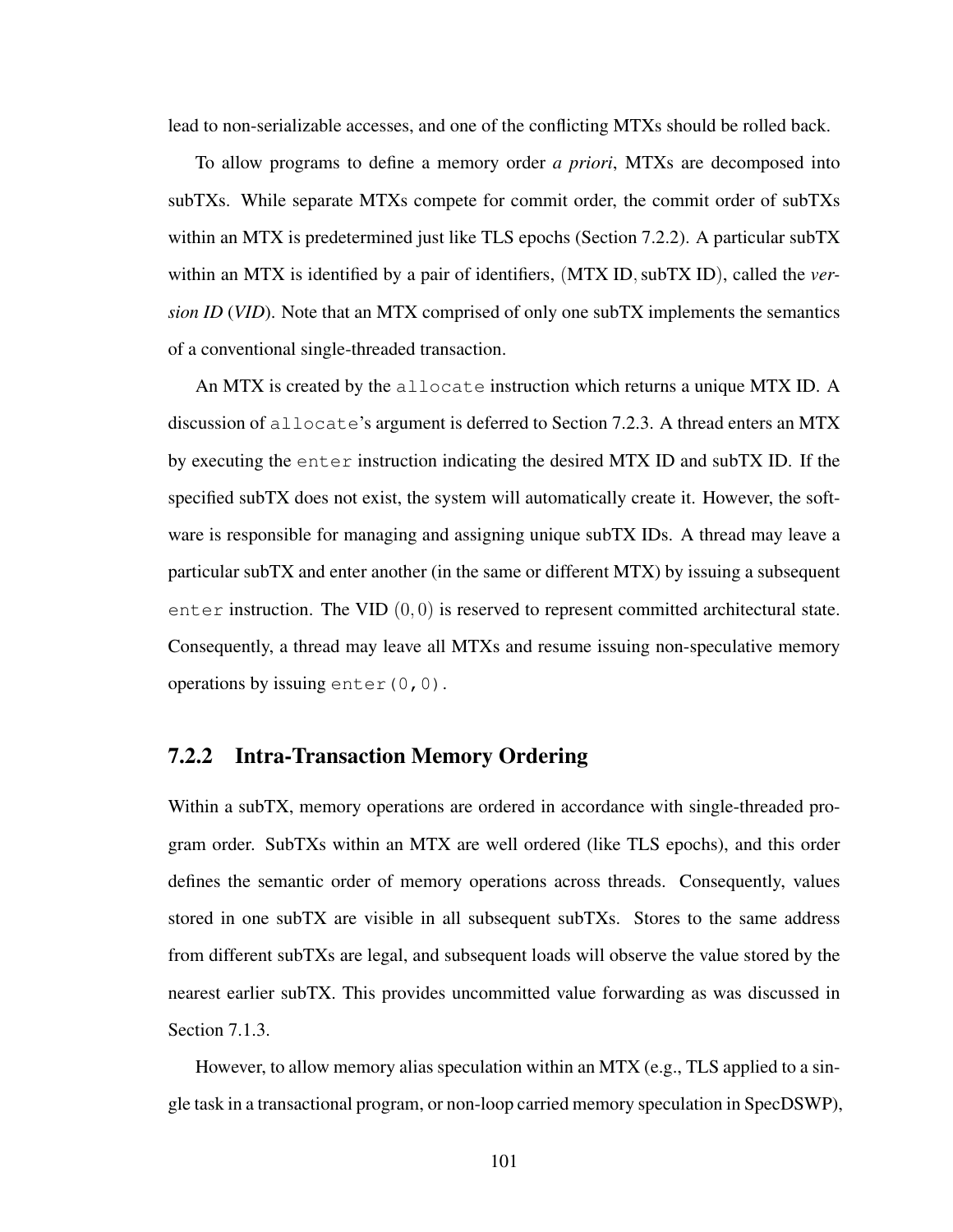if an address is written in a particular subTX after the corresponding address has been read in a later subTX, then an *intra-transaction conflict* has occurred and the entire MTX should be rolled back.

To avoid intra-transaction conflicts, the threads participating in an MTX may synchronize to guarantee that a store in an earlier subTX has executed before a dependent load is issued in a later subTX. Conventional memory-based synchronization or out-of-band (nonmemory) synchronization [60, 61] can be used. Since memory-based synchronization may itself trigger an intra-transaction conflict, the ISA must also be extended with synchronization primitives (e.g. compare-and-swap) that do not trigger such conflicts.

#### 7.2.3 Nested Transactions

Many threads participating in a single MTX may be executing concurrently. However, a thread executing within an MTX may not be able to spawn additional threads and appropriately insert them into the memory ordering because no sufficiently sized gap in the subTX ID space has been allocated. As was discussed in Section 6.2, allocating a sufficiently large gap is not always possible due to nested parallelism.

To remedy this and to allow arbitrarily deep nesting, rather than decomposing subTXs into sub-subTXs, an MTX may have a parent subTX (in a different MTX). When such an MTX commits, rather than merging its speculative state with architectural state, its state is merged with its parent subTX. Consequently, rather than directly using a subTX, a thread may choose to allocate a new MTX specifying its subTX as the parent. The thread may then spawn more threads providing them with subTXs within the newly created MTX. An MTX's parent subTX is specified as the argument to the  $\alpha$ llocate instruction. The VID  $(0, 0)$  can be used as the argument to specify that an MTX has no parent.

To provide uncommitted value forwarding, values are forwarded from parent subTXs to all descendants and vice-versa. To resolve memory ordering ambiguities between direct accesses to a subTX and accesses resulting from a nested MTX committing to its parent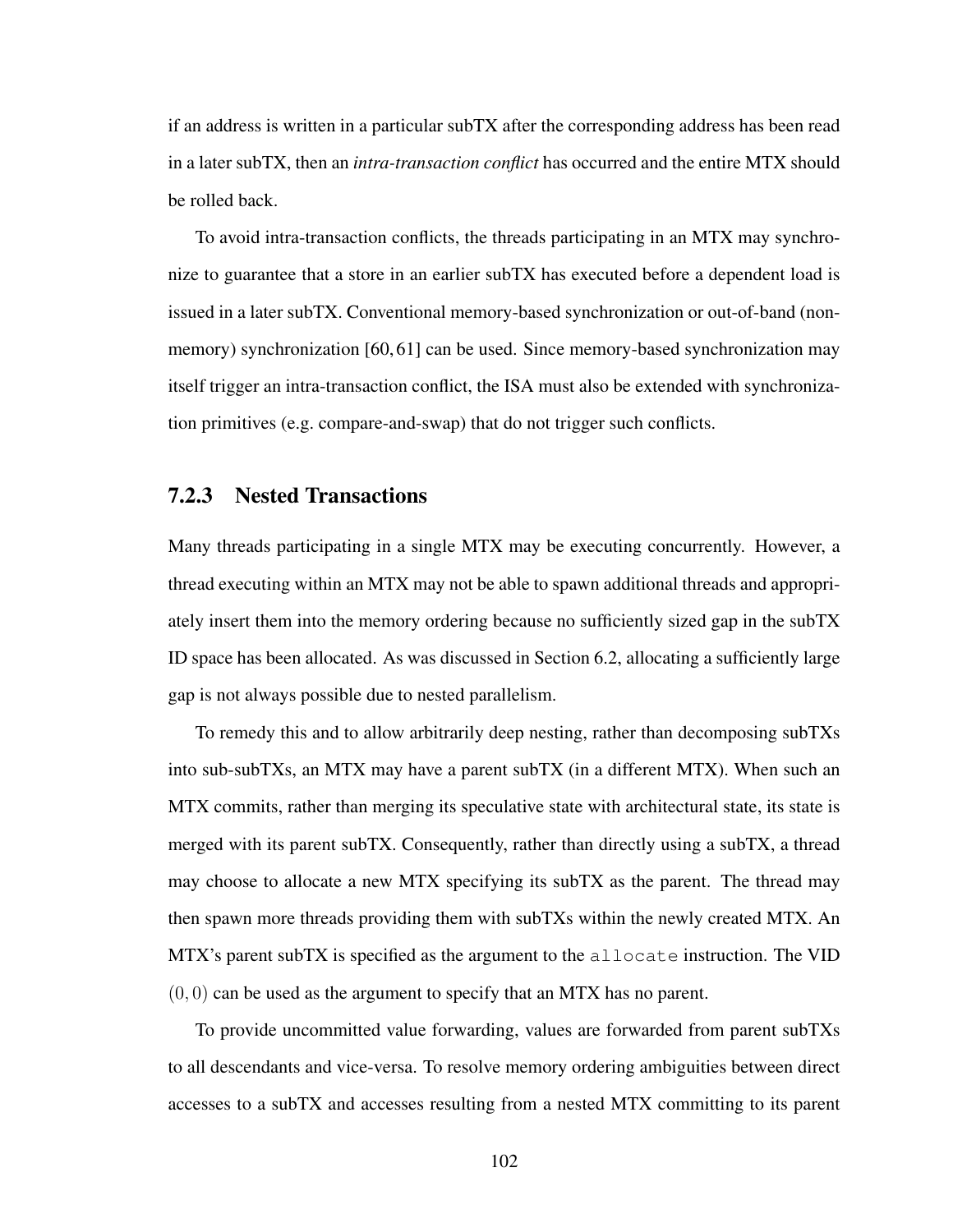subTX, direct accesses to a subTX that is the parent of another MTX are forbidden. Additionally, no inter-transaction conflict should be detected in response to a read from a child (parent) MTX receiving a value forwarded from any ancestor (descendant), even though the definition of inter-transaction conflict provided earlier would deem such accesses as conflicting. However, inter-transaction conflicts can still occur between peers (i.e., MTXs that share a common ancestor subTX). In all other respects, the child MTX behaves like any other independent MTX.

#### 7.2.4 Commit and Rollback

An MTX commits to architectural state *or*, if it has a parent, to its parent subTX. The state modifications in an MTX are committed using a three-phase commit. Commit is initiated by executing the commit.p1 instruction. This instruction marks the specified MTX as non-speculative and acquires the commit token from the parent subTX (or architectural state). After an MTX is marked non-speculative, if another MTX conflicts with this one, the *other* MTX must be rolled back. Additionally, only one commit token exists per subTX, so multiple MTXs cannot commit to architectural state or the same parent subTX simultaneously. If the commit token is unavailable when this instruction issues, the issuing thread blocks until the token becomes available. Next, to avoid forcing hardware to track the set of subTXs that exist in each MTX, software is responsible for committing each subTX within an MTX, but they *must* be committed in order (the results of out-of-order commit are undefined). This is accomplished with the commit.p2 instruction. This instruction atomically commits all the stores for the subTX specified by the VID. Since the commit token for the parent subTX is acquired prior to executing  $\text{commit}$ ,  $p2$  instructions, the commit of an MTX is guaranteed to be atomic. Finally, the commit token is returned to the parent subTX (or architectural state) by executing the commit.  $p3$  thus unblocking stalled committers. Finally, the MTX ID for the committing MTX is returned to the system by executing the deallocate instruction. Note, a partial MTX commit is possible if not all subTXs are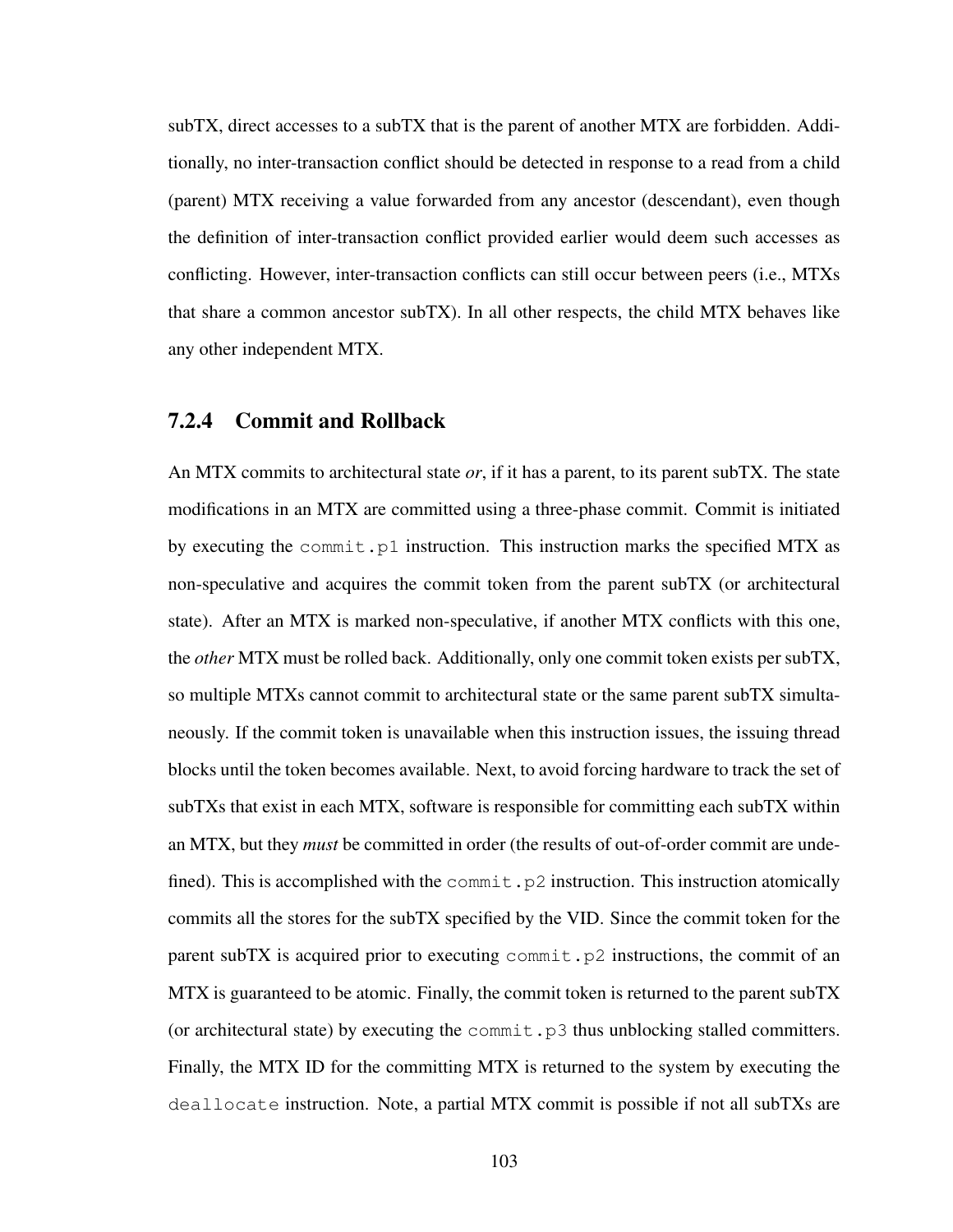committed before executing  $commit.p3$ , or if new subTXs are entered after executing commit.p3. In both cases, the deallocate instruction must appear after the given MTX has fully committed.

Rollback is simpler than commit and involves only a single instruction. The rollback instruction discards all stores from *all* subTXs from the specified MTX and all of its descendants.

After either a commit or rollback, all threads that were still participating in a subTX that was committed or rolled back must execute an enter instruction prior to issuing memory operations. This ensures that the threads enter the committed state or another valid subTX prior to accessing memory.

#### 7.2.5 Putting it Together

This section revisits the examples from Sections 7.1.1 and 7.1.2 demonstrating how MTXs can be used to support nested parallelism and modularity in transactional programming and speculative state buffering in SpecDSWP. The section begins with the SpecDSWP example since it requires fewer code modifications and then proceeds to the slightly more involved transactional programming example.

#### Speculative DSWP

Recall the Speculative DSWP example from Figure 7.2. Figure 7.3 reproduces the code from Figures 7.2(c) and 7.2(d) with MTX management instructions added in bold. The parallelized loop is enclosed in a single MTX, and each iteration uses two subTXs. Thread 1 starts in subTX 0 and then moves to subTX 2 to break a false memory dependence between calc and update. Thread 2 operates completely in subTX 1. Since MTXs support uncommitted value forwarding, the data stored by thread 1 in the extract function will be visible in thread 2 in the calc function. Further, this communication through memory will *never* cause a transaction conflict because the accesses are synchronized using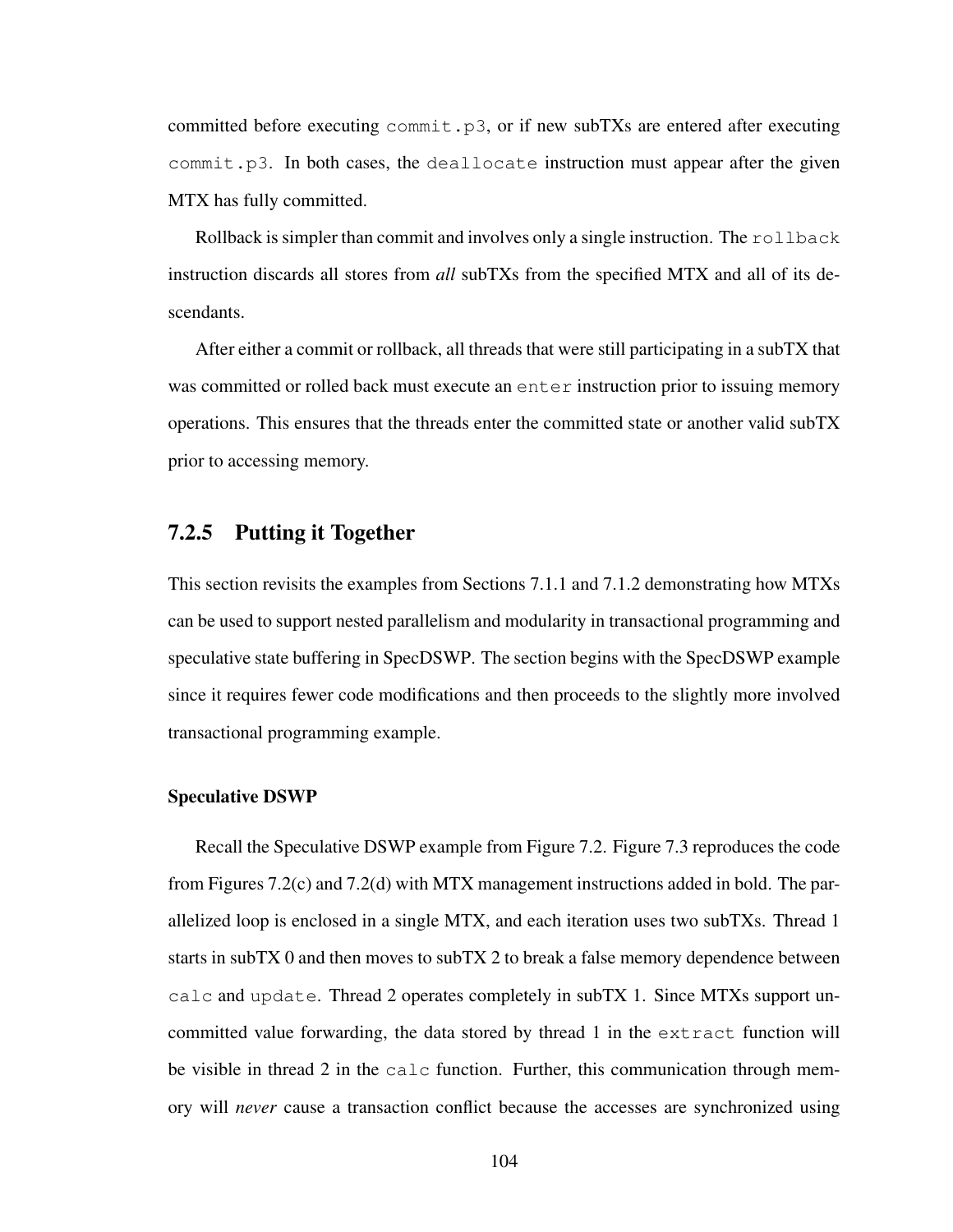```
1 if (!node) goto exit;
2 mtx_id = allocate(0, 0);
3 produce(T2, mtx_id);
4 produce(CT, mtx_id);
5 iter = 0;
6 loop:
7 enter(mtx_id, 3*iter+0);
8 data = extract(node);
9 produce(T2, data);
10 enter(mtx_id, 3*iter+2);
11 update(node);
12 node = node->next;13 produce(T2, node);
14 if (node) {
15 iter++;
16 produce (CT, OK);
17 goto loop;
\begin{matrix} 18 \end{matrix} \qquad \qquad \Big\}19 exit:
20 produce(CT, EXIT);
21 enter(0,0);
       (a) Parallelized Code Thread 1
                                   1 mtx_id = consume(T1);
                                   2 iter = 0;
                                  3 loop:
                                  4 enter(mtx_id, 3*iter+1);
                                   5 data = consume (T1);
                                   6 \qquad \cosh = \text{calc}(data);7 if (cost > THRESH)
                                  8 produce(CT, MISSPEC);
                                   9 node = \text{consum}(T1);10 if (node) {
                                   11 iter++;
                                   12 produce (CT, OK);
                                   13 goto loop;
                                   14 }
                                   15 exit:
                                   16 produce(CT, EXIT);
                                   17 enter(0,0);
                                         (b) Parallelized Code Thread 2
        1 mtx_id = consume(T1);
        2 iter = 0;
        3 do {
        4 ...
        5 if (status == MISSPEC) {
        6 ...
        7 rollback(mtx_id);
        8 . . . .
        9 mtx_id = allocate(0, 0);
        10 produce(T1, mtx_id);
        11 produce(T2, mtx_id);
        12 iter = 0;
        13 \cdots14 } else if (status == OK || status == EXIT) {
        15 commit.p1(mtx_id);
        16 commit.p2(mtx_id, 3*iter+0);
        17 commit.p2(mtx_id, 3*iter+1);
        18 commit.p2(mtx_id, 3*iter+2);
        19 commit.p3(mtx_id);
        20 }
       21 iter++;
        22 } while (status != EXIT);
```
**deallocate(mtx\_id);**

(c) Commit Thread

Figure 7.3: Speculative DSWP example with MTXs.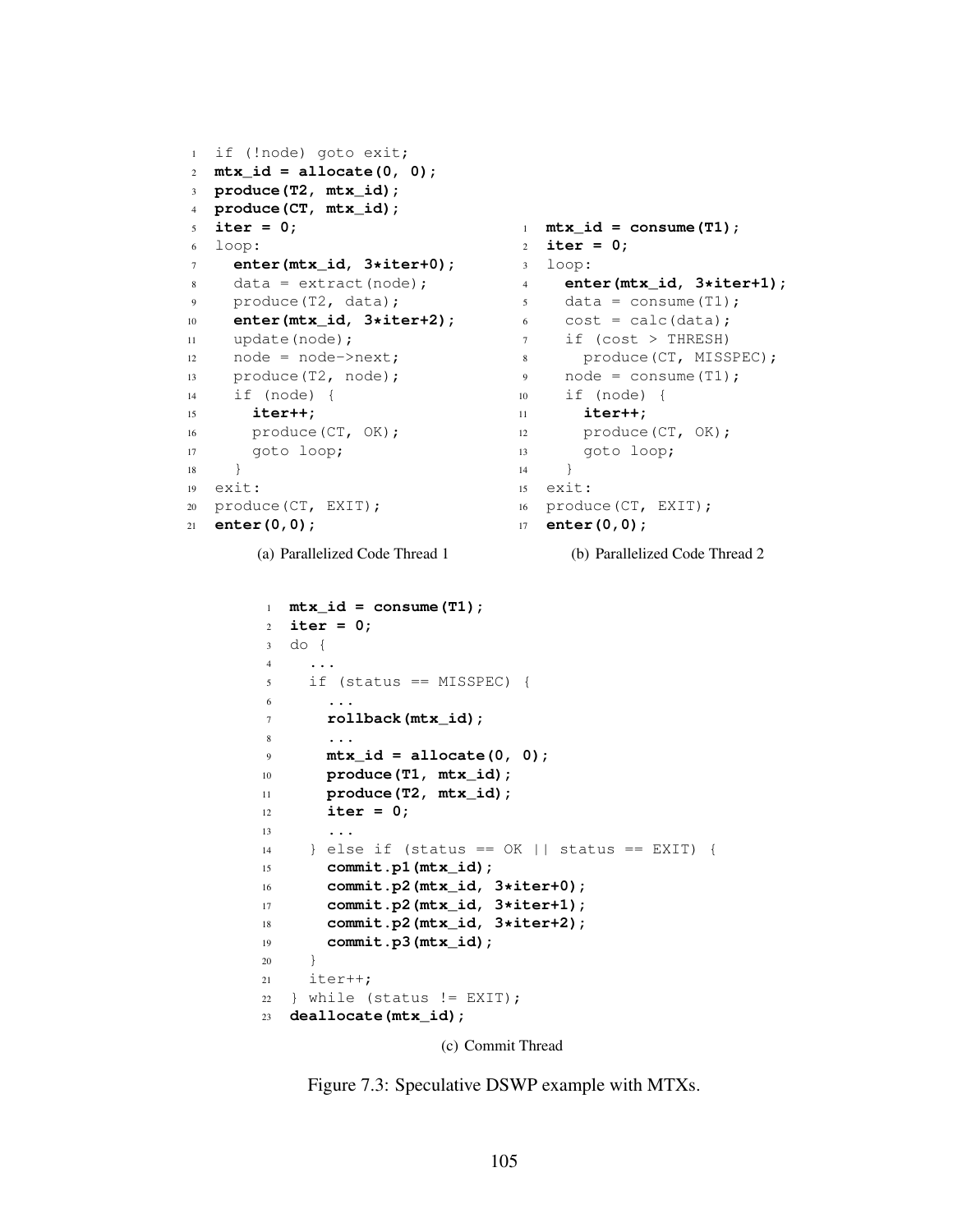produce/consume synchronization.

In the event of misspeculation, the commit thread rolls back the MTX (line 7 of Figure  $(7.3(c))$  and allocates a new MTX. With memory state recovered, the recovery code can then re-execute the iteration non-speculatively. If no misspeculation is detected, the commit thread uses group commit semantics, and partial MTX commit, to atomically commit both subTXs comprising the the iteration (lines  $15-19$  of Figure 7.3(c)). Finally, after finishing the loop, threads 1 and 2 resume issuing non-speculative loads and stores by executing the enter  $(0, 0)$  instruction, while the commit thread deallocates the MTX.

#### Transactional Programming

Figure 7.4 reproduces the transactional programming example from Figures 7.1(a) and 7.1(c) with code to manage the MTXs. As before, new instructions are shown in bold. In addition to the new code shown in bold, Figure 7.4(c) shows the implementation of a support library used for transactional programming. Finally, to help follow the discussion below, Figure 7.5 shows the MTXs that would be created by executing the above code assuming build results returns a list of size 4.

To manage the nested parallelism in the recursive sort procedure, this example uses the ability to commit an MTX into a subTX of a different MTX. The atomic support library provides three functions: a function to enter a new atomic region, a function to leave an atomic region, and a function to advance to the next subTX within the current atomic region. Additionally, a thread-local global variable,  $vid$ , is used to track the current MTX and subTX for a given thread.

The application code (Figure 7.4(a)) begins by starting a new atomic region. In the support library, this causes the thread to enter a new MTX to ensure the code marked atomic in Figure 7.1(a) is executed atomically. To create the new MTX, the begin atomic function first stores the current VID into a local variable. Then it executes an allocate instruction to obtain a fresh MTX ID, and sets the current subTX ID to 0. Finally, it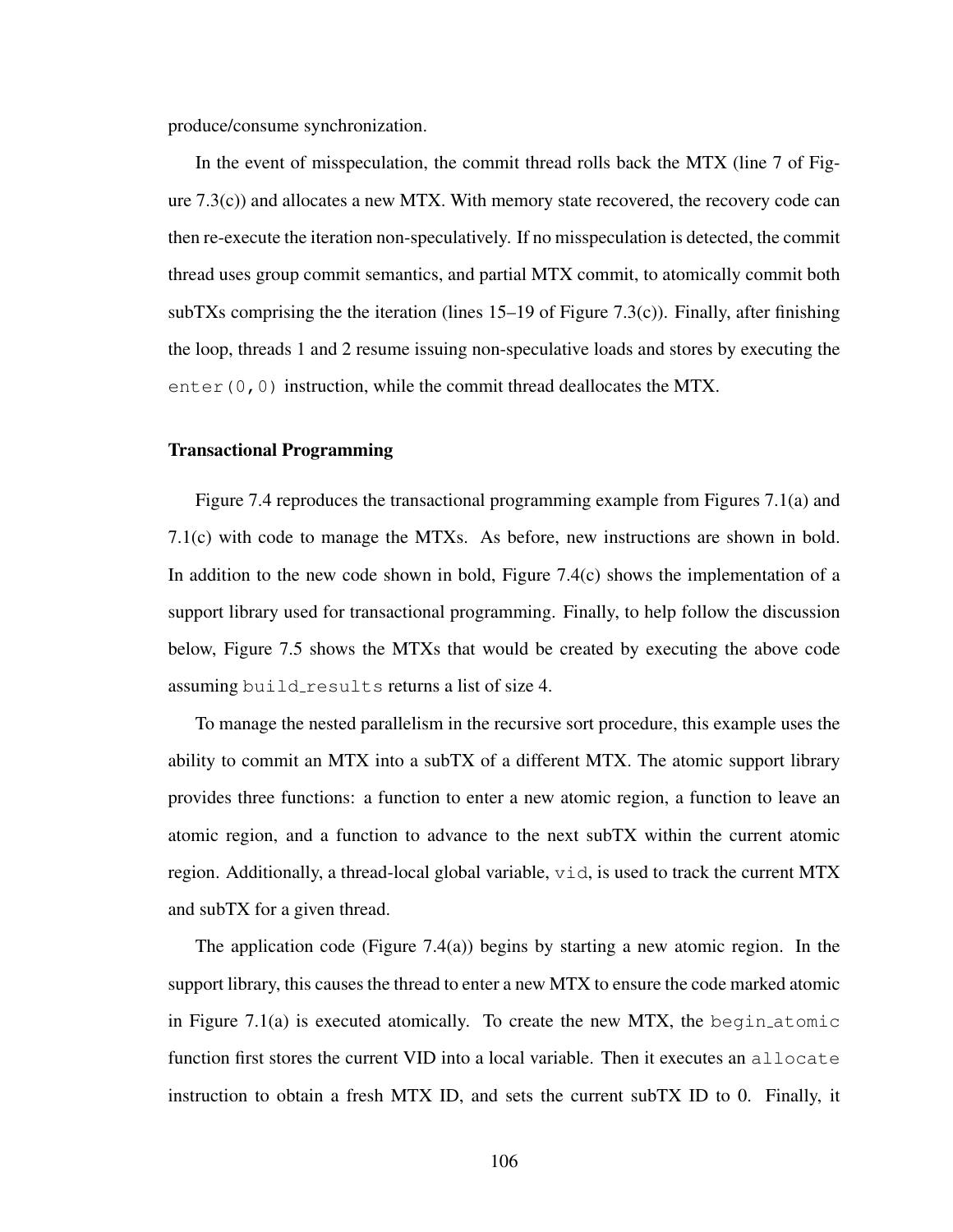```
1 version_t parent =
2 begin_atomic();
3 int *results = get_results(&n);
4 sort(results, n);
5 for (i = 0; i < 10; i++)6 sum += results[i];
7 end_atomic(parent);
           (a) Application code.
                                    1 void sort(int *list, int n) {
                                    2 \quad \text{if} \quad (n == 1) \quad \text{return};3 version_t parent =
                                    4 begin_atomic();
                                    5 thread = spawn(sort, list, n/2);
                                    6 sort(list + n/2, n - n/2);
                                    7 wait(thread);
                                    8 next_stx();
                                    9 merge(list, n/2, n - n/2);
                                    10 end_atomic(parent);
                                    11 \quad \}(b) Parallel library implementation.
         1 typedef struct {
         2 int mtx_id;
         3 int s_id;
         4 } version_t;
         5
         6 _thread version_t vid = \{0, 0\};
         7
         8 version_t begin_atomic() {
         9 version_t parent = vid;
        10 vid.mtx_id = allocate(parent.mtx_id, parent.s_id);
        11 vid.s_id = 0;
        12 enter(vid.mtx_id, vid.s_id++);
        13 return parent;
        14 }
        15
        16 void end_atomic(version_t parent) {
        17 for(int i = 0; i < vid.s_id; i++)
        18 commit(vid.mtx_id, i);
        19 vid = parent;
        20 enter(vid.mtx_id, vid.s_id++);
        21 }
        22
        23 void next_stx() {
        24 enter(vid.mtx_id, vid.s_id++);
        25 }
```
(c) Atomic library implementation.

Figure 7.4: Transactional nested parallelism example with MTXs.



Figure 7.5: MTXs created executing the code from Figure 7.4.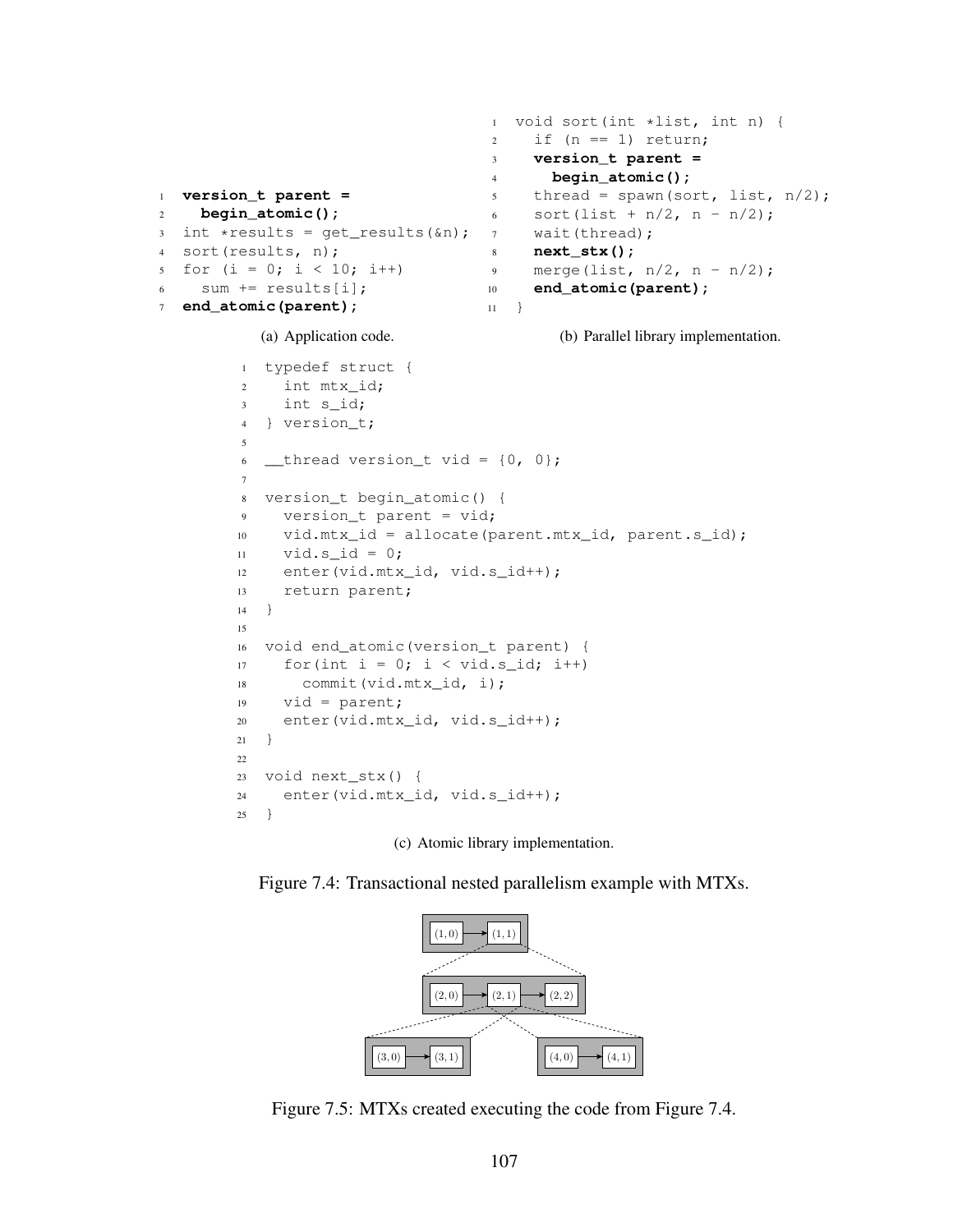enters the newly allocated MTX and advances the subTX pointer indicating that subTX 0 is being used. After returning from begin atomic, the application code proceeds normally eventually spawning a new thread for the sort function.

When it starts, the spawned thread will be in the same subTX as the thread that spawned it. The spawn primitive is responsible for copying the thread-local global variable vid to the new thread allowing future calls to begin atomic and end atomic to function properly. Recall, with single-threaded transactions the spawned thread would not have been able to see the results of the list construction (line 3 in Figure 7.4(a)) because the spawning transaction was isolated from other transactions. With MTXs, however, since the spawned thread is in the same subTX as the spawning thread, the values are visible. The spawned sort function, after checking for the recursive base case, immediately allocates a new MTX whose parent is the version identified by the thread-local variable vid. Even after creating this new MTX, uncommitted value forwarding ensures that the list construction is visible to the spawned thread. Further, by creating a new MTX, the sort function ensures that even through many recursive calls, this particular call to sort will execute atomically *and* will not use many subTXs in the caller's MTX potentially violating the intended memory order. Additionally, the parent-child relationship between the caller's current subTX and the newly created MTX ensure that sort's side-effects will be visible to the caller.

After the main thread recursively invokes sort, it waits for the spawned thread to complete sorting its portion of the list. The sort function proceeds to the next subTX since writes are not allowed in any subTX that is the parent of another MTX. The function then merges the results of the two recursive sort calls. Once again uncommitted value forwarding allows the primary thread to see the sorted results written by the spawned thread. Finally, sort completes by calling end atomic which commits the current MTX into its parent subTX.

After the call to sort returns, the application code uses the sorted list to update sum.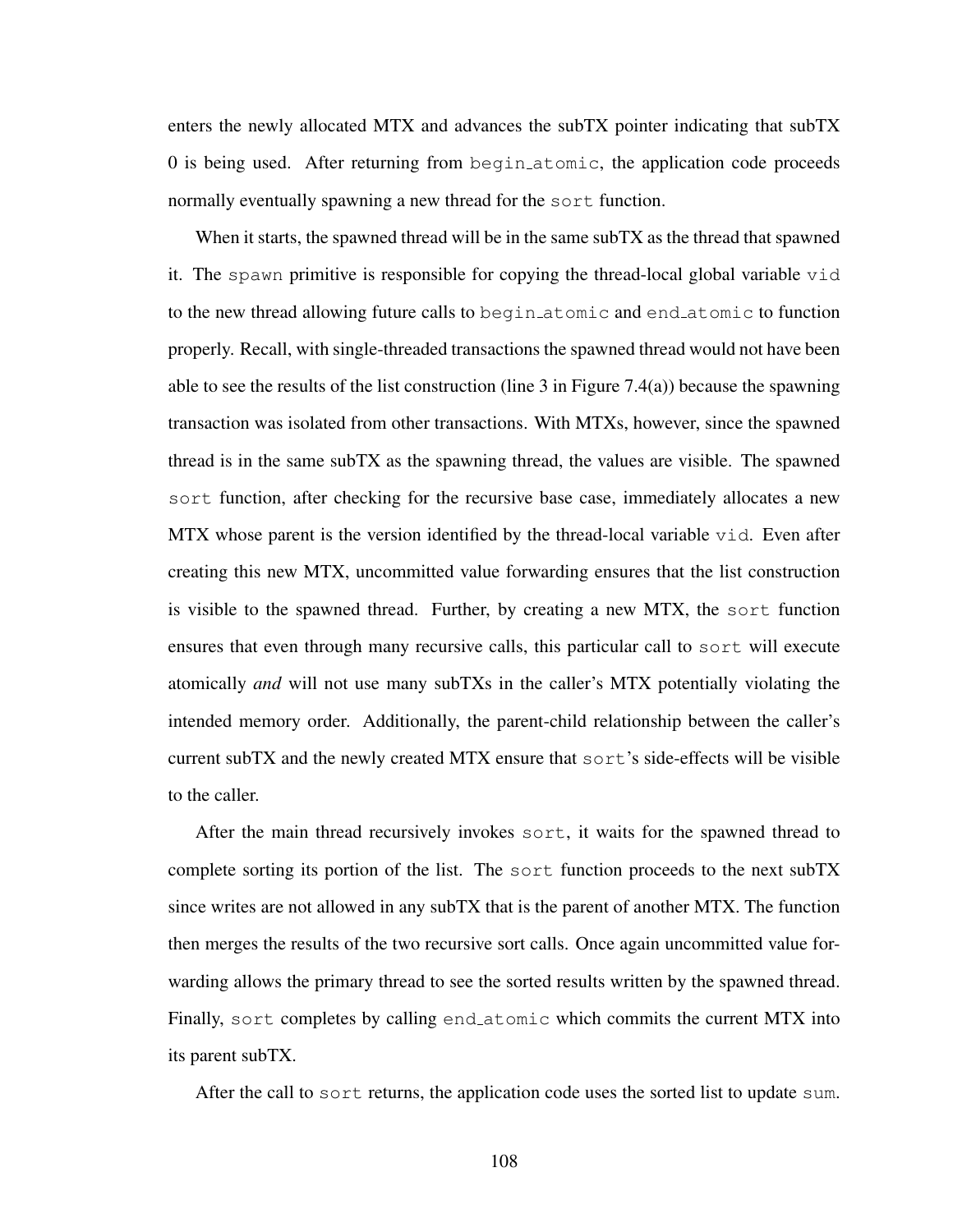

Figure 7.6: Cache architecture for MTXs.

After sum is updated, the application code commits the MTX (using end atomic) it allocated. Since all the data generated throughout the execution is buffered in this MTX it will all commit atomically, or, in the event of a conflict, can all be rolled back.

# 7.3 Implementing Multi-Threaded Transactions

This section and the next section describe a complete implementation of MTXs. Like other transactional memory and TLS implementations [20, 33, 35, 37, 69, 75], the proposed implementation of MTXs buffers speculative state in the processor caches and relies on a modified cache coherence protocol to forward both speculative and non-speculative data, and to detect misspeculation. Figure 7.6 shows the general architecture of the system. The circles marked P are processors. Boxes marked C are caches. Shaded caches store speculative state (speculative caches), while unshaded caches store only committed state (non-speculative caches). Notice that both private and shared caches can store speculative state. The boundary between speculative and non-speculative caches is referred to as the *speculation level* [69]. To facilitate easier understanding, the full system will be incrementally described. This section describes an MTX system that does *not* perform conflict detection, and Section 7.4 describes how to support conflict detection.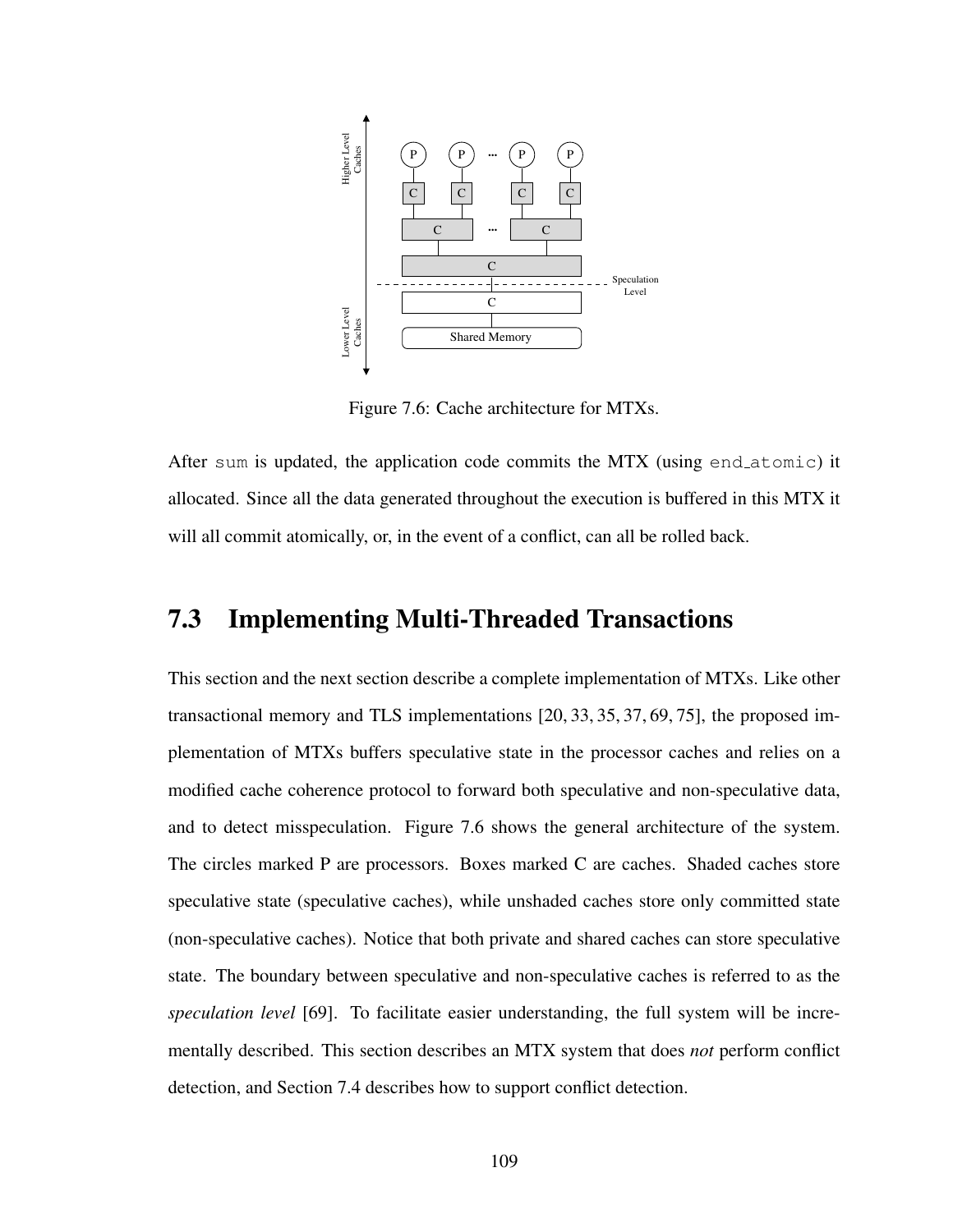

Figure 7.7: MTX cache block.

### 7.3.1 Cache Block Structure

To support MTXs, blocks in speculative caches are augmented with additional metadata. Figure 7.7 shows the data stored in each cache block. Like traditional coherent caches, each block stores a tag, status bits (V, X, and M) to indicate the coherence state, and actual data. The MTX cache block additionally stores the VID of the subTX to which the block belongs and a stale bit indicating whether later MTXs or subTXs have modified this block. Finally each block stores three bits per byte  $(P_k, W_k,$  and  $U_k)$  indicating whether the particular data byte is present in the cache (a sub-block valid bit), whether the particular byte has been written in this subTX, and whether the particular byte is upwards exposed. This status is maintained at the byte-level to avoid conflicts due to false sharing. The  $U_k$  bits will be discussed in Section 7.4.

In a traditional coherent cache, the status bits indicate what accesses are legal on a given block. The presence of the valid bit indicates that reads are legal, and the presence of both the valid and exclusive bits indicates that writes are legal. Similarly, in an MTX cache, the metadata dictates what accesses are legal. In addition to an address, all cache accesses carry a VID. A read access is a hit if:

- the block is valid  $(V = 1)$ ,
- the cache tags match,
- the particular bytes being read are present ( $P_k = 1$ ), and
- either
	- the request VID is equal to the block VID, or
	- the request VID is greater than the block VID, and the block is not stale  $(S = 0)$ .

The greater than check follows the partial order among VIDs. Two VIDs within the same MTX are comparable, and the order is defined by the subTX ID. VIDs from different MTXs are compared by traversing the parent pointers until parent subTXs in a common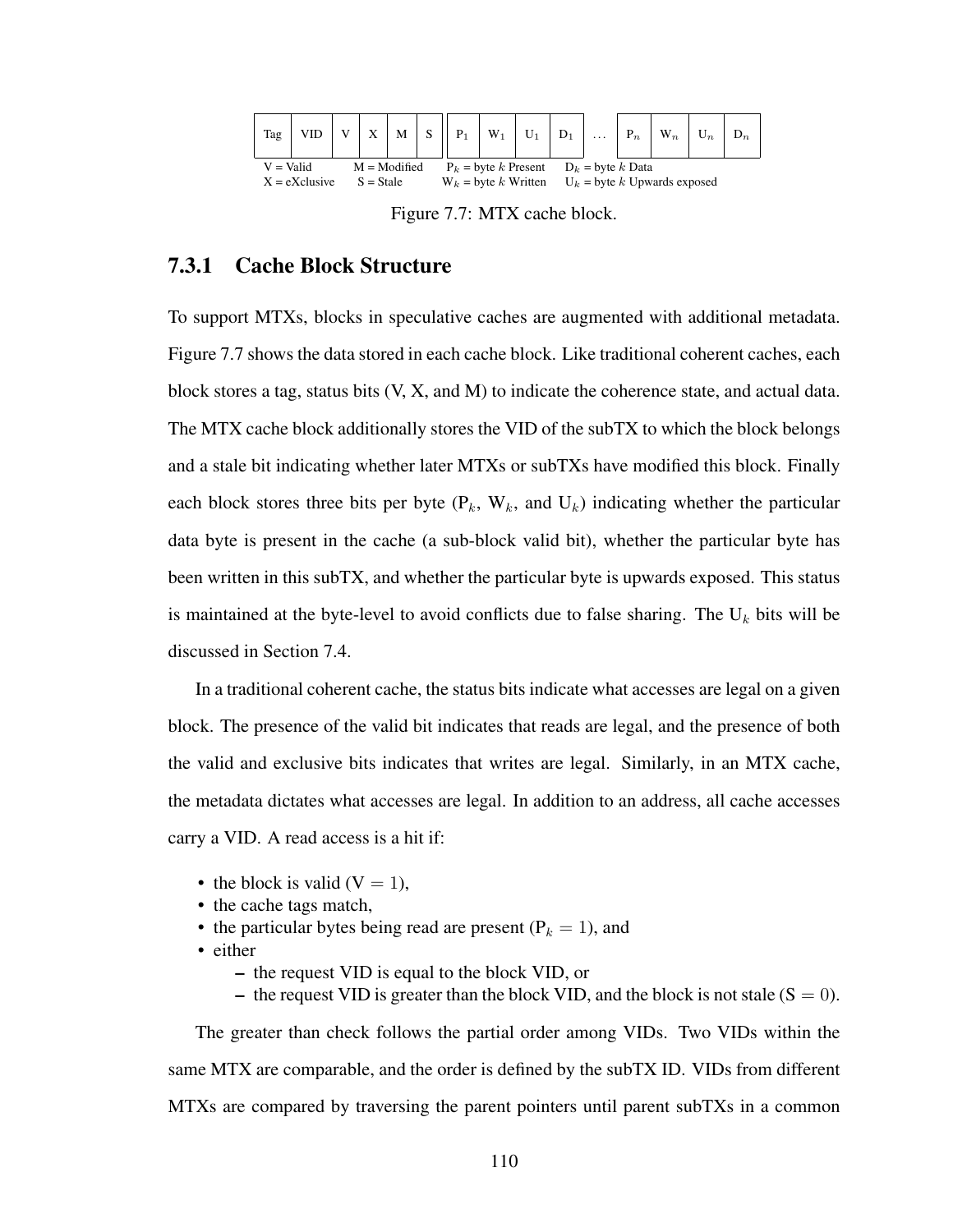| Tag                       | VID    | $\rm P_1$ | $\mathbf{D}_1$ | P <sub>2</sub> | $\mathrm{D}_2$ | ${\rm P}_3$ | $D_3$ | $P_4$    | $D_4$ |
|---------------------------|--------|-----------|----------------|----------------|----------------|-------------|-------|----------|-------|
| 0x8001                    | (3, 7) |           | 0xAB           | $\Omega$       |                |             | 0xBE  | $\theta$ |       |
| 0x8001                    | (3, 8) |           | 0xDE           | 0              |                | 0           |       | $_{0}$   |       |
| 0x8001                    | (3, 6) | $\theta$  |                |                | 0xAD           | $\Omega$    |       |          | 0xEF  |
| 0x8001                    | (3, 9) |           | 0xDE           |                | 0xAD           |             | 0xBE  |          | 0xEF  |
| Request Tag: 0x8001       |        |           |                |                |                |             |       |          |       |
| Request VID: $(3,9)$      |        |           |                |                |                |             |       |          |       |
| Merged Result: 0xDEADBEEF |        |           |                |                |                |             |       |          |       |

Figure 7.8: Matching cache blocks merged to satisfy a request.

MTX are found. If the parent subTXs are identical, then the two original VIDs are *incomparable*. Otherwise, the order is once again defined by the subTX IDs. The greater than comparison can be efficiently performed for two VIDs in the same MTX. Section 7.3.4 describes additional support to facilitate comparing VIDs from different MTXs.

To allow multiple versions of the same variable to exist in different subTXs (within a single thread or across threads), caches can store multiple blocks with the same tag but different VIDs. Using the classification developed by Garzarán et al., this makes the system described here MultiT&MV (multiple speculative tasks, multiple versions of the same variable) [30]. This ability implies that an access can hit on multiple cache blocks (multiple ways in the same set). If that occurs, then data should be read from the block with the greatest VID. To satisfy the read request, it may be necessary to rely on *version combining logic* (VCL) [75] to merge data from multiple ways. Figure 7.8 illustrates how three matching blocks would be combined to satisfy a read request. Note that this definition of cache hit implicitly forwards speculative data between subTXs.

On the other hand, a write access (or a read exclusive access) is a hit if the block is valid *and* exclusive, the cache tags match, and the VIDs are *equal*. Note that even if the P bits are unset, the write is still a hit, and, in fact, the write will assert the corresponding P bits. Additionally, the write will set the W bits for written bytes and the M bit for the block.

#### 7.3.2 Handling Cache Misses

In the event of a cache miss, a cache contacts its lower level cache to satisfy the request. A read miss will issue a read request to the lower level cache, while a write miss will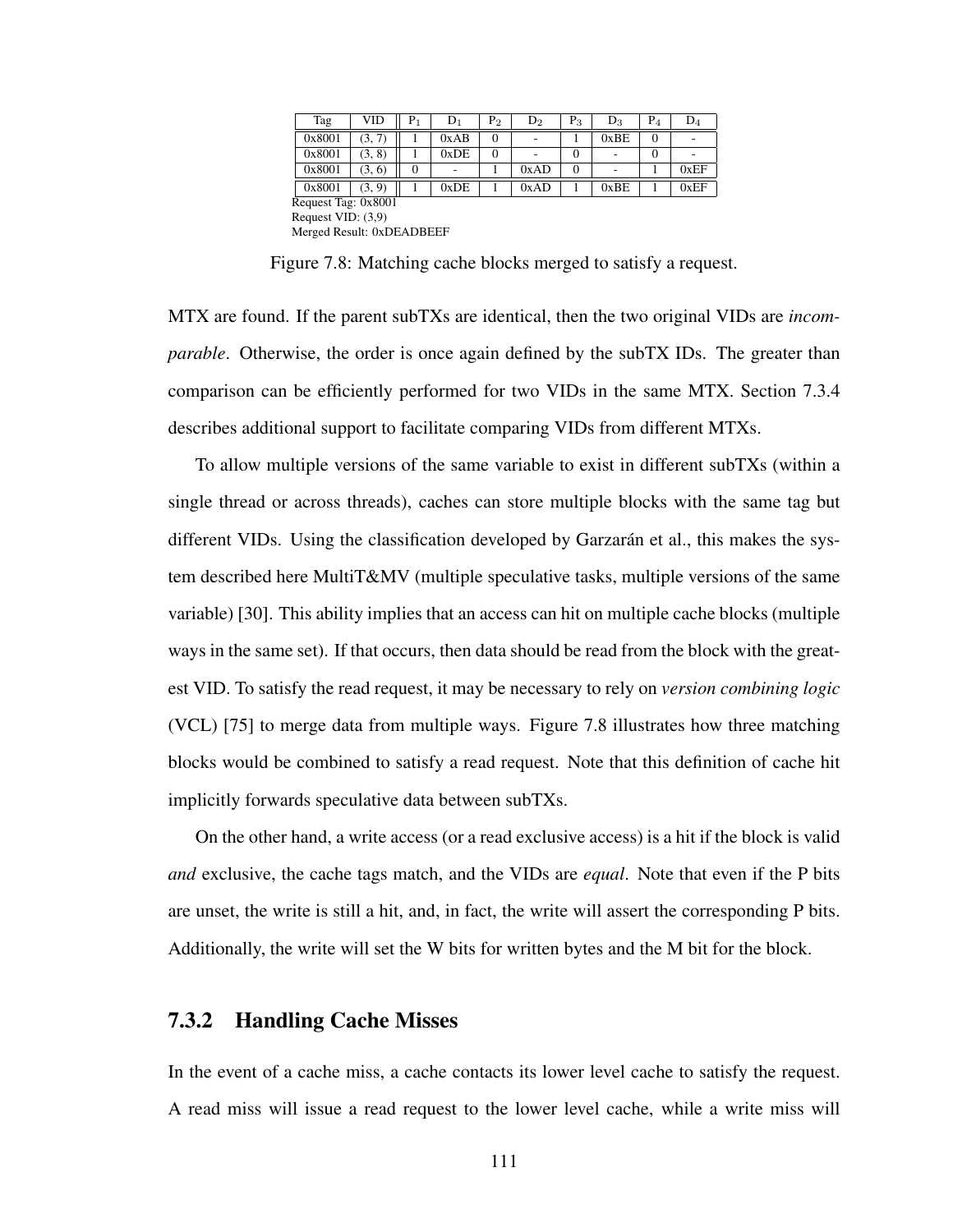|                 | $VID_{request} < VID_{block}$    | $VID_{request} = VID_{block}$                          | $VID_{request} > VID_{block}$                           |
|-----------------|----------------------------------|--------------------------------------------------------|---------------------------------------------------------|
| Read            | No response                      | If block is modified, write back and clear M. Clear X. |                                                         |
| Read Excl. $  $ | Set $P_k = W_k$ for all bytes in |                                                        | If block is modified, write If block is modified, write |
|                 | the block.                       | back and clear M. Clear V.                             | back and clear M. Clear X and                           |
|                 |                                  |                                                        | set S.                                                  |

Figure 7.9: Cache response to a snooped request.

issue a read-exclusive request (or an upgrade request if the block is already present in the requesting cache).

Peer caches to the requesting cache must snoop the request (or a centralized directory must forward the request to sharers of the block) and take appropriate action. Figure 7.9 describes the action taken in response to a snooped request. Note that if the request VID and block VID are incomparable (i.e., from different unordered MTXs), no action is necessary.

The column where  $VID_{request} = VID_{block}$  describes the typical actions used by an invalidation protocol. Both read and read exclusive requests force other caches to write back data. Read requests also force other caches to relinquish exclusive access, whereas read exclusive requests force block invalidation. The other two columns in the table describe actions unique to an MTX cache.

First, consider the case where  $VID_{request} < VID_{block}$ . Here, the snooping cache does not need to take action in response to a read request since the request thread is operating in an earlier subTX. As per the semantics of MTXs, this means data stored in the block should not be observable to the requester. For a read exclusive request, however, action must be taken. The read exclusive request indicates that an earlier subTX may write to the block. Since such writes should be visible to threads operating in the block's subTX, the snooping cache must invalidate its block to ensure subsequent reads get the latest written values. Instead of invalidating the entire block, the protocol invalidates only those bytes that have not been written in the block's subTX. This is achieved simply by copying each  $W_k$  bit into its corresponding  $P_k$  bit. After such a partial invalidation, reads that access data written in the same subTX still hit in the cache.

Next, consider the case where  $VID_{request} > VID_{block}$ . Here the snooping cache may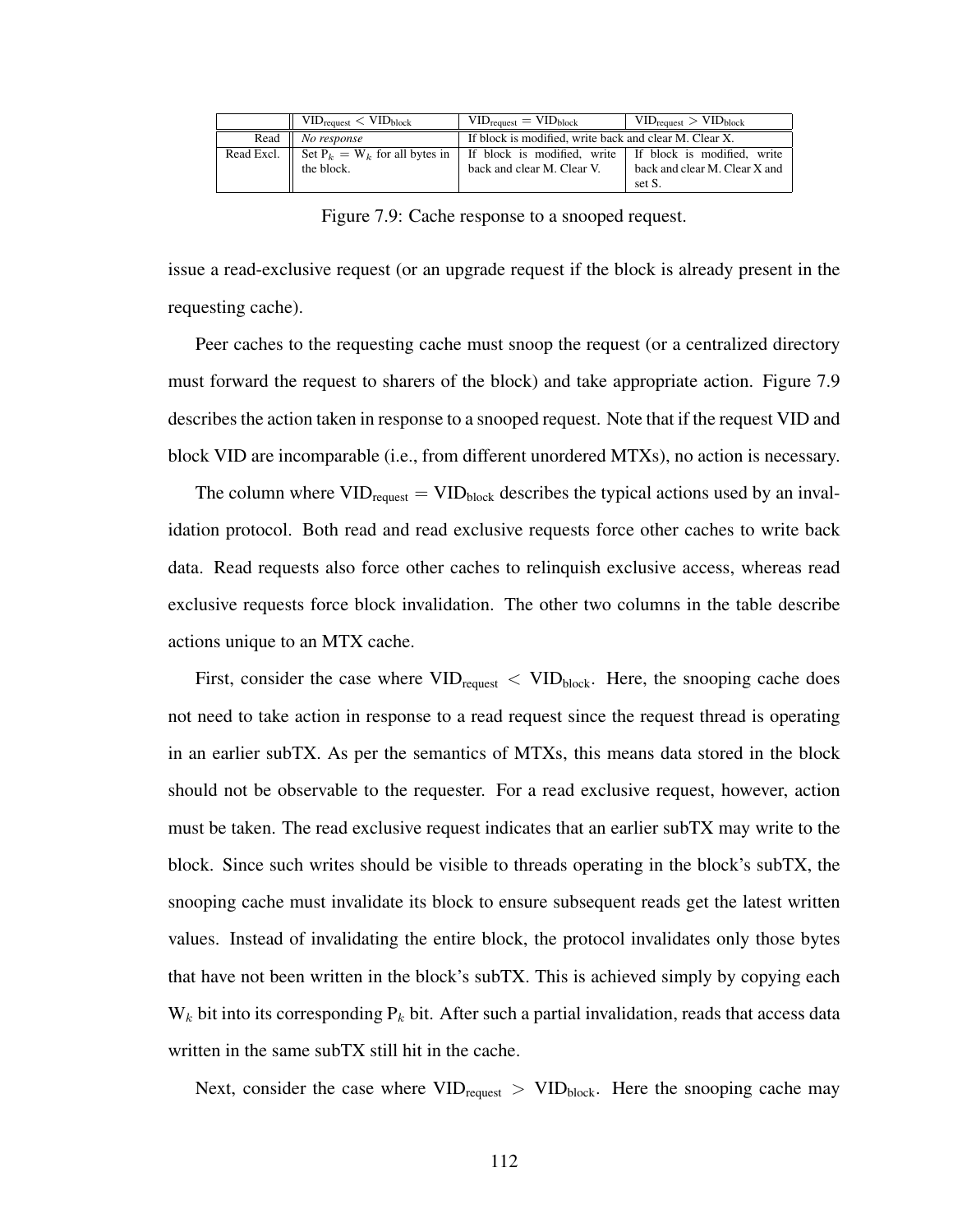have data needed by the requester since MTX semantics require speculative data to be forwarded from early subTXs to later subTXs. Consequently, the snooping cache takes two actions. First, it writes back any modified data from the cache since it may be the latest data (in subTX order) that has been written to the address. Next, it relinquishes exclusive access to ensure that prior to any subsequent write to the block, other caches have the opportunity to invalidate their corresponding blocks. Similar action is taken in response to a read exclusive request. Data is written back and exclusive access is relinquished. Additionally, the snooping cache marks its block stale (by setting the S bit), ensuring that accesses made from later subTXs are not serviced by this block (recall that if  $\text{VID}_{\text{request}} >$ VIDblock, a read is only hit if the block is not marked stale).

For correct operation, even the requesting cache must "snoop" in response to its own requests. This is necessary since the cache may contain blocks relevant to the request, but that did not cause the access to hit because the blocks were stale, or the request was a write and the VIDs did not match exactly.

The requesting cache can assemble the complete response to its request by using the VCL on all blocks written back and the response from the lower level cache. The assembled cache block can be inserted into the requesting cache using the largest VID of all blocks fed into the VCL. Since all bytes will be returned in response to the request, all its P bits should be asserted. Finally, the stale bit can be copied from the returned block with the largest VID. Similarly, the M and W bits can be set based on the corresponding bits from a returned block where  $VID_{request} = VID_{block}$ . If no such block is returned, the M and W bits can be cleared.

### 7.3.3 Crossing the Speculation Level

The implementation discussed thus far has implicitly assumed that each cache's lower level cache is also speculative. Obviously, this is untrue for the speculative cache right above the speculation level. We will refer to these caches as *speculative boundary caches*. These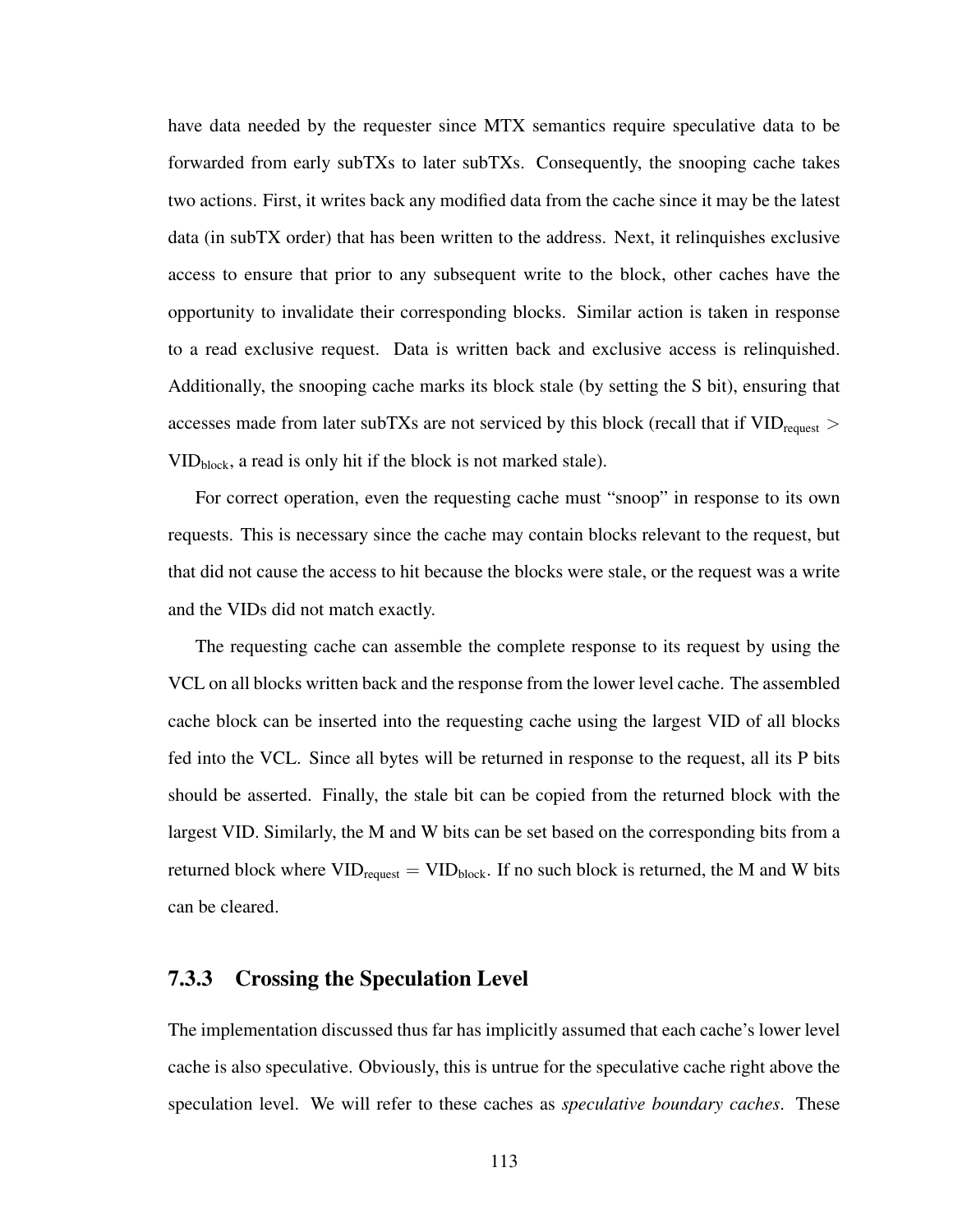caches must react slightly differently than other speculative caches since:

- 1. They cannot write back speculative data to their lower level cache, and
- 2. They are responsible for allocating cache blocks for new VIDs.

To handle the inability to write back speculative data to a lower level cache, two modifications are necessary. First, any eviction of a modified speculative block must cause the corresponding MTX to be rolled back. This is identical to how many other transactional proposals handle overflow of speculative state [33, 37]. Note, stalling the subTX that has overflowed is not permissible since that may cause the corresponding MTX to deadlock. Virtualizing MTXs is possible but is deferred to future work.

Second, write backs of speculative state necessitated by the coherence protocol must be handled specially. The cache must still respond to the request, forwarding the speculative data it possesses. This resembles a write back, but differs in that if  $VID_{request} > VID_{block}$ , the cache should not clear its modified (M) bit for the block. This means a cache block can potentially be in the modified state, but not exclusive. As Section 7.3.5 will describe, such a state indicates that when the subTX commits, the cache must acquire exclusive access for the block before it can merge the data into committed state or another subTX. This approach does not introduce any new data merging problems since two peer caches will never have the same line (in the same version) in the modified state concurrently. Consequently, the data is always consistent, and at commit, at any particular level of the cache hierarchy the cache with the line in the modified state will cause the other caches to invalidate their copy.

Speculative boundary caches are also responsible for allocating blocks with new VIDs. This occurs because all read exclusive requests for a newly allocated subTX will necessarily miss in all higher level caches. The request will *also* miss in the speculative boundary cache. The cache should proceed normally, propagating the request to the next memory level. This provides peer caches with an opportunity to snoop the request and supply any relevant data. The lower level, non-speculative cache will always respond with committed state. Using these responses, the speculative boundary cache can assemble a block with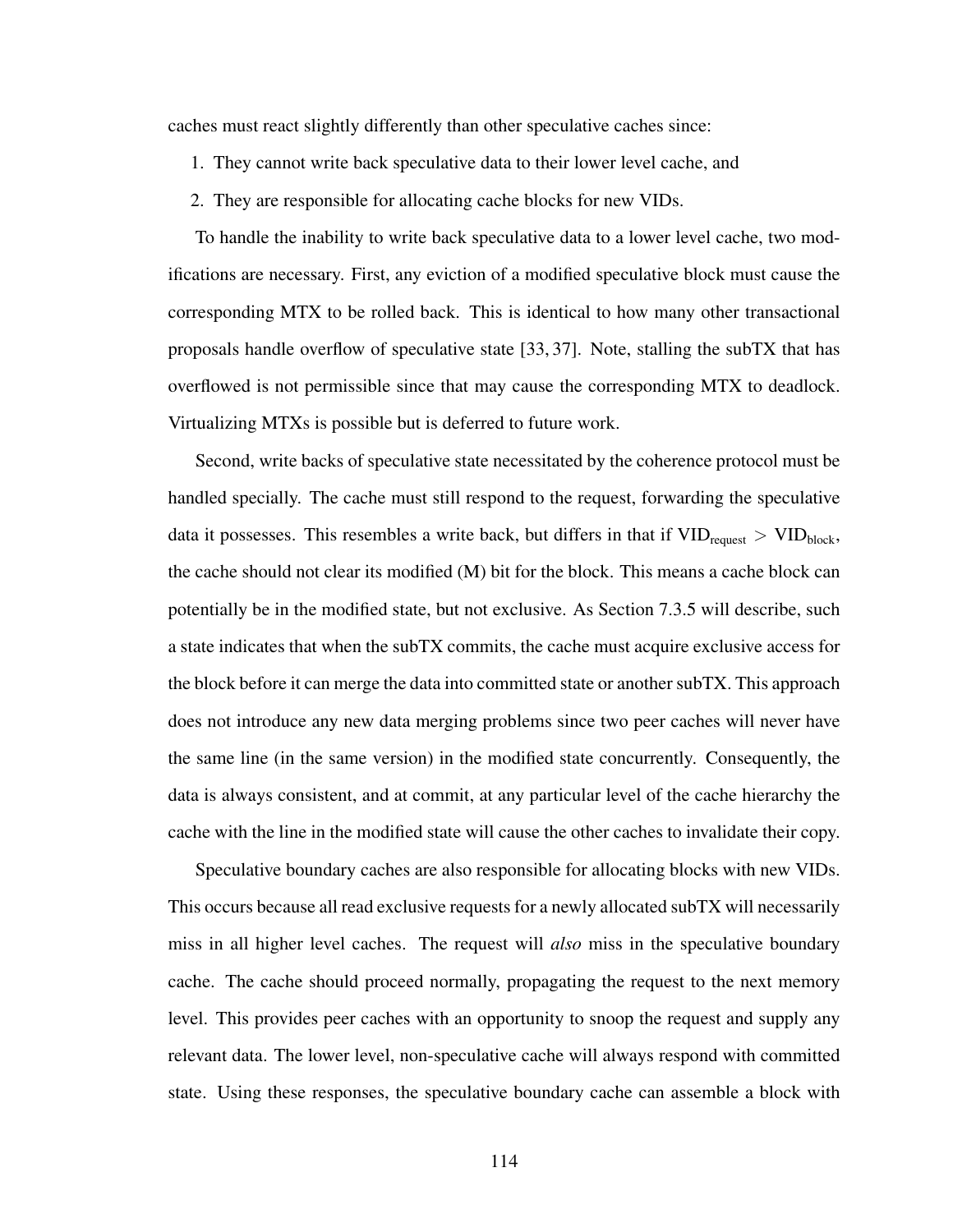the latest available data. Rather than returning this block as a normal speculative cache would, it should replace the VID in the response with the request VID, thereby allocating the address in the requested subTX. To ensure correctness, the newly allocated line must be marked stale if the line has previously been allocated with a larger VID.

#### 7.3.4 Nested Transactions

As mentioned earlier, for each cache access, it is necessary for a cache to compare the request VID to the VID stored in a potentially matching cache block. Comparing two VIDs within the same MTX is simply a straight-forward comparison of the subTX IDs. However, comparing two VIDs from different MTXs is more complicated due to nested MTXs.

In order to compare two VIDs from different MTXs, it is necessary to track the transaction hierarchy. A special region of memory is allocated to store the VID of the parent of each MTX. This memory area is organized as an array indexed by MTX IDs that stores the corresponding parent VID. Values are written into this area by the allocate instruction.

Since the hierarchy must be accessed on each cache request, parts of the hierarchy should be cached. Each data cache maintains a dedicated MTX hierarchy cache that is indexed by MTX ID and that stores the first  $n$  ancestors of the given MTX (where  $n$  determines the hierarchy cache's line size). Each line also contains an additional bit to indicate whether the line contains an MTX's entire ancestry or just the first  $n$  ancestors.

For each cache access, the MTX hierarchy cache must be accessed once for the request version, and once for each VID from tag-matching cache blocks. Two VIDs from different MTXs can be compared using the results from the hierarchy cache. The first common ancestor between the versions is found, and their subTX IDs are then compared. The results of the comparisons are fed to the VCL to allow it to filter out cache lines that should not be read.

Accesses to the MTX hierarchy cache can happen concurrently to the tag and data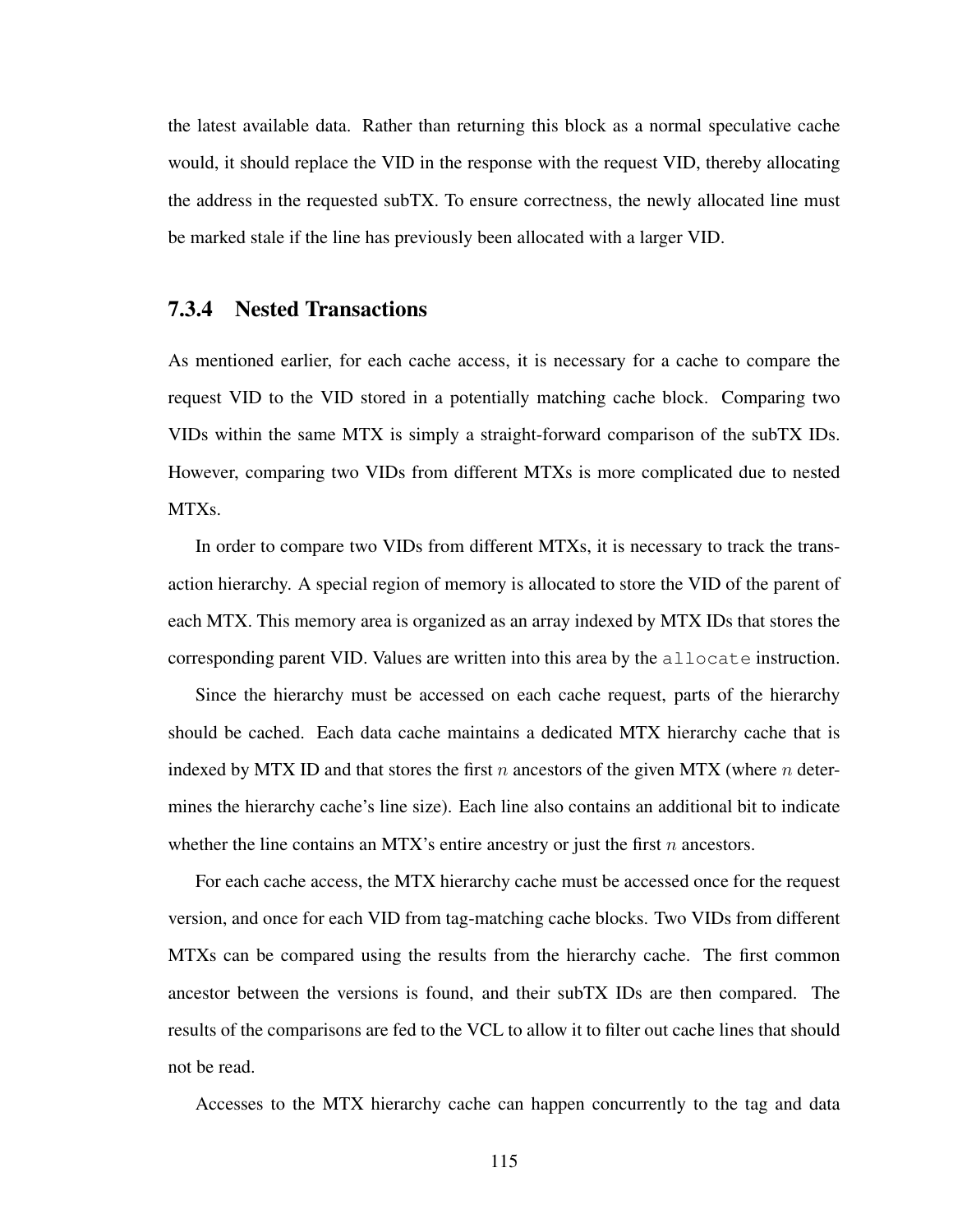accesses in the data caches. The initial access to the hierarchy cache uses the request VID and can occur concurrently with the data cache tag access. Matching VIDs read during from the tag array can then be fed sequentially into the MTX hierarchy cache concurrently with the data cache data array access. Consequently, the hierarchy cache only appears on the critical path if many cache blocks match the requested address necessitating many serial lookups into the hierarchy cache.

Finally, misses to the MTX hierarchy cache require that the in-memory MTX tree be accessed. Just as for virtual to physical address translation, dedicated hardware can walk the memory data structure, or the responsibility can be passed onto a software handler. Additionally, many cold misses can be avoided by inserting entries into the cache after an allocate instruction executes using information about the parent which may already be stored in the cache.

#### 7.3.5 Commit and Rollback

Commit and rollback are easily handled within the design. The commit.p1 and commit.p3 instructions simply need to acquire and release a lock based on the VID of the parent subTX. This can be implemented using conventional memory locks. To handle the commit.p2 instruction, for each modified block contained in the cache whose version equals the committing version, the cache must acquire exclusive access to the corresponding line in the parent version. Then, the committing block can be merged into the parent block, and finally the committing block can be discarded. Commit should proceed from higher level caches to lower level caches. This prevents the commit of a line in a lower level cache from causing the corresponding line in a higher level cache from being displaced. Note, commit performance can be improved using a structure similar to the ownership-required buffer (ORB) [69] to prevent scanning the entire cache on commit.

Rollback is much simpler, with each cache in the system discarding any cache block whose VID is greater than or equal to the VID of the rollback request. To ensure child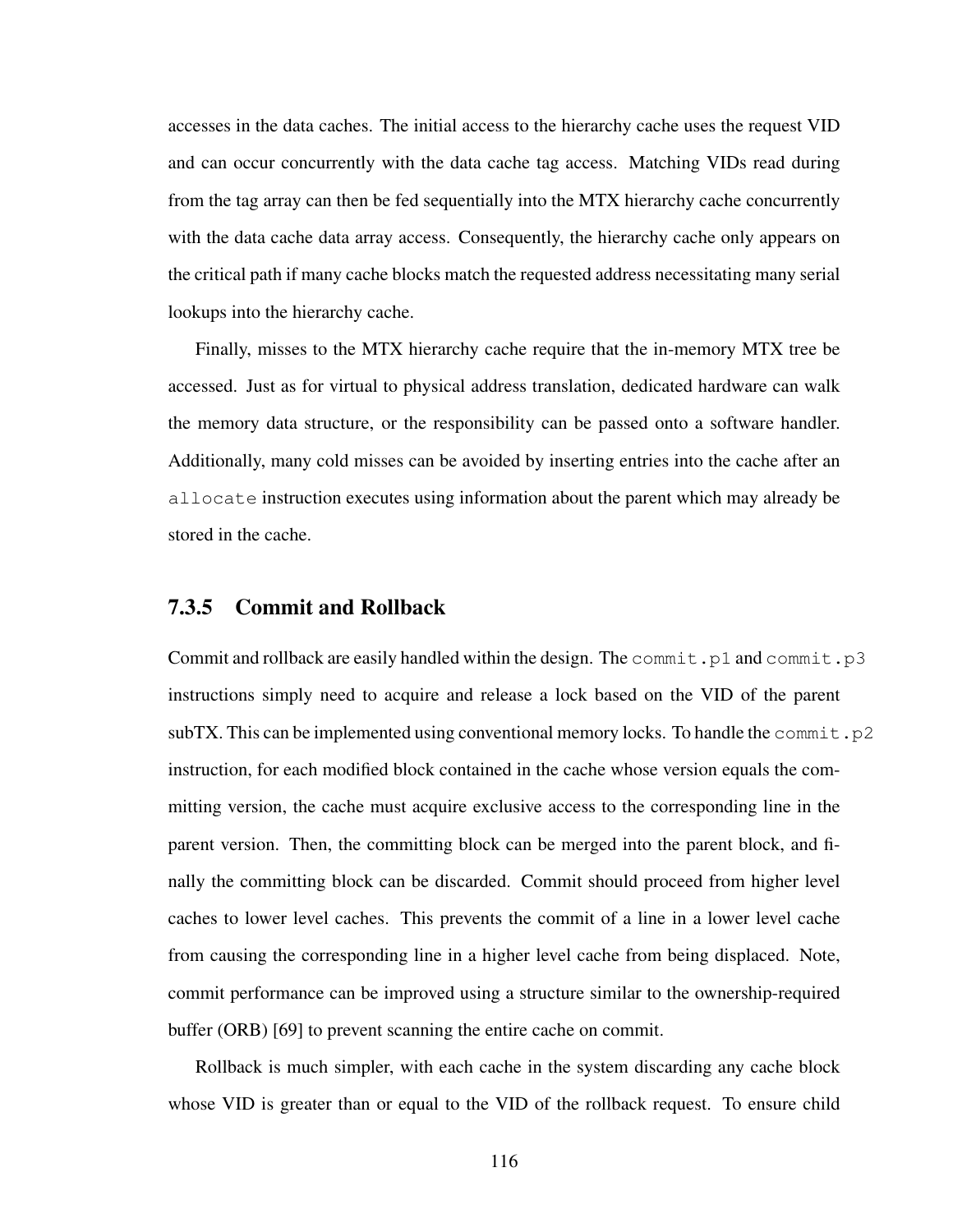MTXs also get rolled back, the transaction hierarchy must be consulted to generate appropriate rollback messages for all child MTXs. Since rollback does not need to block the execution of any core in the system, its performance is not important.

# 7.4 Detecting Conflicts

The system described in the previous section implements the semantics of MTXs without hardware conflict detection. The system described thus far is what is used by the current implementation of SpecDSWP. For completeness, this section describes how to augment the system to detect conflicts.

Recall that an intra-transaction conflict occurs if a subTX writes a location after a later subTX has read the location without first writing it. An inter-transaction conflict occurs if one subTX writes a location that another, incomparable subTX reads without first writing.

Given these definitions, the system must track which locations have been read without first having been written to detect conflicts. We refer to such reads as *upwards-exposed uses* [68]. The MTX system uses the  $U_k$  bit stored per byte to track upwards-exposed uses (see Figure  $7.7)^2$ .

The MTX cache system must set  $U_k$  to  $U_k \vee \overline{W_k}$  each time it reads data from the cache. This ensures any bytes that are satisfied by a block whose VID is less than this block's VID are marked. The coherence protocol is then extended to detect intra-transaction conflicts when invalidating bytes. If a coherence request forces bytes to be invalidated (i.e., on a read exclusive request with ID<sub>request</sub>  $\langle$  ID<sub>block</sub>), U<sub>k</sub> is set, and P<sub>k</sub> is to be cleared, then a conflict has occurred. To detect inter-transaction conflicts, the coherence protocol must also handle the case when  $ID_{request}$  and  $ID_{block}$  are incomparable. In particular, for an incomparable read request, if  $W_k$  is set for any byte in the block then a conflict has occurred. Similarly for an incomparable read exclusive request, if  $U_k$  is set for any byte in the block then a con-

<sup>&</sup>lt;sup>2</sup>If conflict detection is not implemented in hardware, the  $U_k$  bits are unnecessary.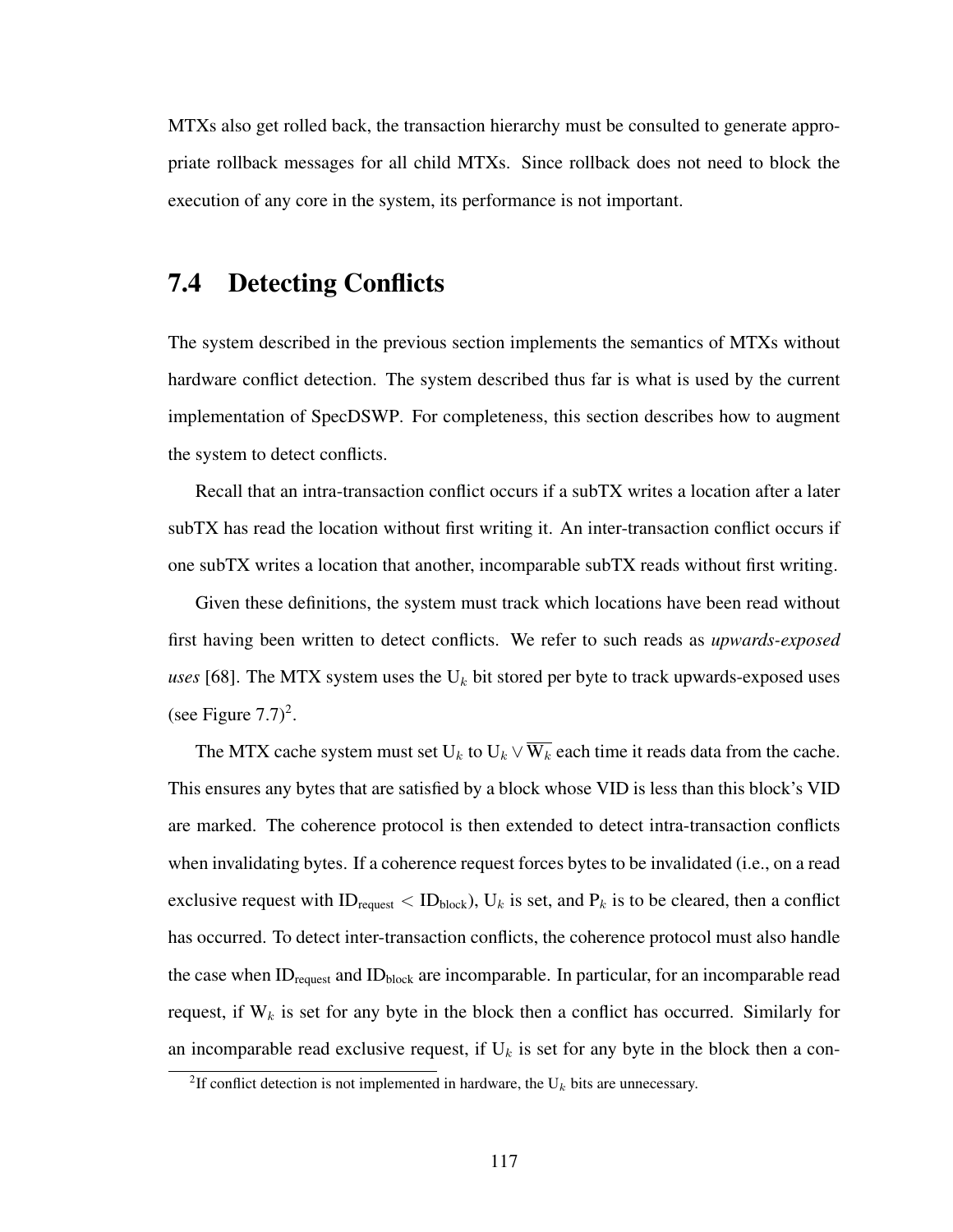flict has occurred. In all conflicting cases, either the requesting transaction, the snooping transaction, or both may be rolled back.

The system requires one more change to support conflict detection. Recall that a read request hits if a cache has a block whose VID is less than the request ID and the block is not stale. Read requests, however, now also modify cache blocks by potentially setting U bits. Since the access should not modify blocks from previous subTXs, such "hits" should cause the cache line to be duplicated for the request version (i.e., the block ID should be set to the request ID). Since such duplication can occur at arbitrary caches in the hierarchy, strict inclusion will no longer be satisfied. A higher level cache can contain a block with a specific VID that its lower level cache does not contain. Consequently all coherence actions must affect all caches in a particular sub-tree of the hierarchy.

## 7.5 Other Implementation Possibilities

This chapter has focused on describing an extension to an invalidation-based cache coherence protocol to implement multi-threaded transactions. The literature, however, is abound with implementation alternatives for traditional, single-threaded transactional memories. This section briefly surveys some of these alternate methodologies and identifies challenges in adapting these strategies to multi-threaded transactions.

Some implementations of transactional memories use *eager*, rather than *lazy*, version management. In lazy versioning systems, speculative writes to a location are stored in a speculative buffer while the non-speculative value safely remains in the virtual address space of the process. In the event of a rollback, one simply discards the speculative buffers. Commit, however, requires copying data from the speculative buffers into the virtual address space. In the MTX implementation described in this chapter and in many lazy versioning, single-threaded hardware transactional memories, the speculative buffer is simply comprised of the processor's cache memories.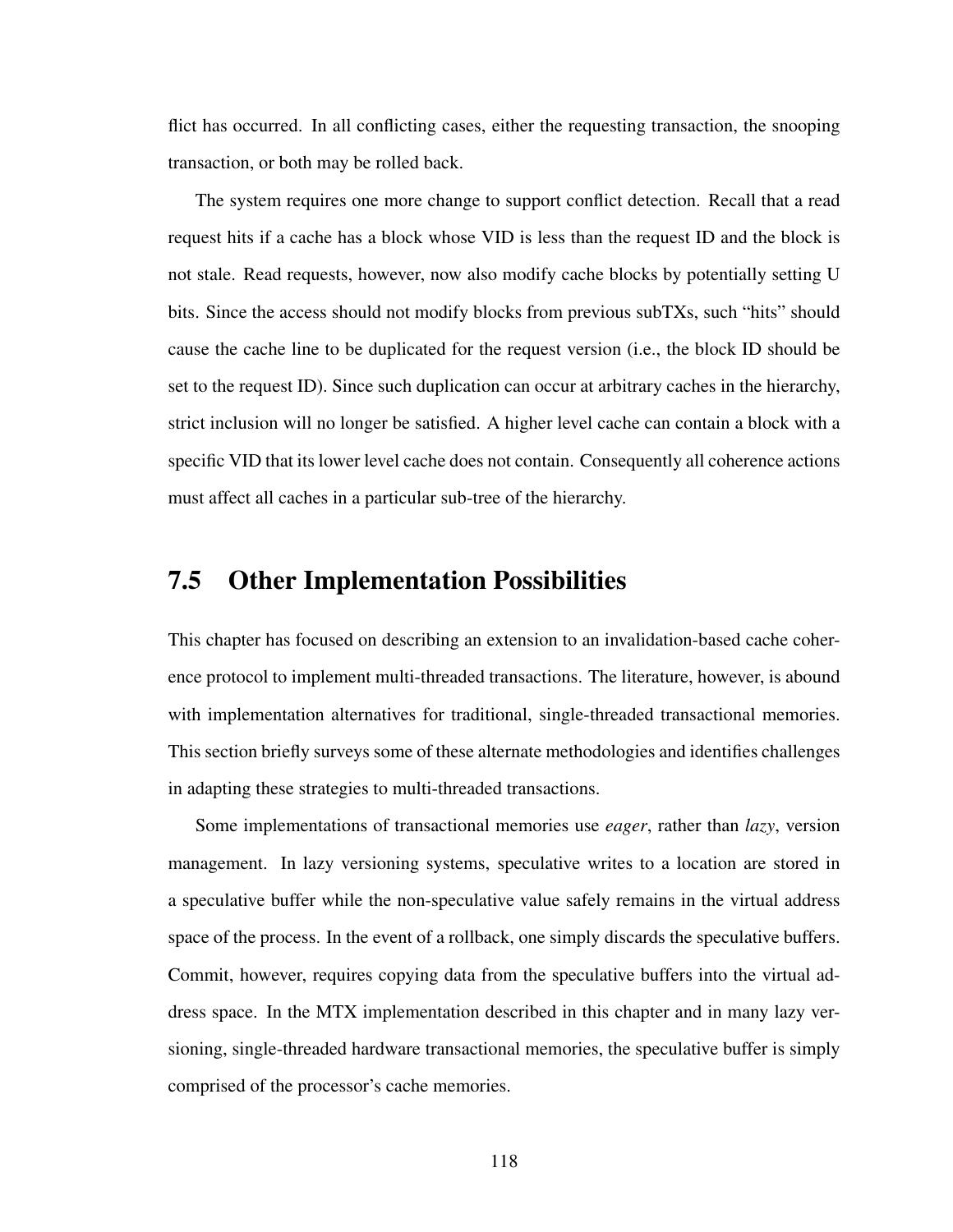Recognizing that commit is often more common than rollback, eager implementations, such as LogTM [51] and UTM [10], store speculative values directly in the virtual address space of the process, and non-speculative values are buffered in a rollback log. In these systems, commit does require any special processing, and rollback requires restoring values in the virtual address space using the rollback log. This approach, unfortunately, is fundamentally at odds with MTXs. Recall that with MTXs many versions can exist per address and each version can be directly addressed. This approach however, relies on only a single speculative version existing per address and immediately detects a conflict if a different version is accessed. It may be possible, however, to use the spirit of this approach as an optimization to an MTX implementation. To improve commit speed, the oldest speculative version could be stored directly in the virtual address space. The current committed state could be stored in a rollback log under the assumption that it will be never be accessed or accessed only infrequently. Younger versions can be buffered in caches as was described in this implementation. This approach optimizes for commit, rather than rollback, and can help keep commit off the critical path.

In addition to different version management approaches, researchers have proposed alternate methodologies for performing conflict detection. Ceze et al. propose *bulk disambiguation*, a novel mechanism where, rather than having processor cores generate invalidation messages each time a speculative cache line changes state, each core maintains two signatures representing the set of addresses read from and written to [17]. During commit, these signatures are broadcast and compared at each processor core to detect whether or not a conflict has occurred. Using careful construction of the signatures and certain versioning restrictions, the set of addresses written in a particular version can be reconstructed from the signature, thus allowing a cache to properly commit or rollback. This approach is appealing because it dramatically reduces the design complexity of conflict detection and reduces the space overhead of tracking the read set and write set of a speculative version. For an MTX system that does hardware conflict detection, a Bulk-like approach could be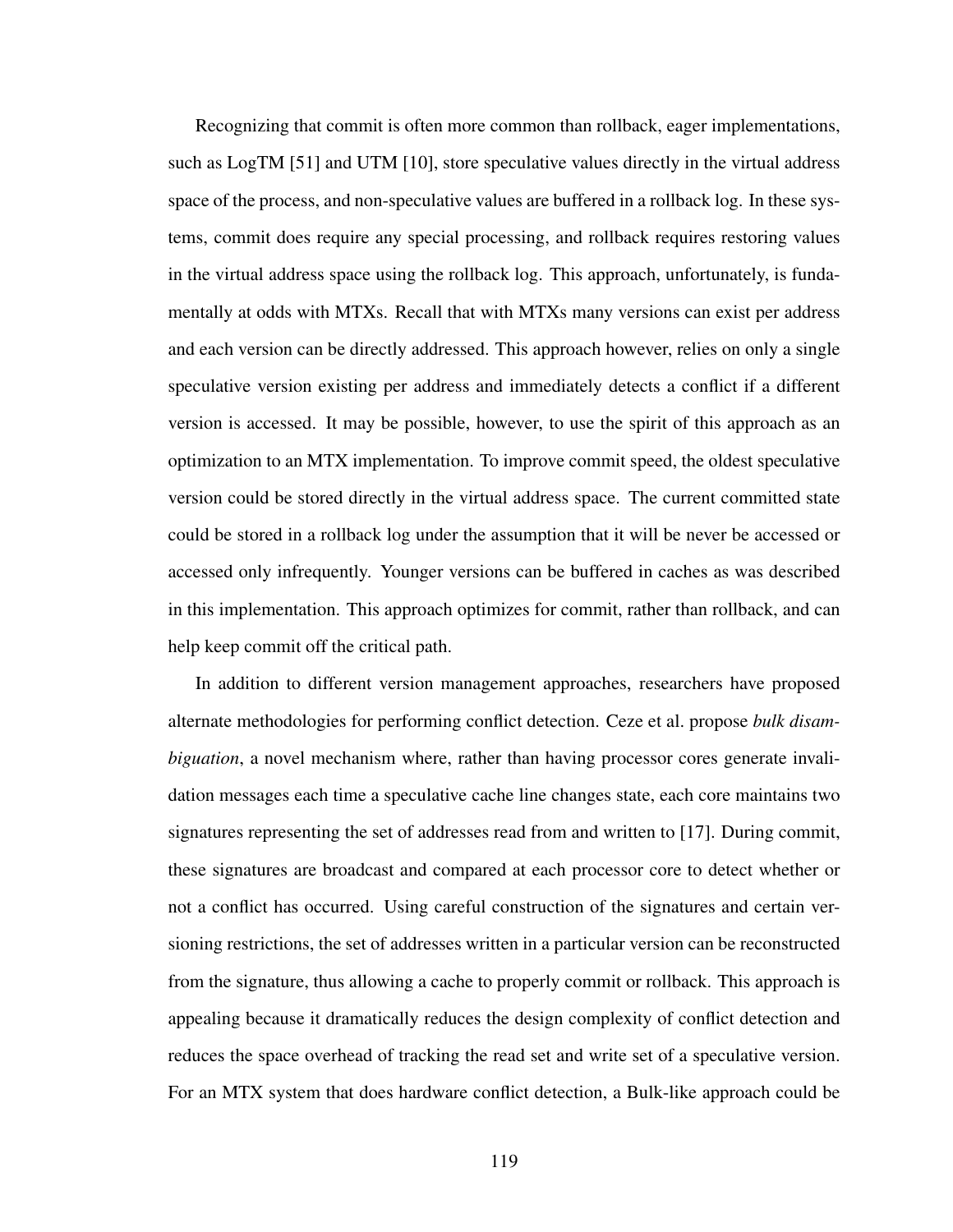used to reduce overhead and design complexity. However, Bulk does not address any of the issues related to finding what cache contains the freshest speculative version of data that is older than a given request version. Consequently, the data locating pieces of the coherence protocol described in this chapter would still be necessary.

In addition to hardware schemes, many have proposed implementing transactional semantics purely in software [4, 36, 48, 62]. Both IBM and Intel have recently released STM implementations to the research community [1, 2]. Software transactional memory (STM) systems come in a variety of flavors, however the design choices are similar to the ones for hardware transactional memories. First, an STM may buffer speculative state in dedicated buffers, or store it directly at the target location and use an undo log to recover state in the event of a conflict. Second, STM systems must identify conflict. Due to the expense of checking for conflict on each access, most STM systems log their read and write sets during transaction execution. At commit, the STM verifies that no other thread has committed values to locations in the read set after the values were read. Once this is verified, the thread merges its speculative data into committed state. Depending on the speculative buffering scheme, this may simply involve broadcasting the write set and discarding the undo log, or it may involve copying data from the speculative buffers into architectural state.

The STM approach to transactional memory is exciting because it enables the transactional approach on today's hardware. However, the key obstacle in these systems has been performance. Managing the transactional meta data associated with each transactional object significantly introduces the overhead of each load and store operation. Researchers have shown that with increased thread counts, this overhead can be overcome [62]. However, naïvely extending STMs to support MTXs would certainly increase this overhead by necessitating expensive search operations to find the latest copy of a datum. Developing an STM MTX implementation that scales well remains an interesting avenue of future research.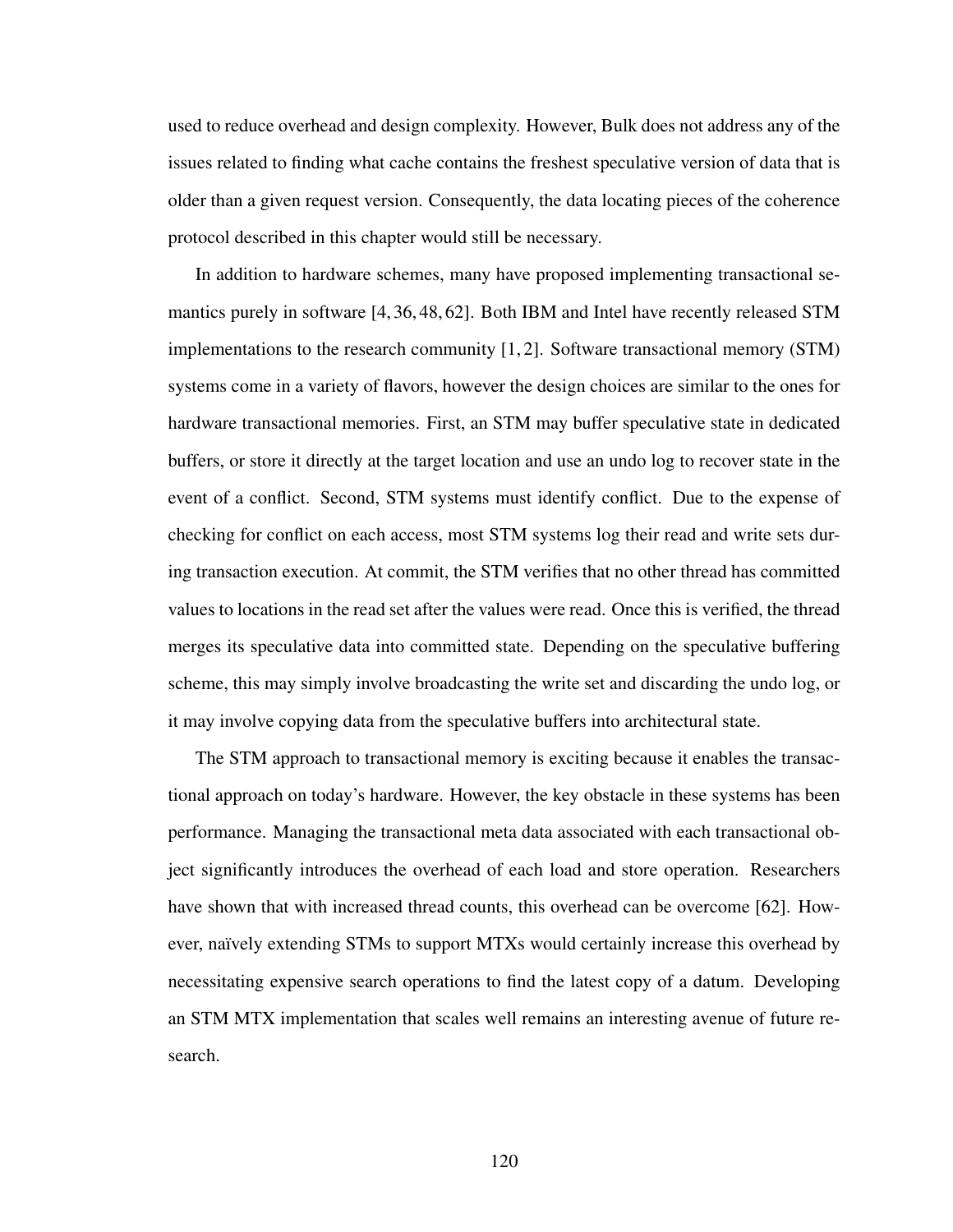# Chapter 8

# Evaluation of Speculative DSWP

This section evaluates our implementation of Speculative DSWP in the VELOCITY backend optimizing compiler [71]. VELOCITY uses the IMPACT [64] compiler as its frontend. IMPACT reads in C code and emits a low-level intermediate representation that virtualizes the Intel Itanium® 2 architecture. VELOCITY relies on IMPACT's pointer analysis [19, 53] to identify both call targets of function pointers and the points-to sets of load, stores, and external functions.

The VELOCITY backend targets the Intel Itanium® 2 architecture and contains an aggressive classical optimizer, which includes global versions of partial redundancy elimination, dead and unreachable code elimination, copy and constant propagation, reverse copy propagation, algebraic simplification, constant folding, strength reduction, and redundant load and store elimination. VELOCITY also performs an aggressive inlining, superblock formation, superblock-based scheduling, and register allocation.

The VELOCITY implementation of Speculative DSWP supports both speculative parallelstage DSWP *and* interprocedural parallelization. Further, the implementation supports the speculation types described in Chapter 5. This section evaluates SpecDSWP on benchmarks from the SPEC® CPU2000, SPEC® CPU92, and Mediabench suites.

Evaluating SpecDSWP on parallelizations containing up to 32 threads on loops ac-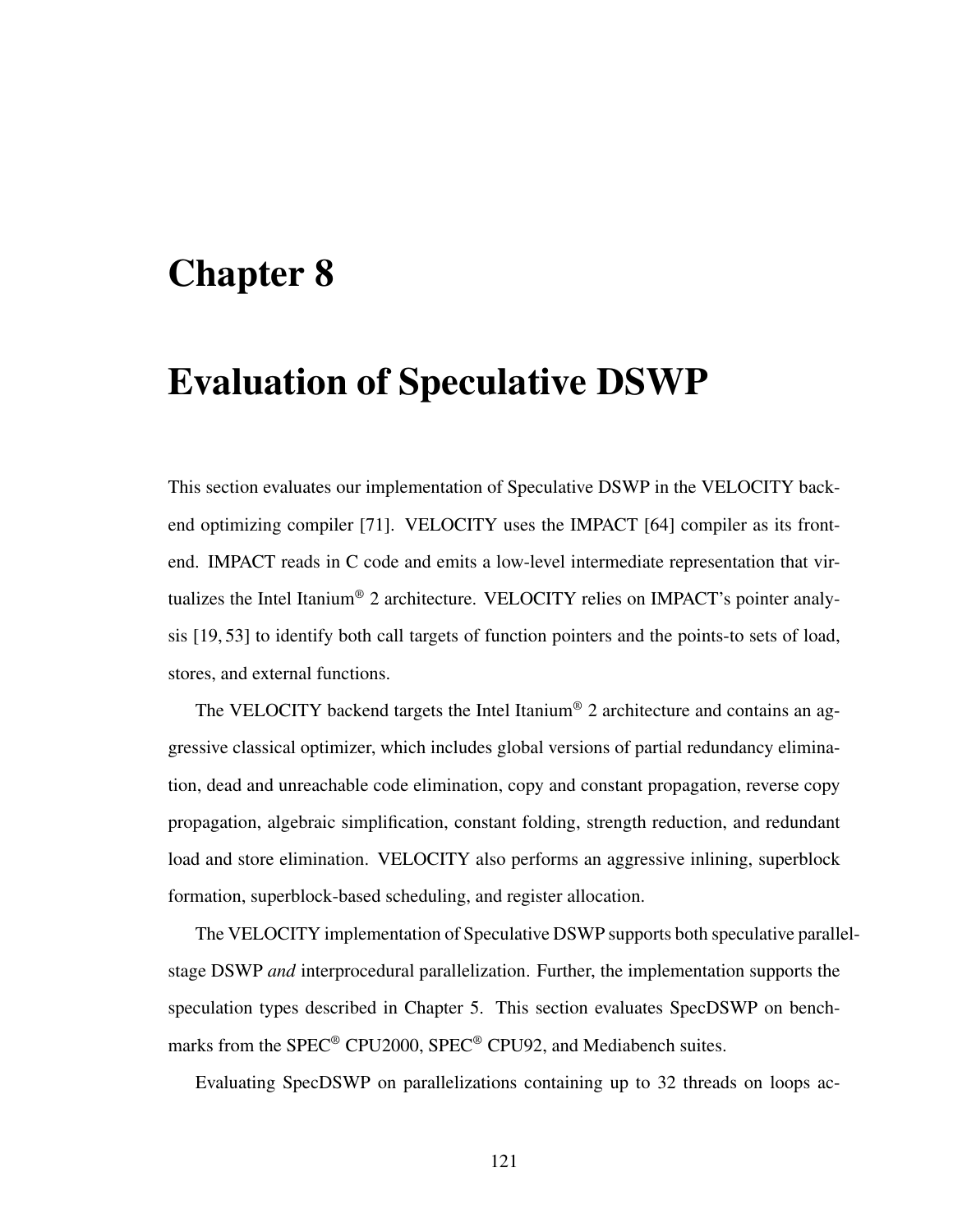

Figure 8.1: The measurement flow for evaluating SpecDSWP parallel performance.

counting for up to 95% of the application's run time precluded using conventional cycleaccurate simulation due to excessive simulation time. Section 8.1 describes the simulation methodology used to evaluate SpecDSWP. Section 8.2 will present summary results for the parallelized applications and will present several case studies deconstructing the results further highlighting strengths of SpecDSWP and MTXs.

# 8.1 Experimental Methodology

For many of the benchmarks studied, SpecDSWP was applied to the outer most loop in the application. Native executions of these applications ran for tens to hundreds of billion cycles with each loop iteration often taking in excess of a billion cycles. Unfortunately, using traditional cycle-accurate simulators on such large code regions with as many as 32 threads would require excessive simulation time. Further, sampling methodologies like SMARTS [77], TurboSMARTS [76], or SimPoint [57] are inapplicable for evaluating multi-threaded applications. Further, since SpecDSWP relies on the synchronization array (SyncArray) [61] for inter-thread scalar communication and MTXs for speculative state buffering, evaluation on today's multi-core processors was also not possible.

Consequently, to evaluate the performance of a loop parallelized with SpecDSWP, a combination of native execution, to evaluate the single-threaded performance of each thread, coupled with simulation, to measure the effects of parallelism and MTX cache coherence, was used to measure parallel performance. Figure 8.1 illustrates the overall measurement flow. The emulation stage is used to verify application correctness and to identify misspeculation that occurs at runtime. A specially synchronized native binary is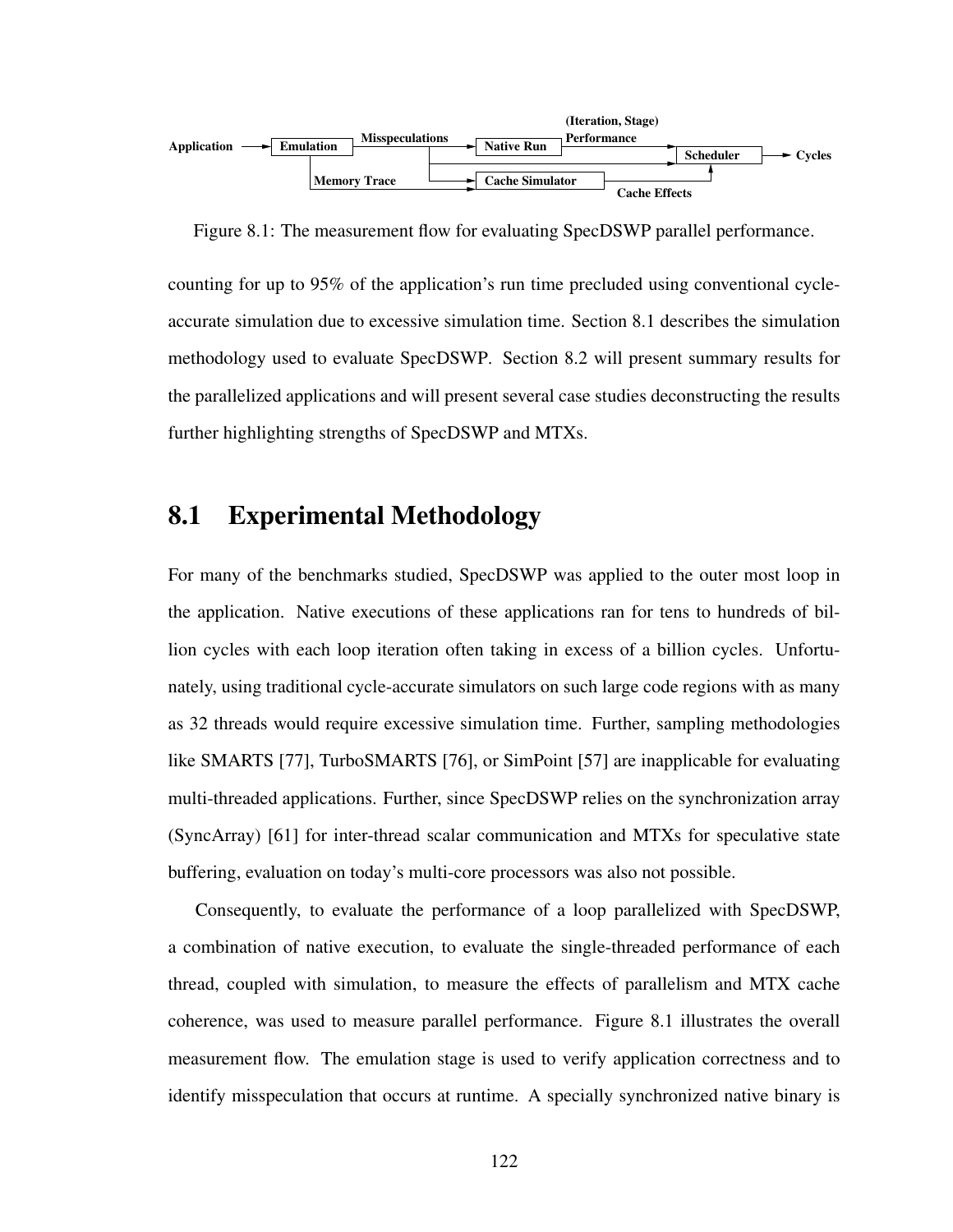then used to measure the performance of each sequential region across all threads in the application. An MTX cache simulator is then used to calculate the effects of cache coherence on performance. Finally, a scheduler collates the information to estimate the application's performance. Each of these steps is described in more detail below.

## 8.1.1 Emulation

The SpecDSWP code emitted by VELOCITY cannot be run on existing multi-core Itanium® 2 processors for three reasons.

- 1. First, the code assumes the existence of a SyncArray. The SyncArray works as a set of scalar queues with efficient enqueue and dequeue operations<sup>1</sup>. The Itanium® 2 ISA was extended with produce and consume instructions for inter-thread communication. As long as the SyncArray queue is not empty, a consume and its dependent instructions can execute in back-to-back cycles.
- 2. Second, the parallel code relies on hardware support for MTXs. The Itanium<sup>®</sup> 2 ISA was extended with the operations shown in Table 7.1.
- 3. Third, SpecDSWP relies on an asynchronous resteer instruction that interrupts the execution of the specified core and restarts its execution at the given address.

To check correctness of the parallel code, a library was used to emulate the behavior of the above operations. Instances of produce and consume were replaced with calls into a library that managed a virtual SyncArray. MTX operations were also replaced to call into an MTX emulation library. Additionally, since MTXs change the semantics of loads and stores after an enter operation, all loads and stores were replaced with calls into an the MTX emulation library. This library maintained each memory version as a hash table. Consequently, stores were emulated with a hash table insertion, and loads were

<sup>&</sup>lt;sup>1</sup>The latency between an enqueue and a dequeue need not be low. However, SpecDSWP does assume that the latency within a thread for executing a enqueue or dequeue operation is low.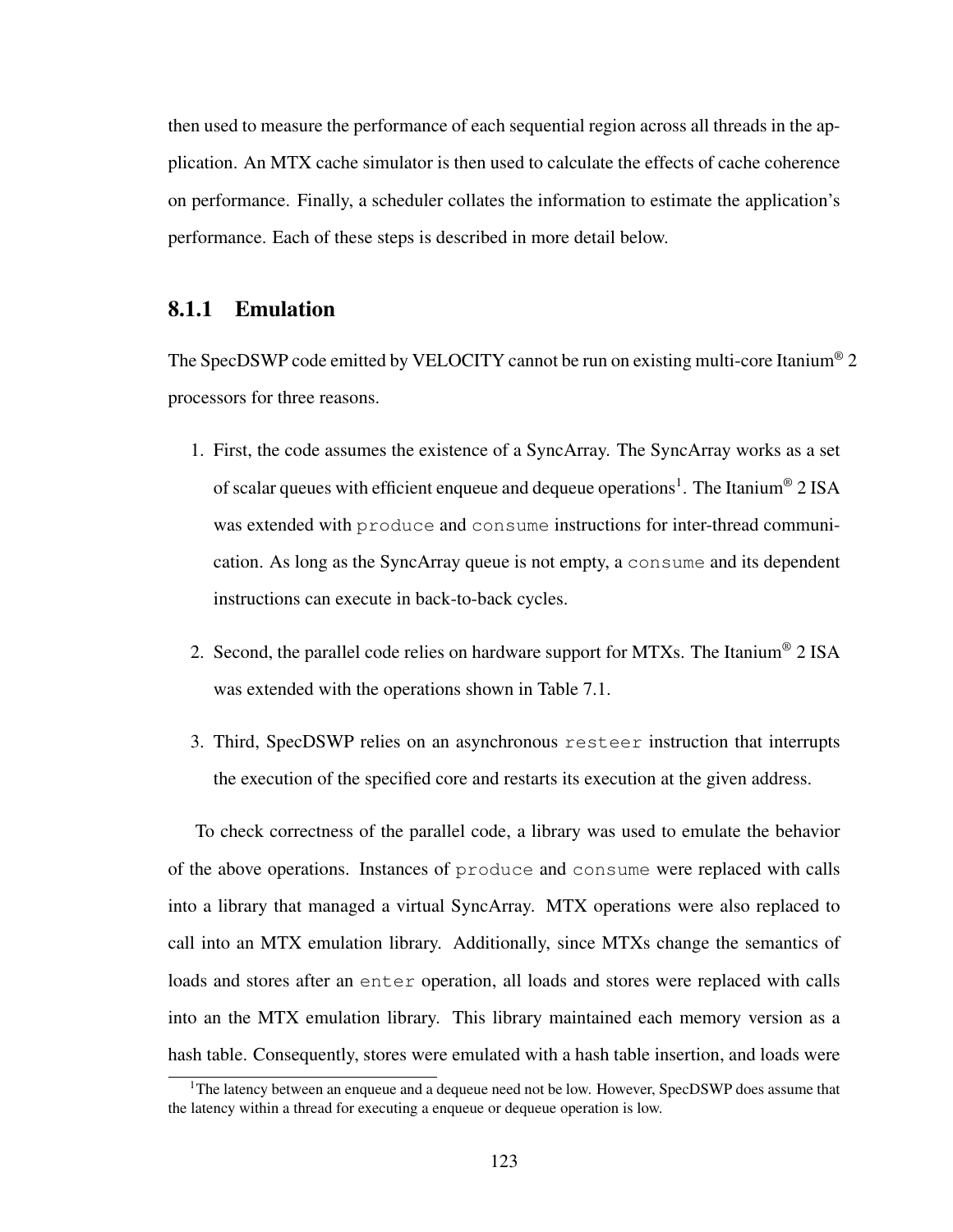emulated using a series of hash table lookups searching for the memory version with the latest value for a given address. Finally, resteer operations were replaced with calls into the emulation library. Resteer was emulated using POSIX signals to interrupt the execution of a thread. The signal handler changed the register state saved by the kernel's signal handling mechanism so that returning from the signal handler jumps to the desired recovery code. The standard recovery code, as emitted by the compiler, was used to recover from misspeculation.

In addition to emulating the behavior of the missing architectural features, the code is instrumented to record the set of loop iterations that suffered misspeculation, and to record a memory trace. The former is used to drive the native execution phase of the simulation infrastructure, while the latter is used to drive the cache simulation.

#### 8.1.2 Native Execution

Since the emulation libraries are heavy weight measuring the performance of the emulation runs is not representative. There are three primary sources of performance degradation in the emulation runs.

- 1. The performance of load and store functions in the MTX emulation library is significantly slower than a native load or store, and significantly slower than would be offered by a hardware MTX implementation.
- 2. The performance of produce and consume functions in the emulation library is significantly worse than the performance of native produce and consume instructions.
- 3. Substituting function calls for instructions destroys ILP around the respective operations.

To estimate performance without suffering from these performance penalties, a specially prepared application binary, which will be referred to as the performance binary, is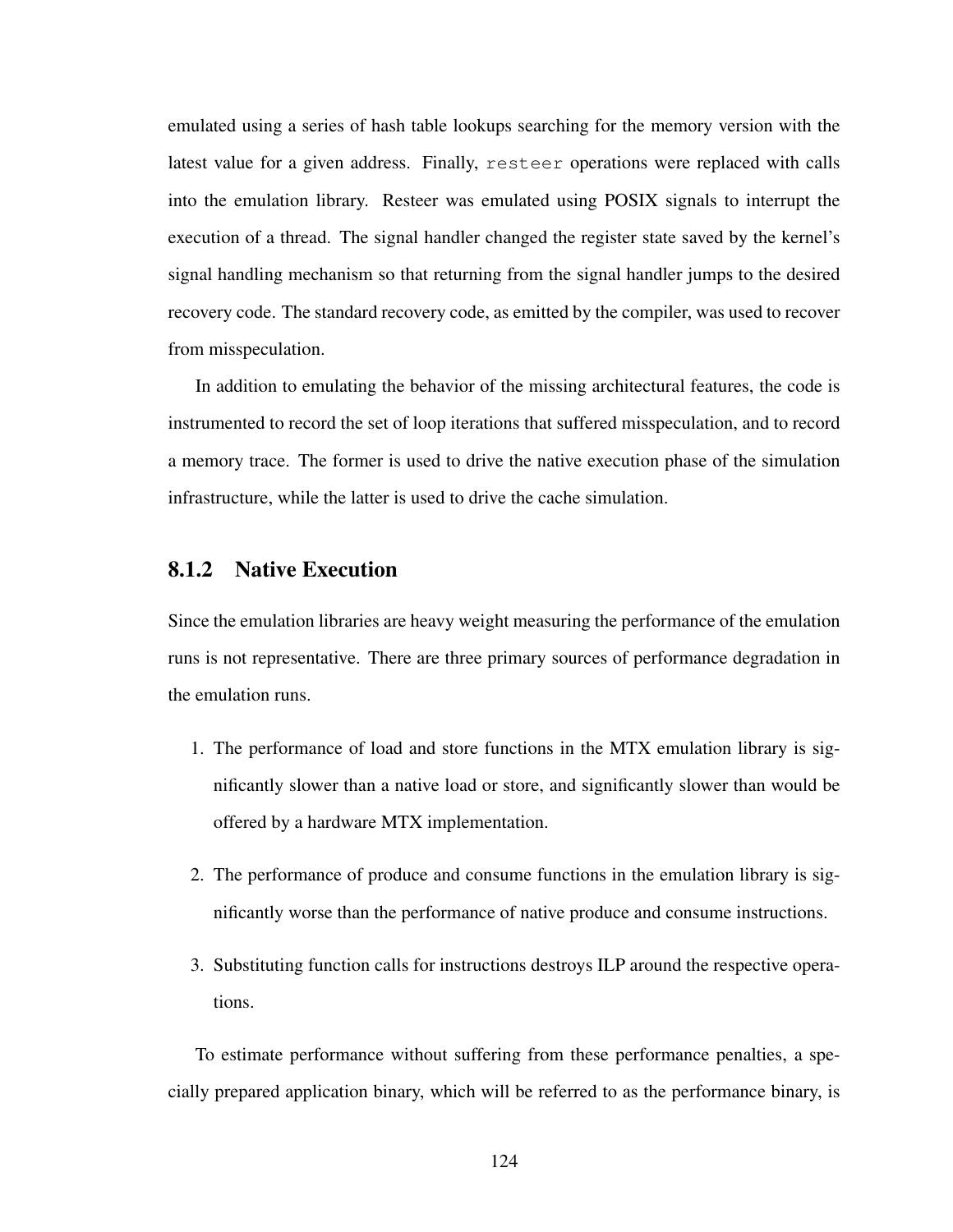run on native Itanium® 2 hardware, and the processor's performance counters are used to record performance.

To avoid the first and third pitfalls, the performance binary uses native load and store operations rather than replacing them with function calls into an emulation library. Execution correctness is guaranteed by carefully orchestrating the order in which the threads run. Recall that for SpecDSWP, the set of memory versions used are totally ordered. Provided that rollback is unnecessary, and all operations in one memory version execute prior to any operation in a subsequent version, conventional load and store operations will faithfully implement the semantics of MTXs.

The performance binary uses the misspeculations recorded during the emulation run to avoid corrupting memory state with speculative stores. This obviates the need to support rollback. For each iteration that would misspeculate, each thread in the performance binary jumps directly to the recovery code rather than using the asynchronous resteer mechanism. The threads then execute the remainder of the misspeculated iteration normally.

To ensure that memory operations execute in version order, only one thread is allowed to execute at a time. This is achieved using an execution token that is passed from thread to thread. Only the thread with the token is permitted to execute. The performance binary records the current memory version, and the first thread in the pipeline is allowed to execute until it encounters an  $enter$  instruction attempting to enter a version later than the current memory version. Just as during emulation, the enter instruction is replaced with a library call, however, the implementation for the performance library simply passes the execution token to the next thread in the pipeline. When the commit thread passes the execution token back to the first thread, the current memory version is incremented by one. Using this approach, all threads are permitted to make forward progress, but the semantics of MTXs can be preserved while using conventional load and store operations.

Since only one thread executes at a time, wall time is an inappropriate performance measure. Instead, hardware performance counters are used to measure the number of cy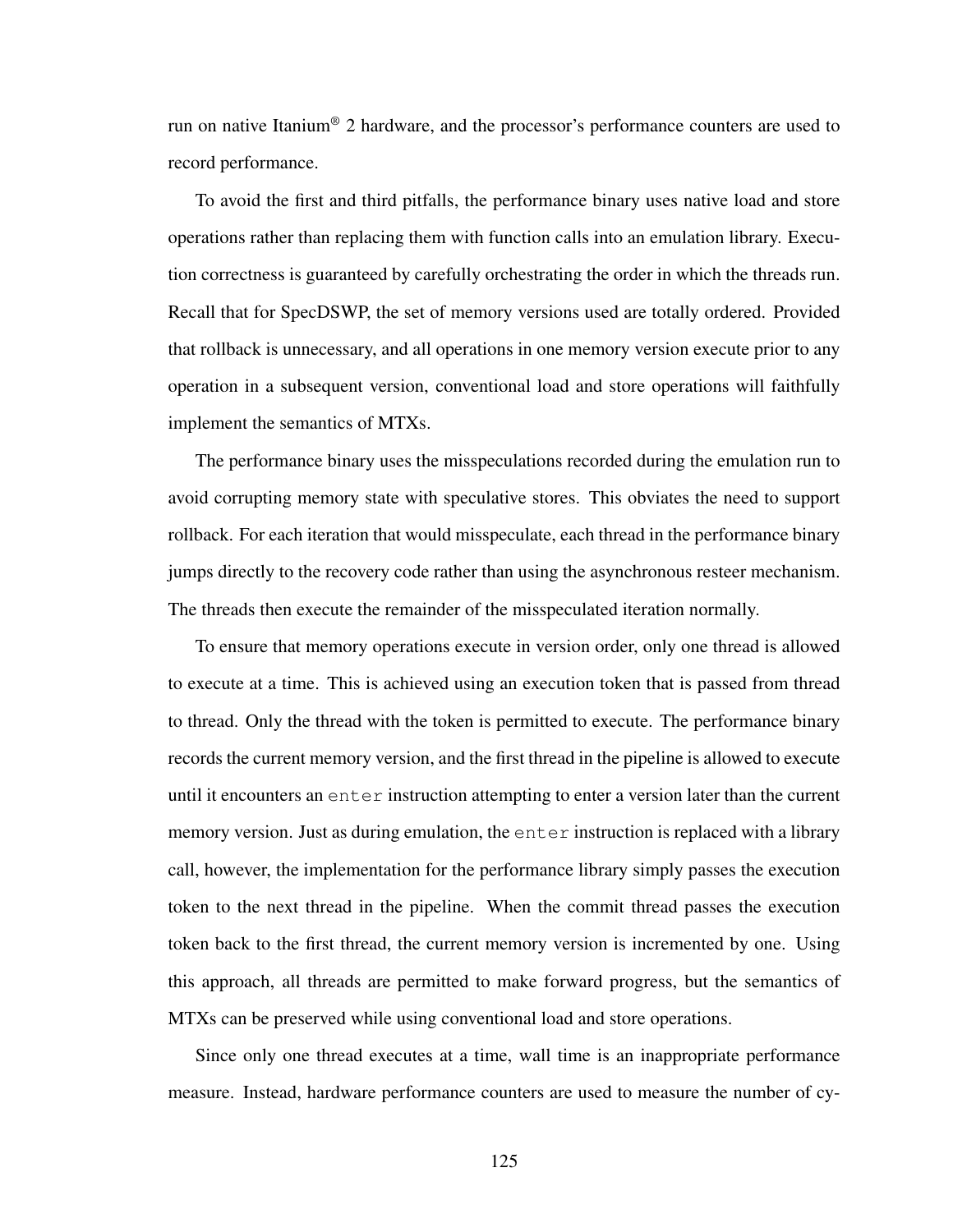cles spent in each sequential region of execution in each thread. These values are summed to compute the total number of cycles spent by each thread in each iteration. Since produce, consume, and MTX operations are still implemented with library calls (the second performance pitfall from above), the performance counters are stopped before each library call and restarted after the call returns. The serialization between disabling and re-enabling the performance counters simulates these operations as single-cycle operations. Since ILP is still disturbed near these function calls, the measurements from this simulation infrastructure are *conservative* approximations of the actual execution times for the sequential regions.

The experiments described below were run on an unloaded HP workstation zx2000 with a 900MHz Intel Itanium 2 processor and 2GB of memory, running CentOS 4.5. Runtime numbers were gathered using version 3.1 of the libpfm performance monitoring library [26]. The runtime of an application was determined by monitoring the CPU CYCLES. Since an MTX cache simulation is used to measure cache effects, the infrastructure also monitored the BE EXE BUBBLE GRALL and BE EXE BUBBLE GRGR events. These events measure the total number of cycles stalled in the integer pipeline and the total number of cycles stalled in the integer pipeline due to non-memory dependences, respectively. The difference between these counters is a conservative estimate<sup>2</sup> of the number of cycles lost due to cache misses. This difference is subtracted from the total cycles measured to estimate the performance of each sequential region modulo cache effects.

#### 8.1.3 Cache Simulation

In the native executions, cycles spent stalled on cache misses were discounted. To account for cache effects, both local and due to coherence, the memory traces generated during the emulation runs were fed into an MTX cache simulator. Table 8.1 shows the parameters

<sup>&</sup>lt;sup>2</sup>The estimate is conservative because it does not account for stalls due to floating point loads and stores, and it does not account for lost ILP due to cache misses. It only accounts for cycles where no instructions could execute due to cache misses in the integer pipeline.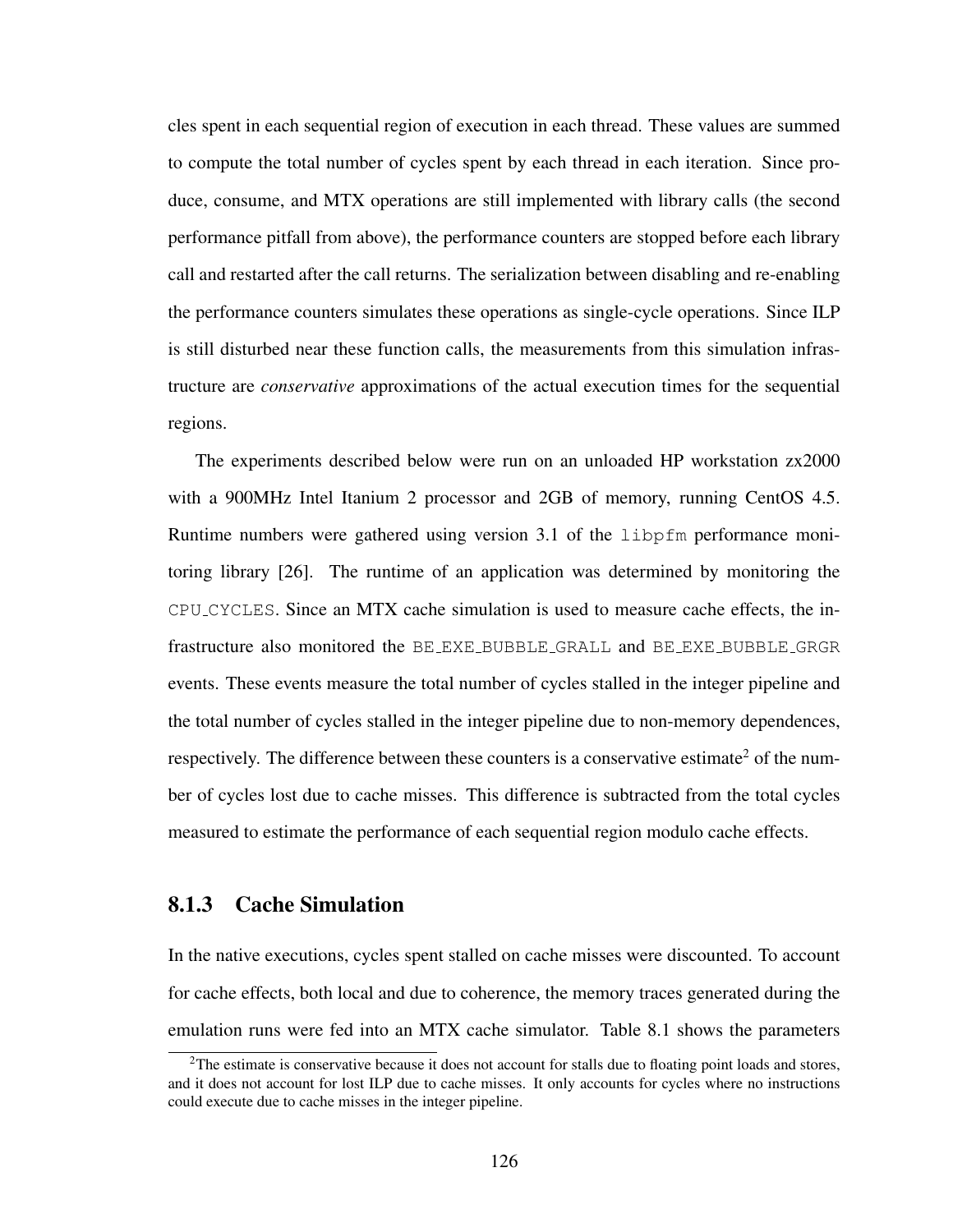|                                     | L1D      | L <sub>2</sub> | L <sub>3</sub> | $L_4$     |
|-------------------------------------|----------|----------------|----------------|-----------|
| <b>Size</b>                         | 16 KB    | 256 KB         | 12 MB          | 64 MB     |
| Line size                           | 64 bytes | 128 bytes      | 128 bytes      | 128 bytes |
| Associativity                       | 4 way    | 8 way          | 12 way         | $256$ way |
| Minimum Latency                     | 1 cycle  | 5 cycles       | 10 cycles      | 50 cycles |
| Merge Latency<br>(per line)         | 1 cycle  | 2 cycles       | 7 cycles       | 25 cycles |
| <b>Commit Latency</b><br>(per line) | 1 cycle  | 1 cycle        | 1 cycle        | 1 cycle   |
| Sharing                             | Private  | Private        | Shared         | Shared    |

Table 8.1: MTX cache parameters

for the caches simulated. All caches stored speculative state making the speculation level between the L4 cache and main memory. The latency for a cache access is given by the minimum latency shown in the table plus the merge latency multiplied by the number of lines that were merged to satisfy a given request. For commits, the simulation modeled peer caches committing in parallel. However, different levels of caches committed sequentially starting from the L1 caches and proceeding toward the L4 cache. For each cache, the total time to commit is given by the commit latency multiplied by the number of cache lines present in the given cache in the committing memory version. For rollback, all caches discarded speculative data in parallel. Within each cache, a flash rollback mechanism was modeled. Finally, the simulated caches did *not* support hardware conflict detection as this is handled in the code generated by the VELOCITY SpecDSWP implementation.

This cache configuration was used for all simulations, regardless of the number of threads generated by SpecDSWP. For all the applications explored, speculative state never overflowed from the speculative caches.

The cache simulator outputs a cycle count per thread per loop iteration. Adding the results of the cache simulation to the native execution measurements estimates the total time taken per loop iteration by each thread by *conservatively* assuming no instructions (on the core executing the memory operation) execute in the shadow of a cache miss.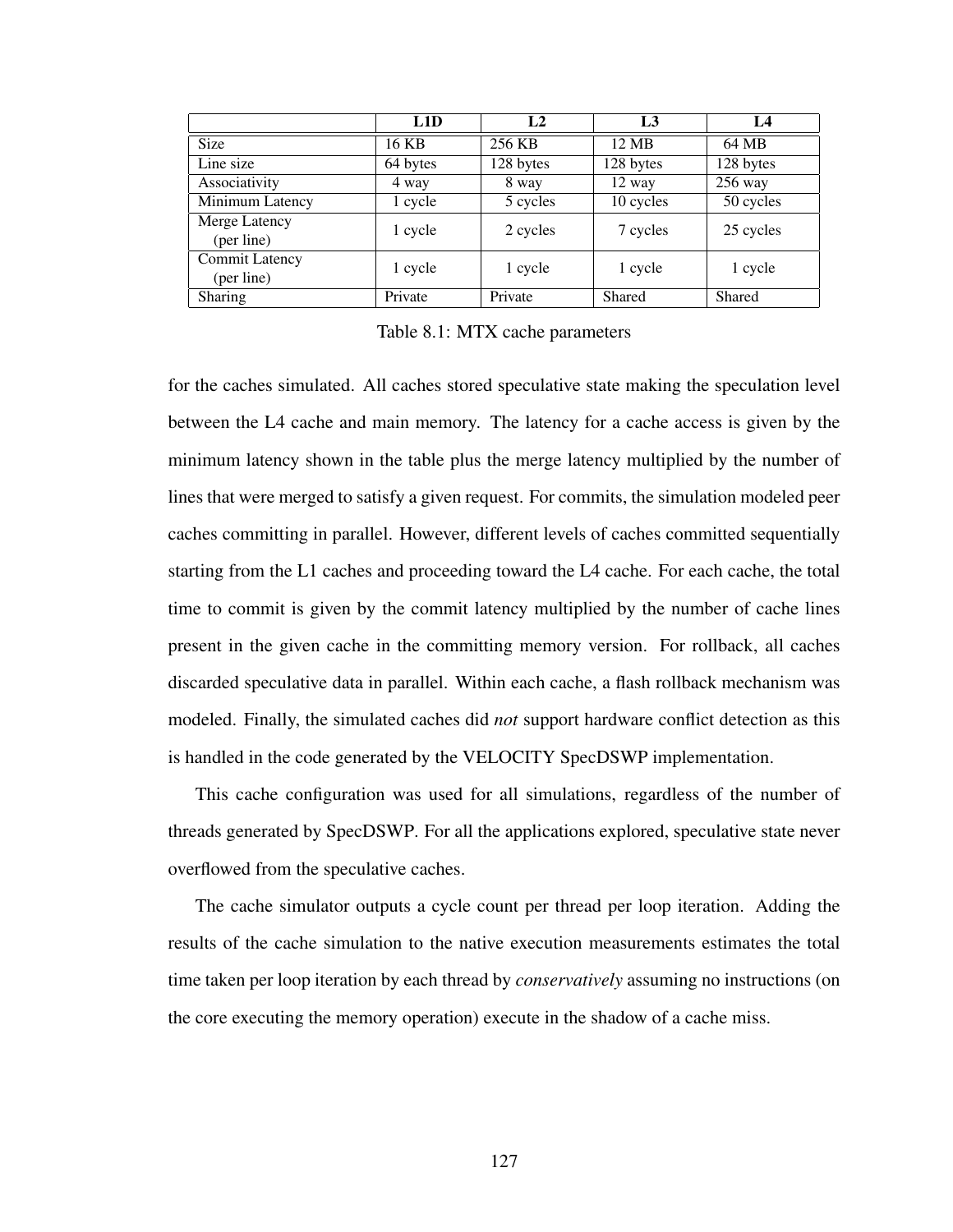#### 8.1.4 Scheduling

Given the execution time for each loop iteration in each thread, a scheduler is used to compute the total loop execution time accounting for parallelism between the threads. The scheduler models a 32-core Itanium<sup>®</sup> 2 system. Each thread is assigned to a core, and the scheduler starts a particular loop iteration for a thread only when the respective thread has completed executing the previous loop iteration assigned to it *and* when all data dependences (i.e., produce/consume dependences) are satisfied. The scheduler only starts a particular iteration for a given thread after the *entire* iteration has completed in a dependent thread. This models the worst case where a produce instruction at the end of an iteration feeds a consume at the beginning of the corresponding iteration. Misspeculation is modeled by forcing all threads to synchronize, then using the measured performance for the misspeculated iteration. Speculative execution recommences after the misspeculated iteration completes. The execution time for the parallel loop is taken to be the latest time that any core completes its last loop iteration.

#### 8.1.5 Measuring Baseline Performance

To ensure a fair comparison, the baseline, single-threaded performance was measured using a similar methodology. The single-threaded code was instrumented to measure the execution time of each loop iteration using the hardware performance counters. Just as in the multi-threaded case, the raw cycle count was adjusted to discount time spent stalled on cache misses. A memory trace from the single-threaded execution is fed to the cache simulator to compute the time taken by each loop iteration in the memory system. The sum of the adjusted cycle count with the result of the cache simulator gives the time taken for each loop iteration. The sum of these times determines the total time taken to execute the original, single-threaded loop.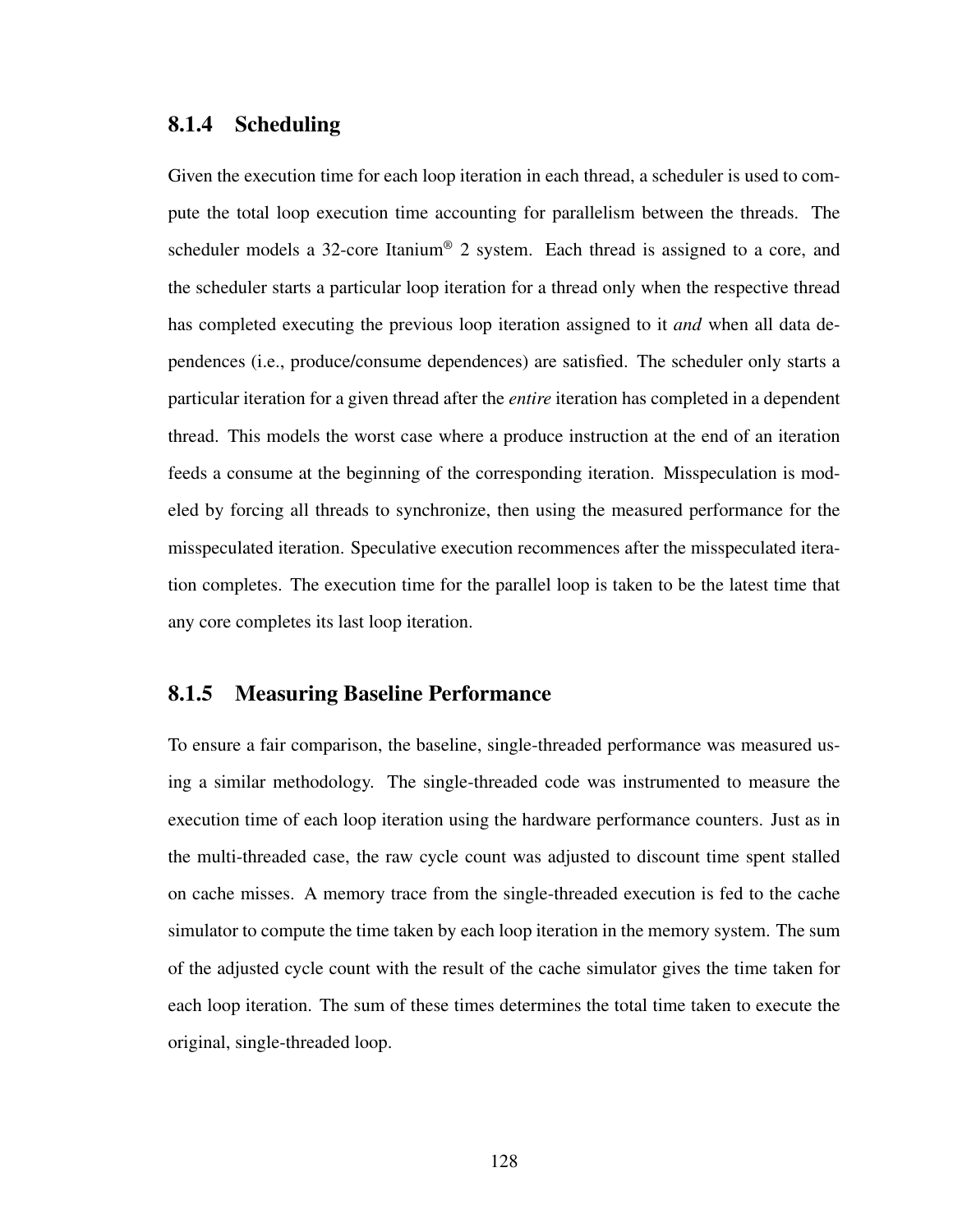|                 |                    |         | Average    | Largest SCC |          | $#$ of      |               | $%$ of      |
|-----------------|--------------------|---------|------------|-------------|----------|-------------|---------------|-------------|
|                 |                    | $%$ of  | Iterations | Weight      |          | Saved       | Speculation   | Iters. with |
| Benchmark       | <b>Function</b>    | Runtime | per Invoc. | N/S         | Spec.    | Regs        | <b>Types</b>  | Misspec.    |
| $175$ .vpr      | try_swap           | 99%     | 5971.0     | 99.57%      | $3.31\%$ | 13          | A, CV, CF, MV | 9.1%        |
| $181$ .mcf      | primal_net_simplex | 75%     | 17428.8    | 98.37%      | 44.55%   | 10          | CF, SS, MV    | $0.2\%$     |
| 197.parser      | batch_process      | 98%     | 345.0      | 99.31%      | 0.01%    | $\mathbf Q$ | CV. MV        | $0.0\%$     |
| $256$ .bzip $2$ | compressStream     | 77%     | 12.0       | 99.88%      | $1.58\%$ | 10          | A. MV         | $0.0\%$     |
| 052.alvinn      | main               | 98%     | 30.0       | 78.56%      | 38.33%   | $\mathbf Q$ | MV            | $0.0\%$     |
| mpeg2enc        | dist1              | 56%     | 6.3        | 100.00%     | 1.64%    | 10          | CF            | 15.9%       |

 $N/S = Non-Speculative, A = Alias, CV = Committee Value, CF = Control Flow, SS = Silent Store, MV = Memory Versioning$ 

Table 8.2: Benchmark Details

## 8.2 Experimental Results

Table 8.2 shows statistics about the loops chosen for parallelization. These loops account for between 56% and 99% of the total benchmark execution time. Table 8.2 also presents statistics about the largest SCC in the PDG for each loop both before and after speculating dependences. The weights are estimated by summing the profile weights in each SCC and normalizing by the sum of the profile weights for all the operations in the loop. If an SCC did not have any dependences carried by the loop being parallelized, it was a candidate for inclusion in a parallel stage. Consequently, its weight is never considered the largest. Notice that for all the benchmarks, speculation dramatically decreases the weight of the largest SCC. As was described in Chapter 2, this dramatically increases the maximum speedup attainable by SpecDSWP.

All loops were compiled to generate 3 worker stages. In each case, the compiler was given the freedom to use parallel-stage DSWP to replicate any stage and use at most 31 threads. One thread was reserved to act as the commit thread. Figure 8.2 shows the speedup over single-threaded execution for these parallelizations. For each loop, the loop speedup and the benchmark speedup (assuming only the given loop is parallelized) are shown. In addition, the graph shows the number of threads needed to attain this speedup. Note, in the graph the speedup is absolute (not percent speedup) and both y-axes are logarithmic. All benchmarks exhibit considerable loop speedup ranging from 1.6x to 18.1x. The average speedup over all parallelized loops was 3.23x. The rest of this section examines the results of several of benchmarks in more detail to highlight interesting features of SpecDSWP and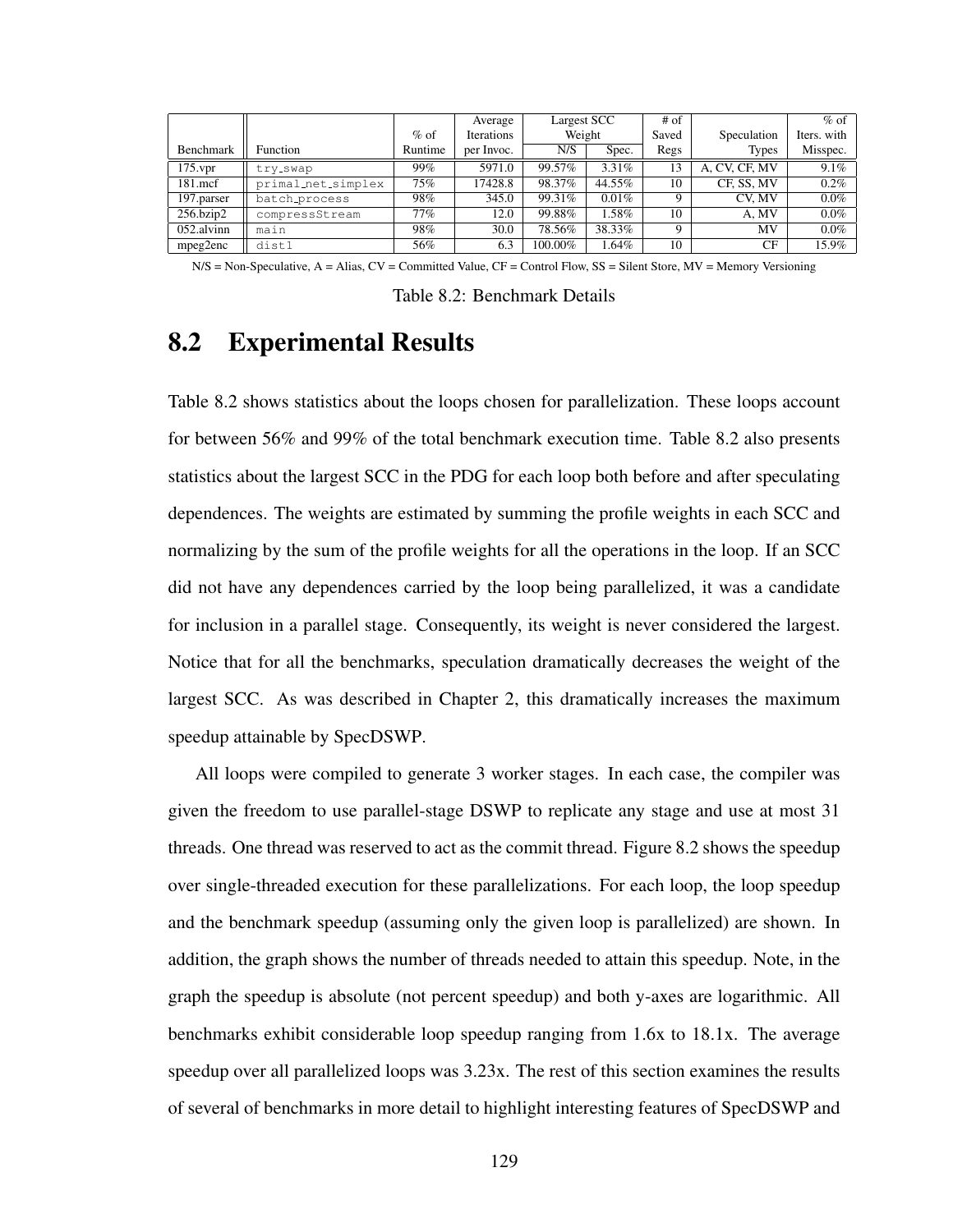

Figure 8.2: Speedup vs. single threaded code.

MTXs.

#### 8.2.1 A Closer Look: Misspeculation

Of the loops that were parallelized, only mpeg2enc and  $175$ . vpr suffered a significant performance loss due to misspeculation. This performance loss is directly attributable to the delay in detecting misspeculation, the significant misspeculation rate, and the cost of recovery. For 175.vpr, the misspeculation and its penalty are unavoidable for the parallelization chosen by the heuristic (see Section 8.2.3. However, for mpeg2enc, the loss may be avoidable.

In mpeg2enc, only loop exits were speculated. However, as Table 8.2 shows, mpeg2enc has only a few iterations per invocation. This translates to significant misspeculation. As SpecDSWP is currently implemented, upon misspeculation, state is rolled back to the state at the beginning of the iteration, and the iteration is re-executed non-speculatively. However, in the case of a loop exit misspeculation, observe that no values have been incorrectly computed, only additional work has been done. Consequently, provided no live-out values have been overwritten, it is only necessary to squash the speculative work; the iteration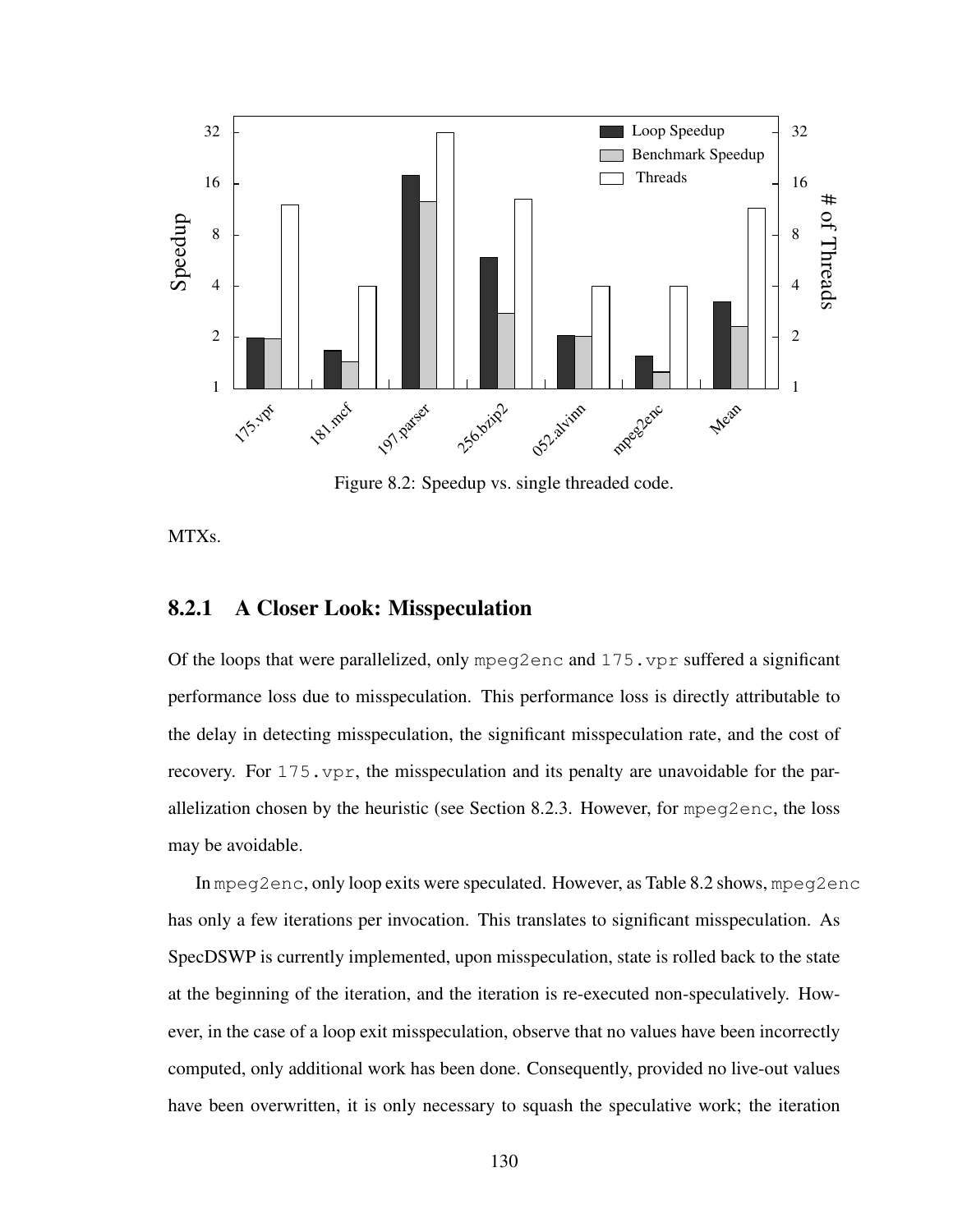does not have to be rolled back and re-executed. The savings can be significant. For example, in mpeg2enc, on average a single-threaded loop iteration takes 120 cycles. The parallelized loop iteration, conversely, takes about 53 cycles. After one misspeculation, due to a cold branch predictor, the recovery iteration took 179 cycles to execute. Reclaiming these 179 cycles would significantly close the performance gap between the iterations without misspeculation and all the iterations. Estimating the resulting speedup by ignoring the last iteration of each loop invocation yields a 2.24x loop speedup corresponding to a 1.45x benchmark speedup. Augmenting the SpecDSWP implementation with this optimization has been left to future work.

#### 8.2.2 A Closer Look: Unspeculation

Recall from Section 5.2 that unspeculation allows SpecDSWP to consider many dependences for speculation and then select only those that are important for a particular parallelization. For the loops parallelized in this evaluation, unspeculation played a particularly important role in 175.vpr and 181.mcf. In both of these applications, it was not possible to select alias frequency and branch bias thresholds that would allow the compiler to speculate dependences important for parallelization without causing the compiler to speculate extraneous dependences that lead to degraded runtime performance. In fact, without unspeculation, all values of the parameters either lead to no parallelization opportunity *or* a runtime slow down when compared to the single-threaded execution. Unspeculation, however, allowed the set of speculated dependences to be selected *intelligently* leading to loop speedups of 1.99 and 1.67, respectively. While not shown here, applying SpecDSWP to several SPEC® applications, hand-modified to expose parallelism [14], also necessitated unspeculation to provide the compiler sufficient freedom to speculate dependences inhibiting parallelization while not causing over-speculation.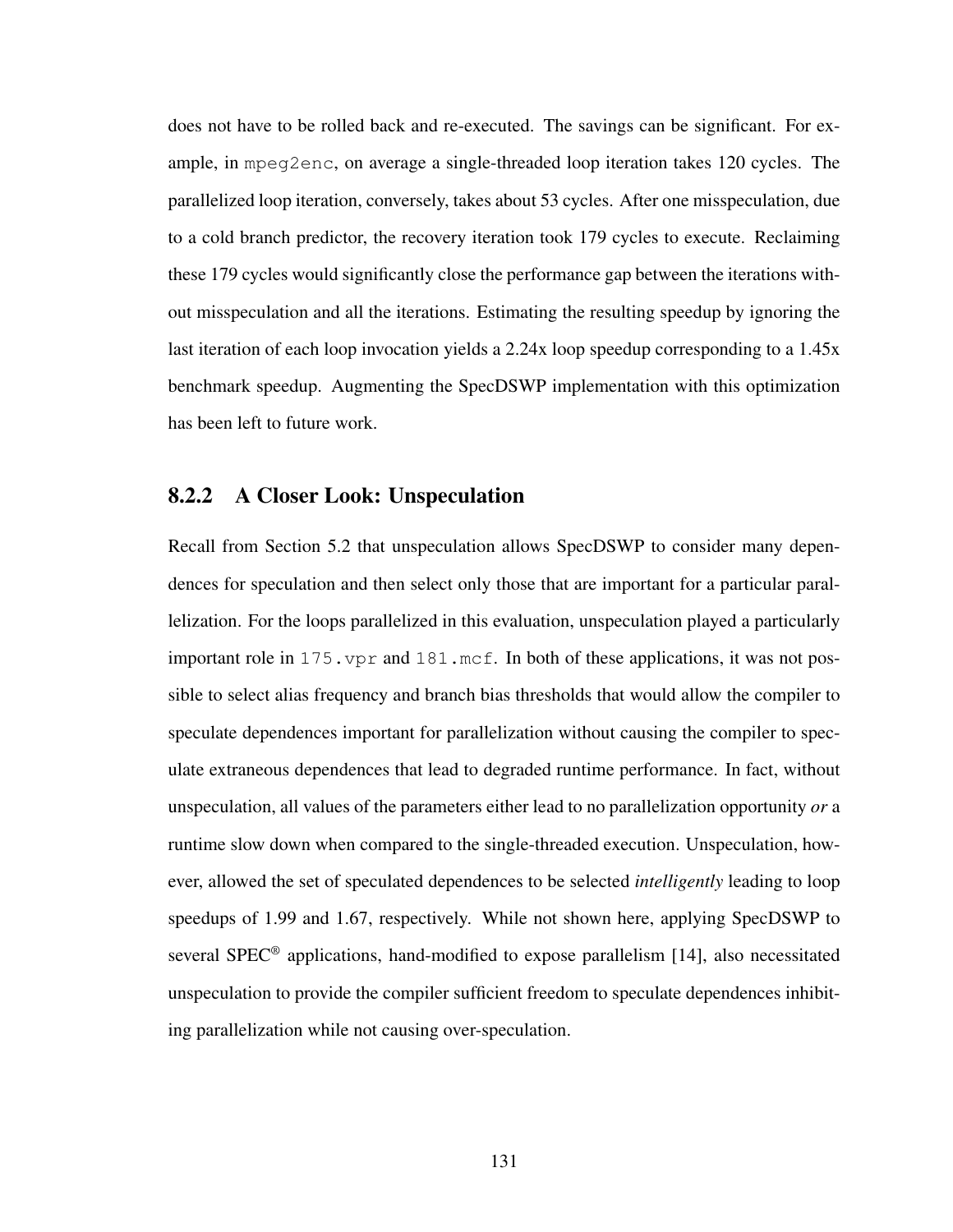#### 8.2.3 A Closer Look: Committed Value Speculation

Two of the parallelized loops, 175.vpr and 197.parser, benefited from committed value speculation. Recall, this speculation allows a thread to read the value of a memory location from committed state as opposed to using the most recent speculative value. In the context 197.parser, the main loop reuses several variables from iteration to iteration. However, rather than re-initializing these variables at the beginning of each iteration, the code relies on canceling operations in the previous iteration. For example, each iteration inserts items into a linked list, however each item is removed before the iteration completes. Consequently, at the beginning of each loop iteration the list is empty. However, compiler analyses could not prove the absence of a loop-carried dependence this dependence prevents a large SCC from being allocated to a parallel-stage. However, the loop-carried dependence can be speculatively broken with committed value speculation. Since the state of the list in committed memory is always empty, the speculation never fails and enables 197.parser to be parallelized with no runtime misspeculation. Notice that alias misspeculation would not suffice because the list's contents do frequently change meaning that corresponding loads and stores do frequently alias.

In  $175$ ,  $vpr$ , the parallelized loop is attempting to find the optimal placement of logic blocks in a circuit. The application uses simulated annealing to estimate the optimal placement. In the algorithm, given an initial block placement, two logic blocks are selected at random and their positions are swapped. If the swap improves the quality of the placement, the logic blocks remain in their new positions. If the quality decreases, the algorithm randomly decides whether to keep the blocks in their new positions. The random decision is controlled by "temperature". The higher the temperature, the more likely the algorithm will retain an swap that reduced the placement's quality. This allows the algorithm to escape a local minimum in search of a better global minimum. With each invocation of the loop, the temperature is decreased to ultimately converge to a final placement.

Parallel-stage SpecDSWP was used to parallelize the loop. In the first pipeline stage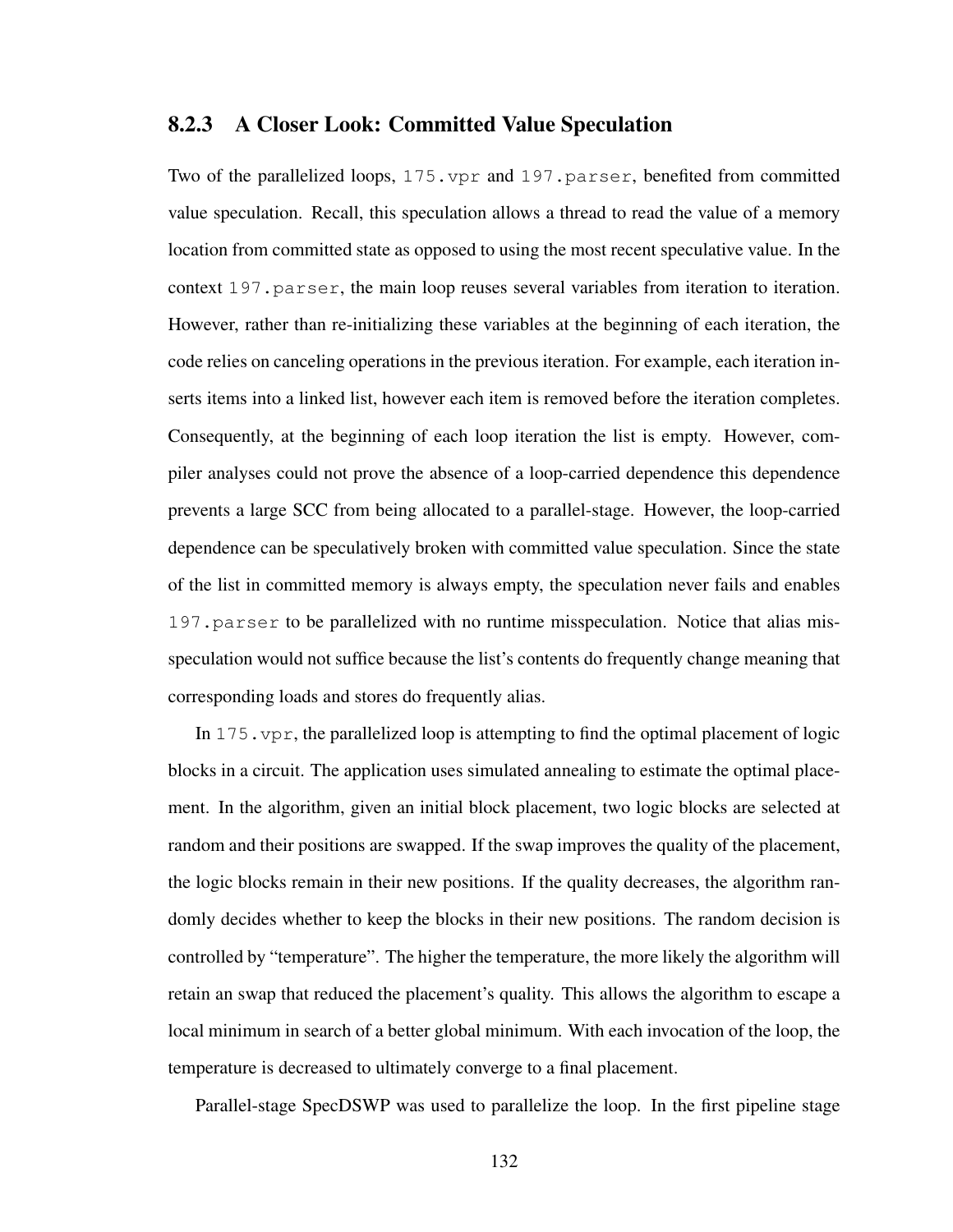in the parallelization, several random numbers are computed. This process is sequential since a pseudo-random number generator is used. The parallel stage was responsible for using the random numbers to swap blocks, check the quality change, and swap back if necessary. Two instances of the parallel stage should not conflict if the blocks selected for swapping were different and did not affect the quality calculation, *or* if the earlier instances of the parallel-stage ends up undoing its swap. Unfortunately, with traditional alias speculation, even if the blocks are swapped and then unswapped, the loads from the subsequent iteration will be flow dependent on the unswapping stores from the previous iteration. Committed value speculation once again allows the later iterations to assume that the earlier ones will not retain their swap thus enabling parallelism. While the temperature is high, the speculation fails frequently leading to little if any parallelism. However, in later loop invocations, when the temperature is low, few swaps are retained leading to significant parallelism.

The performance of 175.vpr could be improved further if the architecture allowed a thread to push a cache line to another thread. Recall from Section 6.1.3 that alias and committed value misspeculation is detected in software. This means for each dynamic speculation, two threads will load the same address; one thread will speculatively load a value and then another will non-speculative reload the value to confirm the speculation. In 175.vpr, the second load was almost always an L2 cache miss slowing the thread verifying speculation. However, if the thread executing the first load were to "prefetch" the value for the second thread, then this penalty could be avoided. Figure 8.3(c) shows the performance of  $175.$  vpr with and without this optimization. The points labeled "Base" do not use the optimization, while the points labeled "Push" measure the performance had the optimization been available. On average, this optimization improved the performance by 5% over single-threaded execution. Other applications were not affected by this optimization since the cache miss in the misspeculation detection code represented a small fraction of the execution time of the corresponding thread.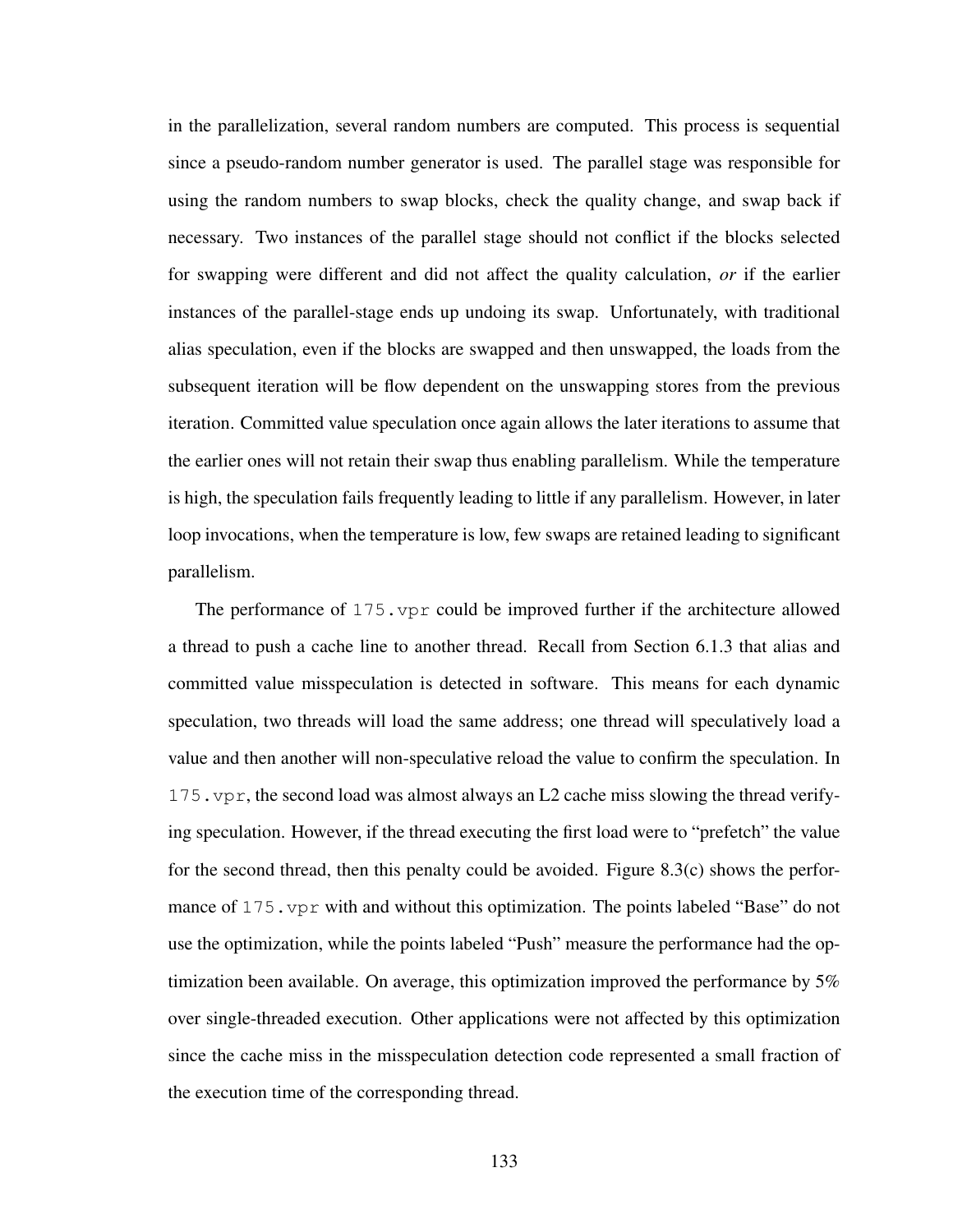#### 8.2.4 A Closer Look: Memory Versioning

While all parallelized loops rely on MTXs to rollback speculative stores, the loops from 052.alvinn, 197.parser, 256.bzip2, and 181.mcf benefit from the effective privatization provided by MTXs. In 052.alvinn, MTXs were used to privatize several arrays. The parallelized loop contains several inner loops, and each inner loop scans an input array and produces an output array that feeds the subsequent inner loop. While the loop is not DOALL (dependences exist between invocations of the inner loops), each inner loop can be put in its own thread. Each stage in the SpecDSWP pipeline, therefore, is one of the inner loops. However, privatization is needed to allow later invocations of an early inner loop to execute before earlier invocations of a later inner loop have finished. Note that 052.alvinn did not require any true speculation. False dependences broken by memory versioning were sufficient to achieve parallelism.

The privatization necessary in 052.alvinn could be achieved statically without sophisticated array dependence analysis. In 256.bzip2, however, static privatization is not as simple. In  $256$ ,  $bzip2$ , each loop iteration reads data from the input file, run-length encodes (RLE) it storing the results to a global array, and then applies the remainder of the bzip2 compression algorithm to the data stored in the array. Since the RLE phase can produce variable sized output, the amount of data stored in the array is tracked by a separate global variable, last. Later phases of the compression algorithm iterate over the entire contents of the array using last as the upper bound for the iteration. Simple points-to analysis concludes that accesses to the array from later iterations of the loop *could* read values stored into the array from earlier iterations. Identifying that this is impossible is necessary for privatization, and therefore also necessary to allow for many SCCs in the dependence graph to be replicated with parallel stage SpecDSWP. Unfortunately, proving this impossibility statically would require whole-program array dependence tests. MTXs provide the privatization dynamically without relying on such analyses. The pattern exhibited by 197.parser is similar.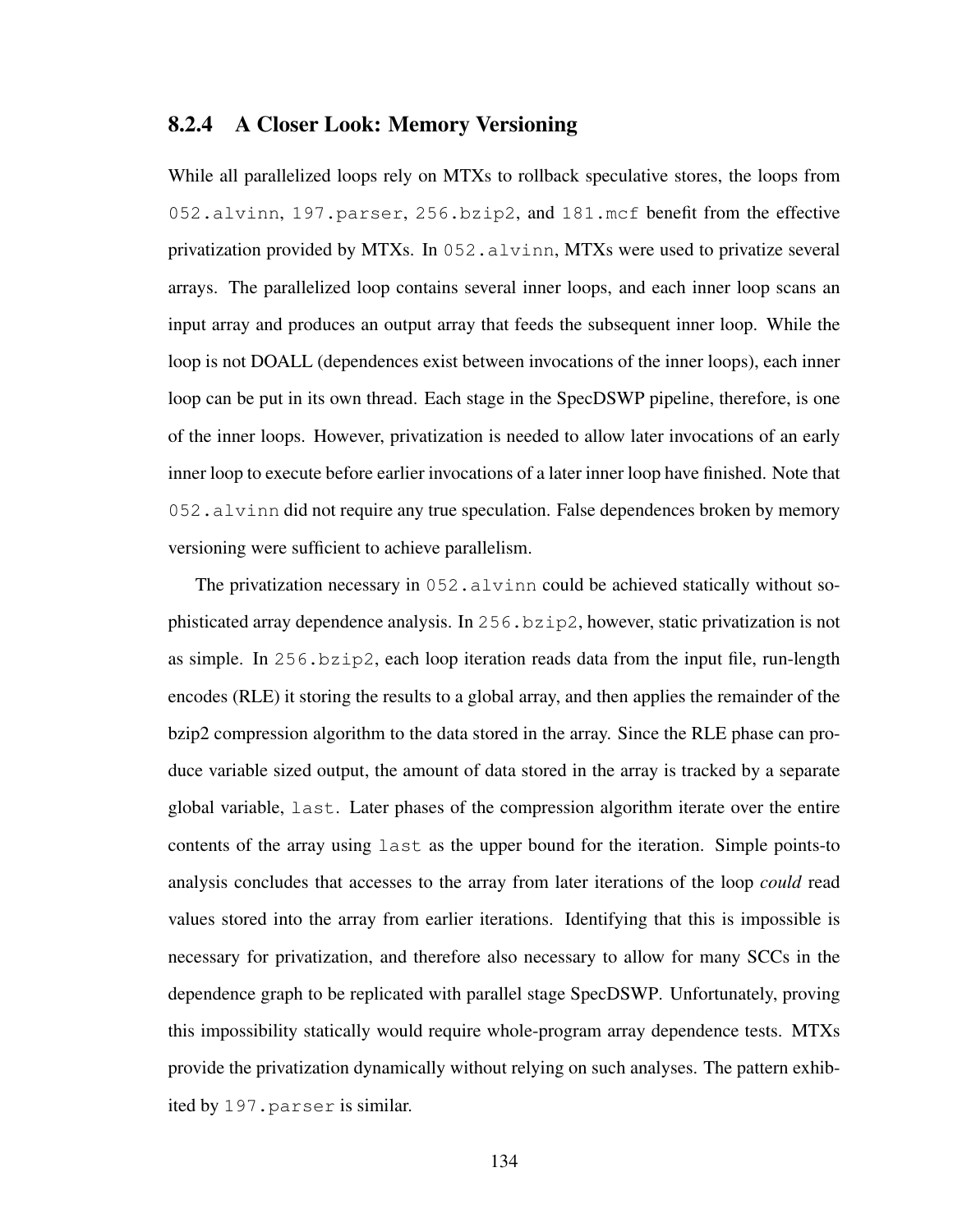Finally, in 181.mcf a linked data structure was privatized by MTXs. In the parallelized loop, execution of the function refresh potential could be overlapped with other code within the primal net simplex loop by speculating that refresh potential would not change a node's potential (using silent store speculation). MTXs allow subsequent iterations of the loop to modify the tree data structure used by refresh potential without interfering with refresh potential's computation. Due to the complexity of the left-child, right-sibling tree data structure, it is unlikely that compiler privatization could ever achieve the effects of the memory versioning provided by MTXs.

#### 8.2.5 A Closer Look: Scalability

Of the application loops parallelized, 197.parser, 256.bzip2, and 175.vpr benefitted from having a stage of the pipeline replicated by *parallel-stage* SpecDSWP. Consequently, while Figure 8.2 showed the speedup for a fixed number of threads, fewer or more threads could be used depending on the system being targeted. Figure 8.3 shows the performance across a wider range of threads.

Each of the three applications exhibits different scalability behavior. For  $197$ , parser more threads continues to improve the performance of the application all the way up to 32 threads. The speedup attained is not linearly related to the number of threads due to imbalance in the workload. There are several loop iterations which take 10 to 100 times longer to execute than the other iterations. If each of these iterations is executed by a different thread, the benefit of an additional thread diminishes.

For 256.bzip2, after 12 threads, the performance saturates. Looking at Table 8.2, this is not surprising as, on average, the loop only iterates 12 times per invocation. Consequently, additional threads never receive any work. Larger input sets would be able to leverage many more threads.

Finally, for 175. vpr, the performance also peaks after 12 threads. Unlike in 256.bzip2, this is not due to small input size, but rather due to misspeculation. As was mentioned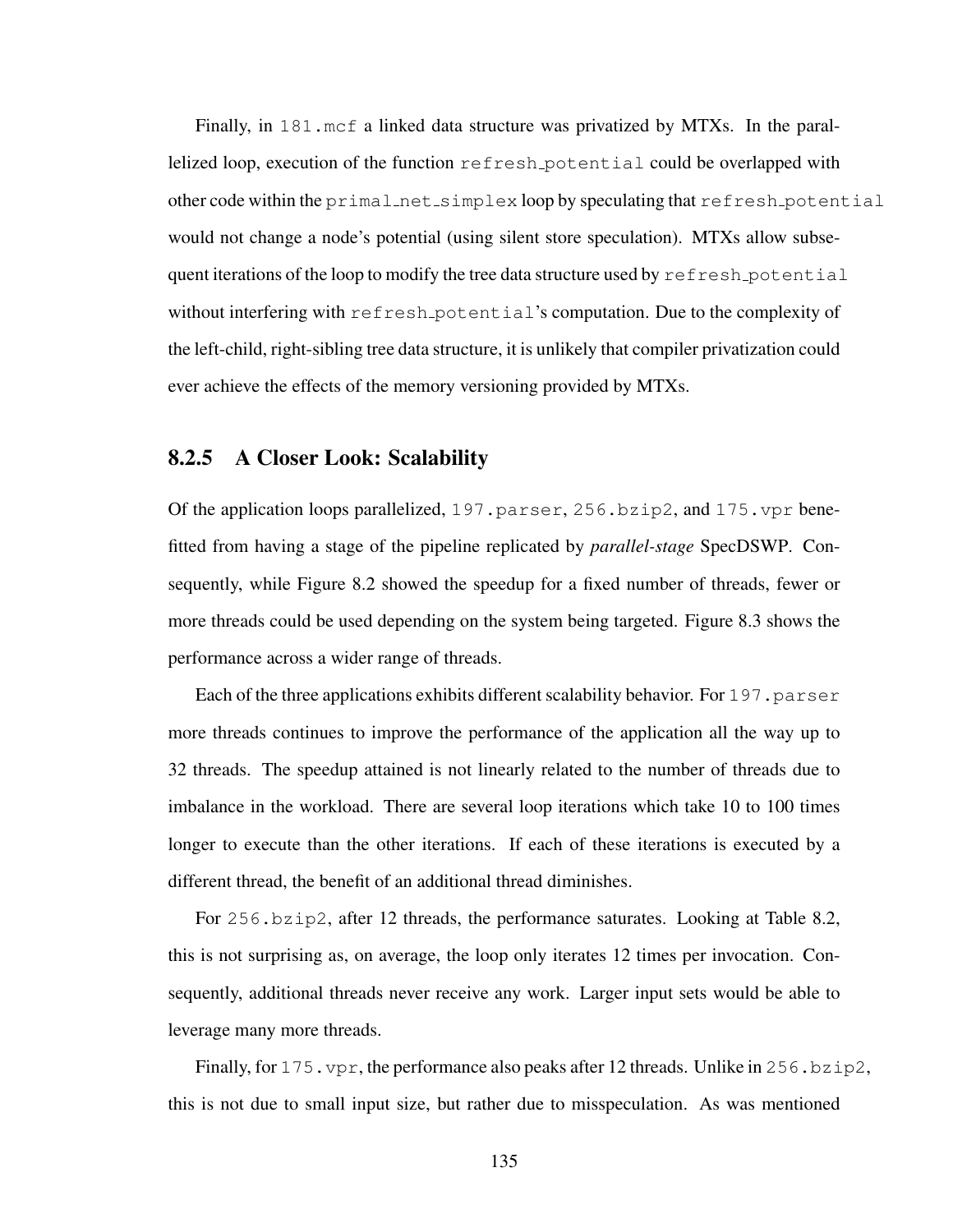

Figure 8.3: Scalability of parallel-stage SpecDSWP.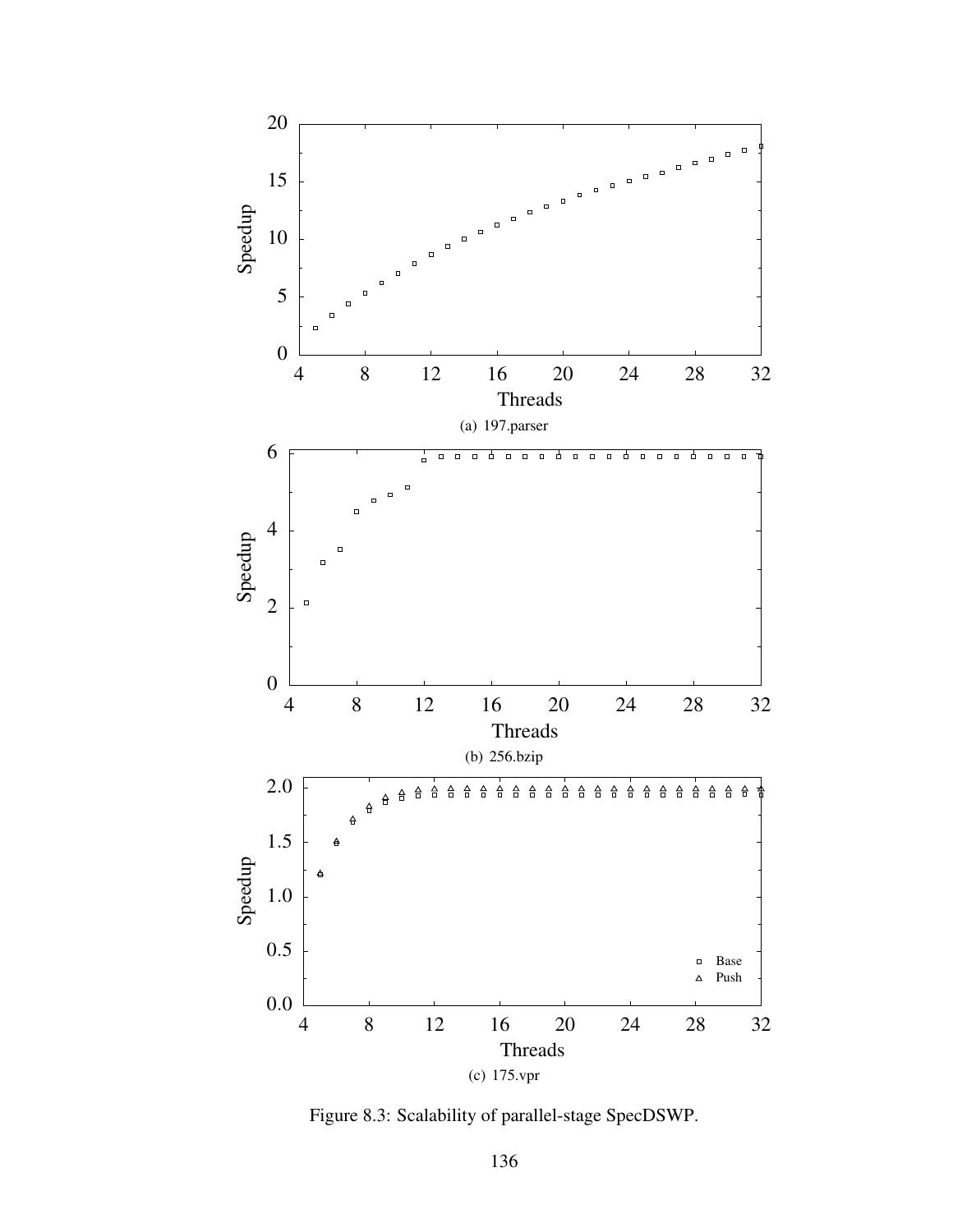above, in early invocations, nearby iterations are frequently dependent leading to a high misspeculation rate. This eliminates the benefits of replicating a stage using parallel-stage SpecDSWP. In later invocations, on average 30 iterations can execute before a misspeculation. However, after 12 threads, Amdahl's law predicts the diminishing returns; improving the performance of later invocations does not significantly reduce the application's runtime because the early invocations dominate.

In addition to these applications, Bridges et al. have shown that with several small modifications to the application, parallel-stage SpecDSWP is a promising approach for extracting scalable parallelism [14, 15].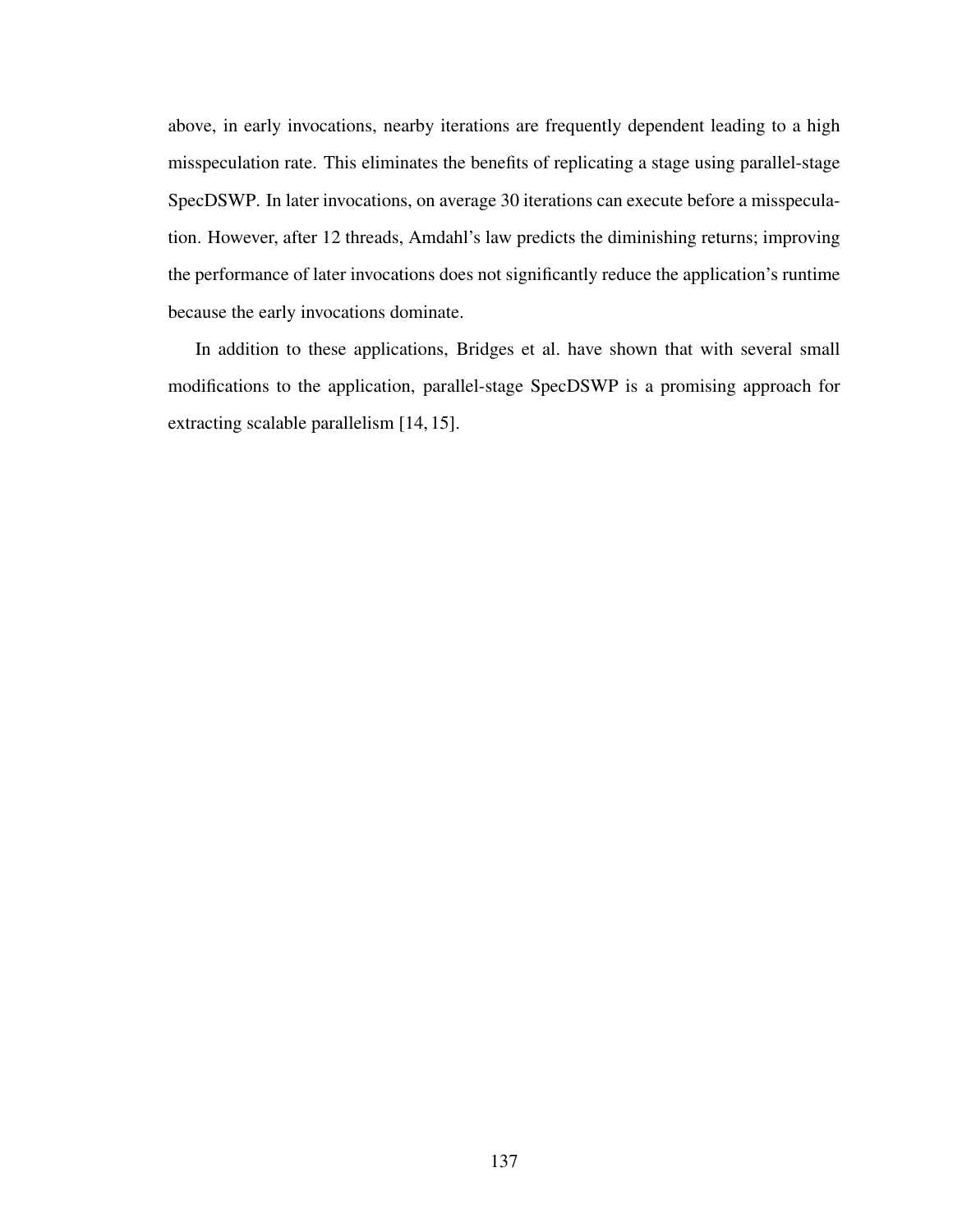## Chapter 9

## Future Directions and Conclusions

The shift to multi-core processors has marked a major upheaval in the computing landscape. Previously, newer microprocessors delivered increased computing power improving the performance of existing applications and enabling new ones. Compilers smoothed the transition from one microarchitecture to the next by tuning the compiled code for the idiosyncrasies of each processor. However, with multi-core processors, the hardware continues to provide additional compute power, but existing applications do not directly benefit. To leverage this additional compute power, applications must be multi-threaded. Unfortunately, as decades of experience has shown, manually writing correct and well-performing multi-threaded applications is tedious and difficult. Additionally, outside of certain niche domains, compilers have been unable to help programmers automatically translate their applications to leverage multiple processors.

Since pushing the burden of parallelization on to developers would dramatically slow the pace of innovation in computing applications, compilers must overcome the myriad of challenges and bridge the gap between simple programming models understandable by humans and the multi-core programming model exposed by modern hardware. Building on recent promising research, this thesis pushes the state of the art in automatic parallelization forward by introducing powerful speculative mechanisms to extend the reach and appli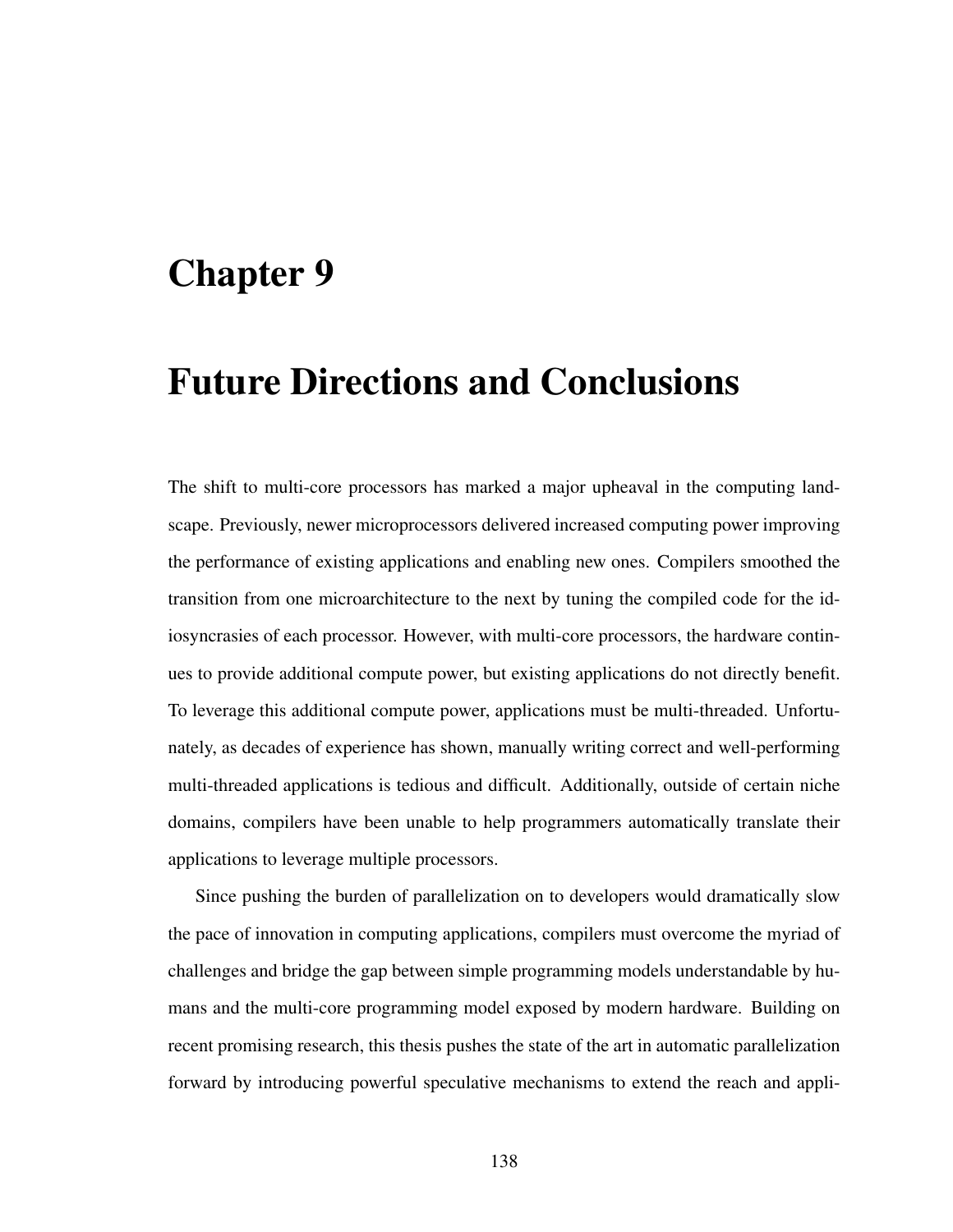cability of pipelined parallelism transformations. Before concluding the dissertation, Section 9.1 discusses several promising areas of future research. Then Section 9.2 summarizes the contributions of this work.

### 9.1 Future Directions

This thesis has demonstrated the utility of Speculative DSWP in automatically parallelizing applications. While the groundwork for the technique is presented here, there remain several challenges for this technology to be adopted by main stream developers. Here we summarize the most important future research directions.

• *Dynamic Compilation and Efficient Profiling -* The techniques presented in this dissertation heavily leverage profiling to enable the compiler to optimize for the common case (while preserving correctness) rather than pessimistically assuming the worst case manifests frequently. However, profiling requires application developers to find representative input data to drive the feedback directed optimization. In certain domains, finding representative input is difficult or simply can not be found because many different usage patterns exist.

Applying the techniques discussed in this dissertation *dynamically* is a promising approach to mitigating the problem of finding representative inputs. However, to enable applying SpecDSWP dynamically, novel low-cost methods to profile running applications are necessary. In particular, low cost techniques to profile memory dependences and value locality are essential.

• *Static Analysis -* While profiling is essential to avoid optimizing for the worst case, profiling is often also used to overcome the limitations of conservative analysis. Just in the applications parallelized in the experimental evaluation of SpecDSWP, there were several instances where speculation was used to break a dependence, when,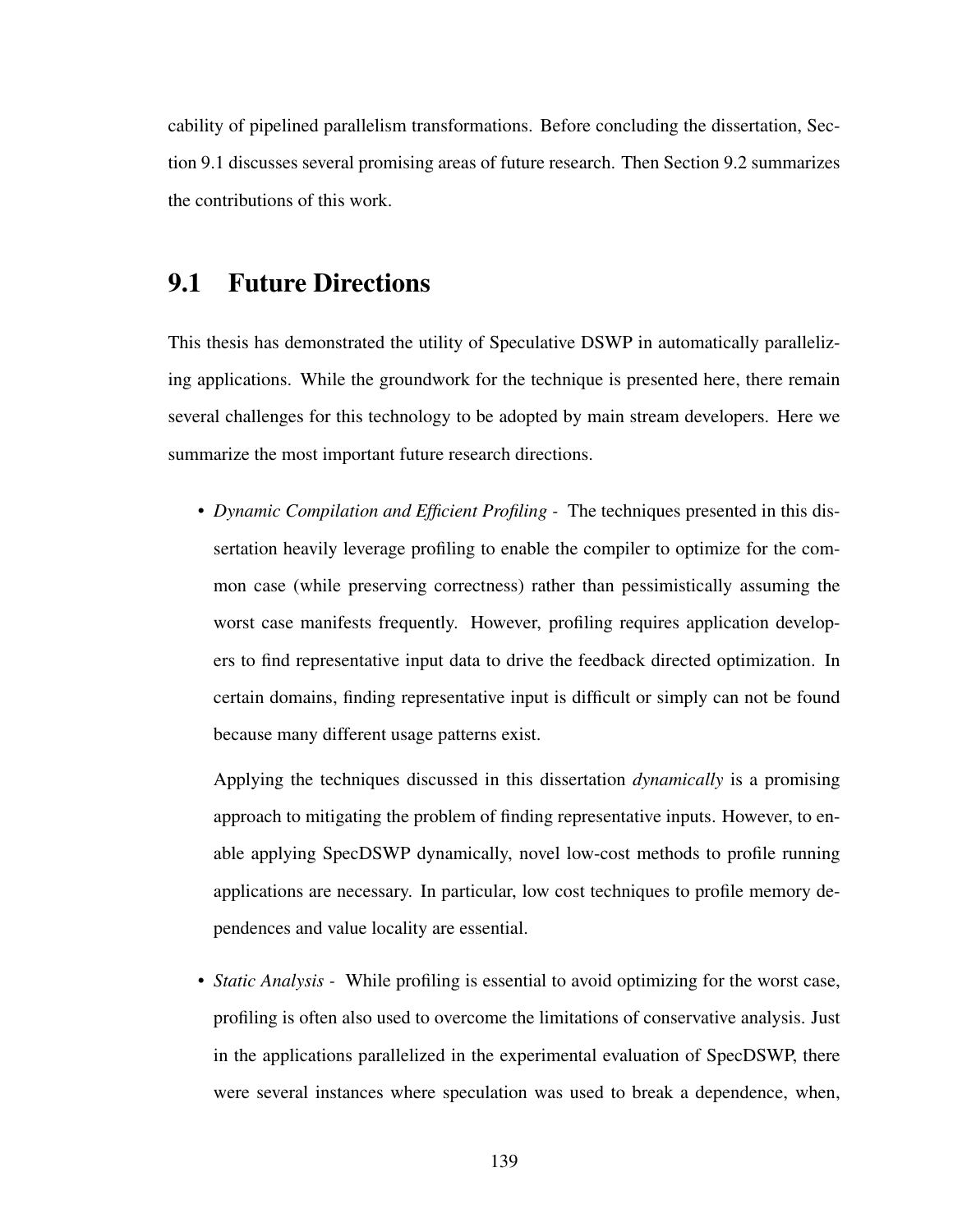in reality the dependence did not really exist. Improving the accuracy of analysis, particularly memory dependence analysis, can reduce the dependence on profiling and potentially improve execution efficiency. If fewer dependences need be profiled, the cost of profiling can be reduced significantly, allowing the profiling to occur at runtime. Similarly, knowing that a dependence is absent avoids introducing code and burdening limited hardware resources to detect and recover from misspeculation. For example, informing the compiler that a false memory dependence does not exist may allow it to not create a new memory version to isolate the two instructions. Research in memory shape analysis [31, 32] seems to be a promising approach to improve memory dependence analysis.

- *Software MTXs -* SpecDSWP relies on MTXs to enable its speculation. Unfortunately, support for even single-threaded transactions has not yet appeared in mainstream microprocessors since introducing support will not benefit any existing applications. Similarly, developers and commercial compilers are not using transactional memories due to the lack of hardware support. Breaking this cycle relies on an efficient software implementation. While a software implementation of MTXs may not perform as well as a hardware one, it can certainly provide the impetus for compiler writers and application developers to begin targeting MTXs. The experience gained with this initial deployment of MTXs will allow hardware manufacturers to identify the degree of hardware support necessary. Ideally, little or no hardware support would be incorporated to directly support MTXs, but instead more general mechanisms upon which fast MTXs as well as other yet to be conceived techniques could be built.
- *Programmer Support -* Finally, this dissertation focused on parallelizing applications automatically, without any assistance from the application developer. While this exercise was enlightening and demonstrated that parallelization is possible in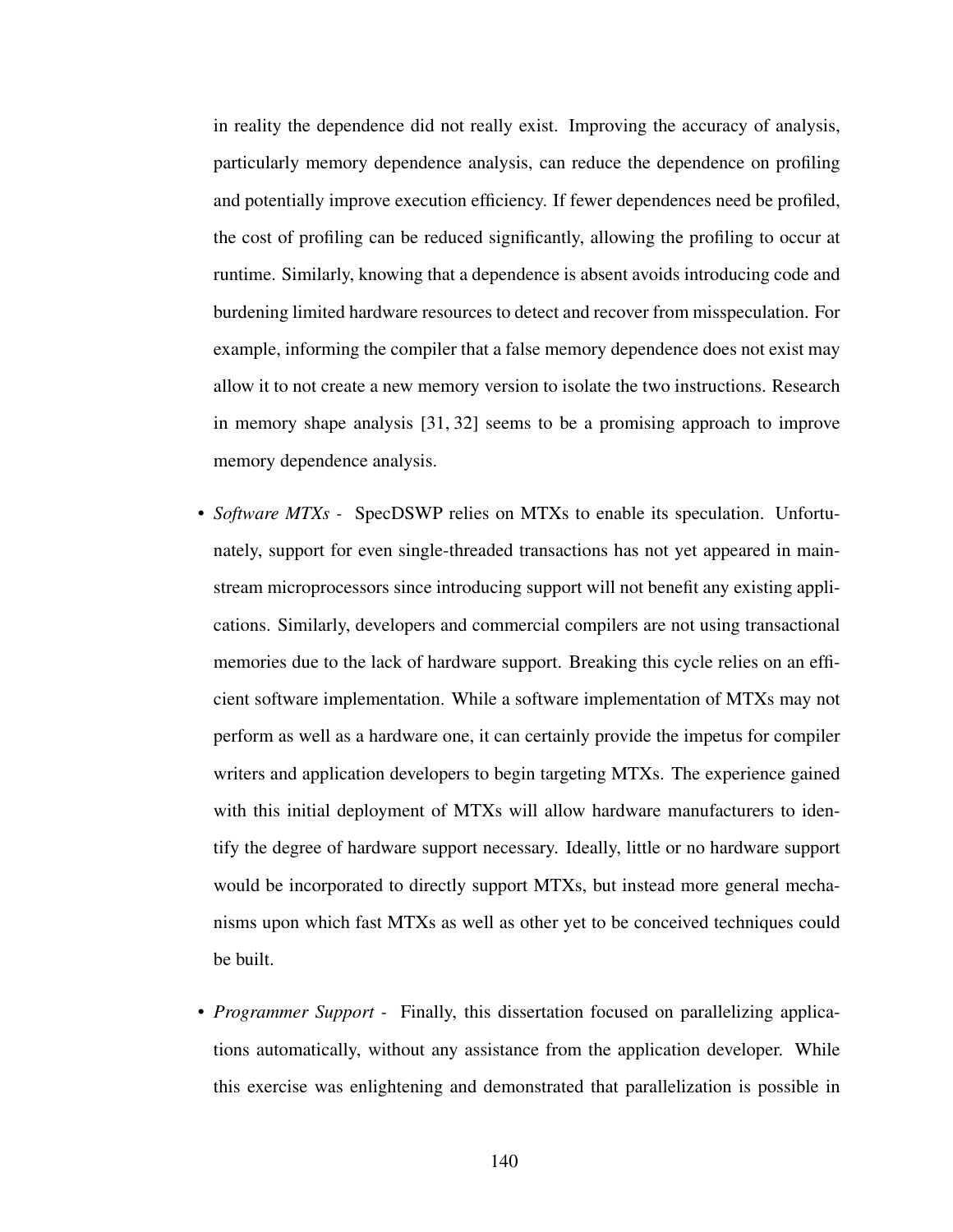many cases, limited support from the application developer is likely to extend the applicability of the techniques discussed in this work. For example, work by Bridges et al. has shown that two simple annotations can enable a SpecDSWP compiler to extract parallelism from applications where the techniques described in this dissertation would prove insufficient [14]. Enabling wide-spread use of such annotations requires further research into their general applicability, usability studies to understand how developers would use and misuse these annotations, and new compiler analyses to protect programmers from unintended consequences of such annotations.

### 9.2 Conclusions

This dissertation extends the state-of-the-art in automatic parallelization by bringing speculation to pipeline parallelism. Past work has demonstrated the virtues of pipeline parallelism. In particular, how it gracefully maps dependences within a loop to acyclic interthread communication. This allows for efficient execution even in the face of long intercore communication latency and dynamic variability in thread performance. This thesis extends the pipeline parallelism paradigm with speculation technology that breaks critical path dependences improving the scalability and applicability of pipeline parallelism. This dissertation demonstrates how pipeline parallelism offers the flexibility to speculate only those dependences which are predictable *and* will yield significant improvements in performance. Further, the dissertation introduced a heuristic algorithm for selecting these dependences to speculate. This algorithm relied on *conditional analysis*, a novel analysis approach, introduced in this thesis, that allows data flow analysis to be performed on many related CFGs simultaneously.

To support SpecDSWP, this dissertation also introduces multi-threaded transactions. Transactional memories, in general, have emerged as a promising platform for multithreaded programming since they provide a foundation for programmers and compilers to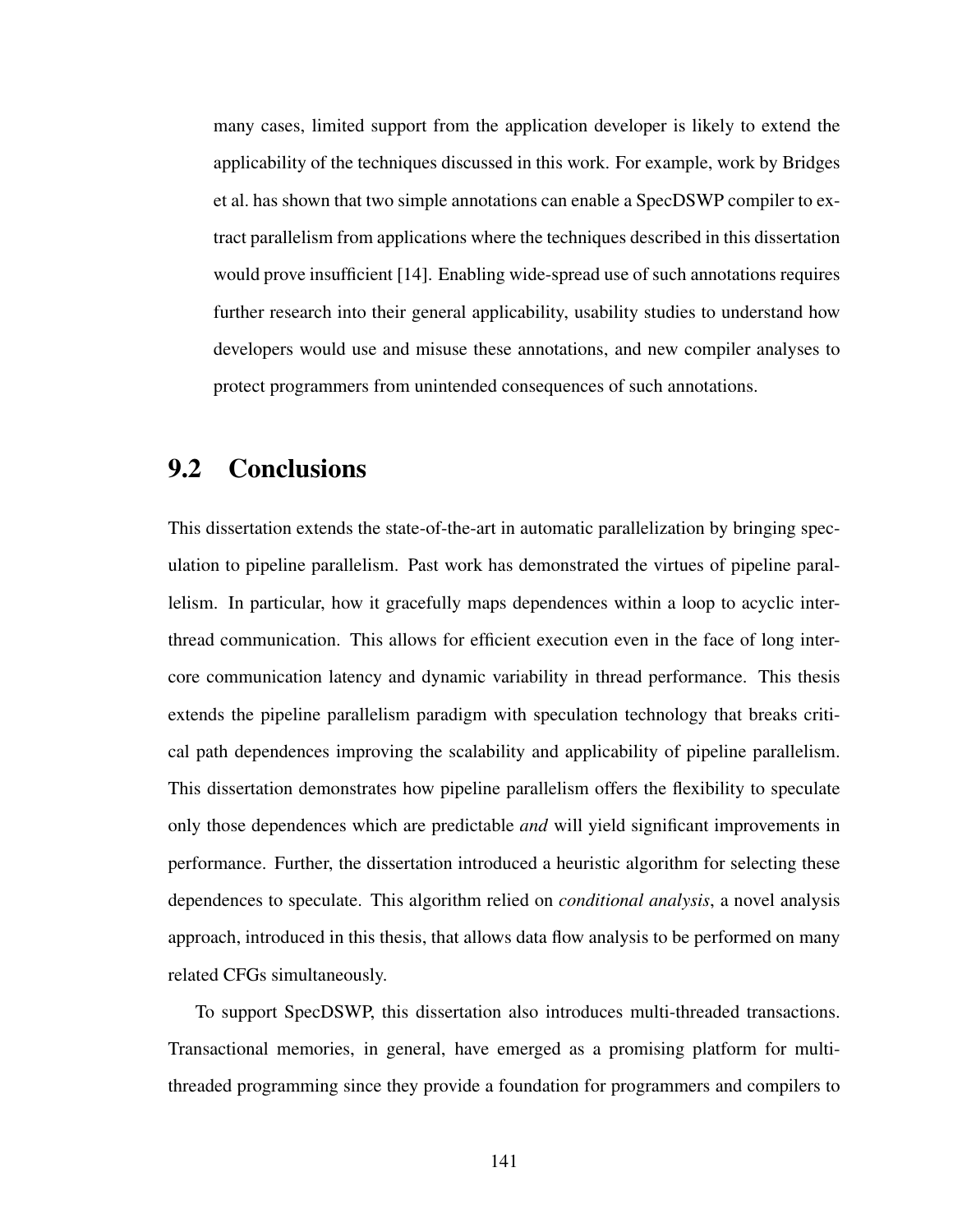optimize their applications while ignoring infrequent dependences that inhibit parallelization. MTXs are a generalization of conventional transactions that allows multiple threads to cooperatively *or* speculatively participate in a single transaction. While designed with SpecDSWP as its initial application, MTXs provide a unified platform for code written in a transactional programming model and for programs automatically parallelized using speculation. MTXs open the door for wider-scale adoption of transactional programming by lifting the barriers imposed by the single-threaded atomicity problem. With MTXs, automatic parallelization frameworks are free to balance the cost of buffering speculative state with the cost of misspeculation recovery. Further, with MTXs, compilers, application writers, and library writers are free to parallelize functions nested within atomic regions in transactional code providing modularity and composability to parallel programs.

In conclusion, this thesis demonstrates that Speculative DSWP is a promising tool in a compiler writer's tool box. Similarly, a runtime system equipped with MTXs opens the door to many potential parallelization techniques. This dissertation demonstrated the promise of these technologies through an implementation of Speculative DSWP in the VELOCITY compiler running on an MTX enabled multi-core processor. The evaluation demonstrated a mean 2.31x speedup across the applications parallelized with misspeculations rates ranging from 0% to only 16%. The techniques presented in this dissertation provide a solid foundation for future work in unlocking the potential of multi-core processors and larger scale parallel systems.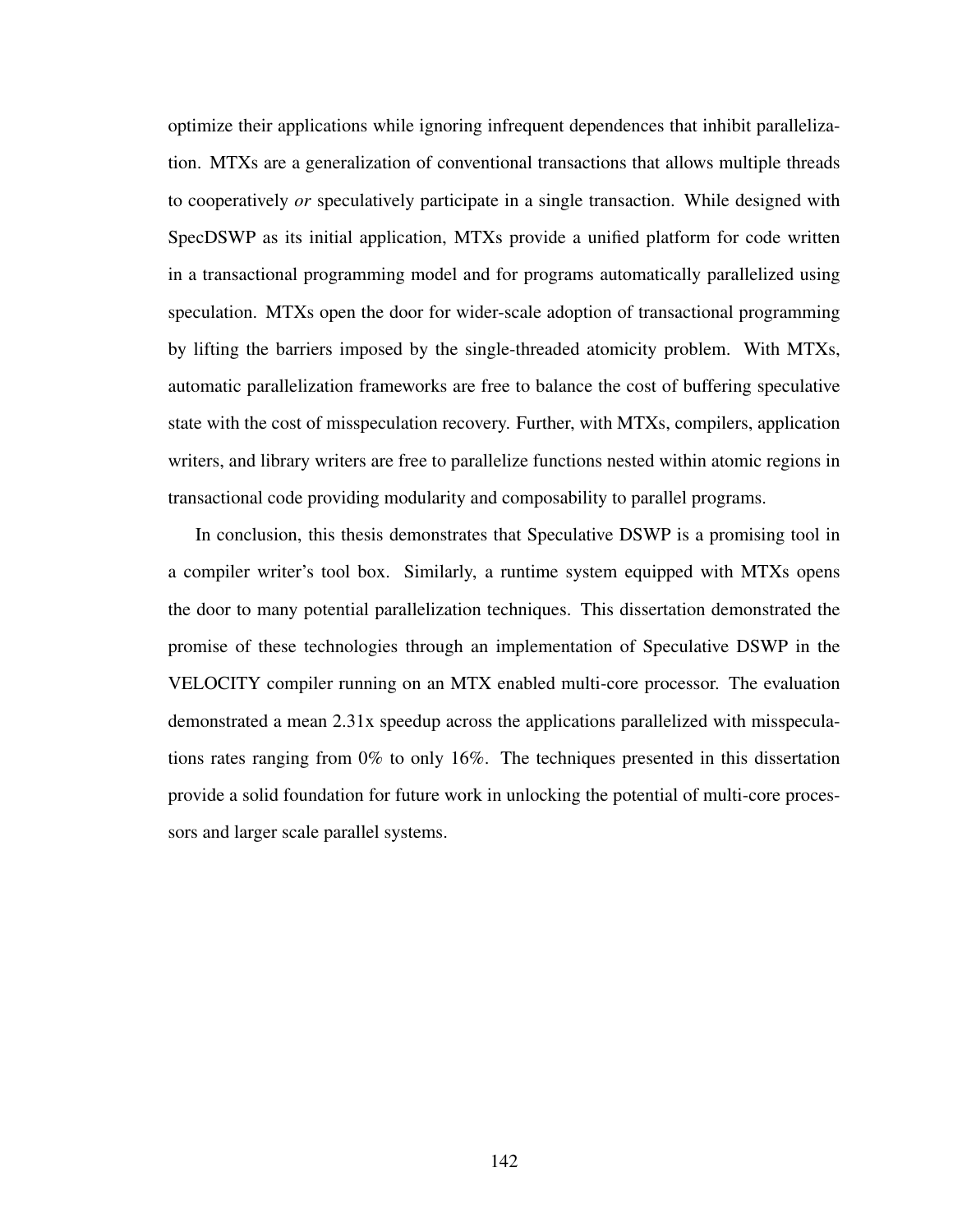# Bibliography

- [1] IBM XL C/C++ for Transactional Memory for AIX. http://www.alphaworks.ibm.com/tech/xlcstm/.
- [2] Intel C++ STM Compiler, Prototype Edition 2.0. http://softwarecommunity.intel.com/articles/eng/1460.htm.
- [3] Intel Threading Building Blocks 2.1 for Open Source. http://www.threadingbuildingblocks.org.
- [4] A.-R. Adl-Tabatabai, B. T. Lewis, V. Menon, B. R. Murphy, B. Saha, and T. Shpeisman. Compiler and runtime support for efficient software transactional memory. In *Proceedings of the 2006 ACM SIGPLAN Conference on Programming Language Design and Implementation*, pages 26–37, New York, NY, USA, 2006. ACM.
- [5] K. Agrawal, J. Fineman, and J. Sukha. Nested parallelism in transactional memory. In *Proceedings of the Second ACM SIGPLAN Workshop on Transactional Computing*, August 2007.
- [6] A. Aho, R. Sethi, and J. Ullman. *Compilers: Principles, Techniques, and Tools*. Addison-Wesley, Reading, MA, 1986.
- [7] H. Akkary and M. A. Driscoll. A dynamic multithreading processor. In *Proceedings of the 31st Annual ACM/IEEE International Symposium on Microarchitecture*, pages 226–236, Los Alamitos, CA, USA, 1998. IEEE Computer Society Press.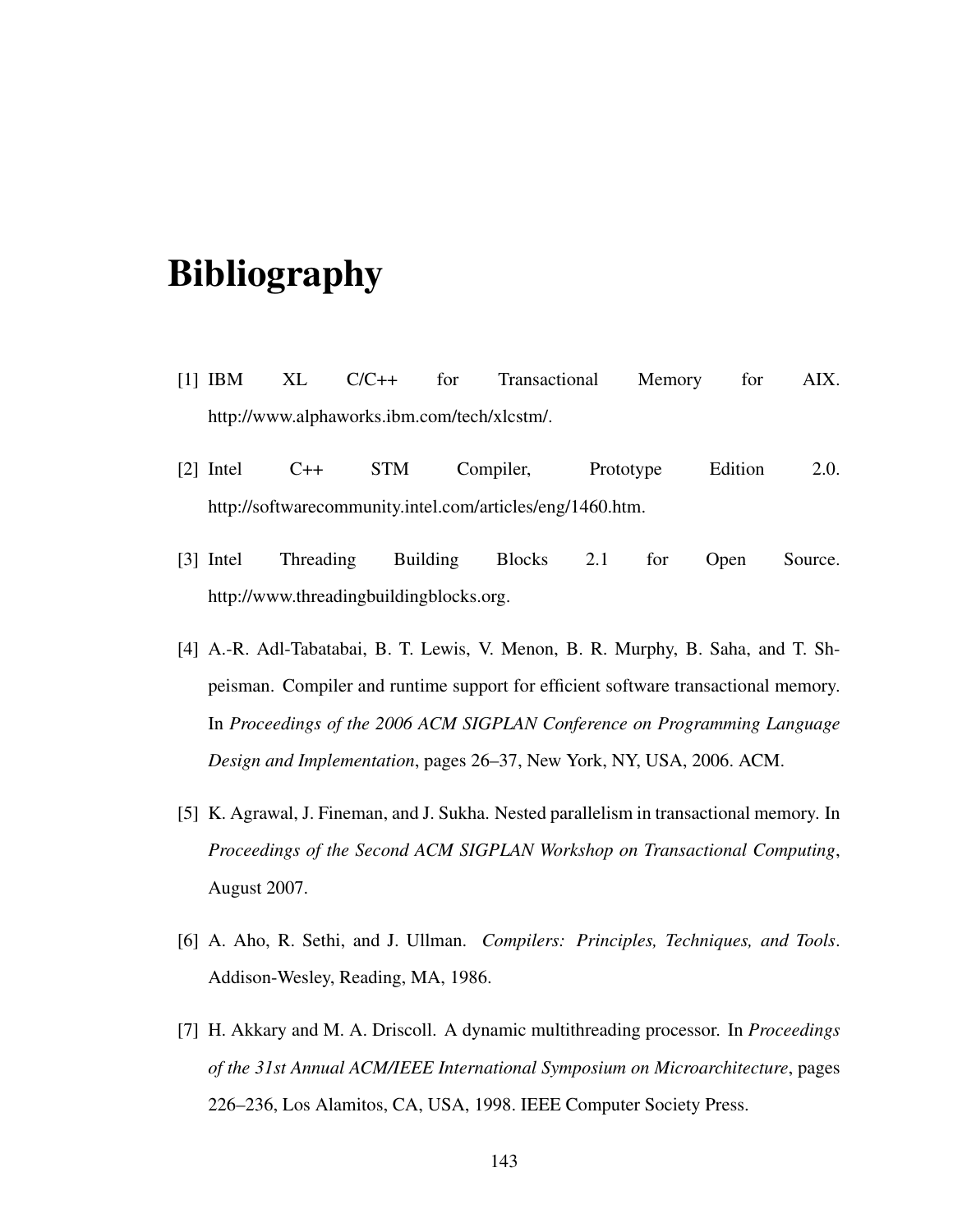- [8] R. Allen and K. Kennedy. *Optimizing compilers for modern architectures: A dependence-based approach*. Morgan Kaufmann Publishers Inc., 2002.
- [9] B. Alpern, M. N. Wegman, and F. K. Zadeck. Detecting equality of variables in programs. In *Proceedings of the 15th ACM SIGPLAN-SIGACT Symposium on Principles of Programming Languages*, pages 1–11, New York, NY, USA, 1988. ACM.
- [10] C. S. Ananian, K. Asanovic, B. C. Kuszmaul, C. E. Leiserson, and S. Lie. Unbounded transactional memory. In *Proceedings of the 11th International Symposium on High-Performance Computer Architecture*, pages 316–327, Los Alamitos, CA, USA, 2005. IEEE Computer Society.
- [11] D. I. August. *Systematic Compilation for Predicated Execution*. PhD thesis, Department of Electrical and Computer Engineering, University of Illinois, Urbana, Illinois, 2000.
- [12] U. Banerjee. *Loop Parallelization*. Kluwer Academic Publishers, Boston, MA, 1994.
- [13] A. Bhowmik and M. Franklin. A general compiler framework for speculative multithreading. In *Proceedings of the 14th ACM Symposium on Parallel Algorithms and Architectures*, pages 99–108, 2002.
- [14] M. J. Bridges, N. Vachharajani, Y. Zhang, T. Jablin, and D. I. August. Revisiting the sequential programming model for multi-core. In *Proceedings of the 40th Annual ACM/IEEE International Symposium on Microarchitecture*, pages 69–81, December 2007.
- [15] M. J. Bridges, N. Vachharajani, Y. Zhang, T. Jablin, and D. I. August. Revisiting the sequential programming model for the multicore era. *IEEE Micro*, January 2008.
- [16] R. E. Bryant. Graph-based algorithms for Boolean function manipulation. *IEEE Transaction on Computers*, C-35(8):677–691, August 1986.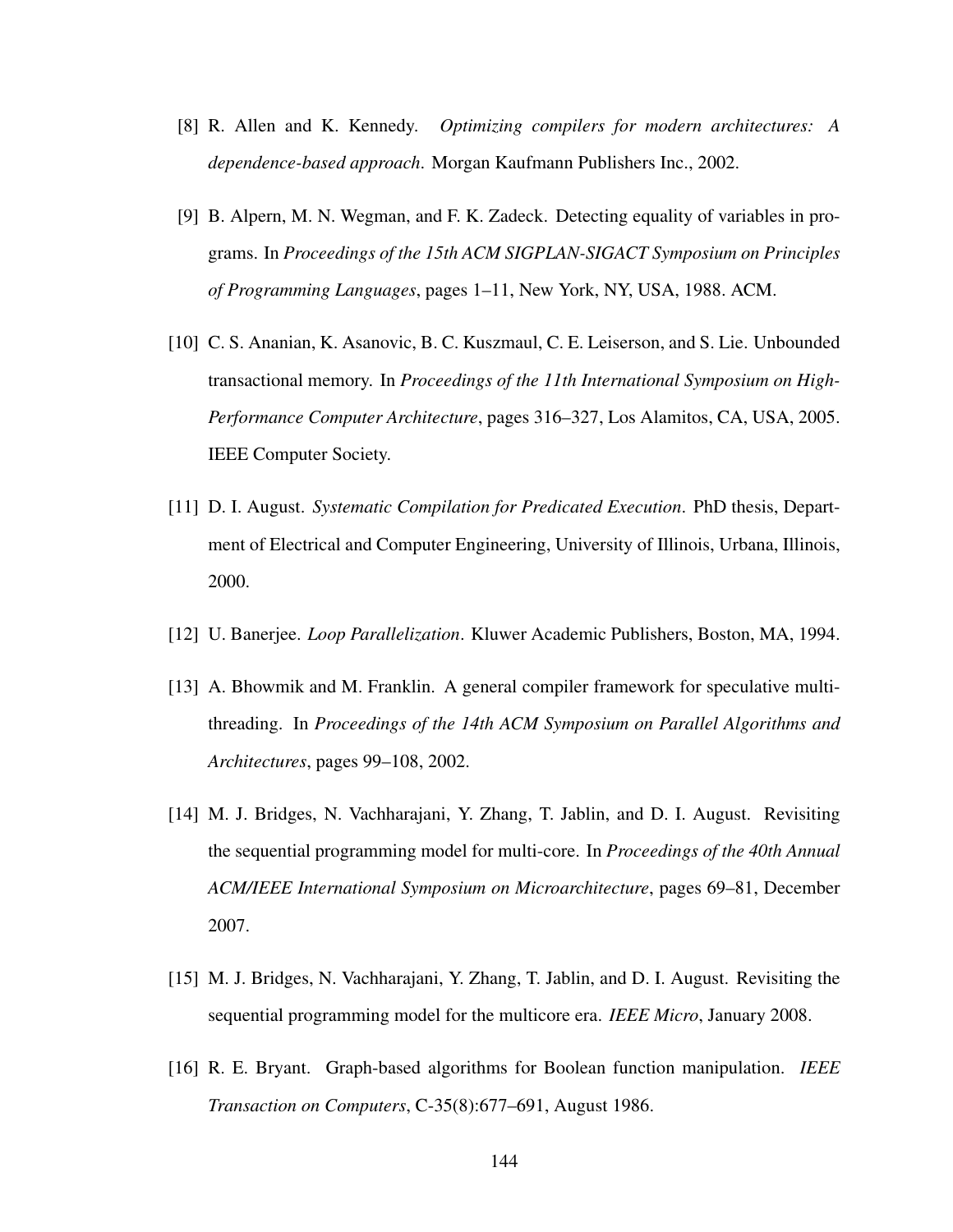- [17] L. Ceze, J. Tuck, J. Torrellas, and C. Cascaval. Bulk disambiguation of speculative threads in multiprocessors. In *Proceedings of the 33rd Annual International Symposium on Computer Architecture*, pages 227–238, Washington, DC, USA, 2006. IEEE Computer Society.
- [18] P.-S. Chen, Y.-S. Hwang, R. D.-C. Ju, and J. K. Lee. Interprocedural probabilistic pointer analysis. volume 15, pages 893–907, Piscataway, NJ, USA, 2004. IEEE Press.
- [19] B. Cheng and W. W. Hwu. Modular interprocedural pointer analysis using access paths: design, implementation, and evaluation. In *Proceedings of the ACM SIGPLAN Conference on Programming Language Design and Implementation*, pages 57–69, June 2000.
- [20] M. Cintra, J. F. Martínez, and J. Torrellas. Architectural support for scalable speculative parallelization in shared-memory multiprocessors. In *Proceedings of the 27th Annual International Symposium on Computer Architecture*, pages 13–24, New York, NY, USA, 2000. ACM Press.
- [21] M. Cintra and J. Torrellas. Eliminating squashes through learning cross-thread violations in speculative parallelization for multiprocessors. In *HPCA '02: Proceedings of the 8th International Symposium on High-Performance Computer Architecture*, page 43. IEEE Computer Society, 2002.
- [22] J. C. Corbett. Evaluating deadlock detection methods for concurrent software. *IEEE Transactions on Software Engineering*, 22(3):161–180, 1996.
- [23] R. Cytron. DOACROSS: Beyond vectorization for multiprocessors. In *Proceedings of the International Conference on Parallel Processing*, pages 836–884, August 1986.
- [24] C. Demartini, R. Iosif, and R. Sisto. A deadlock detection tool for concurrent Java programs. *Software: Practice and Experience*, 29(7):577–603, 1999.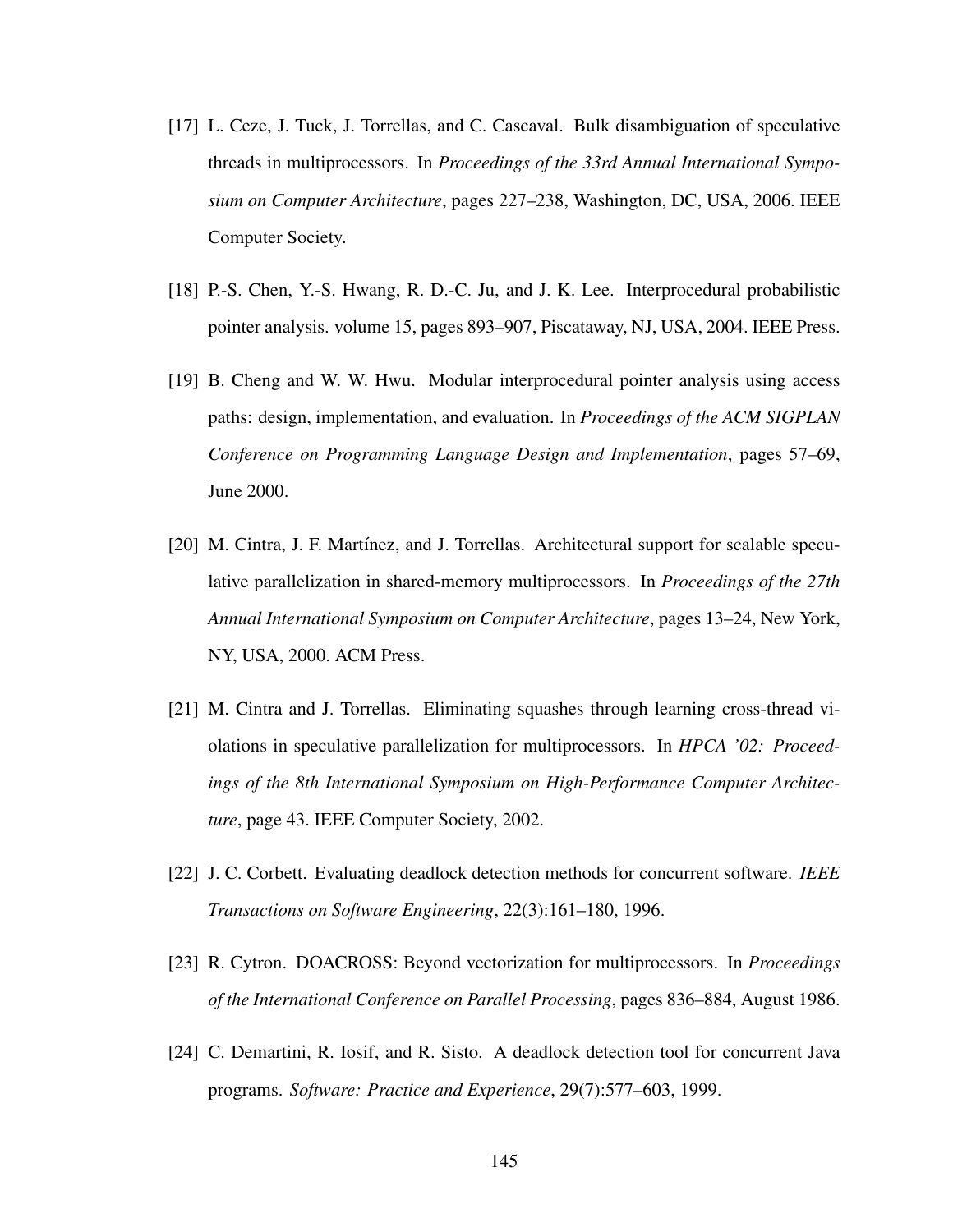- [25] P. A. Emrath and D. A. Padua. Automatic detection of nondeterminacy in parallel programs. In *Proceedings of the 1988 ACM SIGPLAN and SIGOPS Workshop on Parallel and Distributed Debugging*, pages 89–99, 1988.
- [26] S. Eranian. Perfmon: Linux performance monitoring for IA-64. http://www.hpl.hp.com/research/linux/perfmon/, 2003.
- [27] J. Ferrante, K. J. Ottenstein, and J. D. Warren. The program dependence graph and its use in optimization. *ACM Transactions on Programming Languages and Systems*, 9:319–349, July 1987.
- [28] Z. Fu and S. Malik. Solving the minimum-cost satisfiability problem using SAT based branch-and-bound search. In *Proceedings of the IEEE/ACM International Conference on Computer-Aided Design*, pages 852–859, November 2006.
- [29] M. R. Garey and D. S. Johnson. *Computers and Intractability: A Guide to the Theory of NP-Completeness*. W. H. Freeman & Co., New York, NY, 1979.
- [30] M. J. Garzarán, M. Prvulovic, J. M. Llabería, V. Viñals, L. Rauchwerger, and J. Torrellas. Tradeoffs in buffering speculative memory state for thread-level speculation in multiprocessors. *ACM Transactions on Architecture Code Optimization*, 2(3):247– 279, 2005.
- [31] R. Ghiya and L. J. Hendren. Is it a Tree, DAG, or Cyclic Graph? In *Proceedings of the ACM Symposium on Principles of Programming Languages*, January 1996.
- [32] B. Guo, N. Vachharajani, and D. I. August. Shape analysis with inductive recursion synthesis. In *Proceedings of the 2007 ACM SIGPLAN Conference on Programming Language Design and Implementation*, pages 256–265, June 2007.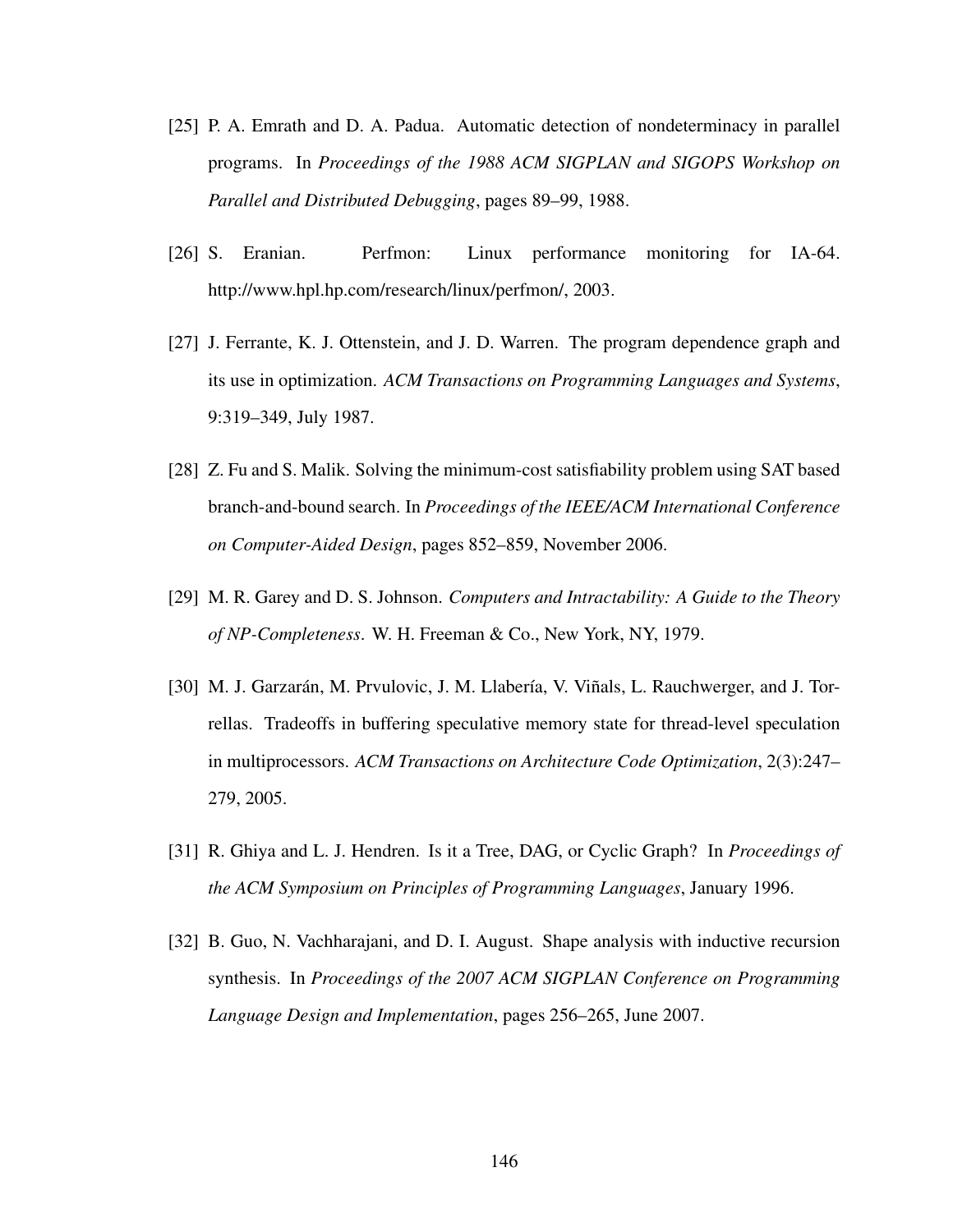- [33] L. Hammond, B. D. Carlstrom, V. Wong, M. Chen, C. Kozyrakis, and K. Olukotun. Transactional coherence and consistency: Simplifying parallel hardware and software. *IEEE Micro*, 24(6), Nov-Dec 2004.
- [34] L. Hammond, B. A. Hubbert, M. Siu, M. K. Prabhu, M. Chen, and K. Olukotun. The Stanford Hydra CMP. *IEEE Micro*, 20(2):71–84, 2000.
- [35] L. Hammond, M. Willey, and K. Olukotun. Data speculation support for a chip multiprocessor. In *Proceedings of the Eighth International Conference on Architectural Support for Programming Languages and Operating Systems*, pages 58–69, New York, NY, USA, 1998. ACM Press.
- [36] M. Herlihy, V. Luchangco, and M. Moir. A flexible framework for implementing software transactional memory. In *Proceedings of the 21st Annual ACM SIGPLAN Conference on Object-oriented Programming Systems, Languages, and Applications*, pages 253–262, New York, NY, USA, 2006. ACM.
- [37] M. Herlihy and J. E. B. Moss. Transactional memory: Architectural support for lockfree data structures. In *Proceedings of the 20th Annual International Symposium on Computer Architecture*, pages 289–300, 1993.
- [38] T. A. Johnson, R. Eigenmann, and T. N. Vijaykumar. Min-cut program decomposition for thread-level speculation. In *Proceedings of the ACM SIGPLAN 2004 Conference on Programming Language Design and Implementation*, pages 59–70, 2004.
- [39] D. Kim and D. Yeung. A study of source-level compiler algorithms for automatic construction of pre-execution code. *ACM Transactions on Computing Systems*, 22(3):326–379, 2004.
- [40] V. Krishnan and J. Torrellas. A chip-multiprocessor architecture with speculative multithreading. *IEEE Transactions on Computers*, 48(9):866–880, 1999.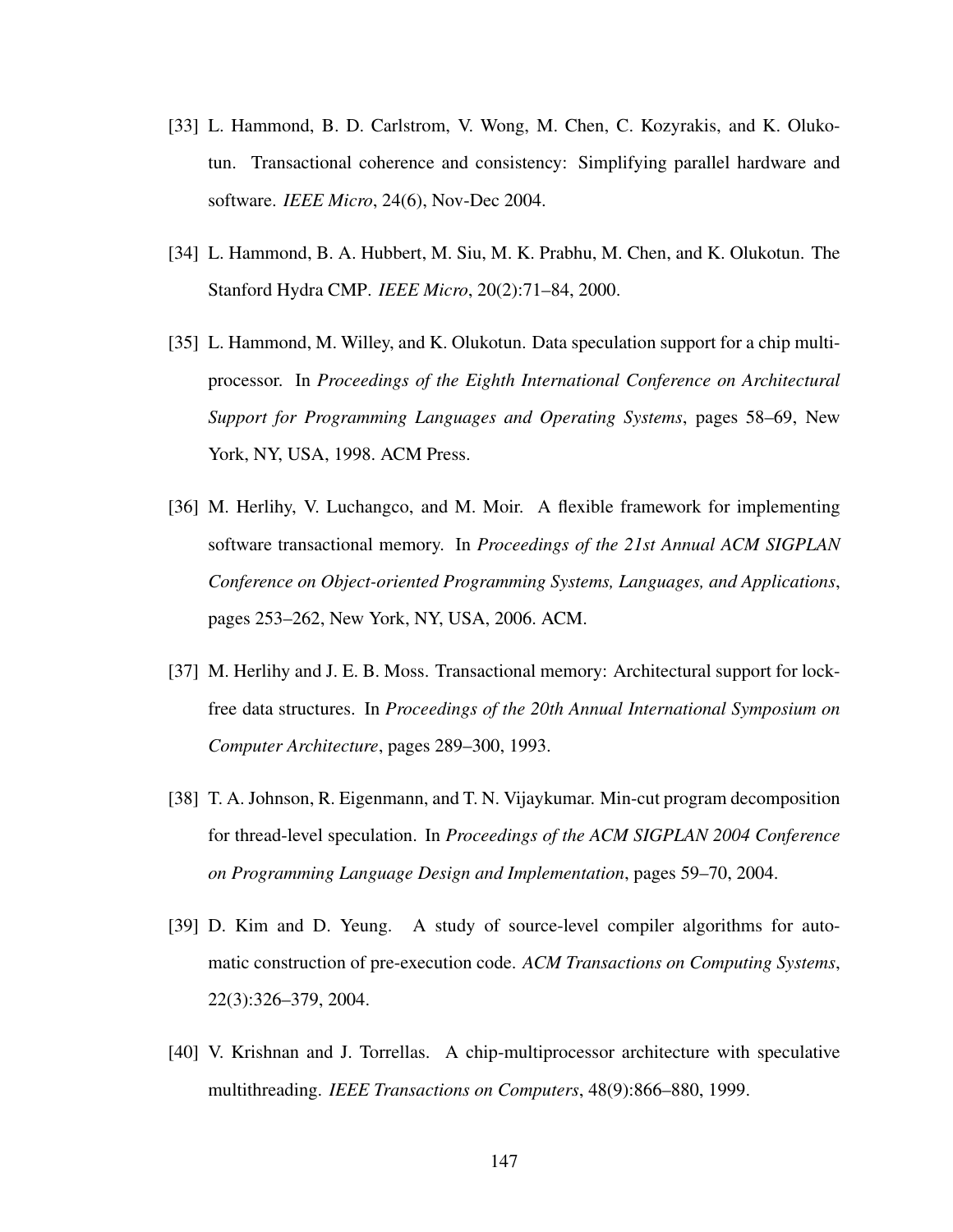- [41] K. M. Lepak and M. H. Lipasti. Silent stores for free. In *Proceedings of the 33rd Annual ACM/IEEE International Symposium on Microarchitecture*, pages 22–31, New York, NY, USA, 2000. ACM Press.
- [42] X. Y. Li. *Optimization Algorithms for the Minimum-Cost Satisfiability Problem*. PhD thesis, North Carolina State University, 2004.
- [43] M. H. Lipasti and J. P. Shen. Exceeding the dataflow limit via value prediction. In *Proceedings of the 29th International Symposium on Microarchitecture*, pages 226– 237, December 1996.
- [44] M. H. Lipasti, C. B. Wilkerson, and J. P. Shen. Value locality and load value prediction. In *Proceedings of 7th International Conference on Architectural Support for Programming Languages and Operating Systems*, pages 138–147, September 1996.
- [45] W. Liu, J. Tuck, L. Ceze, W. Ahn, K. Strauss, J. Renau, and J. Torrellas. Posh: a tls compiler that exploits program structure. In *PPoPP '06: Proceedings of the eleventh ACM SIGPLAN symposium on Principles and practice of parallel programming*, pages 158–167, 2006.
- [46] D. B. Loveman. Program improvement by source-to-source transformation. *Journal of the ACM*, 24(1):121–145, 1977.
- [47] G. R. Luecke, Y. Zou, J. Coyle, J. Hoekstra, and M. Kraeva. Deadlock detection in MPI programs. *Concurrency and Computation: Practice and Experience*, 14(11):911–932, 2002.
- [48] V. J. Marathe and M. Moir. Toward high performance nonblocking software transactional memory. In *Proceedings of the 13th ACM SIGPLAN Symposium on Principles and Practice of Parallel Programming*, pages 227–236, New York, NY, USA, 2008. ACM.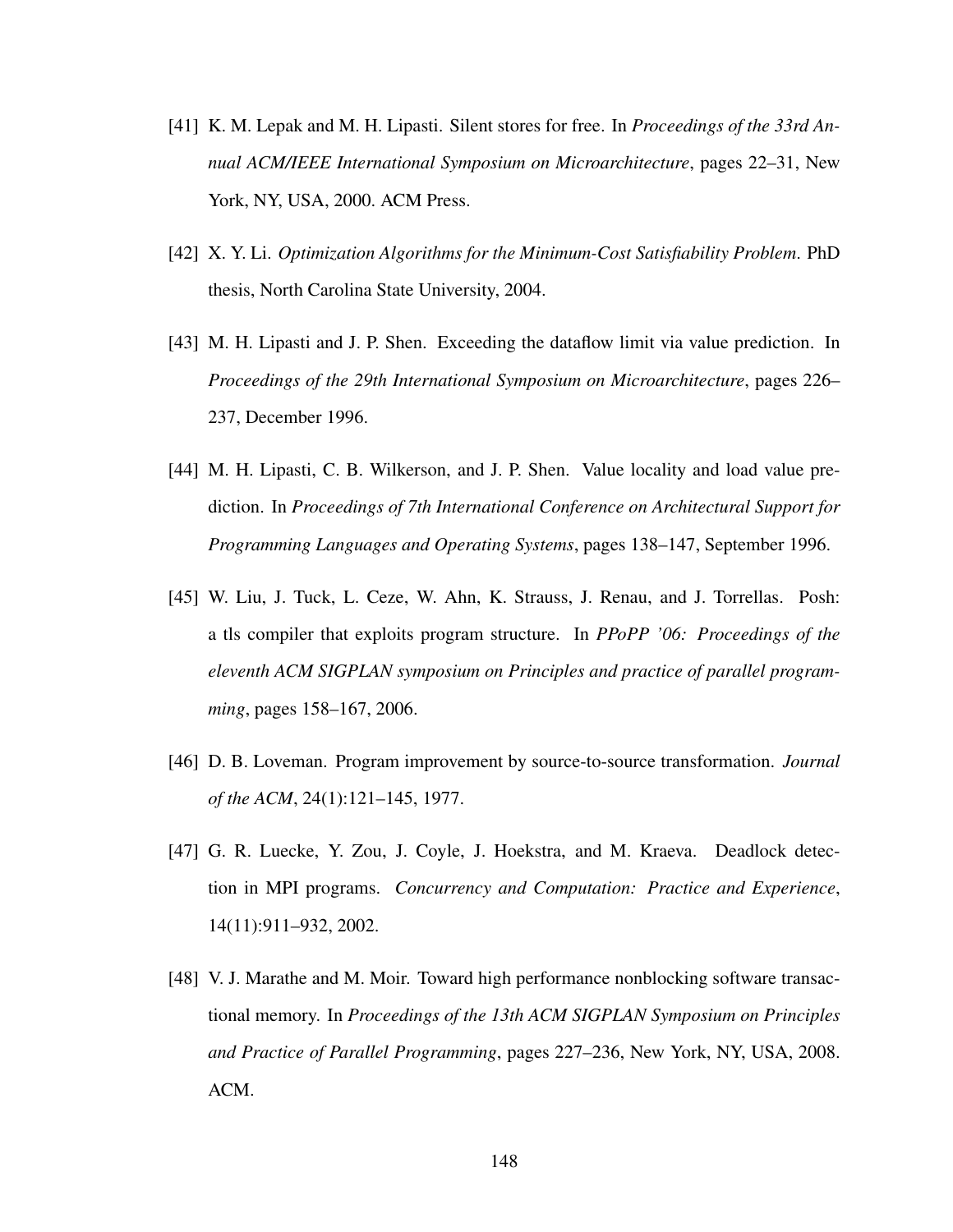- [49] P. Marcuello and A. Gonzalez. Clustered speculative multithreaded processors. In ´ *Proceedings of the 13th International Conference on Supercomputing*, pages 365– 372, New York, NY, USA, 1999. ACM Press.
- [50] P. Marcuello, J. Tubella, and A. Gonzalez. Value prediction for speculative multithreaded architectures. In *Proceedings of the 32nd annual ACM/IEEE International Symposium on Microarchitecture*. ACM Press, 1999.
- [51] K. Moore, J. Bobba, M. Moravan, M. Hill, and D. Wood. Logtm: Log-based transactional memory. In *Proceedings of the 12th International Symposium on High-Performance Computer Architecture*, pages 254–265, Feb. 2006.
- [52] E. Morel and C. Renvoise. Global optimization by suppression of partial redundancies. *Communications of the ACM*, pages 96–103, February 1979.
- [53] E. M. Nystrom, H.-S. Kim, and W.-M. Hwu. Bottom-up and top-down contextsensitive summary-based pointer analysis. In *Proceedings of the 11th Static Analysis Symposium*, August 2004.
- [54] J. T. Oplinger, D. L. Heine, and M. S. Lam. In search of speculative thread-level parallelism. In *PACT '99: Proceedings of the 1999 International Conference on Parallel Architectures and Compilation Techniques*, page 303, Washington, DC, USA, 1999. IEEE Computer Society.
- [55] G. Ottoni and D. I. August. Communication optimizations for global multi-threaded instruction scheduling. In *Proceedings of the 13th ACM International Conference on Architectural Support for Programming Languages and Operating Systems*, pages 222–232, March 2008.
- [56] G. Ottoni, R. Rangan, A. Stoler, and D. I. August. Automatic thread extraction with decoupled software pipelining. In *Proceedings of the 38th IEEE/ACM International Symposium on Microarchitecture*, pages 105–116, November 2005.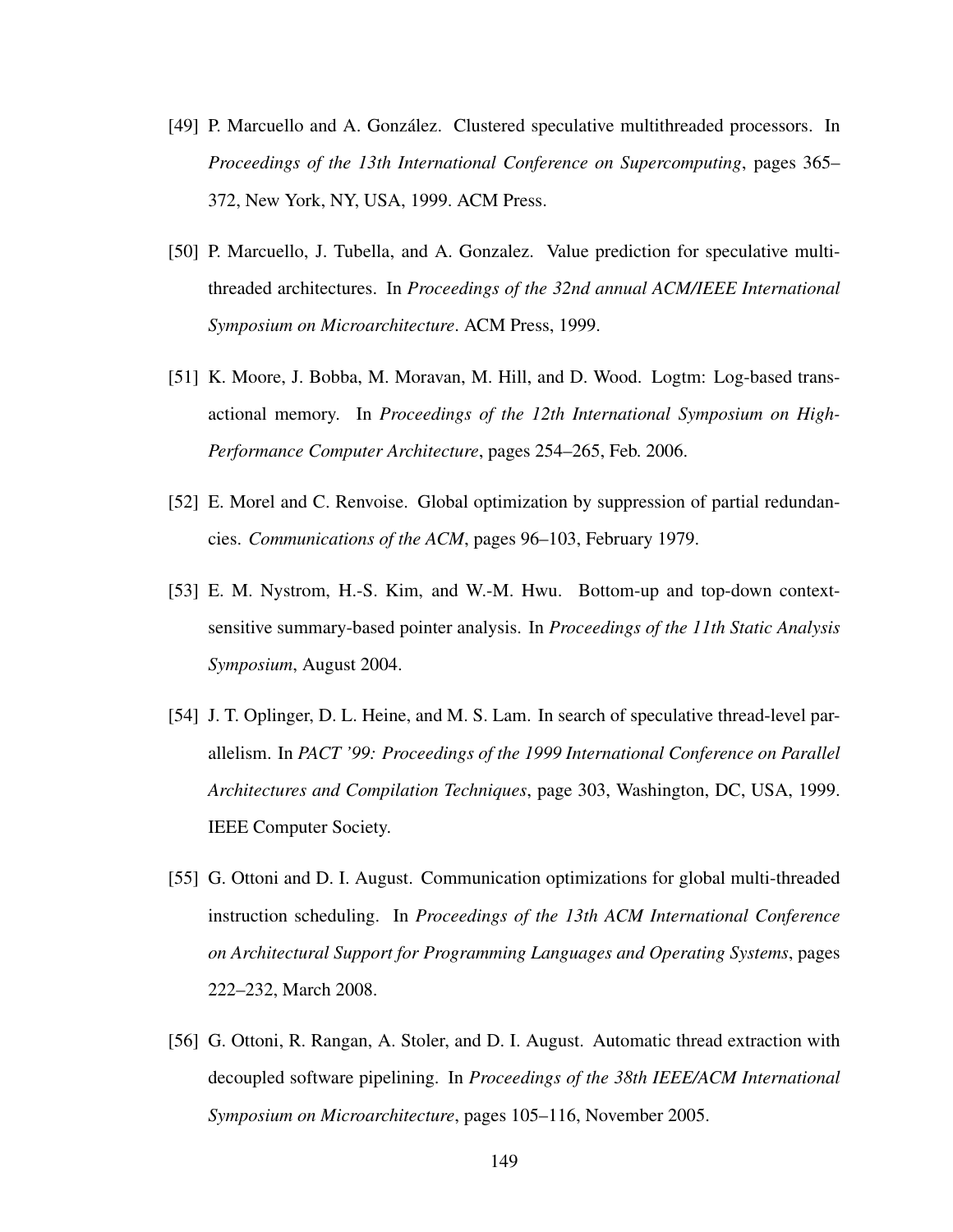- [57] E. Perelman, G. Hamerly, M. V. Biesbrouck, T. Sherwood, and B. Calder. Using SimPoint for accurate and efficient simulation. In *Proceedings of the 2003 ACM SIGMETRICS International Conference on Measurement and Modeling of Computer Systems*, pages 318–319, New York, NY, USA, 2003. ACM.
- [58] E. Raman, G. Ottoni, A. Raman, M. Bridges, and D. I. August. Parallel-stage decoupled software pipelining. In *Proceedings of the 2008 International Symposium on Code Generation and Optimization*, 2008.
- [59] R. Rangan. *Pipelined Multithreading Transformations and Support Mechanisms*. PhD thesis, Department of Computer Science, Princeton University, Princeton, NJ, United States, June 2007.
- [60] R. Rangan, N. Vachharajani, A. Stoler, G. Ottoni, D. I. August, and G. Z. N. Cai. Support for high-frequency streaming in CMPs. In *Proceedings of the 39th International Symposium on Microarchitecture*, pages 259–269, December 2006.
- [61] R. Rangan, N. Vachharajani, M. Vachharajani, and D. I. August. Decoupled software pipelining with the synchronization array. In *Proceedings of the 13th International Conference on Parallel Architectures and Compilation Techniques*, pages 177–188, September 2004.
- [62] B. Saha, A.-R. Adl-Tabatabai, R. L. Hudson, C. C. Minh, and B. Hertzberg. Mcrt-stm: a high performance software transactional memory system for a multi-core runtime. In *Proceedings of the 11th ACM SIGPLAN Symposium on Principles and Practice of Parallel Programming*, pages 187–197, New York, NY, USA, 2006. ACM.
- [63] S. Savage, M. Burrows, G. Nelson, P. Sobalvarro, and T. Anderson. Eraser: A dynamic data race detector for multithreaded programs. *ACM Transactions on Computer Systems*, 15(4):391–411, 1997.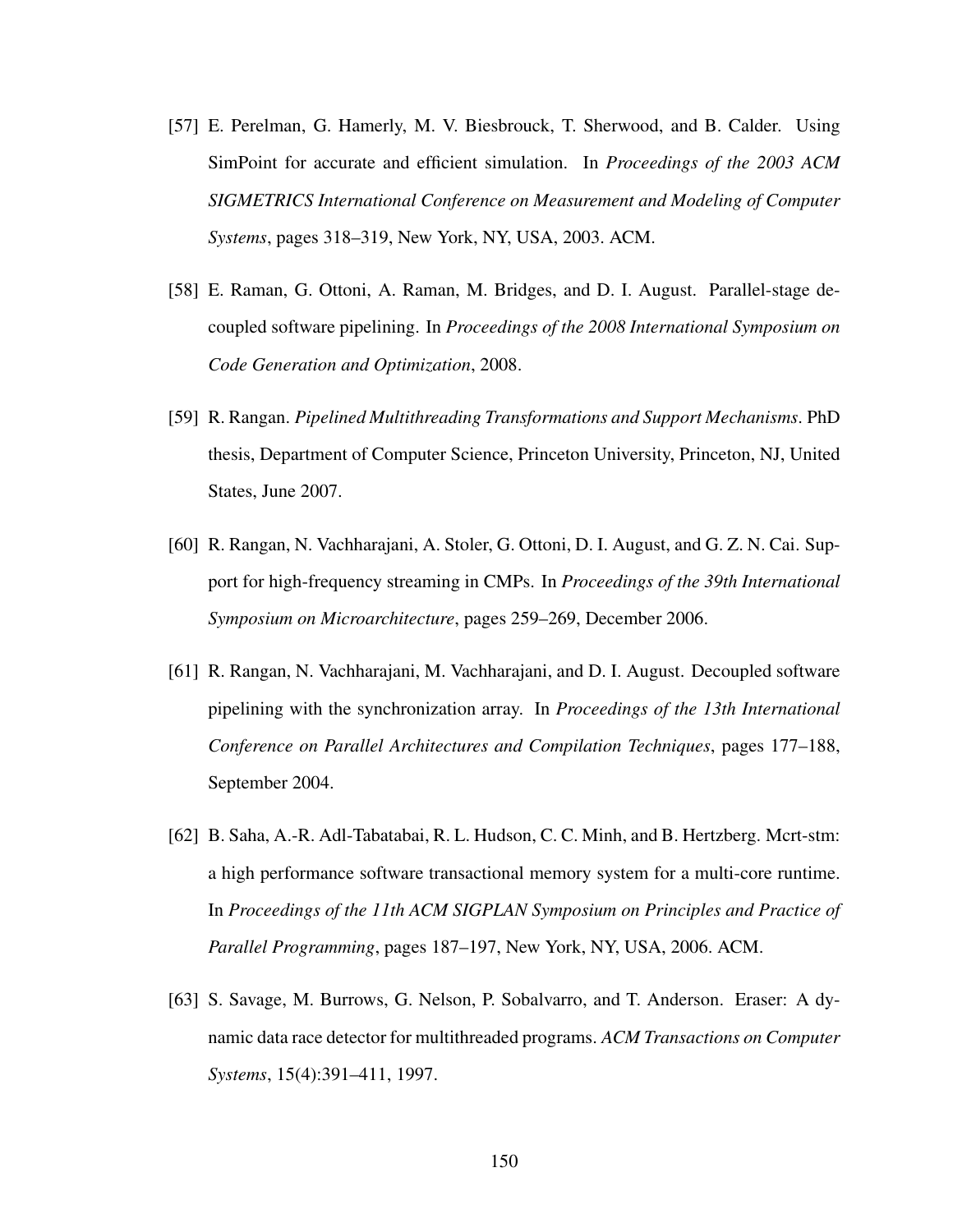- [64] J. W. Sias, S.-Z. Ueng, G. A. Kent, I. M. Steiner, E. M. Nystrom, and W. mei W. Hwu. Field-testing IMPACT EPIC research results in Itanium 2. In *Proceedings of the 31st Annual International Symposium on Computer Architecture*, pages 26–37, June 2004.
- [65] J. D. Silva and J. G. Steffan. A probabilistic pointer analysis for speculative optimizations. In *Proceedings of the 12th International Conference on Architectural Support for Programming Languages and Operating Systems*, pages 416–425, New York, NY, USA, 2006. ACM Press.
- [66] G. S. Sohi, S. Breach, and T. N. Vijaykumar. Multiscalar processors. In *Proceedings of the 22th International Symposium on Computer Architecture*, June 1995.
- [67] Standard Performance Evaluation Corporation (SPEC). http://www.spec.org.
- [68] J. G. Steffan, C. Colohan, A. Zhai, and T. C. Mowry. The STAMPede approach to thread-level speculation. *ACM Transactions on Computer Systems*, 23(3):253–300, 2005.
- [69] J. G. Steffan, C. B. Colohan, A. Zhai, and T. C. Mowry. A scalable approach to threadlevel speculation. In *Proceedings of the 27th International Symposium on Computer Architecture*, pages 1–12, June 2000.
- [70] J. G. Steffan, C. B. Colohan, A. Zhai, and T. C. Mowry. Improving value communication for thread-level speculation. In *Proceedings of the 8th International Symposium on High Performance Computer Architecture*, pages 65–80, February 2002.
- [71] S. Triantafyllis, M. J. Bridges, E. Raman, G. Ottoni, and D. I. August. A framework for unrestricted whole-program optimization. In *Proceedings of the ACM SIGPLAN Conference on Programming Language Design and Implementation*, pages 61–71, June 2006.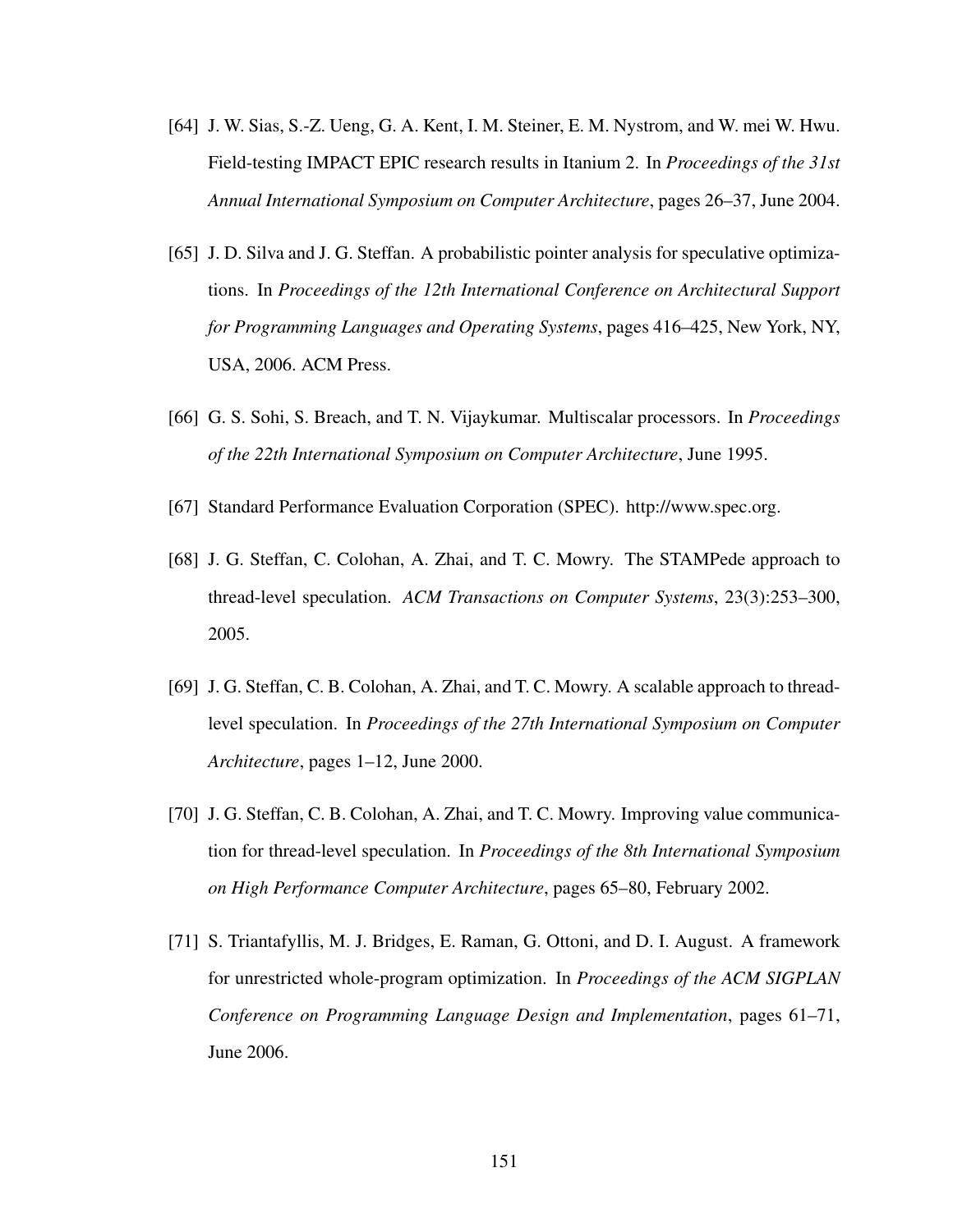- [72] R. Triolet, F. Irigoin, and P. Feautrier. Direct parallelization of call statements. In *Proceedings of the 1986 SIGPLAN Symposium on Compiler Construction*, pages 176– 185, New York, NY, USA, 1986. ACM Press.
- [73] J. Tsai, J. Huang, C. Amlo, D. J. Lilja, and P.-C. Yew. The superthreaded processor architecture. *IEEE Transactions on Computers*, 48(9):881–902, 1999.
- [74] N. Vachharajani, R. Rangan, E. Raman, M. J. Bridges, G. Ottoni, and D. I. August. Speculative decoupled software pipelining. In *Proceedings of the 16th International Conference on Parallel Architectures and Compilation Techniques*, September 2007.
- [75] T. Vijaykumar, S. Gopal, J. E. Smith, and G. Sohi. Speculative versioning cache. *IEEE Transactions on Parallel and Distributed Systems*, 12(12):1305–1317, 2001.
- [76] T. F. Wenisch, R. E. Wunderlich, B. Falsafi, and J. C. Hoe. TurboSMARTS: Accurate microarchitecture simulation sampling in minutes. Technical Report 2004-003, Computer Architecture Lab at Carnegie Mellon, November 2004.
- [77] R. E. Wunderlich, T. F. Wenisch, B. Falsafi, and J. C. Hoe. SMARTS: Accelerating microarchitecture simulation via rigorous statistical sampling. In *Proceedings of the 30th Annual International Symposium on Computer Architecture (ISCA)*, pages 84– 97, June 2003.
- [78] A. Zhai. *Compiler Optimization of Value Communication for Thread-Level Speculation*. PhD thesis, School of Computer Science, Carnegie Mellon University, Pittsburgh, PA, United States, January 2005.
- [79] H. Zhong, M. Mehrara, S. Lieberman, and S. Mahlke. Uncovering hidden loop level parallelism in sequential applications. In *International Symposium on High-Performance Computer Architecture*, 2008.